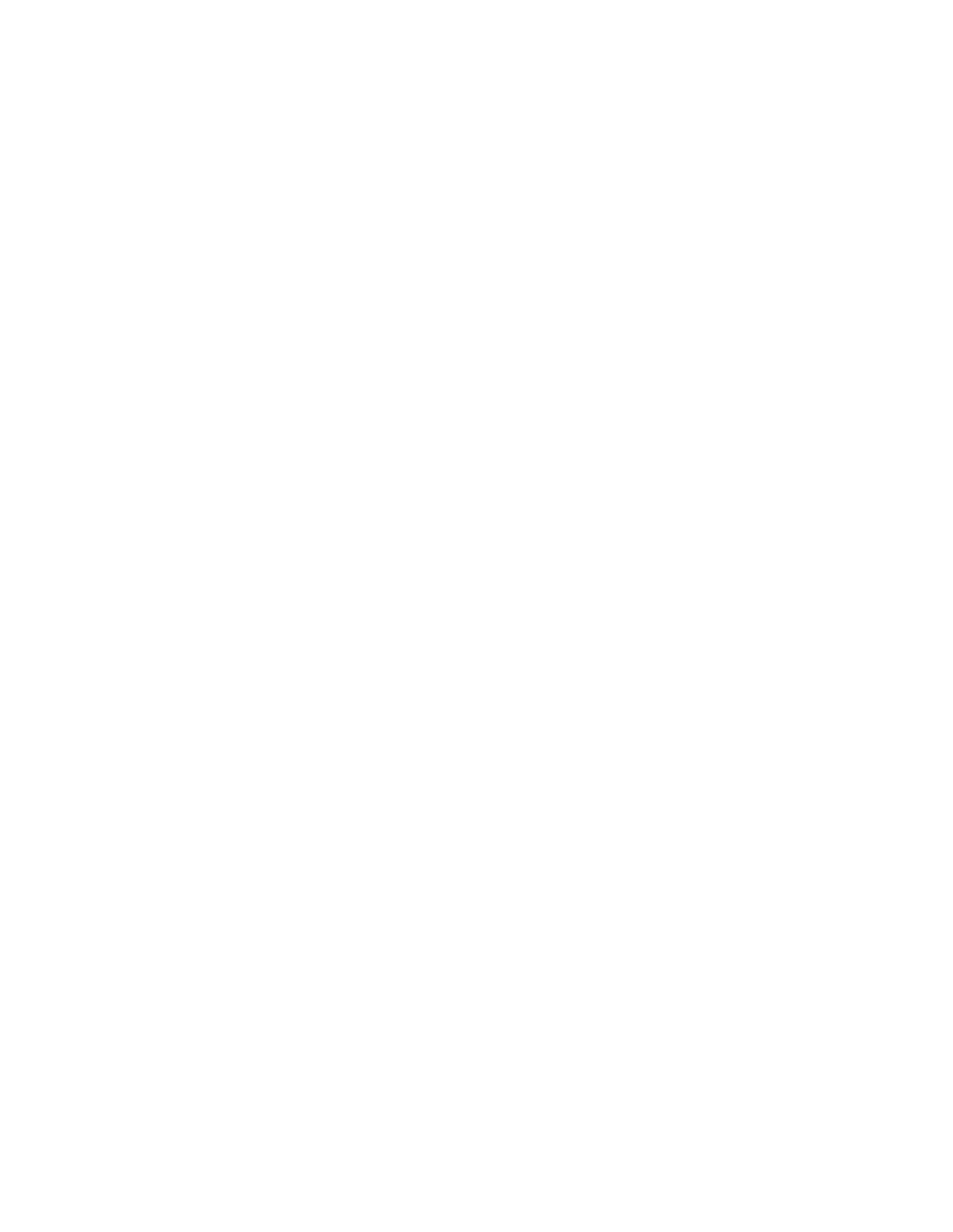# **ASSESSING PRESERVATION NEEDS A SELF-SURVEY GUIDE**

Beth Patkus

**Northeast Document Conservation Center** Andover, Massachusetts 2003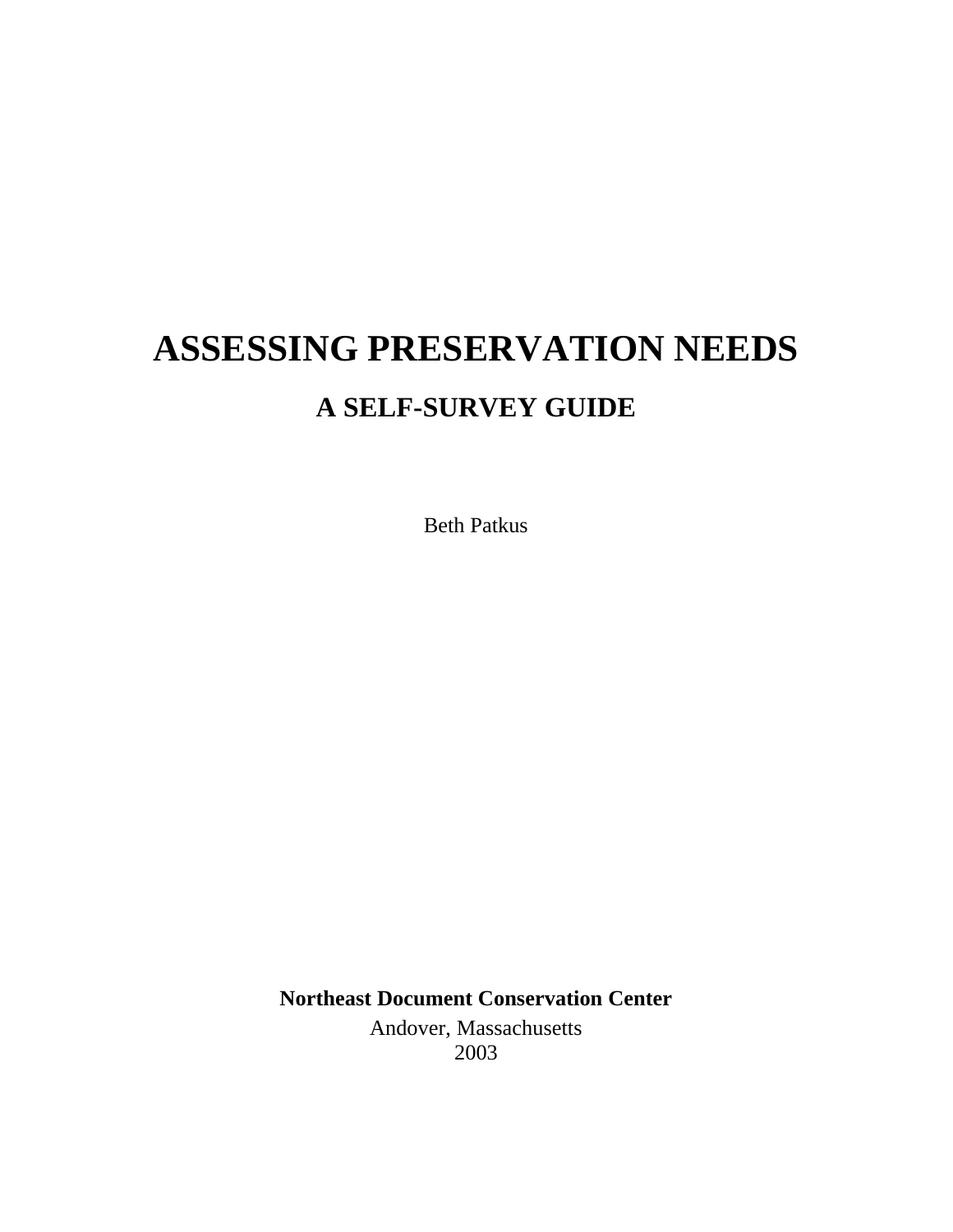

The Institute of Museum and Library Services, a federal agency that fosters innovation, leadership, and a lifetime of learning, supported the publication of this book, *Assessing Preservation Needs: A Self-Survey Guide*, by the Northeast Document Conservation Center.



NATIONAL ENDOWMENT FOR THE HUMANITIES

The National Endowment for the Humanities, an independent grant-making agency of the federal government, provides substantial funding to support field service activities, including publications, at the Northeast Document Conservation Center.

Library of Congress Cataloging Number ISBN No. 0-9634685-5-3

Copyright © 2003 by Northeast Document Conservation Center. All rights reserved.

No part of this publication may be reproduced or transmitted for commercial purposes in any form or media, or stored by any means in any storage retrieval system, without prior written permission of the Northeast Document Conservation Center, 100 Brickstone Square, Andover, MA 01810.

This publication is printed on paper that meets the requirements of American National Standard for Information Sciences—Permanence of Paper for Printed Library Materials, ANSI Z39.48-1992 (R1997).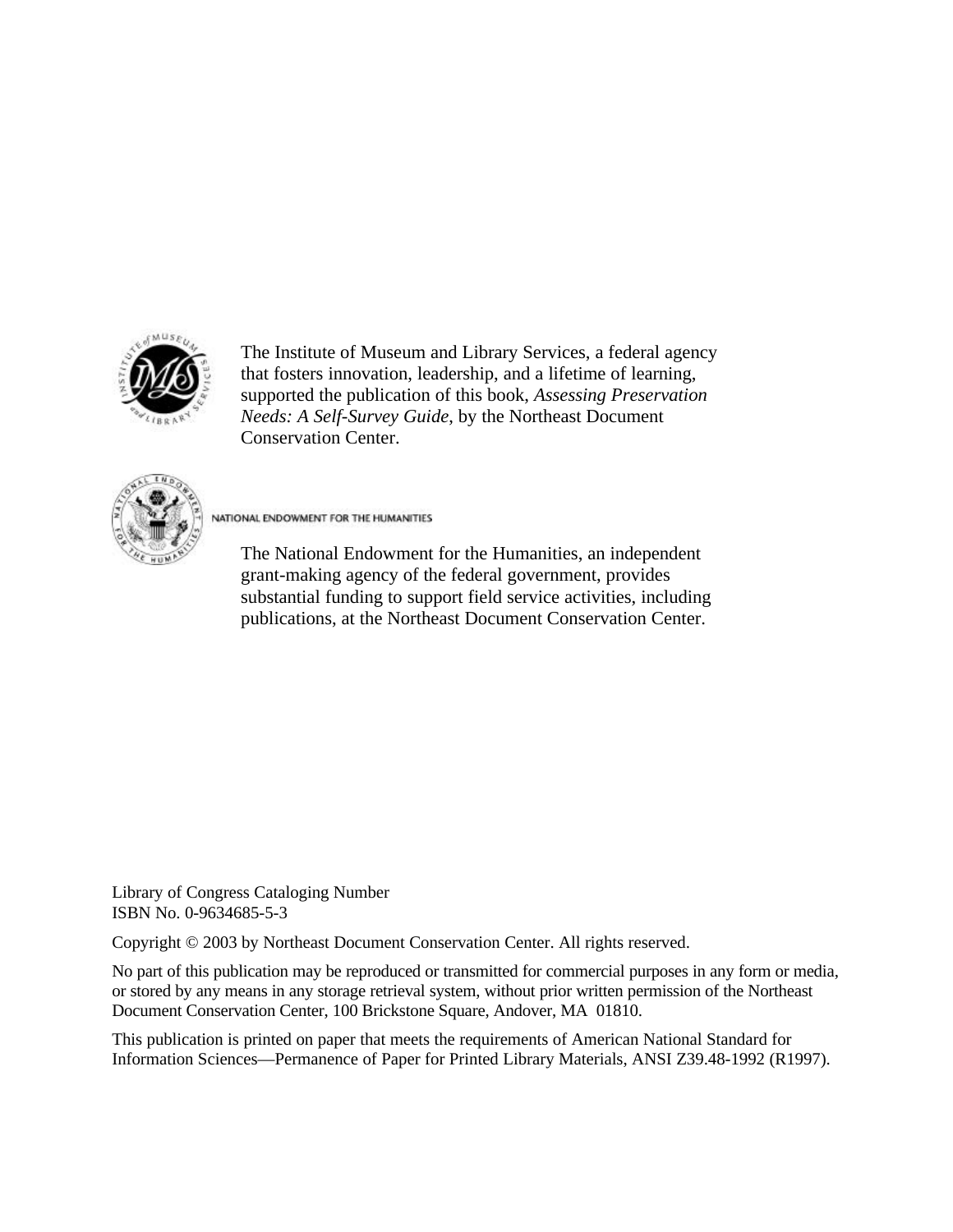# **CONTENTS**

| L.                                          |  |  |  |
|---------------------------------------------|--|--|--|
| $1_{-}$<br>2.<br>3.<br>$1_{\cdot}$<br>2.    |  |  |  |
|                                             |  |  |  |
| $1_{-}$<br>2.<br>3.                         |  |  |  |
| 23<br>$1_{-}$<br>2.<br>3.<br>4.<br>5.<br>6. |  |  |  |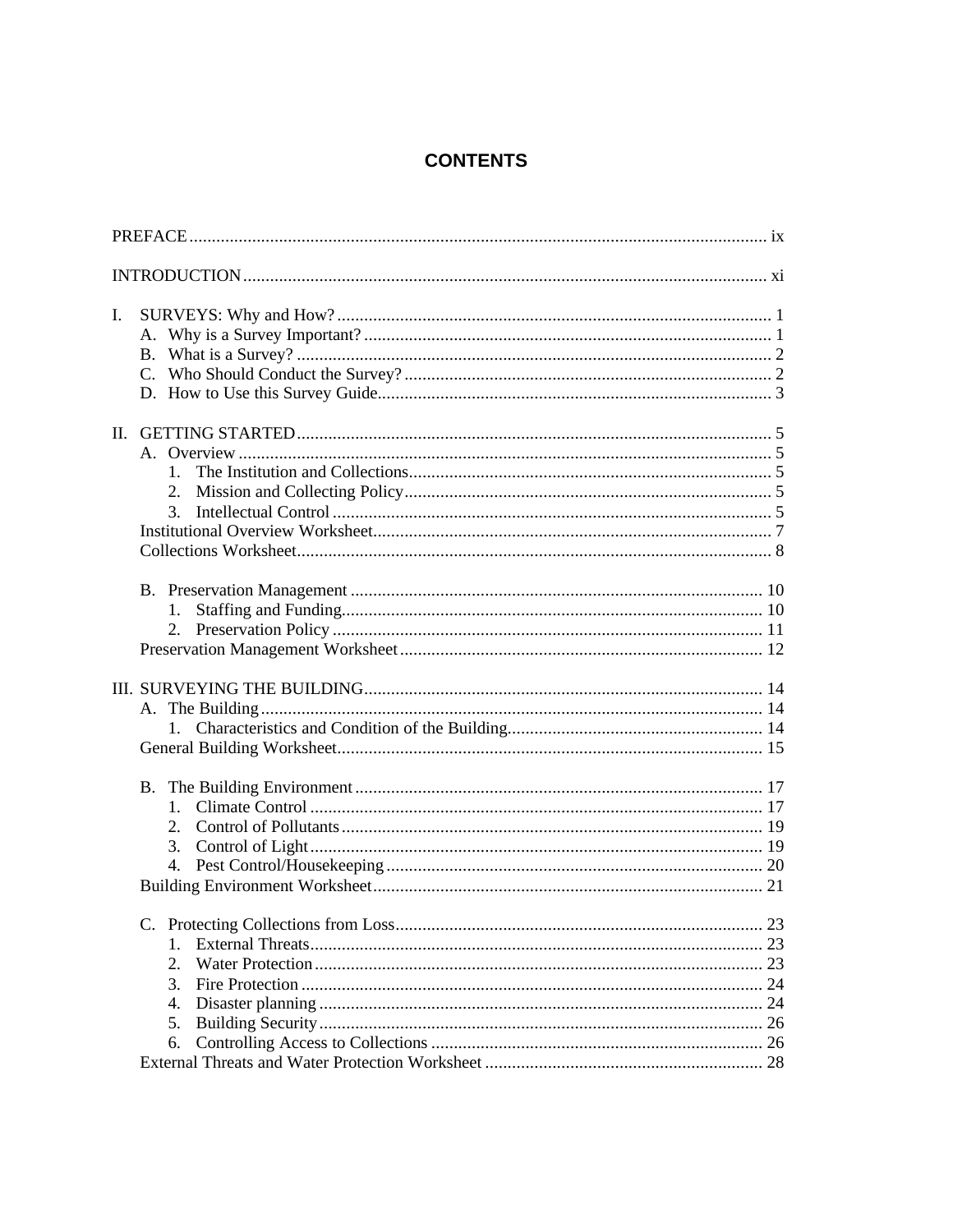| 1.      |  |
|---------|--|
| 2.      |  |
|         |  |
|         |  |
|         |  |
|         |  |
|         |  |
| $1_{-}$ |  |
| 2.      |  |
| 3.      |  |
| 4.      |  |
| 5.      |  |
| 6.      |  |
| 7.      |  |
| 8.      |  |
|         |  |
|         |  |
|         |  |
|         |  |
|         |  |
|         |  |
|         |  |
|         |  |
|         |  |
|         |  |
|         |  |
|         |  |
| $1_{-}$ |  |
| 2.      |  |
| 3.      |  |
| 4.      |  |
|         |  |
|         |  |
|         |  |
|         |  |
|         |  |
|         |  |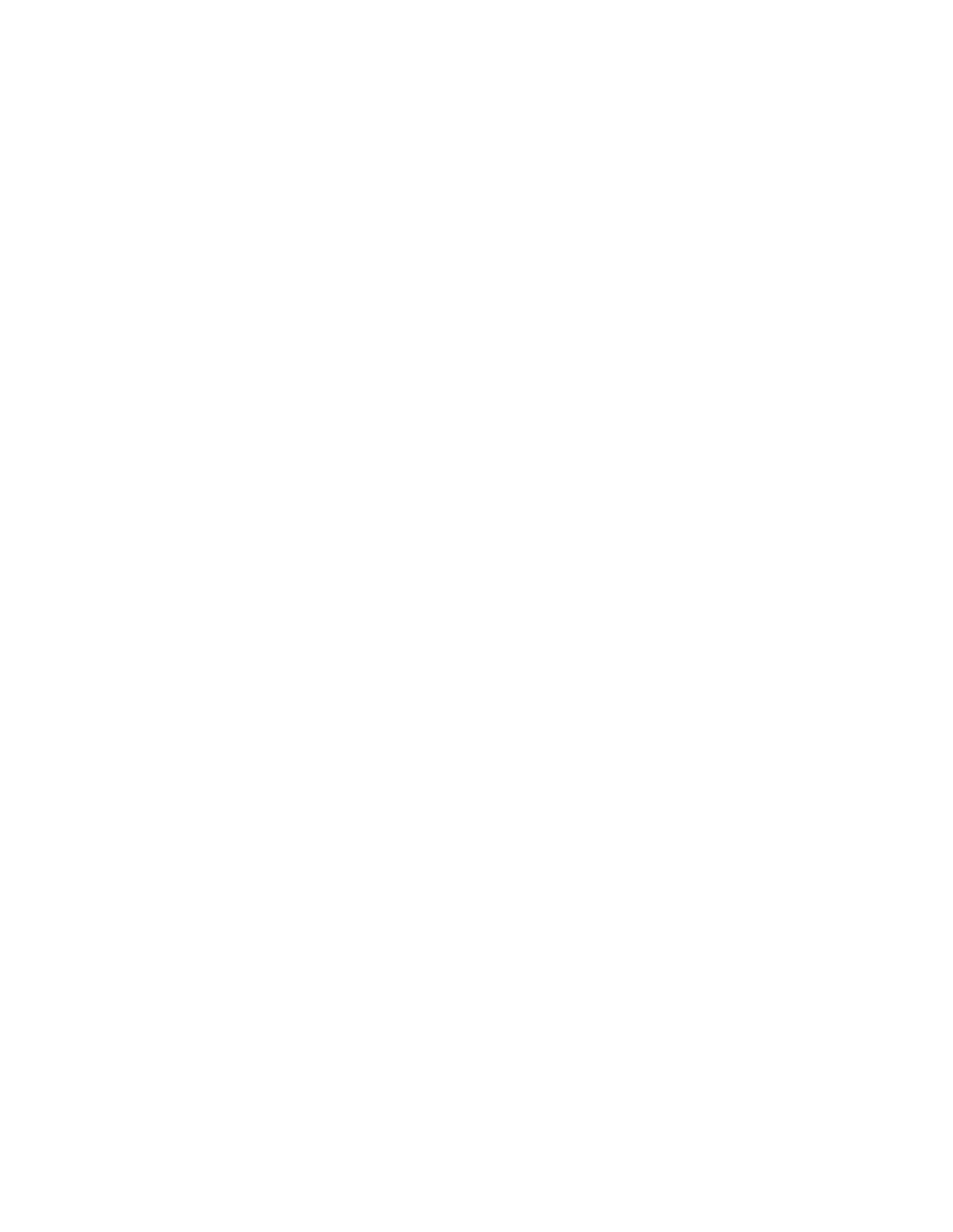# **PREFACE**

NEDCC is pleased to present this guide to the preservation community. NEDCC has long recognized that surveying preservation needs is a vital first step in preservation planning. In 1991, NEDCC produced a technical leaflet entitled "What An Institution Can Do To Survey Its Own Preservation Needs," based on an earlier document written by NEDCC's founder, George Cunha. These documents have been revised and expanded in this guide, providing updated preservation information and a more user-friendly structure for surveyors. NEDCC hopes that the guide will help small to mediumsized institutions identify their preservation needs and develop systematic preservation programs for their historical collections.

I would like to thank Beth Patkus, Preservation Consultant, who prepared the updated and expanded guide; Maxine Sitts, Consultant, who edited and proofread the manuscript; and Steve Dalton, NEDCC's Field Service Director, who served as project manager. I would also like to thank the members of the project advisory committee for their valuable contributions: Tom Clareson, Manager, Digital and Preservation Cooperative, Digital and Preservation Resources, Online Computer Library Center (OCLC); Jeanne Drewes, Assistant Director for Access and Preservation, Michigan State University; Laura Kimberly, Training Manager, Amigos Library Services, Inc.; Julie A. Page, Preservation Librarian, Geisel Library, UC San Diego; Virgilia Rawnsley, Director of Preservation Services, Conservation Center for Art and Historic Artifacts; and Shelby Sanett, Imaging and Preservation Services Manager, Amigos Library Services, Inc. I am also grateful for the significant contribution made by Karen Motylewski, former Field Service Director at NEDCC, who prepared the 1991 technical leaflet.

I would especially like to thank the Institute of Museum and Library Services (a federal agency that fosters innovation, leadership, and a lifetime of learning), which supported the publication of this guide. I am also grateful for the substantial funding provided by the National Endowment for the Humanities (an independent grant-making agency of the federal government) to support NEDCC's field service activities, including publications.

Ann Russell Executive Director, NEDCC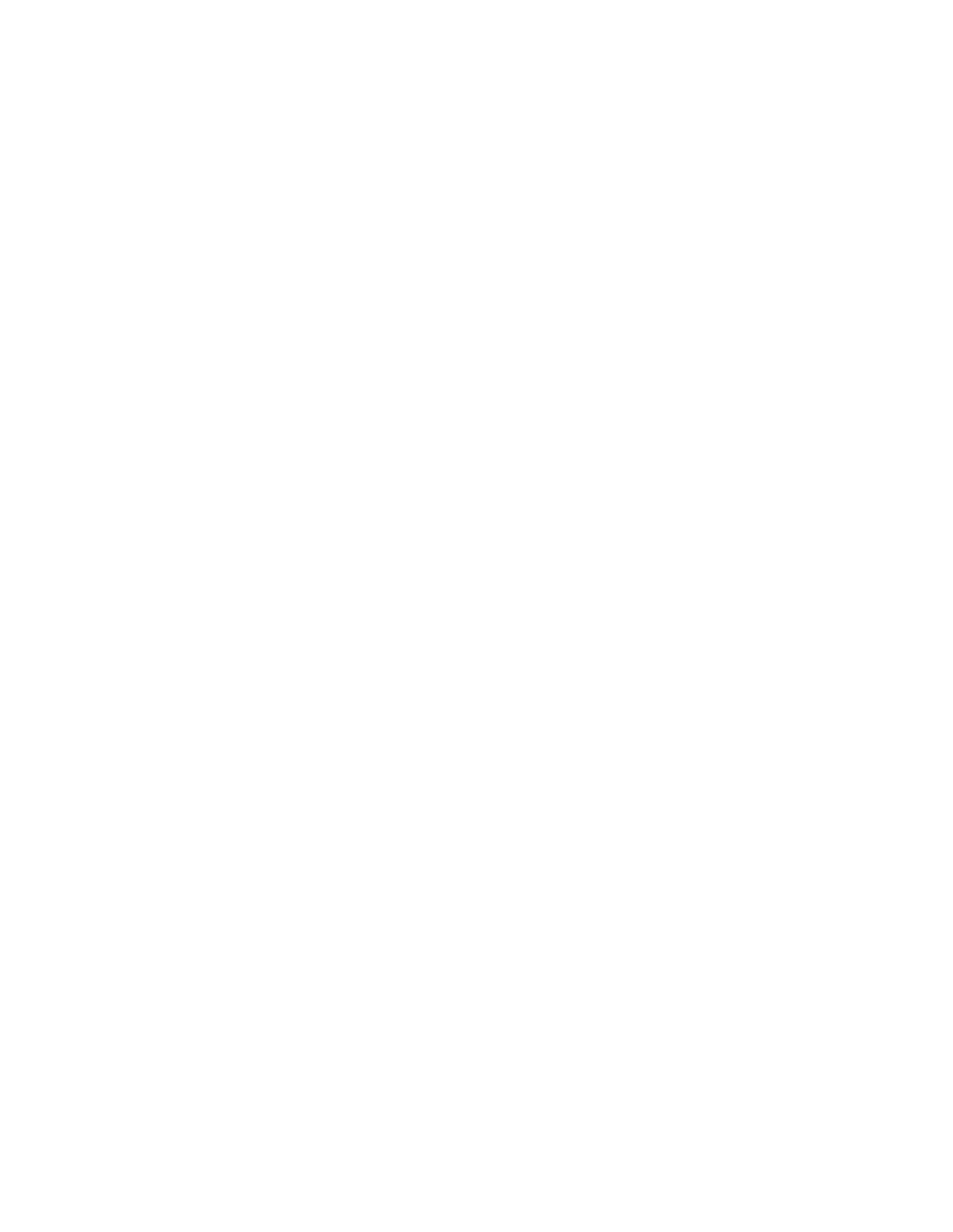#### **INTRODUCTION**

When the original version of this guide was published in 1991, the field of library and archives preservation had, over the previous ten to fifteen years, gradually moved from an emphasis on conservation treatment of individual items to an understanding that preventive preservation actions for large numbers of items offer the best protection for library and archival collections—and that systematic long-range planning maximizes the use of limited funds for preservation. In the intervening years, these concepts have been further developed; ongoing research has led to some changes in recommended preservation practice; the preservation community has developed new standards; and there has been increasing emphasis on preservation issues related to the rapid expansion of electronic and digital media. This edition makes every effort to provide updated preservation information in a more useful structure for surveyors.

The basic purpose of the guide, however, remains essentially the same as in 1991. It is meant to help small to medium-sized institutions with limited preservation experience (libraries, historical societies, archives, and museums) design a program to ensure that their historical collections survive as long as possible in usable condition. It is not targeted toward larger institutions such as research libraries, nor is it targeted toward the preservation of general circulating collections. Hence, it does not address preservation issues specific to those situations, such as book repair for circulating collections, library binding of circulating materials, management of a preservation department within a large library, or other complexities (such as multiple buildings) of larger institutions. Although some of the material here (building issues, disaster planning) could be used in a larger institution, the guide is primarily designed to serve small to medium-sized institutions.

Paper is found in many forms in historical collections, including manuscripts, bound volumes, scrapbooks, ephemera, photographs, newspapers, wallpaper, fans, and artworks. Many historical collections also contain parchment and vellum, film, sound and video recordings, computer media, and other cultural artifacts that are not paper-based. This guide is designed to provide a basic overview of preservation issues for all these types of collections, but it does not address in detail the preservation of non-paper formats. Repositories that have large amounts of this type of material are strongly encouraged to consult with an appropriate specialist. In addition, the enormously complicated issue of using digital imaging to preserve historical collections can be addressed here only on a very basic level. This guide's primary emphasis remains on traditional paper-based collections, since these are the most commonly encountered in small repositories—and on traditional preservation strategies, since these remain the most effective means of preserving the largest number of materials for the longest time.

The guide provides a template for assessing preservation needs, as well as guidance for setting preservation priorities once the needs have been identified (since even the largest and most prosperous of repositories does not have enough resources to address every preservation need for every item in its collection). The guide also points the way to additional sources of preservation information. Sources can be found in the *Resources* section. These are not exhaustive, but rather they are a starting point for further exploration.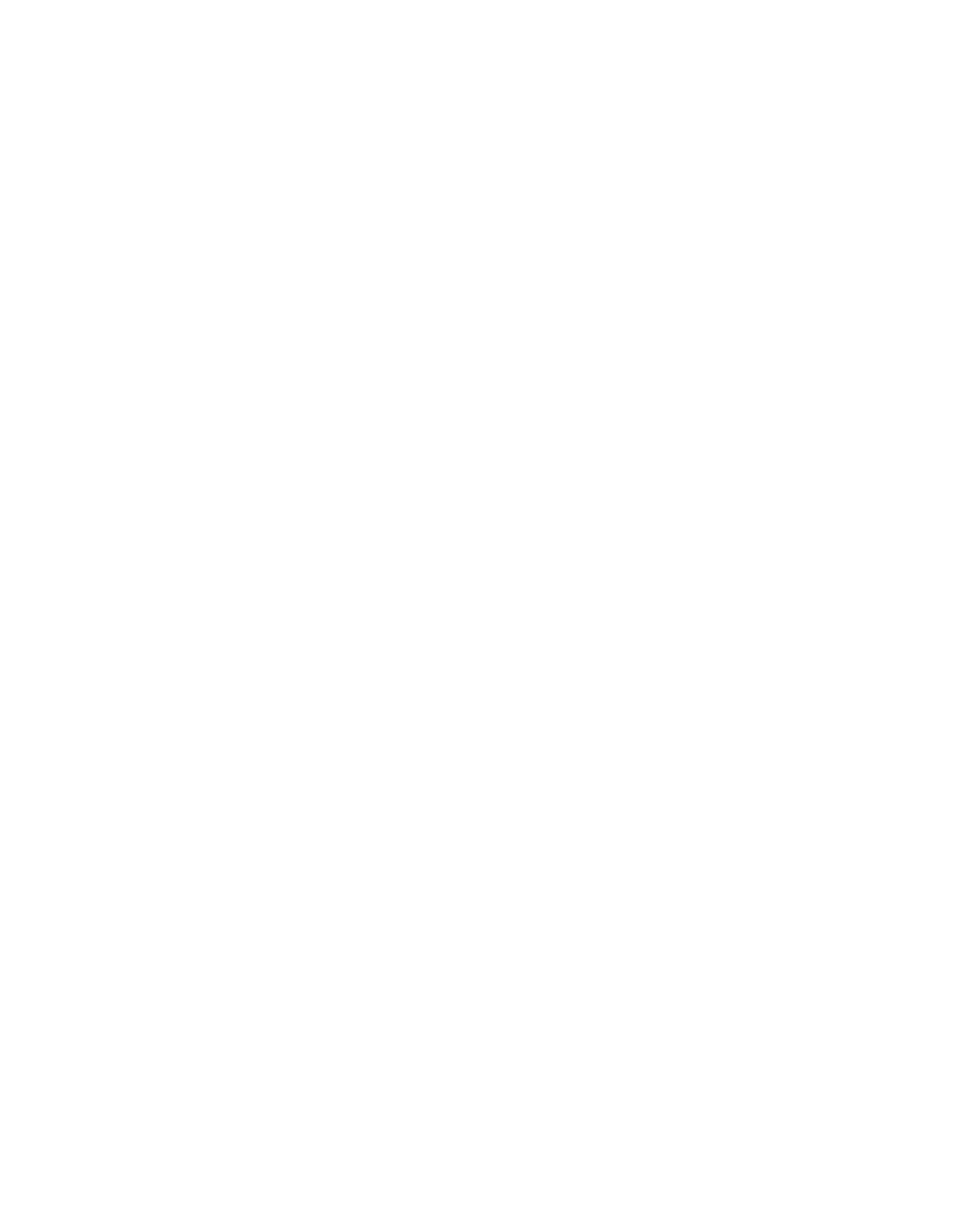# **I. SURVEYS: Why and How?**

# *A. Why is a Survey Important?*

Paper-based historical collections are vulnerable to deterioration for many reasons. Paper collections are subject to what is often called "inherent vice," a term that describes inherent weaknesses in the chemical or physical structure of an object. There are also a number of external contributors to the deterioration of paper collections, including extremes of temperature and relative humidity, careless handling of collections, theft and vandalism, fire, water, pests, pollutants, and light (both ultraviolet and visible). The example of wood pulp paper illustrates the way inherent vice and external agents combine to cause deterioration. Wood pulp contains impurities such as lignin, and other chemicals are deposited in the paper during the papermaking process. These combine with moisture in the air over time to form acids and increase paper deterioration. Although little can be done to combat inherent vice, certainly external risks can be reduced or prevented, the rate of deterioration can be slowed, and sometimes damage can be avoided altogether. This is known as *preventive preservation.*

The most effective preservation efforts focus on ways to prevent or slow down ongoing deterioration (such as light damage or acidic deterioration) in large numbers of books and paper. A systematic preservation program for historical collections generally incorporates the following elements:

- **Environmental Control**—providing a moderate, stable temperature and humidity, and controlling exposure to light and pollutants.
- **Disaster Preparedness**—preventing and responding to damage from water, fire, or other emergencies.
- **Security**—protecting collections from theft and/or vandalism.
- **Storage and Handling**—using non-damaging storage enclosures; using proper storage furniture; cleaning storage areas; using care when handling, exhibiting, or reproducing collections.
- **Reformatting**—reproducing (e.g., microfilming, photocopying, or digital imaging) onto stable media collections that are fragile, damaged, valuable, and/or much-used.
- **Binding and Repair**—using library binding for appropriate materials (e.g., those that are not valuable as artifacts), performing minor in-house repairs (e.g., encapsulation, surface cleaning, minor paper repair).
- **Conservation Treatment**—having valuable items such as manuscripts, journals, maps, and drawings treated by a qualified conservator. Since treatment is the most time-consuming and expensive strategy on a per-object basis, most libraries choose to treat only unique or otherwise valuable artifacts.

It is clear that if historical collections are to survive in the best condition possible for the longest time possible, a systematic preservation program is necessary. It is also important to have an ongoing plan for carrying out preservation activities. A plan ensures that scarce resources are used as effectively as possible, and that important preservation activities are not neglected. The first step in preparing a preservation plan is to assess the institution's existing preservation needs—what preservation actions are needed, which of them are already underway, and which are not? Answering these questions is the purpose of a general preservation planning survey.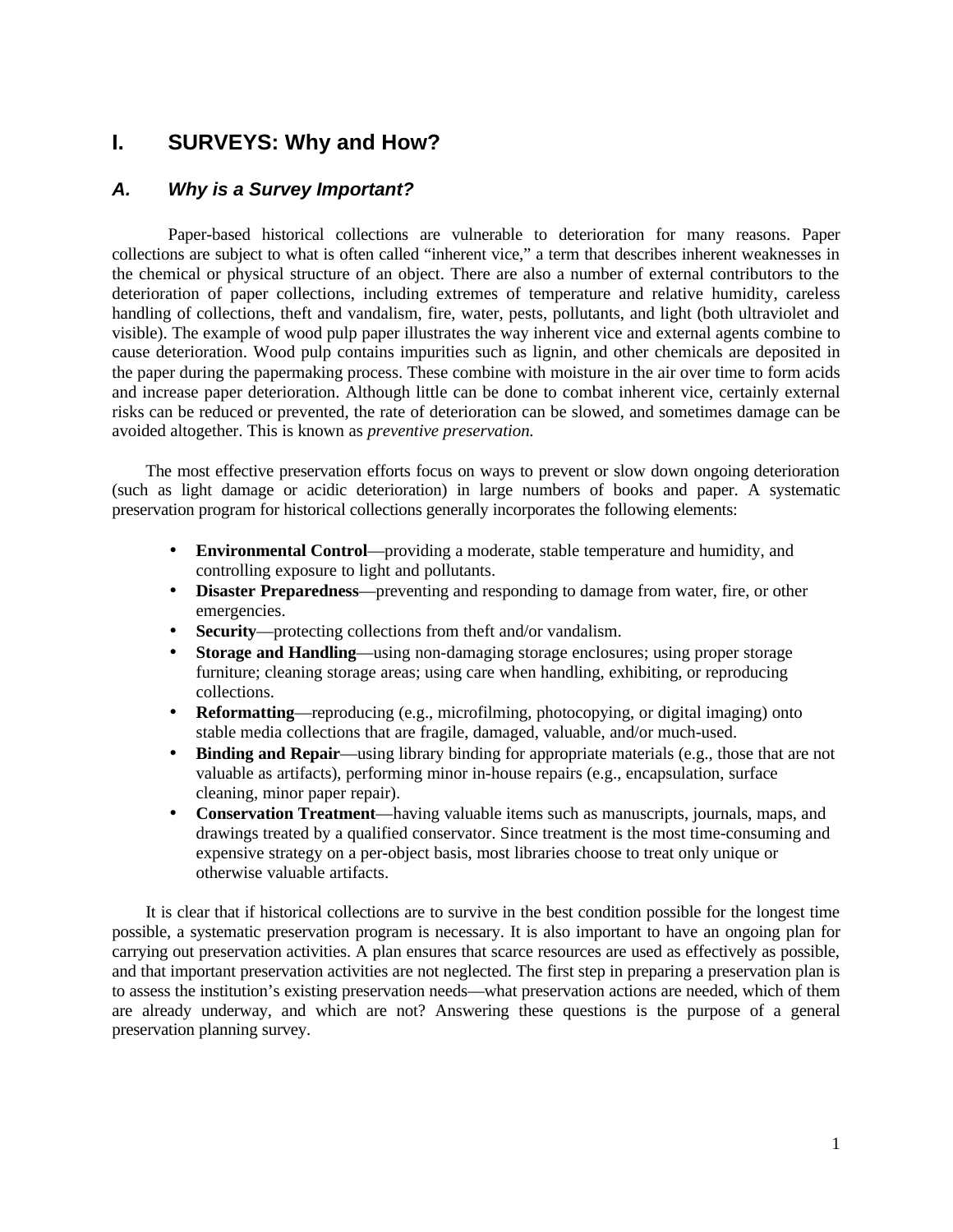# *B. What is a Survey?*

Conservators and preservation professionals routinely undertake several different types of surveys, and the terminology used to describe them can be confusing. A *general preservation planning survey* identifies overall preservation goals and priorities for a repository. It differs from a *collection condition survey* in that it does not normally provide an evaluation of the specific condition of particular items (with the possible exception of identifying items of value that are in need of "emergency" conservation treatment). A collection condition survey might be required for a specific subset of the institution's collections once a preservation planning survey has been completed. A collection condition survey can take the form of an *item-by-item survey* by a conservator with detailed knowledge of a particular type of collection (books, photographs), or it can take the form of a *statistical survey* that looks at a sampling of material (generally books, from a circulating or research collection) and provides concrete data about the condition of that particular subset of the institution's collections.

This guide is solely concerned with the general preservation planning survey. A thorough general preservation planning survey examines building conditions, policies, collections, and storage and handling procedures. At the end of the survey, a surveyor should be able to:

- 1. Identify potential hazards to the collection;
- 2. Prioritize areas of the collections for preservation action, distinguishing between artifacts and informational or limited-lifespan materials;
- 3. Identify preservation actions required to keep collections in the best condition possible for the longest time possible (examples include extending security, improving housekeeping, installing climate-control equipment, replacing poor enclosures, conservation treatment);
- 4. Prioritize the needs of the collections and identify steps necessary to achieve the required preservation actions.

However, a preservation planning survey is not a preservation plan. Whether a survey is done in-house or by an outside consultant, it is important to summarize the findings in a written report. This will normally set forth time frames for short-term and long-term preservation priorities. The repository will then use these priorities, together with other relevant issues such as available institutional resources and political considerations, to create a preservation plan that sets forth a specific schedule for accomplishing particular projects.

In making decisions about what preservation action(s) to address first, among the most important questions are these: (1) what will have the greatest impact on the largest number of objects; (2) what is really possible in the institution; and (3) what action will have the greatest visibility (and the greatest effect on future funding or public interest)?

# *C. Who Should Conduct the Survey?*

An outside consultant (who usually makes a one-day site visit and writes a summary report of his or her findings) or one or more in-house staff can conduct a survey. If the institution chooses to engage an outside consultant, several regional conservation and preservation centers, as well as many individual conservators, can provide this service. Various regional and national grant programs provide funding for such projects (See the *Resources* section at the end of the guide for more information).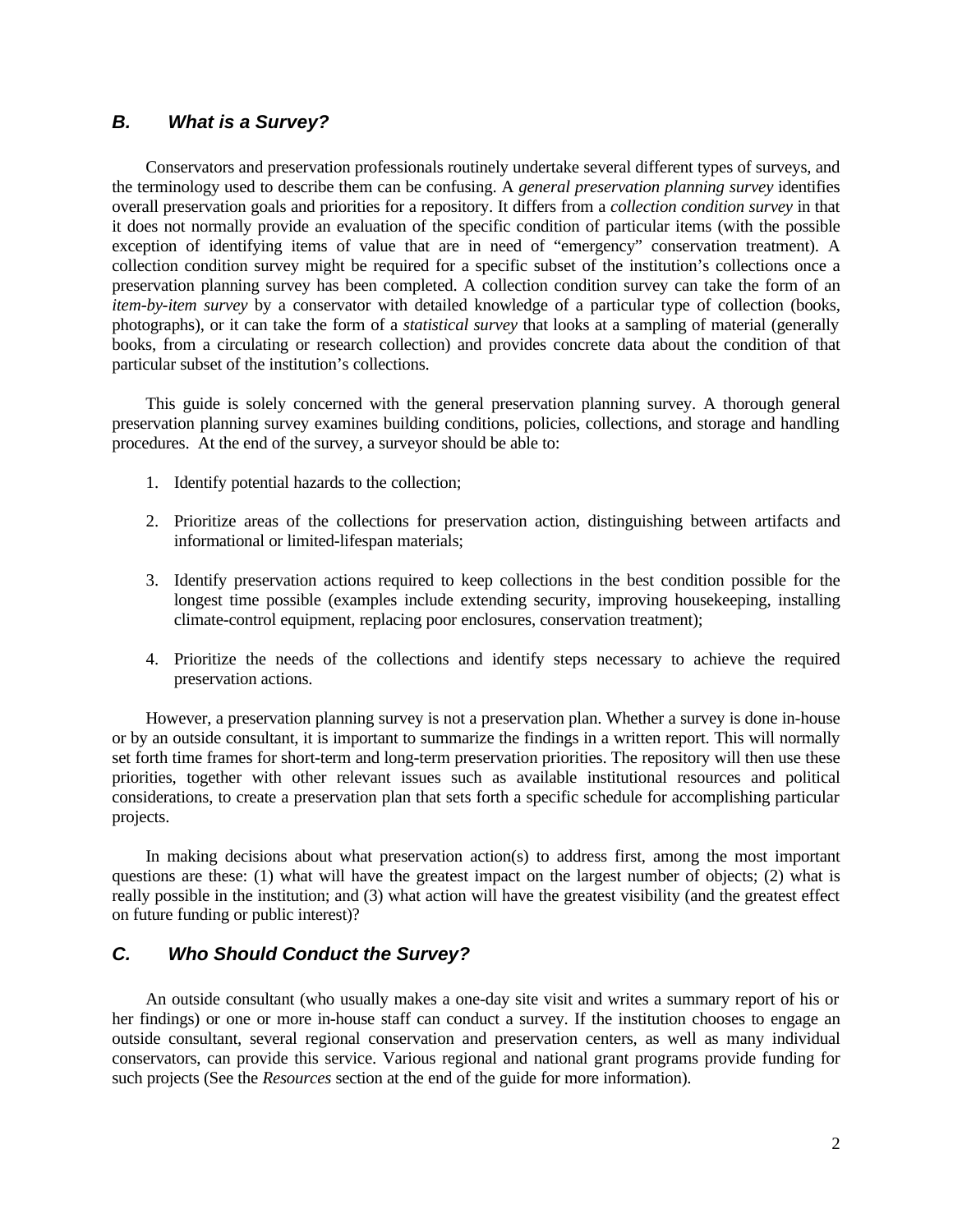Keep in mind the goals for the survey when deciding whether to engage an outside consultant. A consultant can provide an objective viewpoint and is often seen by the administration as having special credibility, thus making it more likely that the recommendations of the report will be acted upon. In addition, grant programs often require a general preservation planning survey before an institution can apply for grants for activities such as reformatting, rehousing, or conservation treatment. If the institution is looking to apply for grants, an "outside" survey can be performed more quickly than an in-house survey, and the resulting recommendations may carry more weight with granting agencies.

However, staff members bring important knowledge of the institution's values, conditions, and functions to the survey process. As long as the surveyor can suspend assumptions about an institution's capabilities and can look open-mindedly at issues that may have been ignored for years, an in-house survey can be very effective. Such a survey will usually be conducted part-time, so it may take longer. But it can pay great attention to detail and involve the whole staff actively.

If a survey is undertaken in-house, it is important to divide the project into manageable pieces. If the repository is very small, one staff member may have to undertake the entire survey. Putting together a brief written report after each section is completed may be helpful. If there are several staff members, it may be most helpful to put together a committee and assign each member a section of the survey. Each member would then report findings back to the committee, and the committee would draft a final summary report with suggestions for preservation priorities.

# *D. How to Use this Survey Guide*

This guide provides guidance and forms for conducting an in-house preservation survey. However, consultant surveyors also will find it useful.

The three main sections—*Getting Started*, *Surveying the Building*, and *Surveying the Collections* each contain a number of sub-sections that break the survey down into manageable pieces. In each subsection the guide provides:

- o Summaries of guidelines and standards that establish a context for the worksheet questions.
- o Sidebars that suggest typical preservation actions to be taken with existing resources.
- o References that expand on the summaries. Often cited is NEDCC's publication *Preservation of Library and Archival Materials: A Manual*, edited by Sherelyn Ogden (Andover, MA: NEDCC, 1999). For convenience, it is cited as *PLAM3* throughout.
- o Worksheets.

Prior to conducting the survey, the surveyor should review the background information provided in the guide and determine which worksheets will be needed for the survey. These should be photocopied, with additional blank sheets of paper for taking notes when necessary. Carrying a clipboard with the worksheets, blank paper, and a pencil (no pens when working with historical collections!) is a good method for collecting information as the surveyor moves through the building.

Multiple copies may be needed of some of the worksheets—such as those for individual exhibition/storage areas, or for evaluating a specific collection (e.g., a collection with mixed media such as a family collection containing bound volumes, manuscripts, and photographs). Individual worksheets are also provided for specific collection formats (e.g., a book collection, a group of scrapbooks, a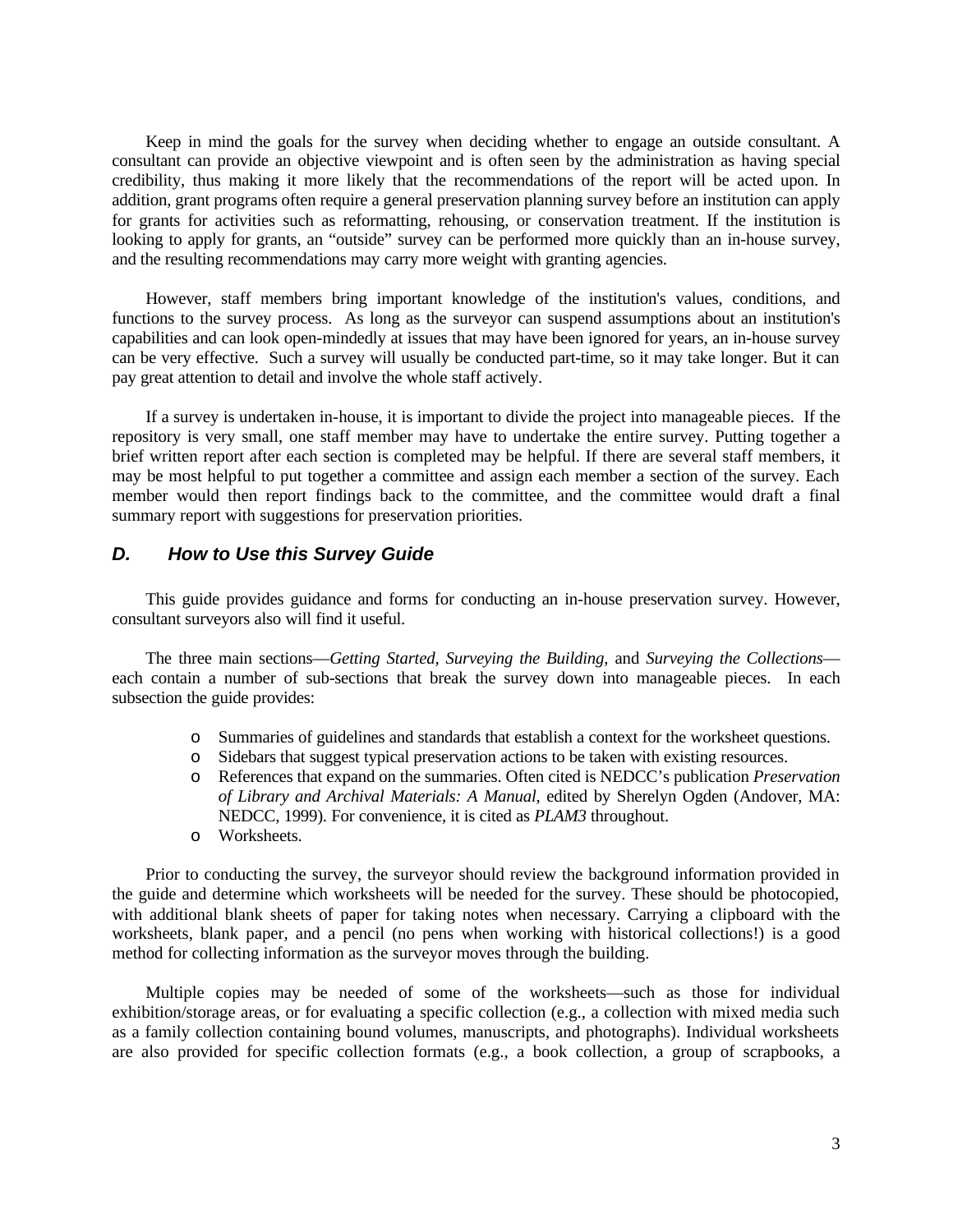collection of videotapes). The surveyor should choose among the various worksheets according to the types of collections held by the repository and/or the amount of detail desired in the survey.

It will be helpful to create a tabbed notebook for the completed worksheets and supporting information (such as a mission statement or collecting policy, draft disaster plan, library binding contract). This will keep all the information in one place so that a summary report can be easily put together.

Although the information and questions in this guide are not exhaustive, they provide a review of the most significant factors affecting the condition of collections with enduring value. A thorough examination of these concerns will usually lead to other useful observations. Much of the survey process is common sense!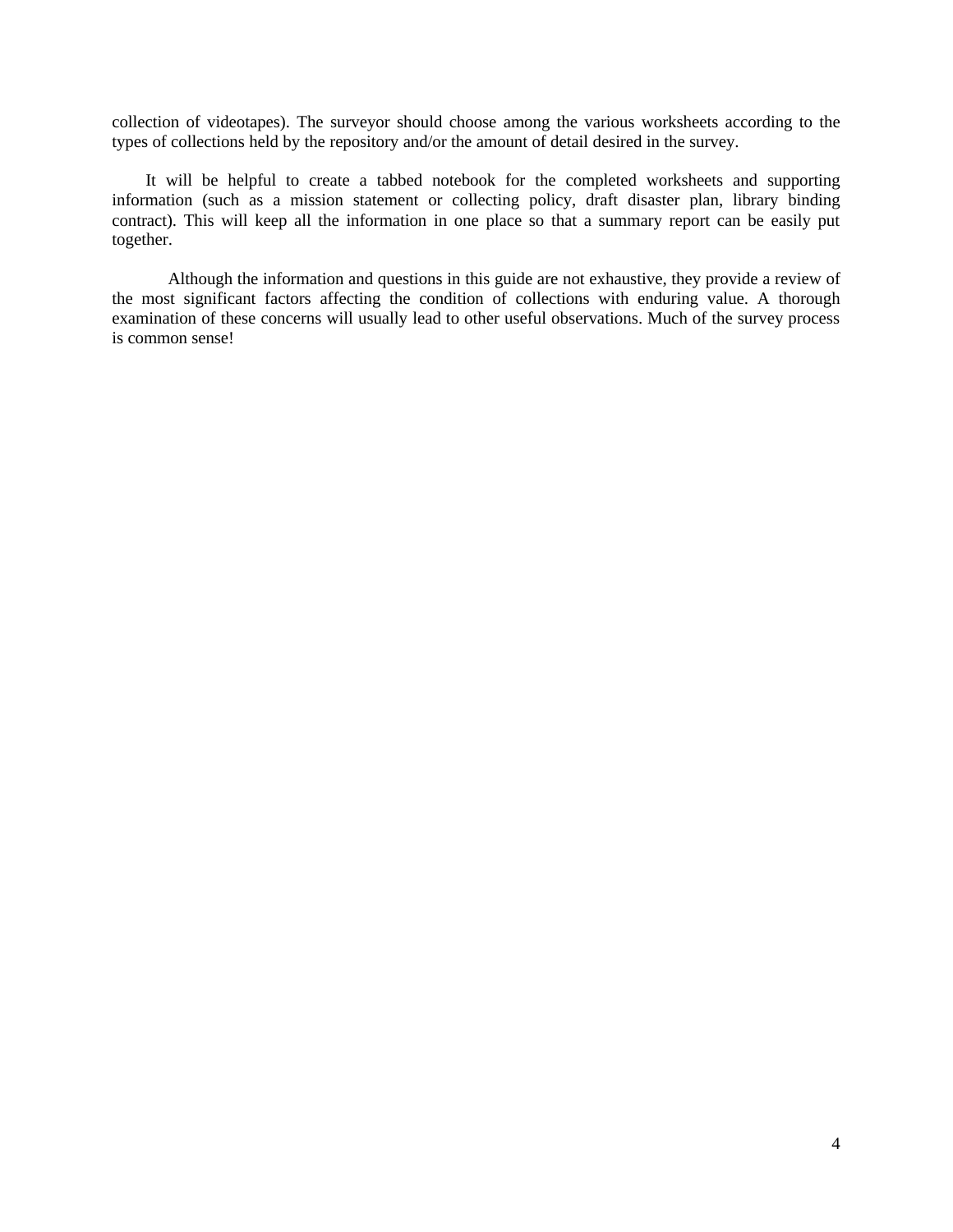# **II. GETTING STARTED**

# *A. Overview*

## 1. The Institution and Collections

As a first step in surveying, gather general information (such as the institution's history and major activities) to provide a context for collections preservation activities. Other general issues that may impact preservation of the collections include: overall staffing and budget, long-range strategic planning, future plans for the building (such as renovation or expansion), and the institution's relationship with other local institutions that collect historical materials. This list is, of course, not comprehensive. The surveyor may well discover additional issues particular to the institution.

In addition, to ensure that all relevant materials are examined, list the number and types of historical collections held by the repository. Exact counts are not necessary if there are large amounts of material, but estimates should be as accurate as possible. Some indication of the relative importance of the various materials held by the institution is also helpful, as is a description of usage of the collection.

# 2. Mission and Collecting Policy

A clear institutional mission and a carefully thought out collecting policy are necessary if preservation activities are to be effective. Preservation planning requires a manager to set priorities by looking at the resources available for preservation and weighing the condition, needs, and value of materials against them. This process is sometimes called "selection for preservation." To do this, a

repository must have a detailed understanding of its goals and objectives for the collection—exactly what it wishes to document, who it wishes to serve, and what types of material it will collect to accomplish those goals. It is also crucial for a repository to have a clear sense of what it will not collect. Collections must be limited to those that serve the real needs and mission of the repository.

The mission statement should enunciate the institution's overall goals (whether for its entire collection or for a part of it, such as a local history collection), while the collecting policy provides specifics about the scope of the collection and indicates areas in which additional materials may be collected in future. A good collecting policy will take into consideration the holdings and collecting activities of other local (and national, if appropriate) repositories.

#### **TIPS FOR TAKING ACTION**

- $\triangleright$  Write out a draft mission statement for the historical collection
- $\triangleright$  Make a list of materials that need to be evaluated for possible deaccessioning
- $\triangleright$  Contact other local repositories to determine whether they hold related collections

For more information on preparing a mission statement and collecting policy, see "Collections Policies and Preservation," in *PLAM3*.

#### 3. Intellectual Control

Effective selection of collections for preservation requires good intellectual control, since relative values and priorities cannot be assigned unless staff is familiar with the content of collections. An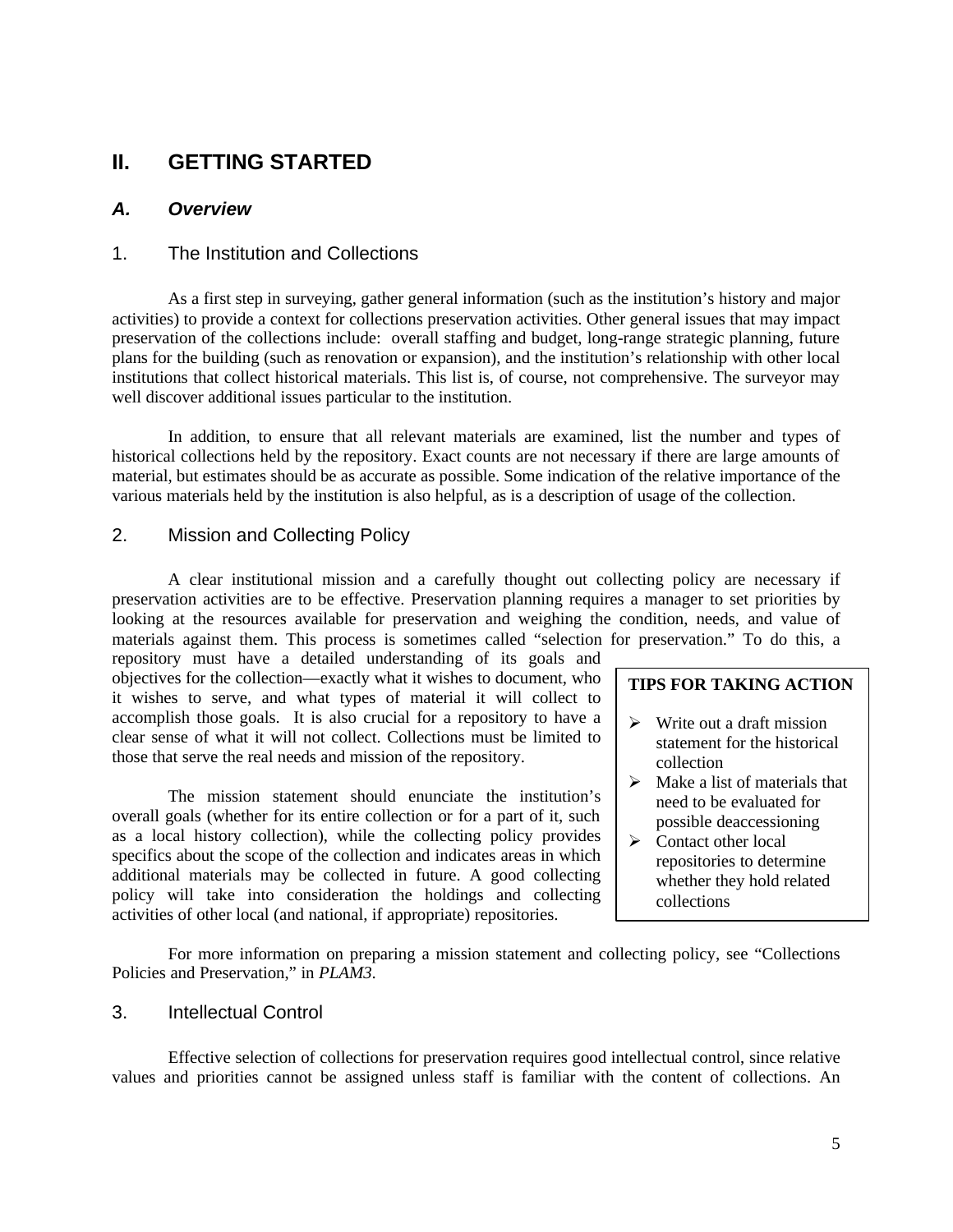inventory of collections using standard library and archival descriptive practices can also assist systematic comparison of an institution's holdings with those of other repositories, especially when cataloging has been automated using the standard MARC format.

Most institutions with library collections are familiar with cataloging standards for library materials, but many such institutions are less familiar with standards for the arrangement and description of the archival materials (e.g., non-printed items, such as photographs, documents, handwritten ledger books, scrapbooks) that are often found in historical collections. Archival materials are generally best organized in groups, since the individual items are often related. Instead of cataloging each individual item, related materials are cataloged together as one unit.

The basic purpose of archival description is to enable the researcher to find both the collection he/she needs and the information within the collection by using various types of written guides (e.g., summary catalog records, detailed finding aids, subject indexes). This prevents rummaging through large numbers of boxes and documents,

# **TIPS FOR TAKING ACTION**

- $\triangleright$  Group together materials created by the same individual, family, or organization into an archival collection
- $\triangleright$  Create an initial inventory of collections with location information
- $\triangleright$  Take a course or visit a web site that teaches archival cataloging

which can cause handling damage and general disorder. It also means that the researcher is not solely dependent on the personal knowledge of the archivist or other staff member(s) to access the materials. For an online introduction to archival arrangement and description, see the Getty Information Institute's *Introduction to Archival Organization and Description: Access to Cultural Heritage* at www.schistory.org/getty.

If possible, cataloging data for archival and manuscript materials should be automated at the local level using the MARC format. This might be done through an existing online library/museum catalog, or through a stand-alone system that runs on a PC. In addition, there are a number of state-level databases of historical records (e.g., the New York State Historical Documents Inventory). Generally, automated cataloging records are created from information submitted by the repository. Contact the appropriate state library and/or state archives to find out whether such a resource is available.

For unique materials, cataloging records should be entered into RLIN or OCLC (the two major international bibliographic utilities). For smaller institutions without the ability to input records into RLIN or OCLC, cataloging information can be submitted to the National Union Catalog of Manuscript Collections (NUCMC, at http://www.loc.gov/coll/nucmc/), a cooperative cataloging program operated by the Library of Congress. Based on information submitted by the repository, NUCMC's catalogers create MARC records in the RLIN database and establish pertinent name and subject authority headings. The submitting institution must then be prepared to make the cataloged materials available to researchers on a regular basis.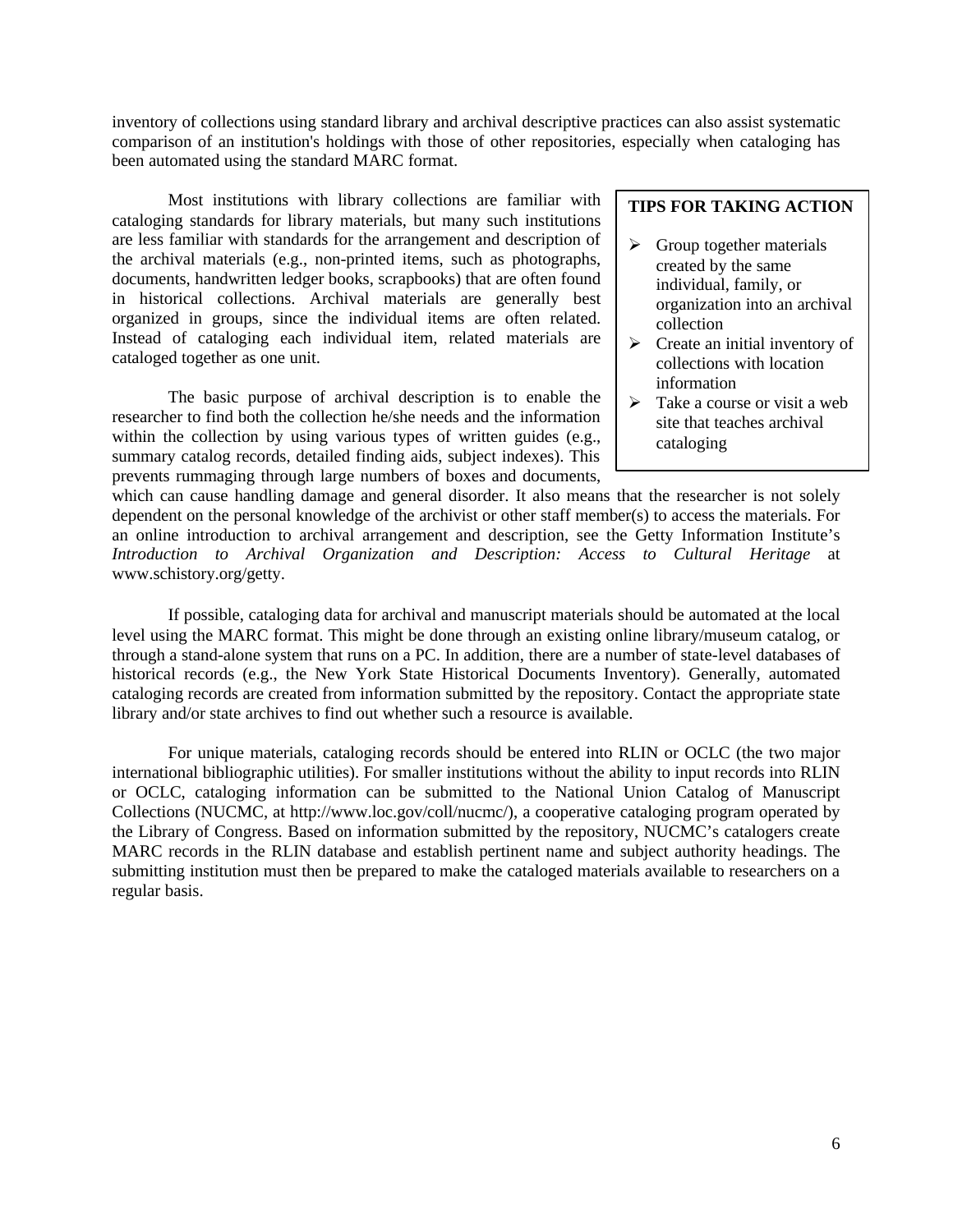# *Institutional Overview Worksheet*

1. Describe the institution conducting the survey. Provide name, date established, major activities, and pertinent information about the institution's history and the history of the collection(s) being surveyed.

- 2. What is the institution's mission? Include a copy of the mission statement in the survey notebook.
- 3. What is the total size of the institution's staff? (FTE  $=$  full-time equivalent)

\_\_\_\_\_\_FTE professionals \_\_\_\_\_FTE support staff \_\_\_\_\_\_student assistants, representing \_\_\_\_\_FTE \_\_\_\_\_\_volunteers, representing\_\_\_\_\_FTE

- 4. Which staff members work with the collection(s) being surveyed, and what are their duties? If staffing for the collection(s) is part-time, what portion of the staff member(s)' time is spent on the collection(s) being surveyed?
- 5. What is the institution's overall budget for all of its activities?
- 6. Does the institution have a long-range strategic plan? Is collections preservation addressed in this plan?Describe the long-range plan and indicate what topics it covers. Copy relevant sections to include in the survey notebook.
- 7. Does the institution have plans for expansion or renovation in the foreseeable future?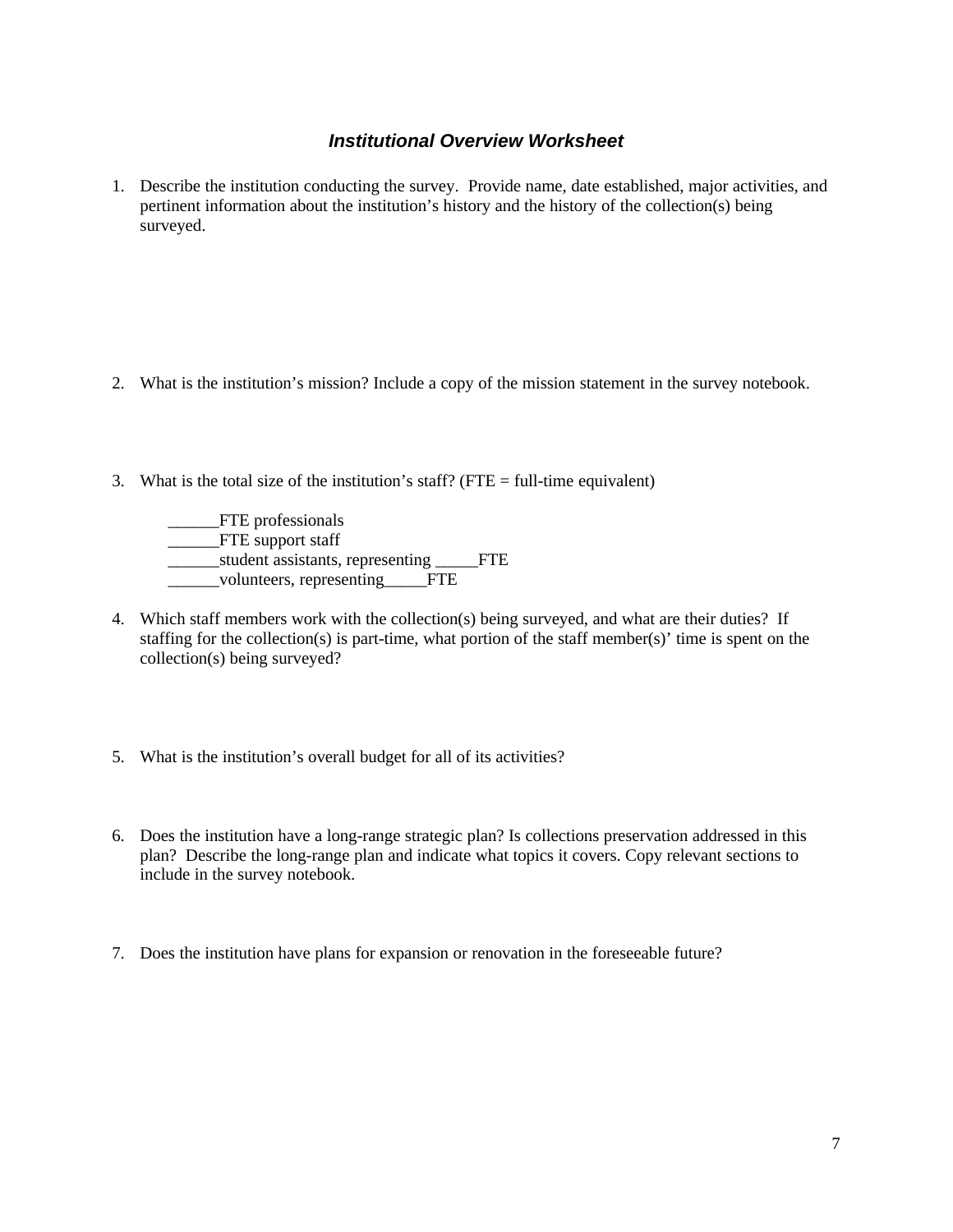# *Collections Worksheet*

1. Describe the collection(s) being surveyed. For each category of material, estimate and use the unit of measurement that is most convenient (exact counts are not necessary).

| Type of material       | Quantity | Unit of measurement              |
|------------------------|----------|----------------------------------|
|                        |          | (circle one, or specify)         |
|                        |          |                                  |
| Books (general)        |          | Titles / Volumes                 |
| Rare books             |          | Titles / volumes                 |
| Archives               |          | Items / linear feet              |
| Manuscripts            |          | Items / linear feet              |
| Scrapbooks             |          | Volumes / linear feet            |
| <b>Serials</b>         |          | Volumes / titles / subscriptions |
| Newspapers             |          | Volumes / titles / subscriptions |
| Microfilm/microfiche   |          | Reels / fiche / titles           |
| Photographic prints    |          | Items / linear feet              |
| Photographic negatives |          | Items / linear feet              |
| Slides                 |          | Items / linear feet              |
| Audio recordings       |          | Items / linear feet              |
| Video recordings       |          | Items / linear feet              |
| Film                   |          | Reels / linear feet              |
| Maps                   |          | Items                            |
| Posters                |          | Items                            |
| Art on paper           |          | Items                            |
| Other                  |          | Items / linear feet              |

- 2. What does the institution consider the most important areas of these collections? In making this determination, priority may be given to those most heavily used for current activities; those that have long-term research value; and/or those that are rare, unique, or valuable.
- 3. Does the institution have a written collecting policy? If the institution holds different types of collections (e.g., a historical collection within a public library, a library/archives collection within a museum), is there a separate written mission statement and collecting policy for the collection being surveyed? Copy any existing policies to include in the survey notebook.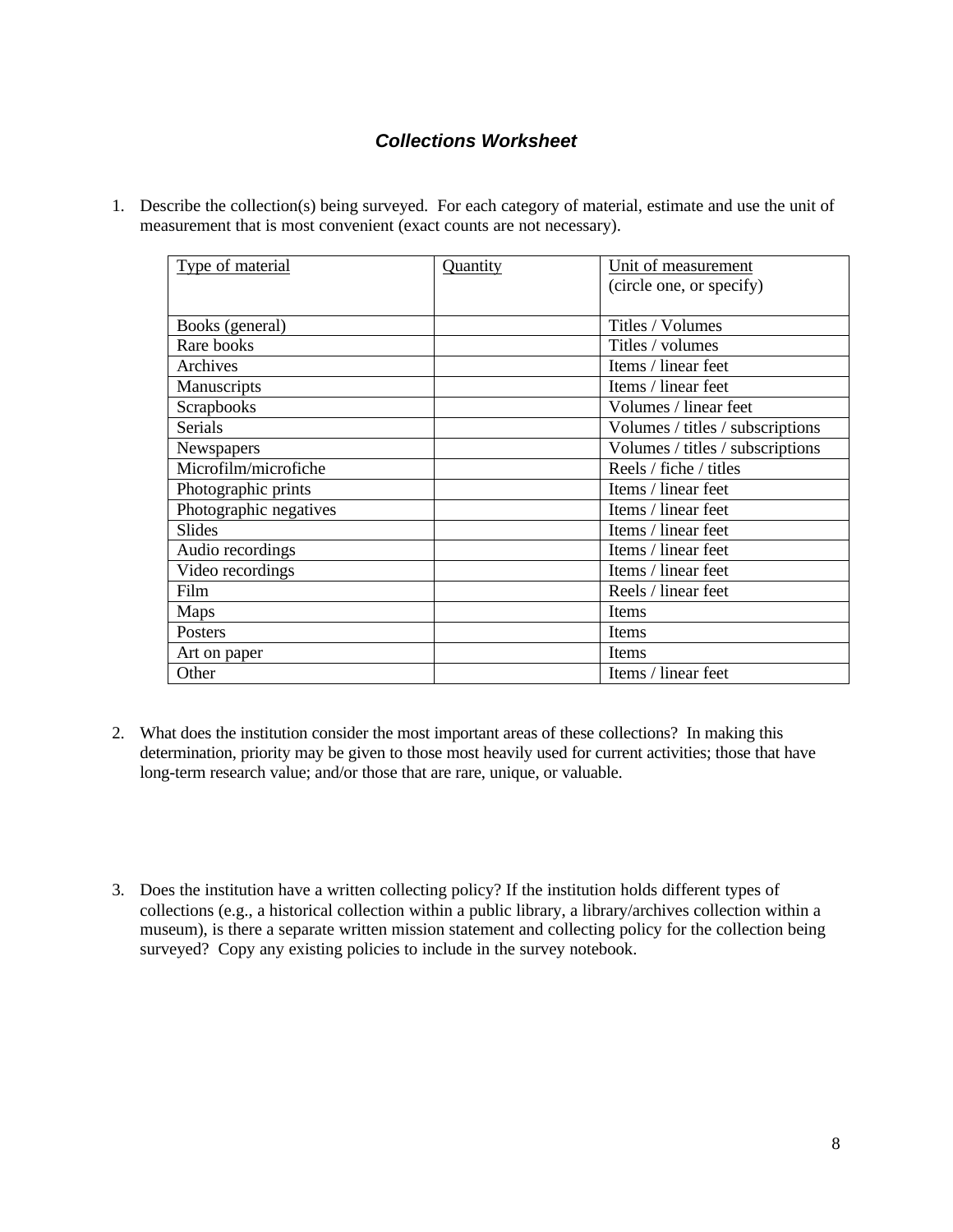- 4. Have the collection(s) been evaluated to determine that everything in the collection(s) is of long-term value to the institution?If there is a collecting policy, do all the items within the collection meet the criteria set out in this policy? Are there any materials that may be candidates for deaccessioning? What are they?
- 5. At what rate are the collection(s) expected to grow? (e.g., how much new material would be acquired each year?)
- 6. Are these collections cataloged according to accepted library and archival practices, as appropriate? Describe the steps patrons and/or staff would take to locate materials of interest within the collection (e.g., are indexes, card catalogs, or finding aids available? Or is access dependent on the knowledge of staff members?).

- 7. How frequently are the collections used by staff members and by the public? Determine the average number (e.g., per month or year) and type (e.g., staff, historians, genealogists, students) of people who use the collections.
- 8. What is the institution's relationship with other local collecting institutions? For example, are there cooperative programs or collecting policies?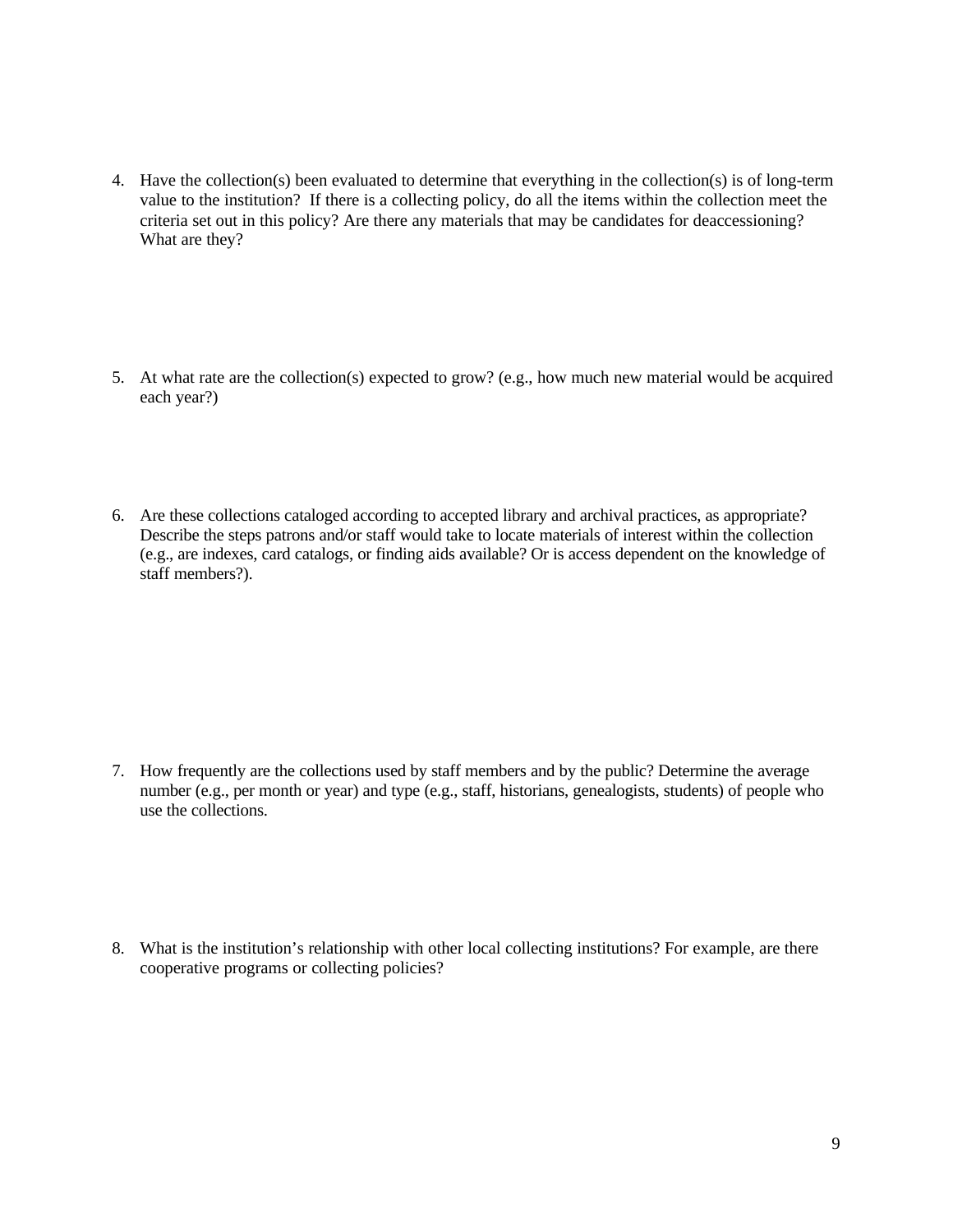# *B. Preservation Management*

Preservation management is the process of systematizing preservation efforts so that preservation needs are addressed as part of the institution's daily activities. Individual preservation activities can be (and often are) undertaken in the absence of a systematic institutional preservation program. However, this approach can result in one or two preservation activities (such as housing collections in archival enclosures, or preservation microfilming) being well developed, while others (such as monitoring and improvement of environmental conditions) are neglected. Even in the smallest institutions, a preservation program needs administrative coordination in order to be effective. In order to accomplish this, the institution's senior management (e.g., director, board of trustees) and key staff members must support the preservation program.

The general guidelines for staffing, funding, and preservation policies that follow provide basic background for using the worksheets. This section collects information about the institution's methods for managing preservation (e.g., preservation priorities, staff time and money invested in preservation, preservation activities, level of staff knowledge about preservation).

# 1. Staffing and Funding

There are a number of models for staffing a successful preservation program. Some large institutions have a dedicated preservation administrator and/or preservation department, but in small institutions (and even many medium-sized institutions) this is not realistic. In these institutions, preservation management will need to be a part-time responsibility for one or more staff members.

It is often best for one person on staff to be assigned responsibility for being knowledgeable about preservation issues, and for making (or overseeing the making of) preservation decisions. Even though a number of staff members may carry out preservation activities as part of their regular duties, it is important to have one person responsible for coordinating these activities. However, in some institutions, a committee may be more effective in managing preservation activities. In this case, each member of the committee would oversee a specific area of preservation activity (e.g., disaster planning, environmental control, housekeeping).

An adequate level of staffing is crucial to the maintenance and preservation of historical collections. It is useless to assign preservation responsibilities if staff members do not have time to

#### **TIPS FOR TAKING ACTION**

- $\triangleright$  Identify two potential sources of grant funding for preservation projects
- $\triangleright$  Propose a presentation on preserving historical collections for the next board of trustees meeting
- $\triangleright$  Arrange to attend a workshop on a preservation topic of interest

carry them out. It is important for the institution to make a commitment to providing staff time for preservation. Job descriptions should include preservation activities, and staff members should have time to carry them out.

Preservation education and training of staff and others is also necessary. Facilitating preservation education for the institution's administrator(s) and/or trustees can be very helpful in encouraging institutional commitment. Certainly all staff members with preservation responsibilities must be trained in proper preservation techniques. The staff member or committee in charge of preservation should coordinate this training.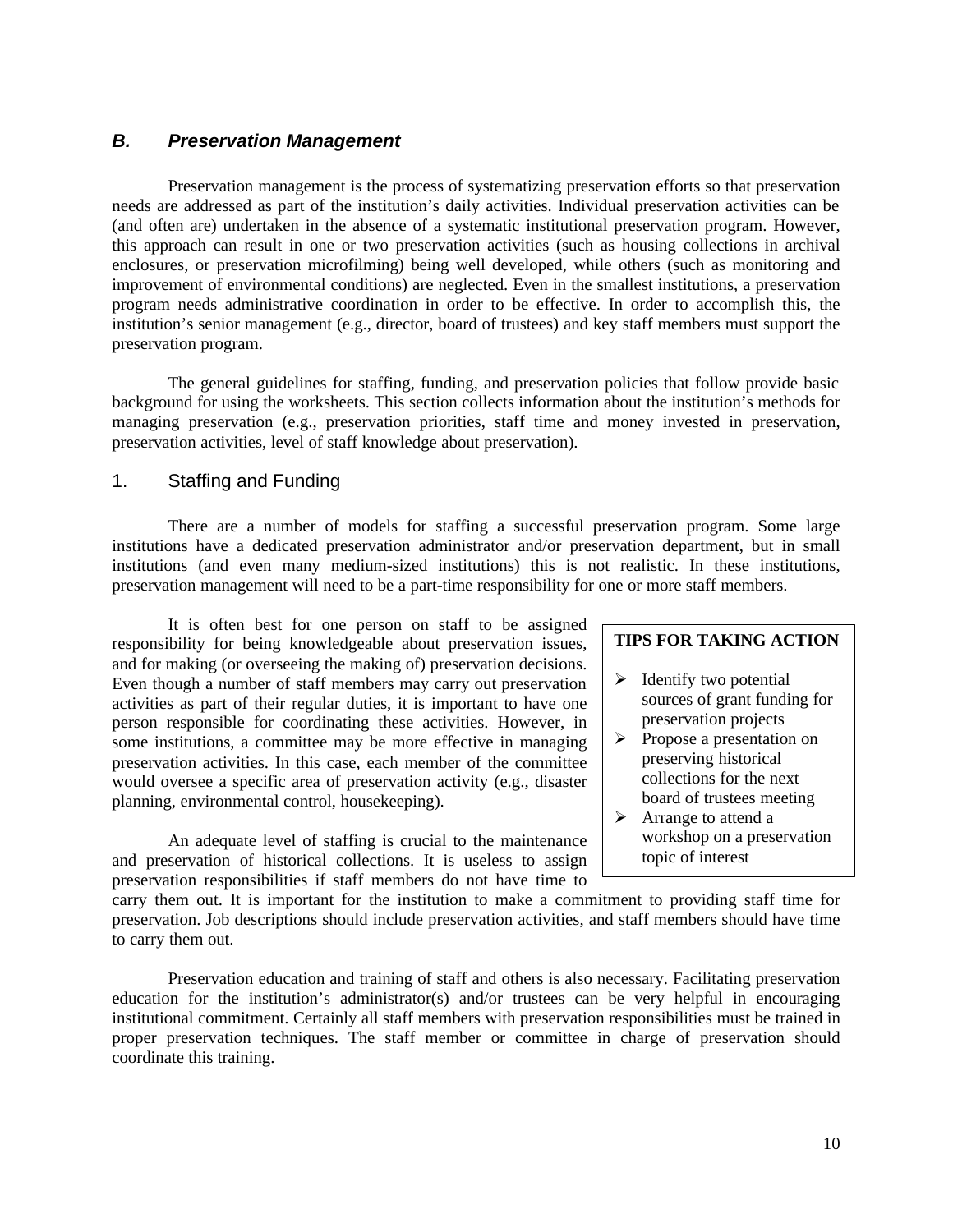Finally, it is essential for the institution to provide funds for preservation. Money may be needed for supplies, training, and equipment. Effective preservation requires a dependable budget with active administrative coordination, even if the budget is not large at the beginning. The various national, regional, and statewide grant opportunities for individual preservation projects (see the *Resources* section) should be used to supplement, but not to replace, institutional funding.

# 2. Preservation Policy

A preservation policy provides written guidelines for carrying out preservation activities as part of the everyday collections care activities of the institution. Such a policy is best developed over time as preservation activities are systematized. Policies and procedures for the following preventive preservation activities should eventually be included: maintaining security, controlling patron use of materials, processing new collections using non-damaging techniques, loaning collections to other institutions, exhibiting collections according to preservation guidelines, conducting a preservation-quality library binding program, microfilming collections according to preservation standards, monitoring the environment, storing collections according to preservation guidelines, and maintaining records of conservation treatment. In general, clear and well-considered policies that are universally enforced will make preventive preservation measures routine and lengthen the useful life of collections.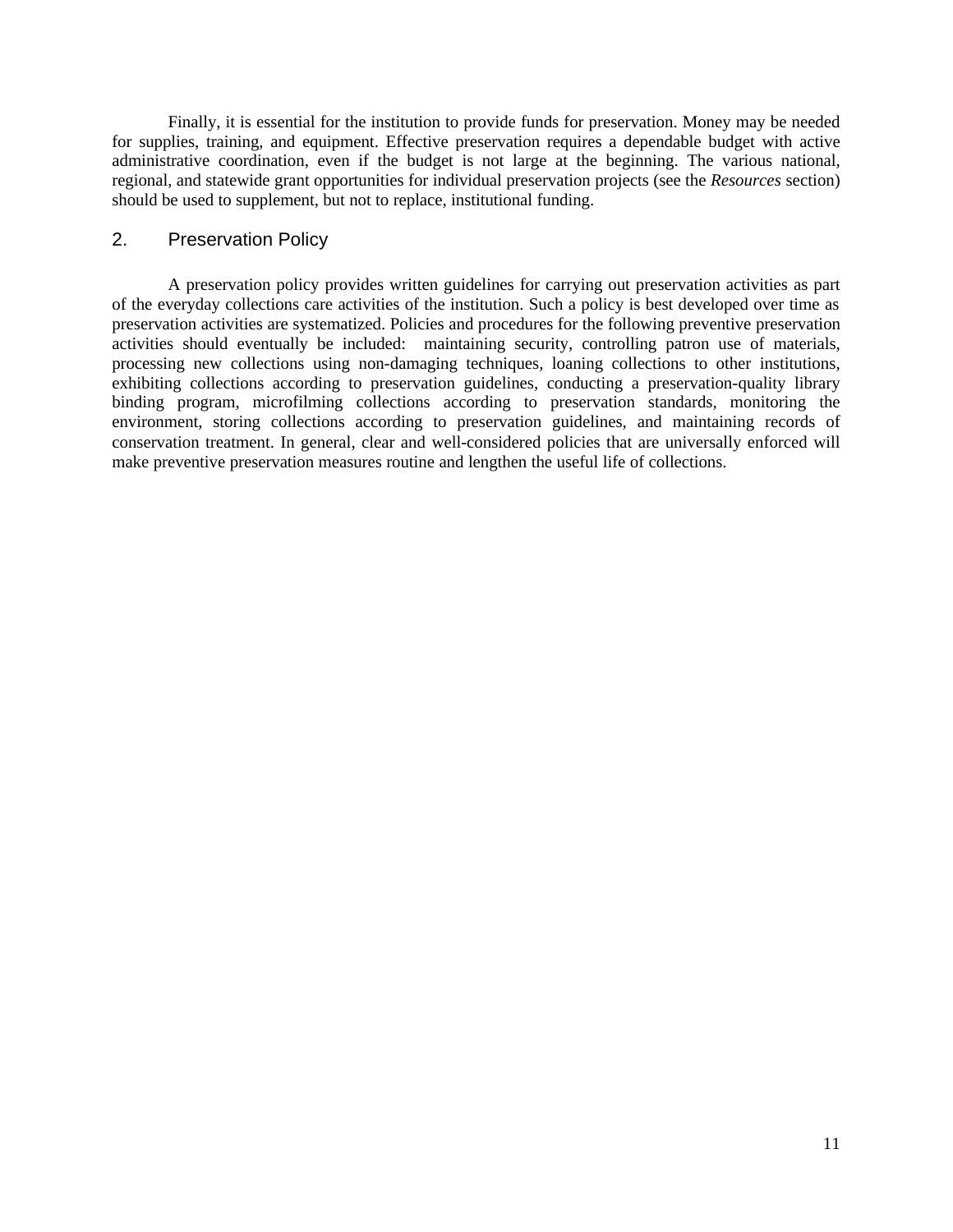# *Preservation Management Worksheet*

- 1. What does the institution consider its most serious preservation problems? What are the institution's goals for the preservation survey?
- 2. What steps have been taken to prolong the life of the collections? Include efforts such as upgrading supplies and storage materials, improving environmental conditions, conservation treatment, or microfilming.
- 3. Does the institution have long-range goals for preservation of its collections? What are they? Is there a written preservation plan?If yes, describe it and indicate what topics it covers. Include a copy in the survey notebook.
- 4. Are the institution's senior administrators and trustees aware of preservation needs and committed to the protection of the collections?
- 5. Is there a program of preservation education for trustees, administrators, staff, and/or the public? What does it include?
- 6. Does the institution have a budget line item devoted to preservation of the collection(s) being surveyed? If not, are some funds devoted to preservation purposes?
	- a. In either case, how and for what purposes are these funds allocated? Indicate the approximate level of annual expenditures for specific activities (e.g., microfilming, archival supplies).
	- b. What is the source of these funds (e.g., regular budget line, grants, gifts)?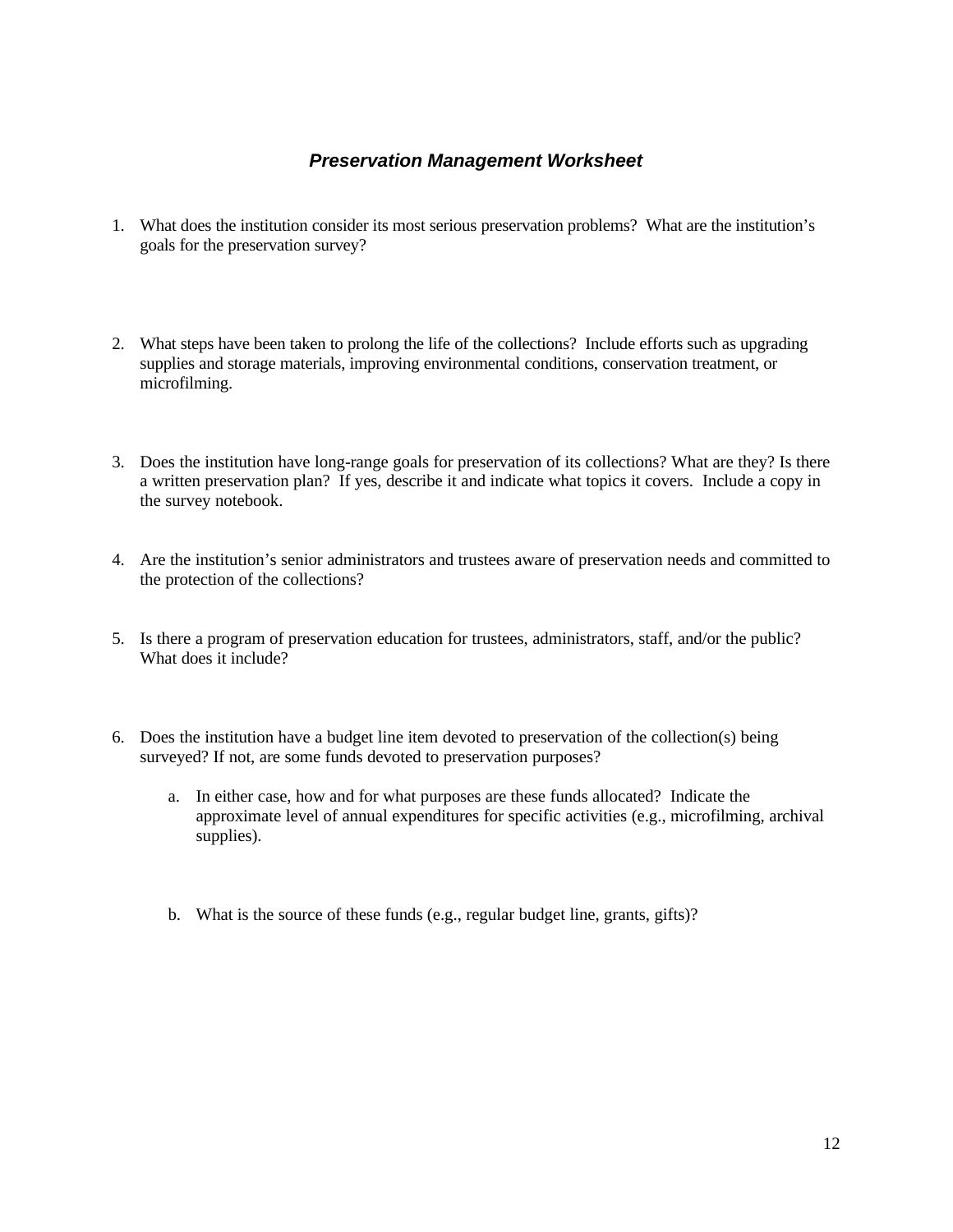- 7. How does the institution administer preservation activities? Does one staff member have formal responsibility for preservation activities? Is there a preservation committee? To whom does the staff member or committee report?
	- a. What preservation activities does the staff member or committee responsible for preservation routinely carry out or supervise (e.g., environmental monitoring, preservation microfilming, rehousing of collections into archival enclosures, disaster planning)? If a committee is used, what preservation responsibilities does each committee member hold?
	- b. What is the level of preservation knowledge of those responsible for supervising preservation activities? Are they knowledgeable about common forms of damage to library and archival materials, their causes, and potential solutions? Are they aware of (or involved in) preservation activity on the local, state, regional, or national level? What opportunities exist for them to maintain and expand their current knowledge of preservation?
- 8. Are staffing and staff training adequate to carry out basic preservation activities and other needed activities for the collections?
- 9. Are procedures established to examine the condition of materials in the collections on a regular basis?
- 10. Are the following issues considered when making decisions about new acquisitions and/or repair, replacement, or conservation treatment:
	- a. the relationship of the item to the entire collection?
	- b. the research, historical, or artifactual importance of the item?
	- c. the projected frequency of use?
	- d. the length of time the item needs to be retained in the collection?
	- e. the permanence or durability of the media?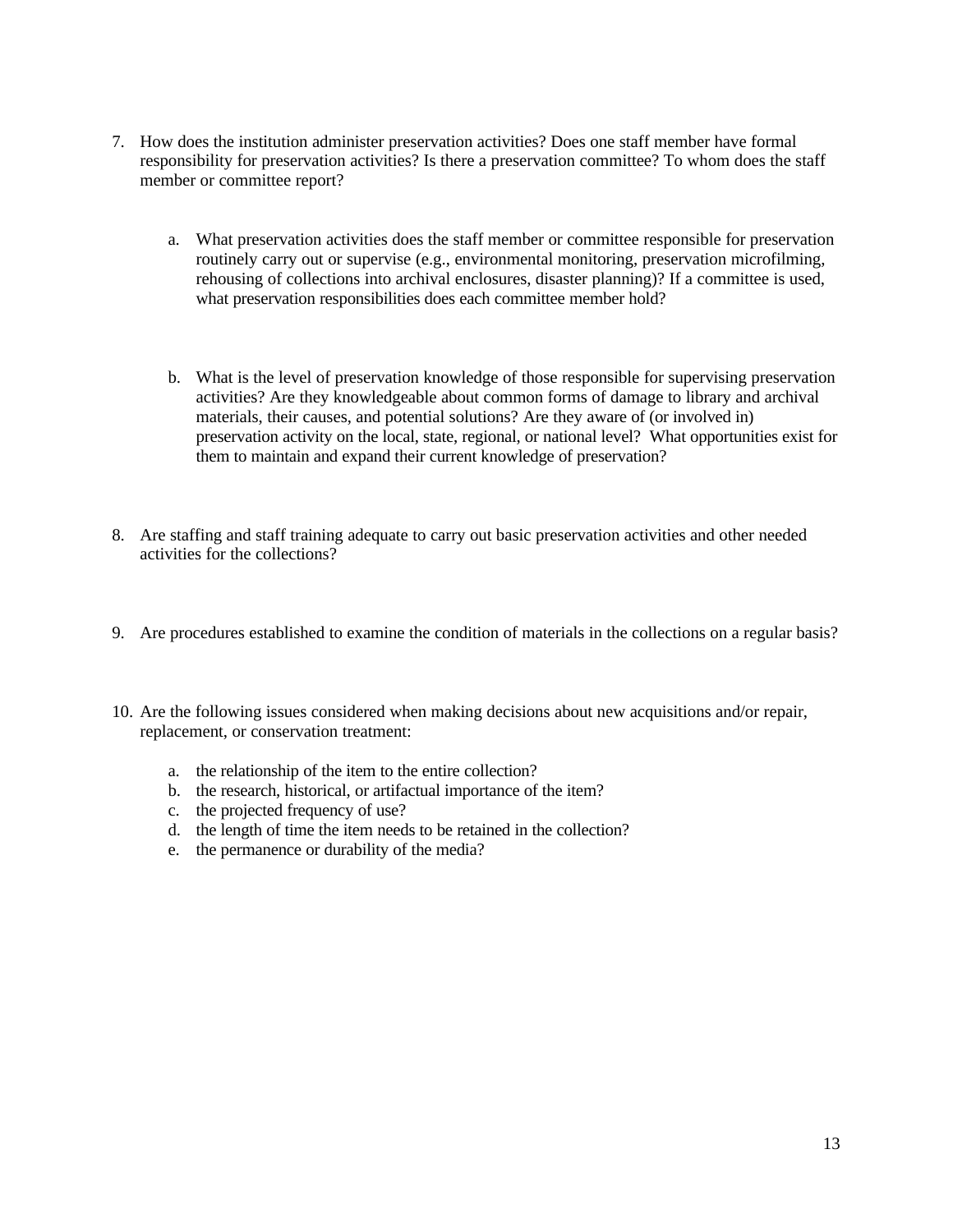# **III. SURVEYING THE BUILDING**

# *A. The Building*

# 1. Characteristics and Condition of the Building

The building is the outermost shell protecting the collections. It is the first defense against the impact of weather, pollutants, and water. Periodic inspection and maintenance of the roof, walls, gutters, drains, and foundations is an investment in controlling interior conditions as well as in preserving the building itself. Every building that houses historical collections should have a written schedule for maintenance of the exterior and interior of the building. It is also very helpful to keep an ongoing log of building problems, since this will allow staff to refer back to previous problems without having to rely on staff memories.

This section provides an overview of preservation concerns related to the building's structure and condition. The worksheets should be used as a tool to identify problem areas that need to be addressed in more detail. In some cases, particularly if a historic building is involved, separate consultation with a specialist may be needed.

Using the worksheets that follow, examine all areas of the building to the extent possible, both interior and exterior. Walk around the outside of the building to assess the condition of the exterior. If it is possible to get a good look at the roof from a safe vantage point, by all means do so. Inside, tour the attic and the basement, and any other areas that staff might not normally go. Of particular importance, of course, are the areas where collections are stored.

During the building tour, remember that adequate space is essential for proper collections maintenance and preservation. Overcrowding materials on shelves and stacking materials on the floor exposes them to distortion, damage during removal and reshelving, and damage from water.

Note where collections are stored and whether the space is

#### **TIPS FOR TAKING ACTION**

- $\triangleright$  Begin keeping a log of building problems as they occur
- $\triangleright$  Meet with the personnel in charge of building maintenance to discuss any chronic building problems
- $\triangleright$  Acquire or draw a plan of the building, and make notes on any current or anticipated shortage of storage space

adequate and safe. It will also be helpful to get a copy of the building plans at this point, or to prepare drawings of the layout on each floor. This can be used to make notes about building or space problems, and will be helpful later in the survey to mark important information such as the locations of fire extinguishers, water shut-offs, and important collections. Later sections consider specific hazards to the collections, but now is the time to begin identifying any hazards that might exist.

The following worksheet should be used to generate a list of problems or potential problems that can then be prioritized and addressed as part of the institution's preservation plan (and more specifically, as part of its disaster planning process).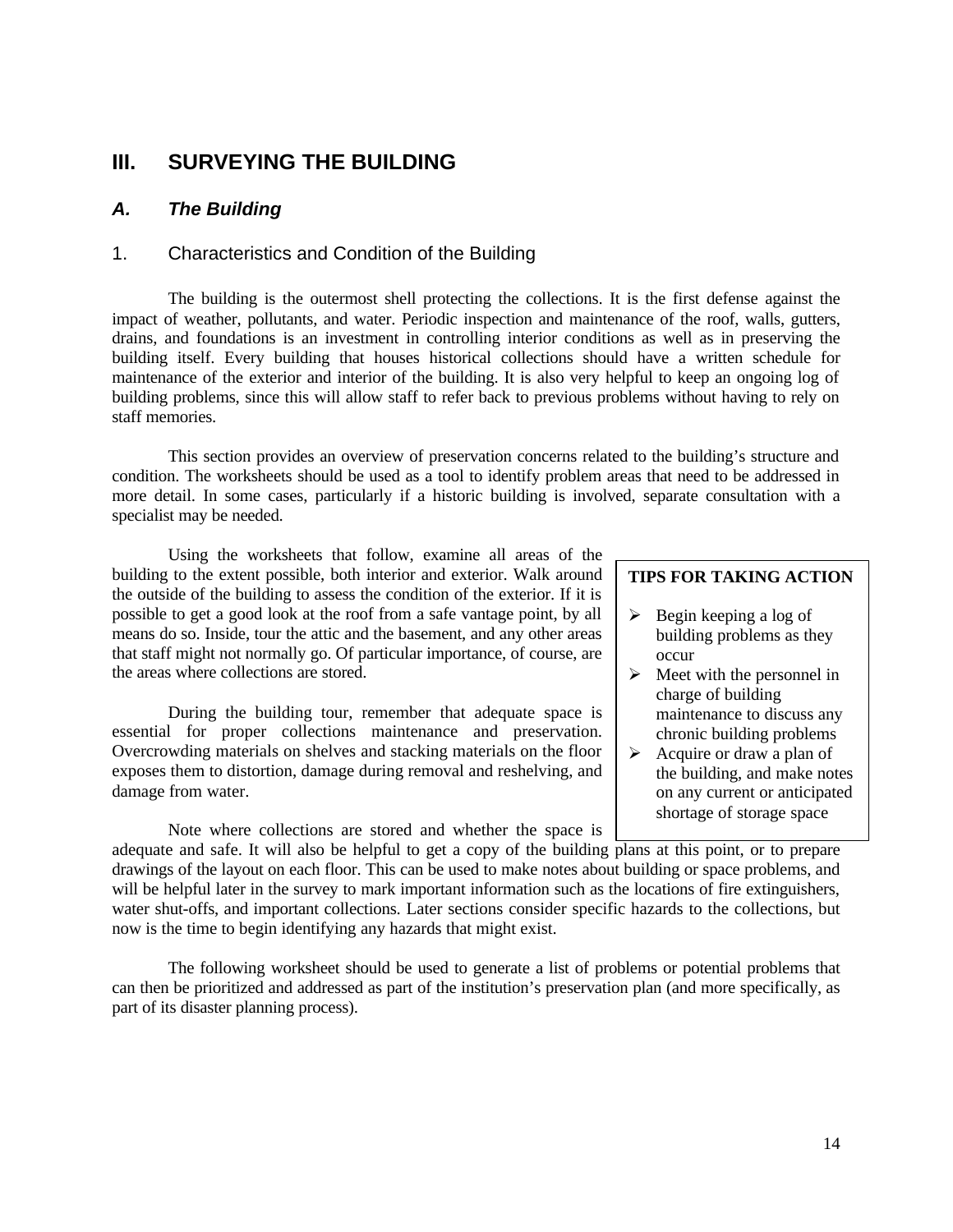# *General Building Worksheet*

- 1. In what year was the building constructed?  $\qquad \qquad$  Is the building a historic structure?
- 2. Have additions or renovations been made to the building? \_\_\_\_\_ If yes, describe them and indicate when they were made.
- 3. Are renovations planned for the building in the future? If yes, have preservation concerns been addressed with the architect and engineers?
- 4. What are the predominant materials used in the construction of the building (e.g. wood frame, masonry, steel and poured concrete)?
- 5. What is the general condition of the building? Has it been well maintained?
	- a. Is there a regular schedule of inspections and maintenance of the building (e.g., roof, drains, plumbing)? \_\_\_\_\_ If yes, who performs inspections and maintenance, and how often? Is there a written schedule for these activities? If yes, attach a copy. Is an ongoing log of building problems kept?
	- b. Is there a history of problems with the building (e.g., roof leaks, pipe leaks, flooding, blown fuses, mold growth)? If yes, use a separate sheet to describe in detail.
- 6. What is the condition of the roof and drains?
	- a. Is the roof flat or pitched? If it is flat, does water accumulate on the roof?
	- b. What is the roof covering? Are there any signs of damage (e.g. cracking, buckling, deteriorated flashings)? How old is the roof? (Most modern roofing materials have an anticipated life-span of no more than 20 years.)
	- c. How does the roof drain? Are gutters and drains well attached, in good condition, and functioning? Are they cleaned routinely?
	- d. Are there skylights? If so, are seals or caulking deteriorated?
- 7. What is the structure and condition of the exterior of the building?
	- a. Are exterior surfaces and finishes intact (e.g., are shingles missing, is paint blistered or peeling, has mortar deteriorated, are there accretions on masonry that point to water or condensation problems)?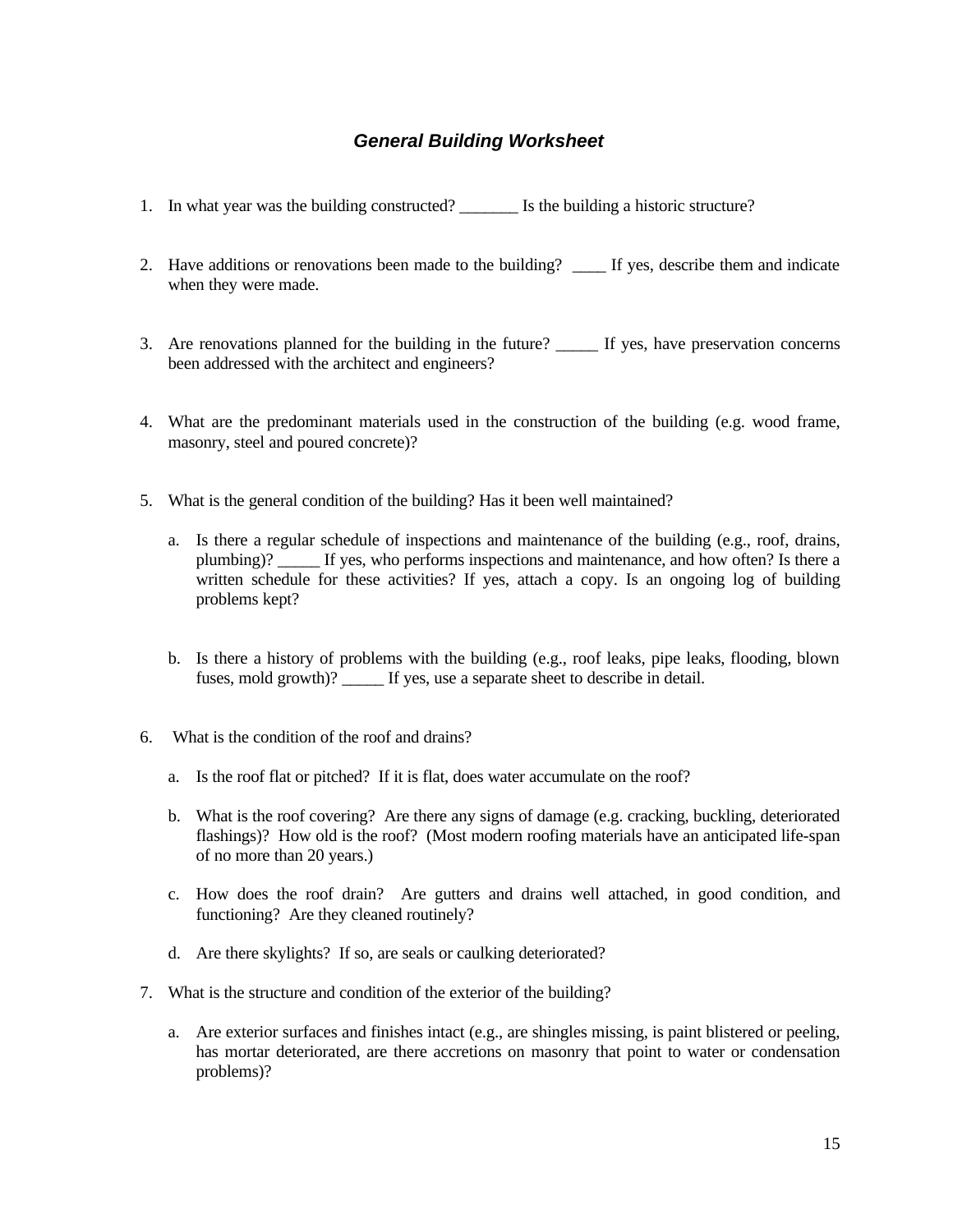- b. Are there cracks in the foundation or other signs of deterioration?
- c. How is the foundation sealed? Do the drains channel water away from the building? Does water accumulate at the foundation?
- 8. What is the condition of the interior of the building?
	- a. What are the age and condition of the plumbing system?
	- b. What are the age and condition of the electrical system?
	- c. Does the building have an attic or basement? Are collections stored in these spaces? Are these spaces clean, or cluttered and dirty? Is the basement wet or dry?
	- d. Is there evidence of water leaks inside the building (e.g., around windows, on interior walls, or on ceilings)?
	- e. Is there any history or evidence of rodents, insects, or mold in the building?
	- f. Have there been any problems with condensation within the building?
- 9. Does anyone else occupy the building in addition to the repository being surveyed? \_\_\_\_ If yes, what other activities take place in the building and could they pose a hazard to collections?
- 10. Provide a general description of the building's layout (e.g., number of floors, number and type of rooms on each floor). *[It will be helpful to acquire or draw a plan of the building].*
- 11. Indicate on the plan all areas where collections are stored within the building. Also indicate the locations of water pipes, bathrooms, climate control equipment, and any other sources of water in relation to collections storage.
- 12. Is there a shortage of collections storage space in the building? \_\_\_\_\_ If yes, what has been done to address this problem?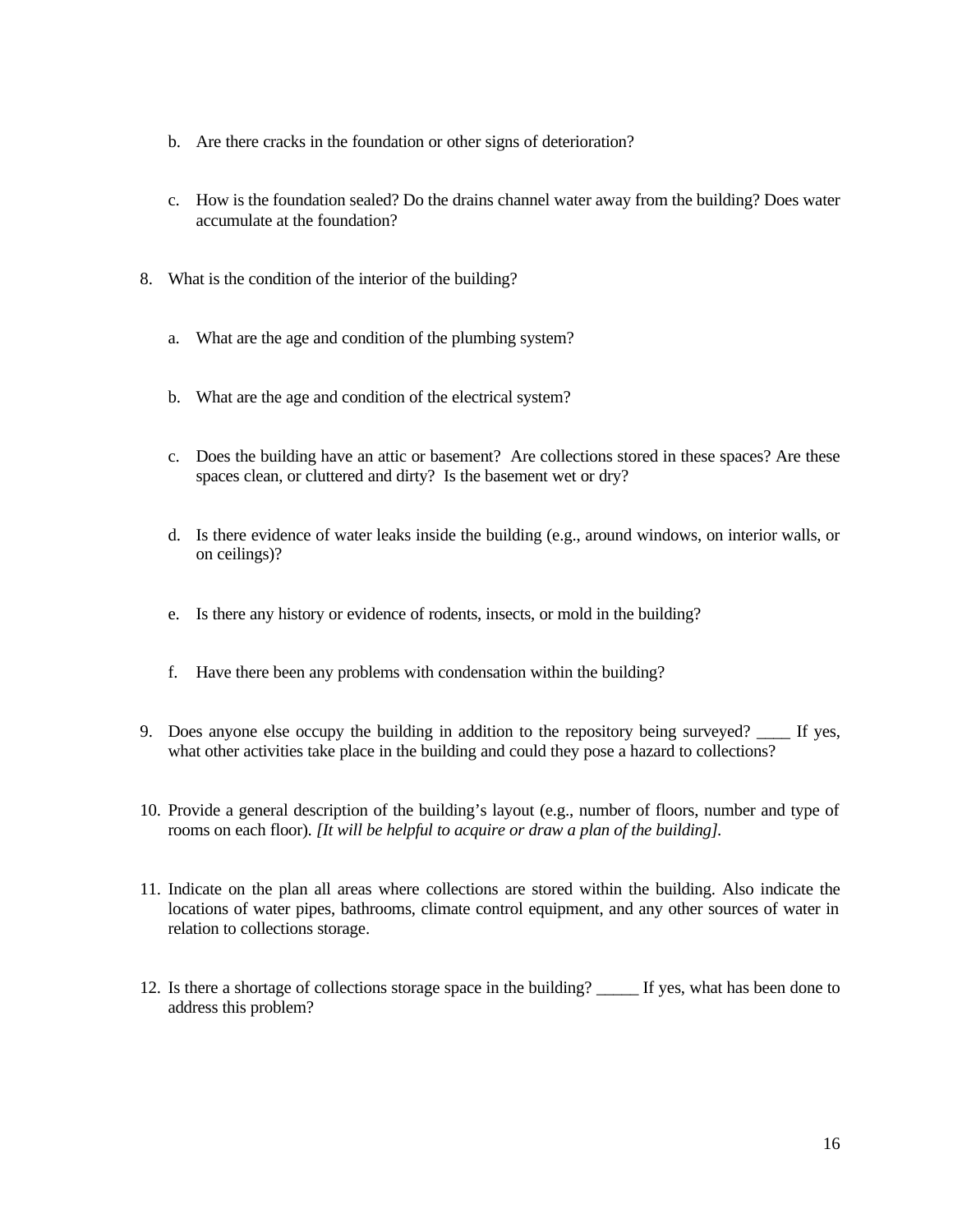# *B. The Building Environment*

The following guidelines for controlling the building environment provide background for the next worksheet. This worksheet, along with the "General Building Worksheet" above, provides an overview of environmental conditions in the building. A more detailed examination of environmental issues for each specific storage area is undertaken later.

## 1. Climate Control

Poor environments reduce the life-span of paper and related materials. For paper-based historical collections, control of *relative humidity* is crucial. Moisture provides the catalyst for chemical reactions within paper that lead to acid formation. Paper is hygroscopic; that is, it readily absorbs and releases moisture from the surrounding atmosphere, expanding and contracting as it does so. This adds dimensional changes to chemical deterioration and can accelerate deterioration and cause visible damage such as cockling of pages. Excessive moisture favors insects and also causes mold and foxing. At the other extreme, very low relative humidity (often found in winter in centrally-heated buildings) can desiccate and embrittle some materials.

Control of *temperature* is also important; heat accelerates deterioration by speeding up damaging chemical reactions. A general rule of thumb, based on scientific research, states that the average deterioration rate of organic materials doubles with every temperature increase of about 10°C (18°F). The actual rate of deterioration may be greater for some types of collections. Lowering temperatures in storage areas into the 60's(F) will make a significant difference in deterioration rates. Even lower temperatures will further decrease the rate of chemical reactions, but lower temperatures are difficult to maintain, problematic for human comfort, and may cause further complications, particularly in historic buildings.

# **TIPS FOR TAKING ACTION**

- $\triangleright$  Purchase an inexpensive min/max thermohygrometer and begin writing down climate readings every day
- $\triangleright$  Turn down the heat a few degrees (keep it at 65-70°F) in the area where historical collections are stored
- $\triangleright$  Arrange for routine vacuuming of collections storage areas

*Stability* of the climate is also critical to long-term preservation of collections with special value, such as rare books or local history collections. Research has shown that large and frequent fluctuations such as those that occur if climate control systems are turned off or if settings are altered when the building is unoccupied—greatly accelerate paper deterioration.

There is no national standard for storage of paper collections. The scientific evidence is clear, however: *lower temperatures, lower relative humidities, and stable conditions greatly extend the usable life of paper collections*. The National Information Standards Organization (NISO) has issued a technical report entitled *Environmental Guidelines for the Storage of Paper Records* (see the *Resources*). This publication gives suggested values for temperature and relative humidity for storage of paper records in libraries and archives: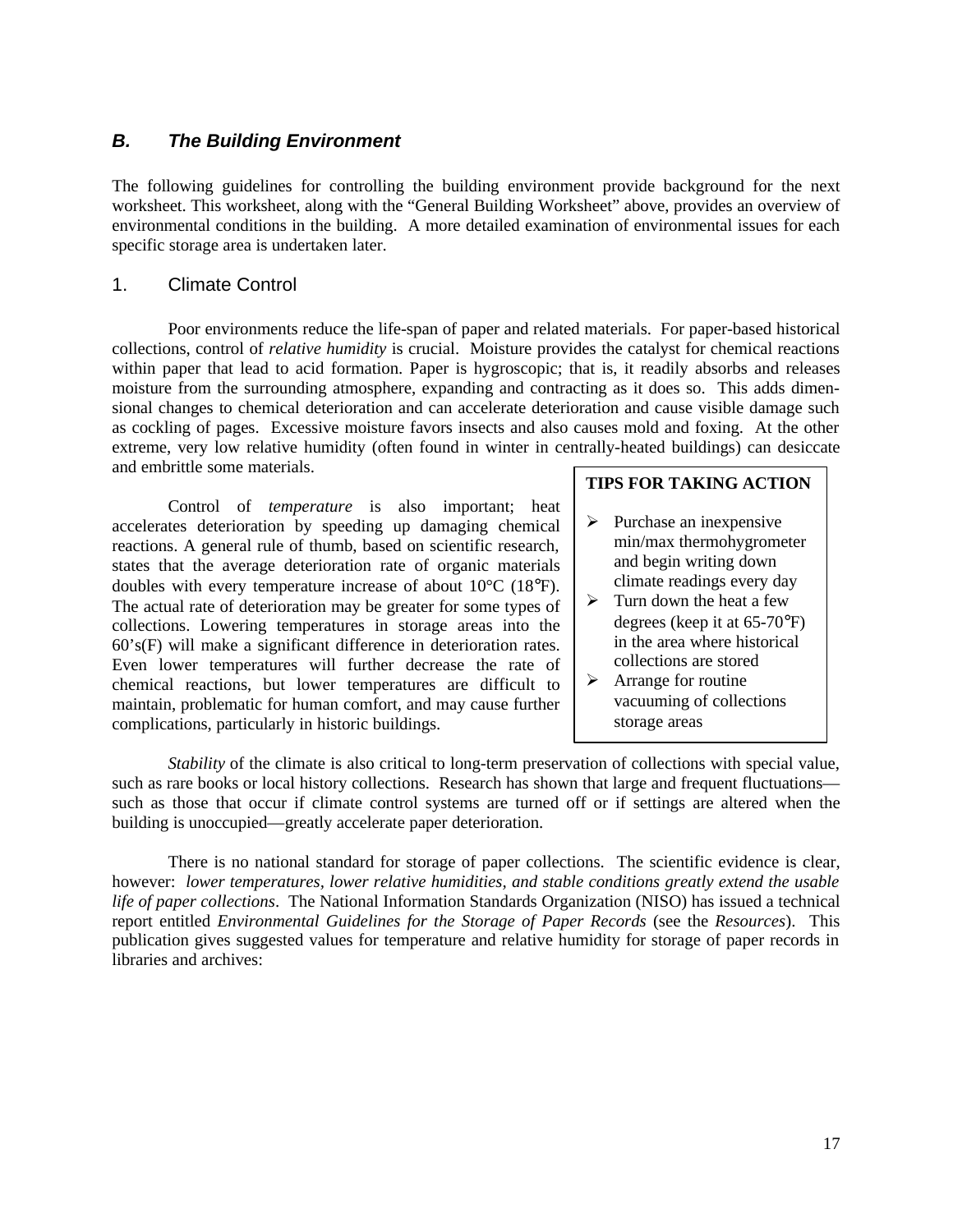| Situation                                                           | Temperature             | <b>Relative Humidity</b> |
|---------------------------------------------------------------------|-------------------------|--------------------------|
| Combined stack and user areas                                       | $70^{\circ}$ F maximum* | 30-50% RH**              |
| Stacks where people are excluded except<br>for access and retrieval | $65^{\circ}$ F maximum* | 30-50% RH**              |
| Optimum preservation stacks                                         | $35-65^{\circ}F***$     | 30-50% RH**              |
| Maximum daily fluctuation                                           | $+2$ <sup>o</sup> F     | $\pm 3\%$ RH             |
| Maximum monthly drift                                               | $3^{\circ}F$            | 3%                       |

\* These values assume that 70°F is about the minimum comfort temperature for reading and 65°F the minimum for light physical activity. Each institution can make its own choice.

\*\* A specific value of relative humidity within this range should be maintained  $\pm 3\%$ , depending on the climatic conditions in the local geographic area, or facility limitations.

\*\*\* A specific temperature within this range should be maintained  $\pm 2^{\circ}F$ . The specific temperature chosen depends on how much an organization is willing to invest in order to achieve a given life expectancy for its records.

#### – from *Environmental Guidelines for the Storage of Paper Records*, p. 2.

As a first step towards climate control, an institution should aim at maintaining stable conditions below 70°F and between 30%-50% RH year round in areas where collections are stored. It is also important to provide good routine maintenance for mechanical equipment (including radiators and air registers) as well as regular servicing.

If possible, the climate in the collections storage area(s) should be controlled separately from the rest of the building. It is more cost-effective (and much easier) to provide tight climate control in a small area, particularly in an area where people do not work routinely. When people move in and out of the room frequently or work for long periods of time, their presence alters the climate in unpredictable ways. For this reason it is best to provide storage for the historical collections separate from where patrons use the collections. This is also a plus in terms of maintaining the security of the collections. The storage room(s) can then be kept cooler and drier through provision of a separate zone within the larger climate control system, or the institution can provide a stand-alone climate control system. The latter is often a good choice for institutions where building-wide improvements to the climate control system are not possible.

Temperature and relative humidity should be systematically documented wherever collections of permanent value are stored. Recorded data will serve to establish existing environmental conditions, support the need for environmental controls (should the need exist), and indicate whether climate control equipment is operating optimally, if such equipment is already in place. Monitoring devices vary greatly in cost, complexity, effectiveness, and staff time required to maintain them and interpret the data. Options include dataloggers, hygrothermographs, and portable digital thermohygrometers. It is important to choose the monitoring instrument most appropriate to the situation. "Monitoring Temperature and Relative Humidity" in *PLAM3* provides more information on setting up a monitoring program. Some regional preservation organizations have environmental monitoring kits that can be borrowed. Contact the appropriate state library, state archives, or regional preservation/conservation facility to find out if such a program is available.

Pay special attention to areas that may have poor air circulation, which can result in significant variations in climate within the same room. For these areas, it is a good idea to acquire multiple monitors or to move monitors periodically. Once conditions have been monitored for some time, they may show that changes are needed to improve the climate. Climate control systems are seldom used optimally, and altering thermostats, replacing filters, using portable dehumidifiers or fans, or even rearranging furniture to provide better air circulation, can sometimes improve the climate.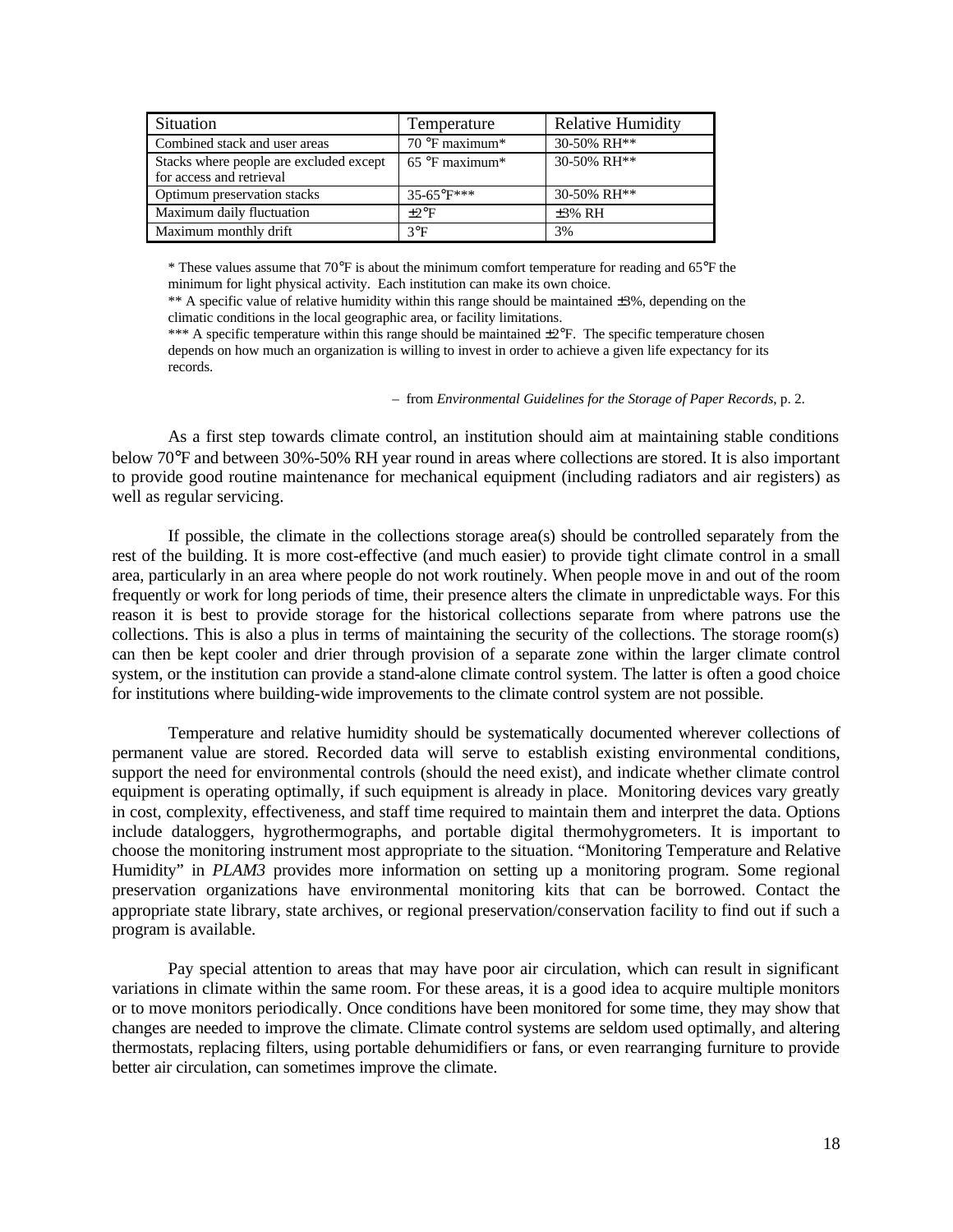It is important, however, to evaluate the building's capacity to tolerate major changes in temperature or relative humidity. In some cases, changing the interior climate can pose a threat to the fabric of the building, particularly in a historic building. Also, since temperature and relative humidity are related, correcting one factor may alter the balance of another. It is essential to have the advice of an experienced climate control engineer before making major changes, and monitoring must continue after changes are made. Choose an engineer with experience in evaluating systems for historic structures and collections-holding institutions, and check references from clients with similar needs.

#### 2. Control of Pollutants

Good air circulation is important for even climate distribution, the removal of pollutants, and mold control. An effective filtering system is important. Dirt and dust particles soil and abrade paper. Gaseous pollutants such as sulfur dioxide and nitrous oxides (generated from automobiles and industry), peroxides, and ozone catalyze chemical reactions that lead to acid formation in paper. Wooden storage furniture, many contemporary construction materials, and some paint films also produce pollutants (such as formaldehyde) that are destructive to paper and photographs. Exposure of collections to particulate and gaseous pollutants should be controlled to the extent possible.

Routine vacuuming is the first defense against particulate pollutants. Particulate filtration is also important. Particulate filtration equipment varies in size and complexity, from individual filters attached to vents, furnaces, or air conditioners to building-wide systems. Particulate matter must be mechanically filtered if centralized HVAC equipment is in use. Filters should match the needs of the equipment and a regular schedule of cleaning or replacing filters should be followed. Exterior windows should be kept closed, and valuable materials should be enclosed in archival enclosures for protection. Control of gaseous pollutants in large areas is expensive and requires significant equipment, space, and maintenance. For most smaller institutions this is not practical, but if it is considered first seek the advice of a professional climate control engineer.

## 3. Control of Light

All light accelerates paper deterioration by providing energy to fuel damaging chemical reactions within paper. Although the ultraviolet (UV) component of light (present in natural light and artificial fluorescent, mercury vapor, or metal-halide lamps) is the most damaging, visible light is also very damaging. Light causes paper to fade, yellow, or darken, and media to fade or change color. Damage is cumulative and irreversible. The intensity of the light and the length of exposure determine its extent.

Collections of permanent value are best stored in areas with no natural light and low levels of incandescent light. A great deal can be done to control natural light through judicious and careful use of shades, drapes, blinds, or shutters. These also minimize heat loss and heat gain from sun during the day. Skylights should be covered to block the sun. Visible light is measured in lux. For paper-based collections that are directly exposed to light (through exhibition or use), a maximum of 50 lux is recommended. However, collections can be damaged at this light level over a period of time (even though most people find 50 lux to be very dim). As noted in the section on exhibition later in this guide, original paper-based materials should be exhibited only

#### **TIPS FOR TAKING ACTION**

- $\triangleright$  Install UV-filtering sleeves on fluorescent lights in collections storage and use areas
- $\triangleright$  Remove trash from the building every day
- $\triangleright$  Close shades or curtains when the historical room is not in use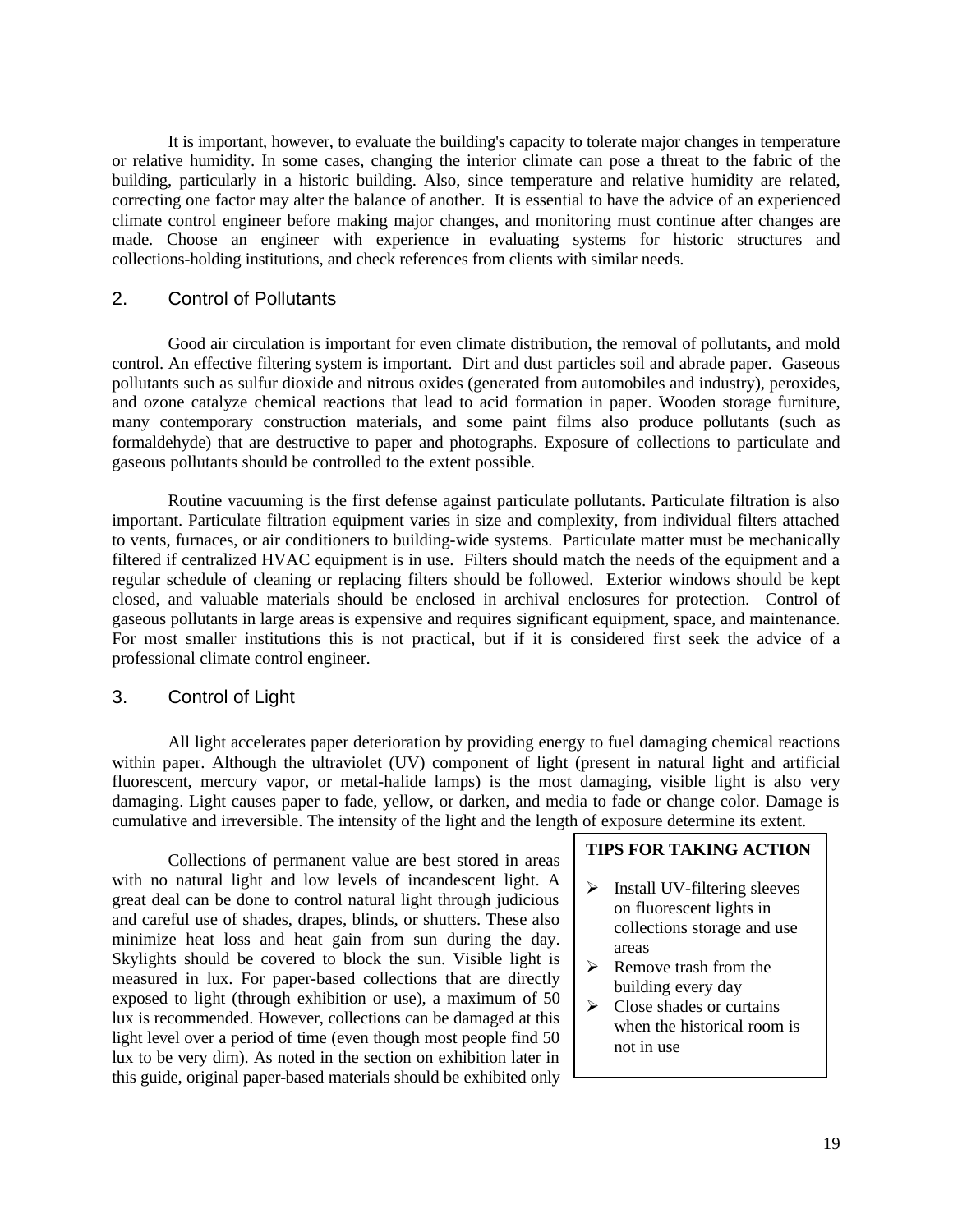for a limited time, and copies should be exhibited whenever possible. Overall, protecting collections from light exposure through enclosure in boxes or other containers is the best strategy.

Levels of UV light should be no higher than 75 microwatts/lumen. This must be measured with a UV meter. In practical terms this means that most light sources must be filtered to remove UV light. Fluorescent lamps emit significant UV light and require filtering in areas where collections of value are stored. Filters are available in the form of soft, thin plastic sleeves or hard plastic tubes. It is important to ensure that these are properly sized so that unfiltered light does not slip by at uncovered ends. UVfiltering film or Plexiglas can be applied to windows and exhibit cases in order to control the amount of UV to which collections are exposed, but this does not reduce the damage caused by visible light.

See "Protection from Light Damage" in *PLAM3* for more information.

# 4. Pest Control/Housekeeping

Paper and associated materials are appetizing to insects and rodents. Dust, dirt, clutter, and food remains attract vermin, and food odor is one of the cues to pests that a space may be hospitable. The consumption of food in or near collection storage and use areas needs to be strictly controlled, and all areas must be kept as clean as possible.

 Eating and drinking should be prohibited in areas where paper-based collections are stored and used. This rule should be enforced for staff as well as patrons whenever possible. It is best to provide a lounge/kitchen area and prohibit staff members from having food at their desks. If this is not possible, food must be kept away from collection materials and a single covered garbage can should be provided for food waste. The bag in this garbage can should be changed and all food waste should be removed from the building daily. If food must be served at special events, it should be cleaned up promptly and all waste should be removed from the building.

Systematic housekeeping is important, since dust and dirt also provide a hospitable environment for pests. In most institutions, either an outside cleaning service or in-house janitorial staff performs general housekeeping tasks (vacuuming, dusting, mopping floors). These workers should not use harmful cleaning techniques, such as wet mopping near collections on lower shelves. It is best to require the use of a vacuum equipped with a HEPA filter for general cleaning of collection storage areas. This will pick up dust and dirt rather than recirculating it. Workers should also be trained to report any signs of pest activity that they may come across (e.g., droppings, insect bodies). If possible, have storage areas cleaned at times when a staff member can be present.

Current preservation practice does not recommend extermination for pest problems except as a last resort, due to the toxic nature of pesticides. Instead, a strategy termed "integrated pest management" is suggested. This involves removing the habitats and sources of food for pests and regularly monitoring the space for the presence of pests. In cases where problems do not respond to preventive techniques, direct treatment for insect infestation may be necessary. Non-chemical means of treatment are preferred. The most promising methods currently being explored are controlled freezing and the use of modified atmospheres. "Integrated Pest Management" in *PLAM3* provides more information.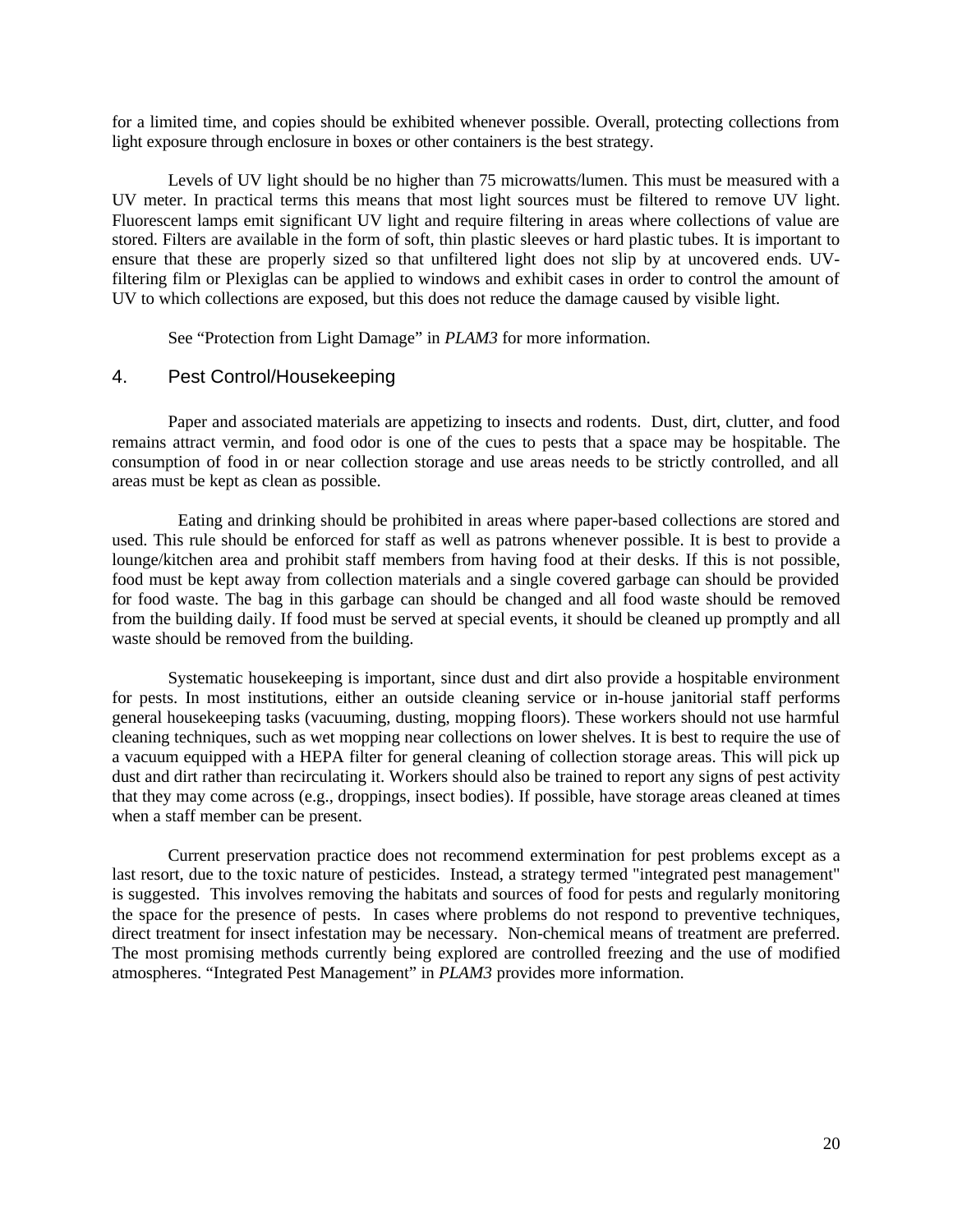# *Building Environment Worksheet*

#### *Temperature and Relative Humidity*

- 1. What machinery controls temperature and relative humidity? Describe its age and type.
	- a. If the building is air conditioned, does the system also provide humidification and dehumidification? Does the equipment work?
	- b. Does the climate control equipment operate 24 hours a day, 365 days a year in the areas where historical collections are stored?
- 2. What temperature and relative humidity is the climate control system designed to maintain? Does it do so?
- 3. What is the average actual temperature and humidity inside the building? Estimate if necessary and indicate prevailing conditions in the summer, winter, and during transition periods in spring and fall.
- 4. Is the environment in collections storage areas monitored on a regular basis? What equipment is used? Is the equipment regularly calibrated?

#### *Pollution*

- 1. Is there a mechanism for air circulation throughout the building? Are vents blocked by furniture or collections? Does air circulation seem to function effectively?
- 2. Where is the intake for building air replacement located? Does it take in vehicle exhausts, building exhausts, and so forth?
- 3. Is the air circulation system equipped with filters? To what level of protection? Do they filter particulate material, or particulates and gases?
- 5. Are all filters changed regularly? How often? By whom?
- 6. Is smoking prohibited in the building?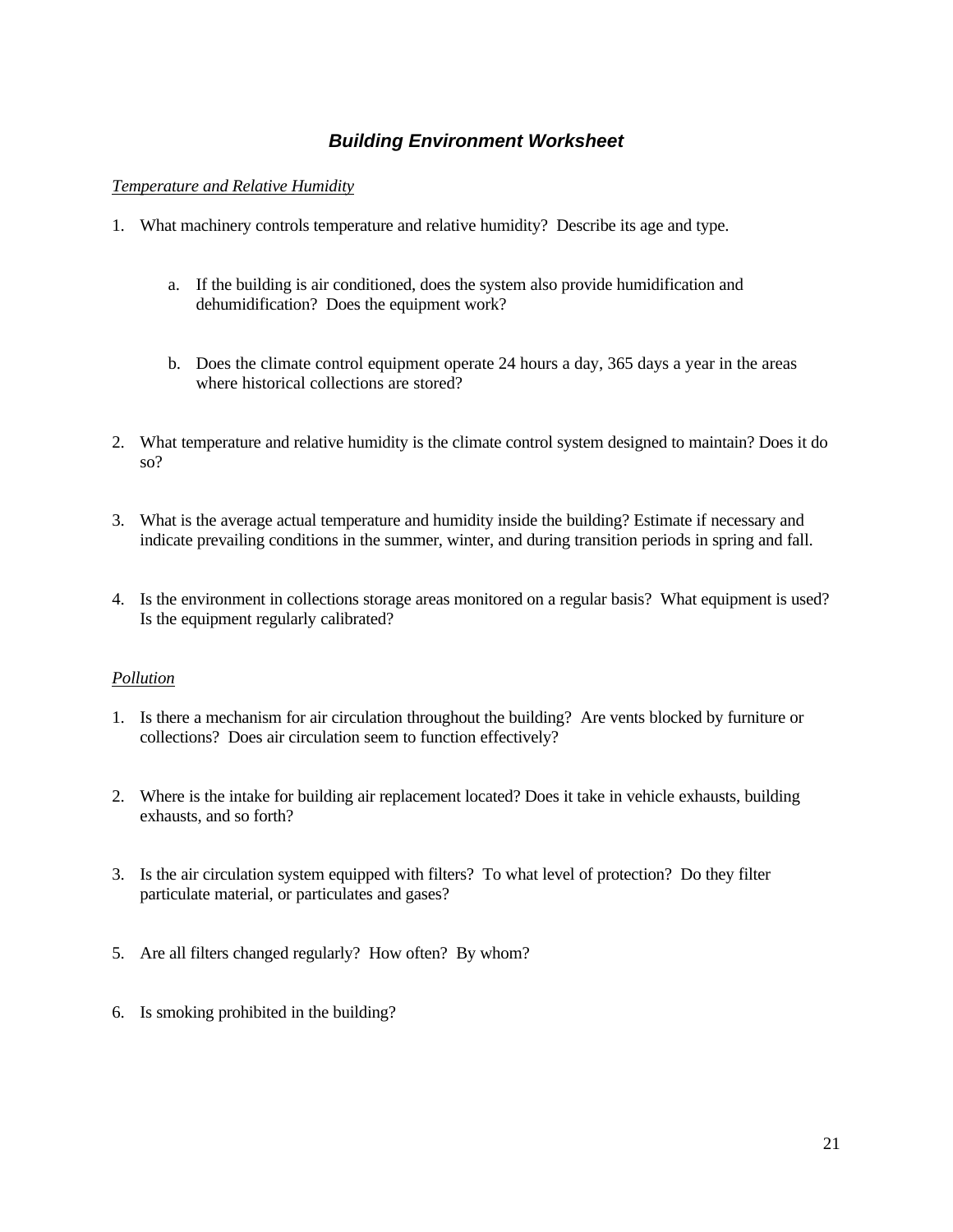# *Light*

- 1. What are the sources of natural light in collections areas?
- 2. Is sunlight entering the building controlled to minimize intensity and remove ultraviolet radiation?
- 3. Are shades, curtains, or blinds shut when sunlight is direct? When the room is not in use? When the building is closed?
- 4. What type of artificial lighting is used? If fluorescent lights are used, are they shielded to filter ultraviolet radiation?
- 5. Are lights turned off when collection storage areas are unoccupied?
- 6. How much light exposure do collections receive (e.g., are they mostly housed in boxes, how frequently are they used, are they exhibited)? How bright is the light? Has exposure been measured using a light meter or a UV meter?

# *Pests*

- 1. Is there any history of insects, rodents, or other pests in the building? Is extermination done routinely? What is used? Is it effective? Is it necessary? Is the institution knowledgeable about integrated pest management strategies?
- 2. Are food and drink prohibited in collections areas?
- 3. If food is consumed in the building (by staff in offices or a staff room, or during special events), is a closed container provided for food waste, and is the staff instructed to use it?
- 4. Is garbage removed from the building daily? Immediately following events that include food?
- 5. Is there a well-planned and supervised housekeeping program? What does it include? Who does the work? Who supervises it and maintains quality?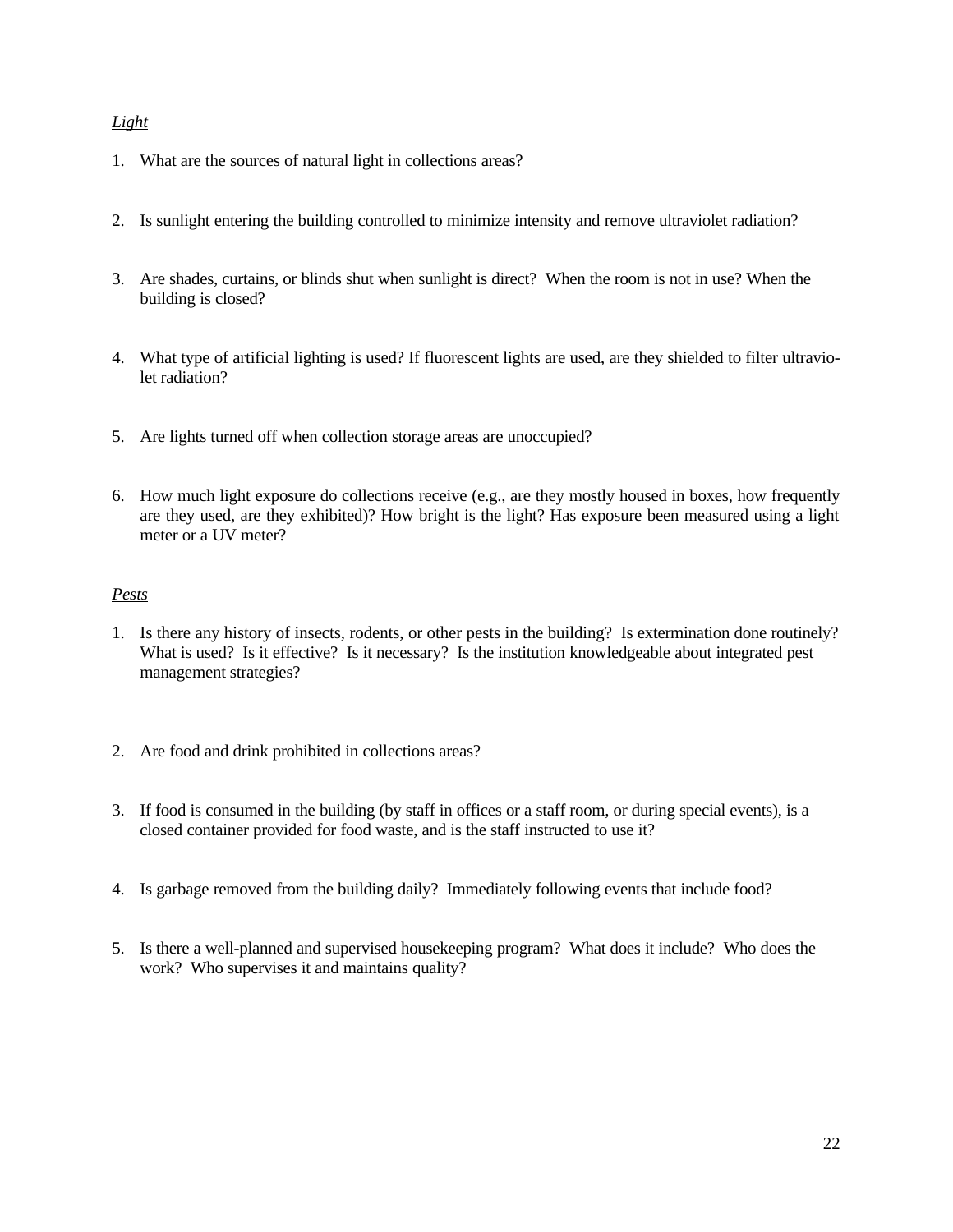# *C. Protecting Collections from Loss*

This section deals with protecting collections from loss through theft and from damage by water and fire. Some of the questions concern policies and procedures for dealing with potential disasters and for providing routine access to collections. Answers require more than simply making observations within the building. It may be necessary to consult other staff members regarding written and unwritten procedures (and perhaps, the difference between written procedures and what is actually done) for disaster response and security.

The following four worksheets may be used in conjunction with the "General Building Worksheet" and the "Building Environment Worksheet" during the initial building walk-through. However, it may be easier to do a separate walk-through focusing on specific hazards to collections and security issues. Questions that cannot be answered during the building walk-through(s) should be addressed with appropriate staff members later.

# 1. External Threats

When considering ways to protect collections from loss, investigate the different emergencies that might affect the institution. Although internal hazards from water and fire (e.g., water pipes, poor electrical wiring) are obvious threats, disaster planning must also take into account the physical location of the institution and its vulnerability to threats from outside the building. Often such events will result in water or fire damage. External threats might include acts of nature such as hurricanes, tornadoes, flash flooding, wildfires, and earthquakes. They also include manmade threats, such as water main breaks, gas leaks, proximity to construction sites and industries using hazardous materials, or the possibility of arson or bomb threats. Every institution's vulnerabilities will be different, and geographic location is an important determining factor. It is essential for staff members to think carefully about what external threats are most likely to occur and to plan for them.

# 2. Water Protection

Paper-based collections are highly susceptible to damage from water. Mold growth is an additional danger if moist conditions are present. As noted previously, the best insurance against water damage is regular inspection of roof covering and flashings, with repair and/or replacement as needed. Clean gutters and drains frequently. Avoid storing collections underneath water or steam pipes, bathrooms, mechanical air-conditioning equipment, or other sources of water. Keep materials at least 4" off the floor on shelves or

#### **TIPS FOR TAKING ACTION**

- $\triangleright$  Raise collections at least four inches off the floor in all storage areas
- $\triangleright$  Install water alarms in areas where water leakage is a problem
- $\triangleright$  Diagram the location of water pipes and shut-off valves

pallets to avoid flood damage. Also avoid storing collections in basements or other areas vulnerable to flooding. If storage in such areas is necessary, install water-sensing alarms so that quick detection of flooding is assured. These must be monitored 24 hours a day to be effective; such alarms can usually be connected into the existing fire detection system. Staff should familiarize themselves with the location and operation of water mains and shut-off valves so they can shut off the water supply during an emergency.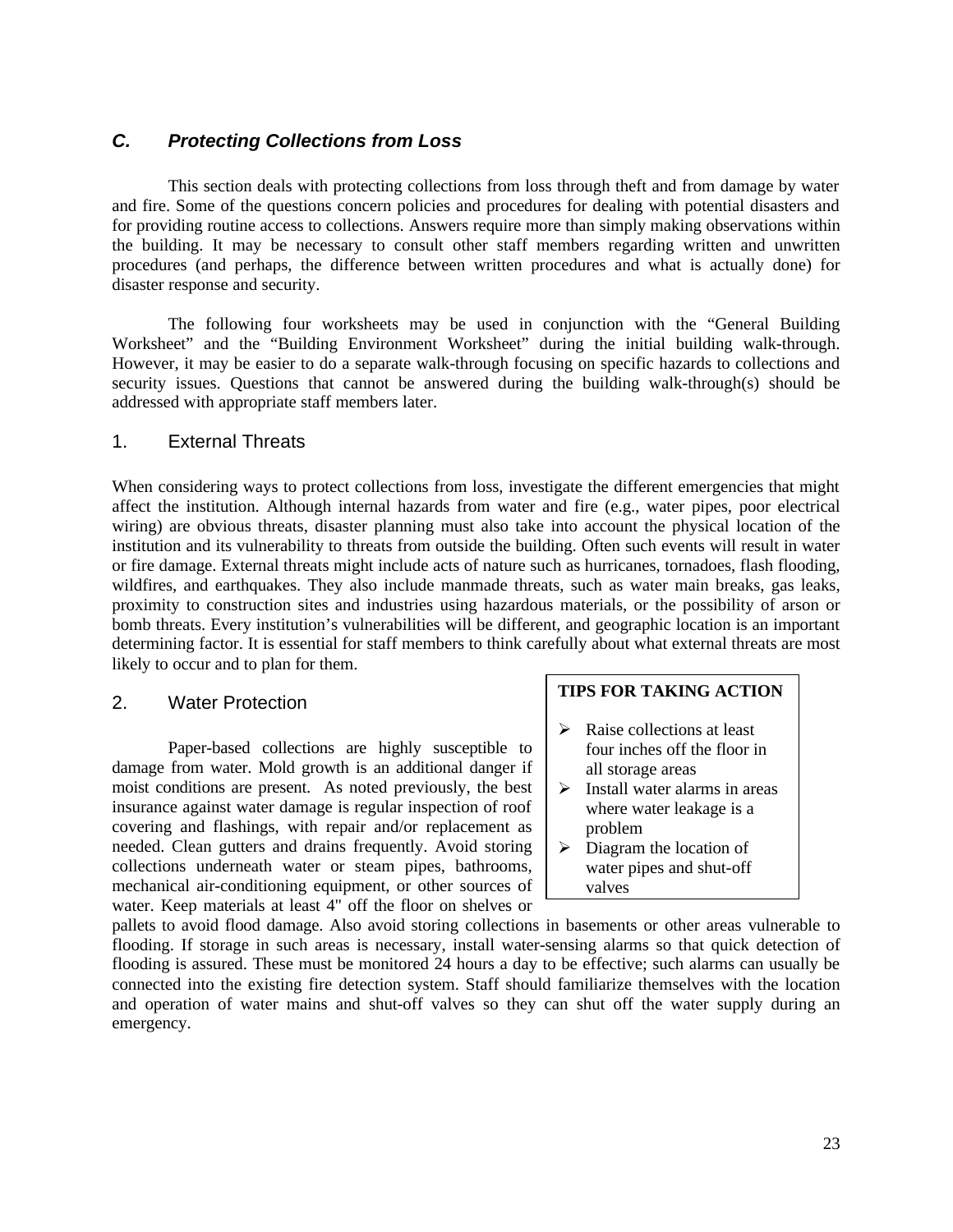# 3. Fire Protection

It is a high priority to equip any repository that houses valuable collections with appropriate heat and smoke detectors throughout. To be effective, these must be monitored 24 hours a day through a direct connection to the local fire department or another service provider. Fire detection devices include manual alarm stations, heat detectors, and smoke detectors. Fixed-temperature heat sensors detect smoldering fires inefficiently. Rate-of-rise sensors are better, since they are activated by a sudden, small increase in temperature, but in general heat sensors do not work until temperatures in the room are quite high. Smoke sensors, on the other hand, are designed to detect a fire while it is still in its incipient stages. Often a combination of different types of detectors will be used, depending on the building construction and other needs; contact an appropriate fire professional to determine the best type of system. Test all detectors at least quarterly (monthly is preferable) and maintain them regularly as recommended by the manufacturer.

Eliminate all existing fire hazards and hold regular fire drills. Repositories should be equipped throughout with portable fire extinguishers. Staff must be trained in their use, and extinguishers must be inspected annually. Most local fire departments will provide fire inspections and assist institutions in developing a fire safety program. If the fire department is familiar with the building and collections in advance, there is a greater chance that fire-fighting strategies may be able to take collection priorities into account.

#### **TIPS FOR TAKING ACTION**

- $\triangleright$  Survey storage areas for fire hazards (electrical wiring, obstructed exits, etc.)
- $\triangleright$  Insure that fire detection equipment is adequate and test it quarterly
- $\triangleright$  Arrange to hold a fire drill

The preservation community's recommendations for fire suppression have undergone significant changes in the past 10-15 years. For a variety of reasons, including its effect on the environment, Halon is no longer recommended for new installations. The search for a substitute has been underway for some time, but no completely satisfactory chemical replacement has been found. Modern wet-pipe sprinkler systems are increasingly recommended for libraries, archives, and museums, due to their relative low cost, ease of maintenance, and dependability. The rate of accidental discharge has been estimated at 1:1,000,000 heads or better, and studies have indicated that 70% of library fires are extinguished by three or fewer sprinkler heads. These statistics, combined with new, technologically sophisticated methods of drying water-damaged books and paper (i.e. vacuum freeze drying), make sprinklers in libraries a better choice than they once seemed.

An emerging fire-sprinkler technology that shows great promise is the water mist system. Water mist sprinklers will deliver water at exceptionally high pressures, producing a fine, high-efficiency water vapor. This will maximize water's cooling capacities, thereby extinguishing fires with minimal amounts of water. See "An Introduction to Fire Detection, Alarm, and Automatic Fire Sprinklers" in *PLAM3* for additional information on fire protection.

#### 4. Disaster planning

Emergency preparedness—efforts to prevent damage from fire, water, and other hazards—has become routine preservation practice in libraries and archives in the past decade. It is understood that every institution with collections of enduring value should evaluate its risk of events that could damage holdings. Plausible risks should be addressed and reduced, and the institution should prepare a formal, written plan for responding to emergencies. It is particularly important to have a written disaster plan in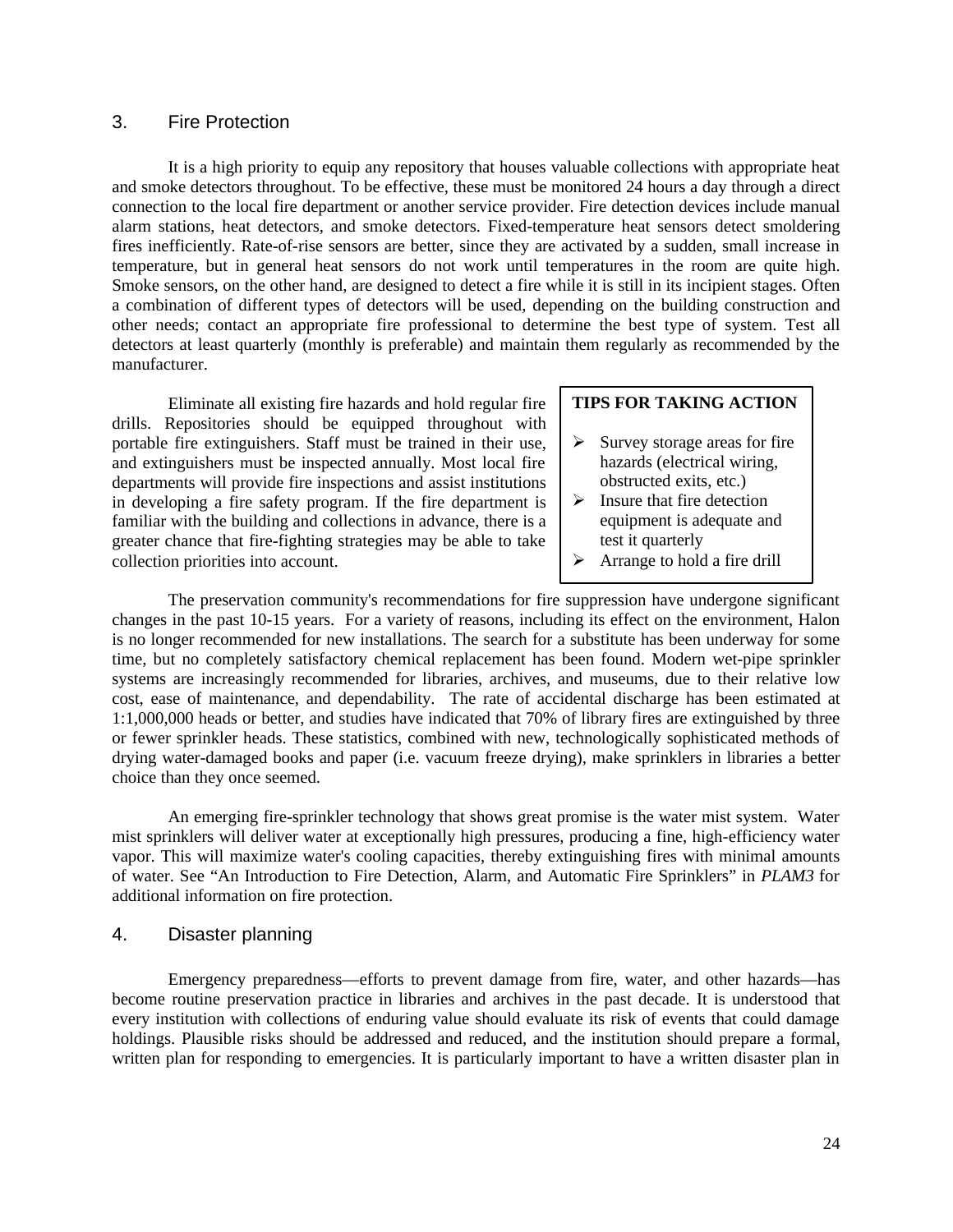place before any construction and/or renovation project begins, since collections are particularly vulnerable during such projects.

In most cases, an emergency or disaster will involve water damage. The importance of quick response to prevent additional damage and/or mold growth cannot be overemphasized. It is essential to stop the source of water, clean up any standing water, lower the humidity, and dry or freeze the collections as soon as possible. Mold will grow on wet materials in about 48 hours if they are not dried or frozen. Dehumidification drying is often used to dry out buildings after severe water damage. Collections can be air-dried (if only a few items are involved, if the damage is minimal, and if sufficient space is available), but this often results in distorted paper, bindings, and text blocks. For large numbers of wet items, freezing followed by vacuum freeze-drying usually produces the best results. Note that it generally takes some time to transfer collections to the vacuum freeze-drying vendor, and there are only a few vendors that provide this service to libraries and archives. Wet collections must almost always be frozen locally first and the quicker, the better—perhaps at a local supermarket or college food service.

Among the most important elements to include in a disaster plan are:

- $\triangleright$  Contact information for providers of local freezing services, building dry out services, and vacuum freeze-drying services.
- $\triangleright$  A stockpile of basic supplies for responding to a small disaster (see "Tips for Taking Action" and be sure to note their location so they can be easily found).
- $\triangleright$  Contact information for the purchase of additional disaster supplies (e.g., fans, plastic milk crates, blank newsprint).
- $\triangleright$  A source for emergency funds (how will money be accessed if it is needed during the night or on the weekend?).
- $\triangleright$  Information on staff and volunteers who will assist in case of a disaster, including home phone numbers.
- $\triangleright$  Recommended procedures for drying books, documents, and photographs (hold a training session so that all staff are generally familiar with them).
- $\triangleright$  Identification of priority items to be rescued in a disaster (mark their locations on a map of the building, including the location of keys to locked areas, although for security reasons, this section of the plan would be distributed only to a few key staff members).
- $\triangleright$  Location of backups of collection records (e.g., a complete inventory of the collections) and administrative records (e.g., computer files) that are stored offsite

Another important aspect of disaster planning is the provision of insurance for collections. Some institutions that are very large or are part of a larger institution (such as a university or a government agency) are self-insured, but many smaller institutions must purchase insurance. Regardless of the type of

# **TIPS FOR TAKING ACTION**

- $\triangleright$  Put together a list of local freezer sources that could be used to store wet collections
- $\triangleright$  Determine what insurance coverage exists for the collections
- $\triangleright$  Make a list of priority collections that would need to be rescued in a disaster
- $\triangleright$  Acquire some basic supplies for quick emergency response (e.g., first aid kit, flashlight, plastic sheeting, mop and bucket, paper towels, sponges, plastic garbage bags, rubber gloves, scissors, tape, waxed or freezer paper, paper and pencils, clipboards, waterproof pens, disposable camera)

insurance, every institution should know what coverage it has, what risks are covered in the policy (e.g., hurricanes, but not earthquakes), what the insurance would pay for (e.g., repair, replacement), what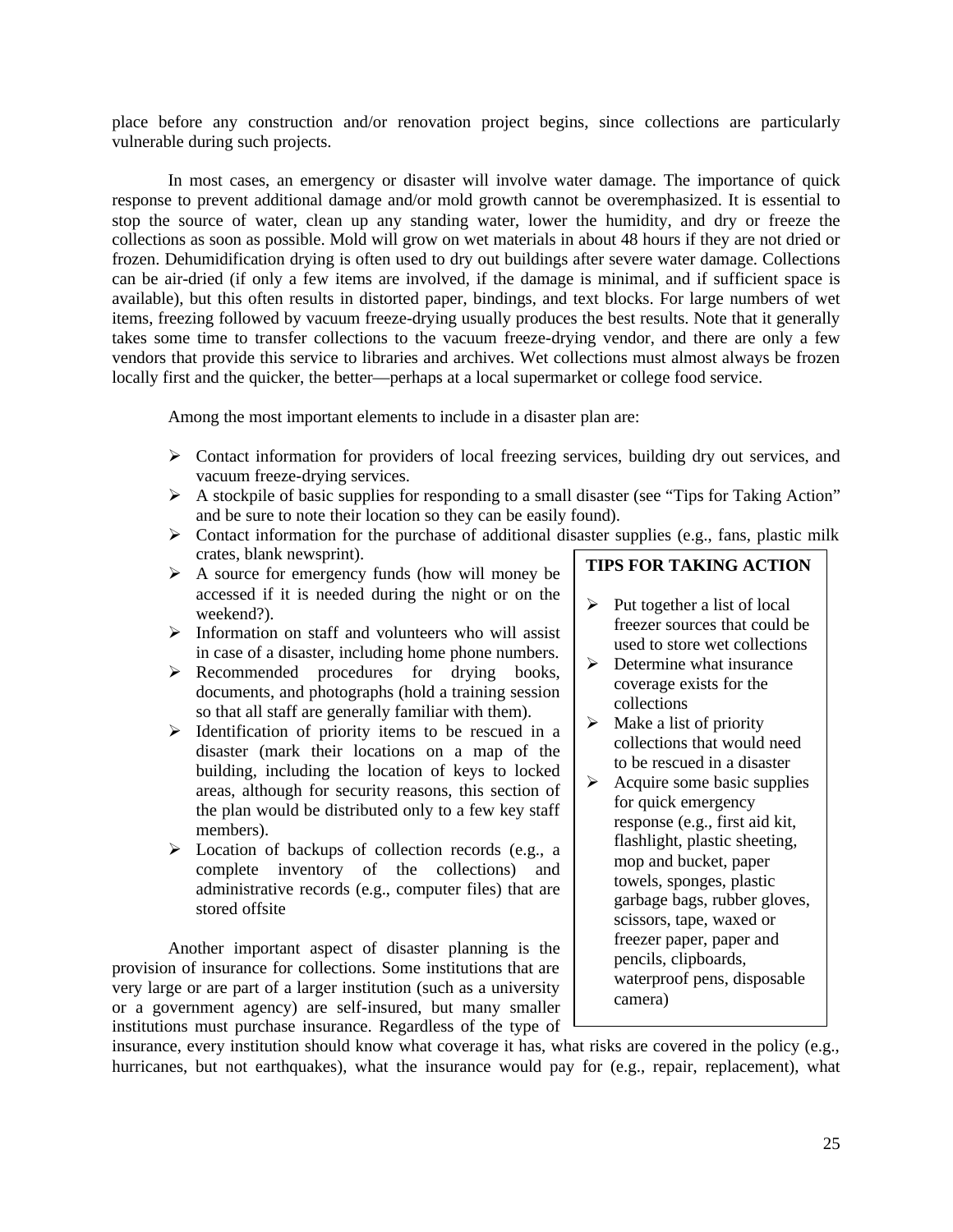procedures are required in the event of a disaster, and what documentation is required to prove that loss has occurred. With historical collections (some of which may be difficult to value and impossible to replace), it is a good idea to investigate special coverage.

It is essential to keep all names, phone numbers, and other information in the disaster plan up to date and to be sure that all staff members know how to implement the plan. Someone should be assigned responsibility for updating the plan and reviewing it with staff periodically. This person should be given time for these activities, and they should be part of the person's job description.

Many books, articles, and sample disaster plans are available to assist with disaster planning. The "Emergency Management" section of *PLAM3* includes several leaflets on salvage of collections, as well as a template for collecting information for a disaster plan. The *Resources* section of this guide lists several basic texts on disaster planning, and Conservation OnLine provides links to sample plans and additional resources (see http://palimpsest.stanford.edu/bytopic/disasters/).

## 5. Building Security

Preservation efforts are moot if collections are lost to theft, fire, or vandalism. Since an estimated 70% of library fires are arson-related, a dependable 24-hour automated security system is essential, in addition to an automatic fire detection system with a 24-hour monitoring system.

Access to collections must be controlled during working hours, and the building must be well secured when it is closed to the public. It is best to install perimeter intrusion alarms and internal motion detectors wired directly to the local police department or to another outside monitoring agency. To control access during working hours, as well as loss of materials, it is best to limit open entrances, ideally to only one used by patrons and staff alike. All other doors should be alarmed to detect unauthorized use. Local fire regulations may require crash bars on emergency exits.

Collections-holding institutions should not use master key systems. Building keys and keys to

areas where special collections are kept should be limited to staff with a demonstrated need. A formal key-control system should be in operation, ensuring that the list of key holders is kept current, and that staff members are required to return keys when they leave the employ of the institution.

See "Collections Security: Planning and Prevention for Libraries and Archives" in *PLAM3* for more information.

## 6. Controlling Access to Collections

Researchers' use of valuable materials must be carefully controlled and strictly monitored. Theft and vandalism are unfortunately more common than many staff members believe, particularly in small institutions where supervision is limited and staff may give some researchers special privileges. Ideally,

## **TIPS FOR TAKING ACTION**

- $\triangleright$  Require researchers to fill out a registration form before using collections
- $\triangleright$  Require researchers to store personal belongings in a secure area outside the research room
- $\blacktriangleright$  Have staff members examine collection materials before and after use to insure that nothing is missing or damaged

researchers should use special collections in a supervised room or area adjacent to the locked storage room where collections are kept. Personal belongings should be left in a locker outside the research room. Researchers should sign a register and be required to fill out a call slip for the materials. This information should be retained to help identify the last date of use or the last user in case of loss.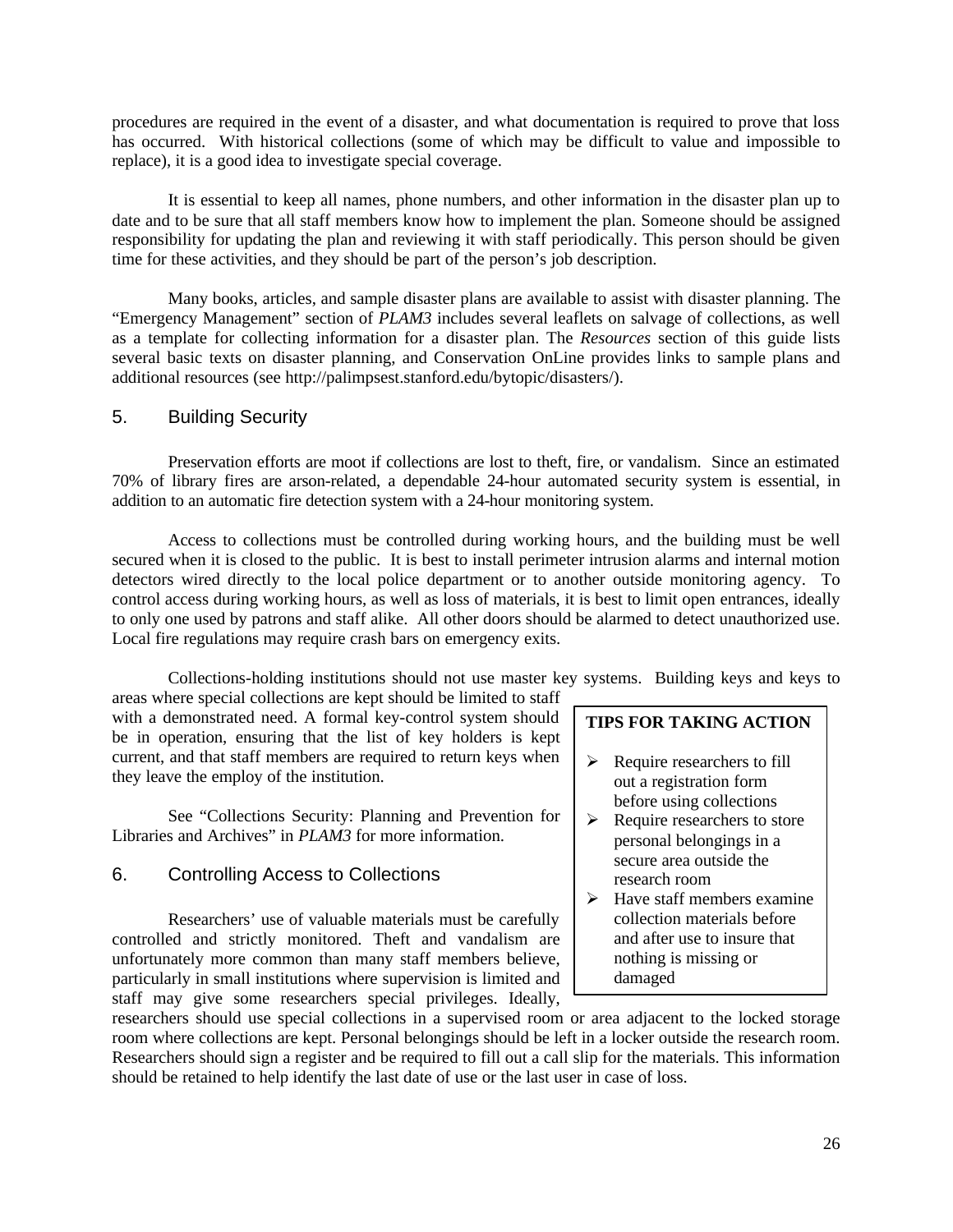Researchers should be supervised at all times when they are using collections, but this can be difficult (and sometimes impossible) when staffing is limited. One way to minimize risk is to require the researcher to leave an identification card with the staff (e.g., a driver's license). A locked storage drawer for these items will be necessary. Staff members would then inspect materials before and after use for theft or vandalism. The identification card would be returned only when all items have been returned without damage.

See "Collections Security: Planning and Prevention for Libraries and Archives" in *PLAM3* for more information.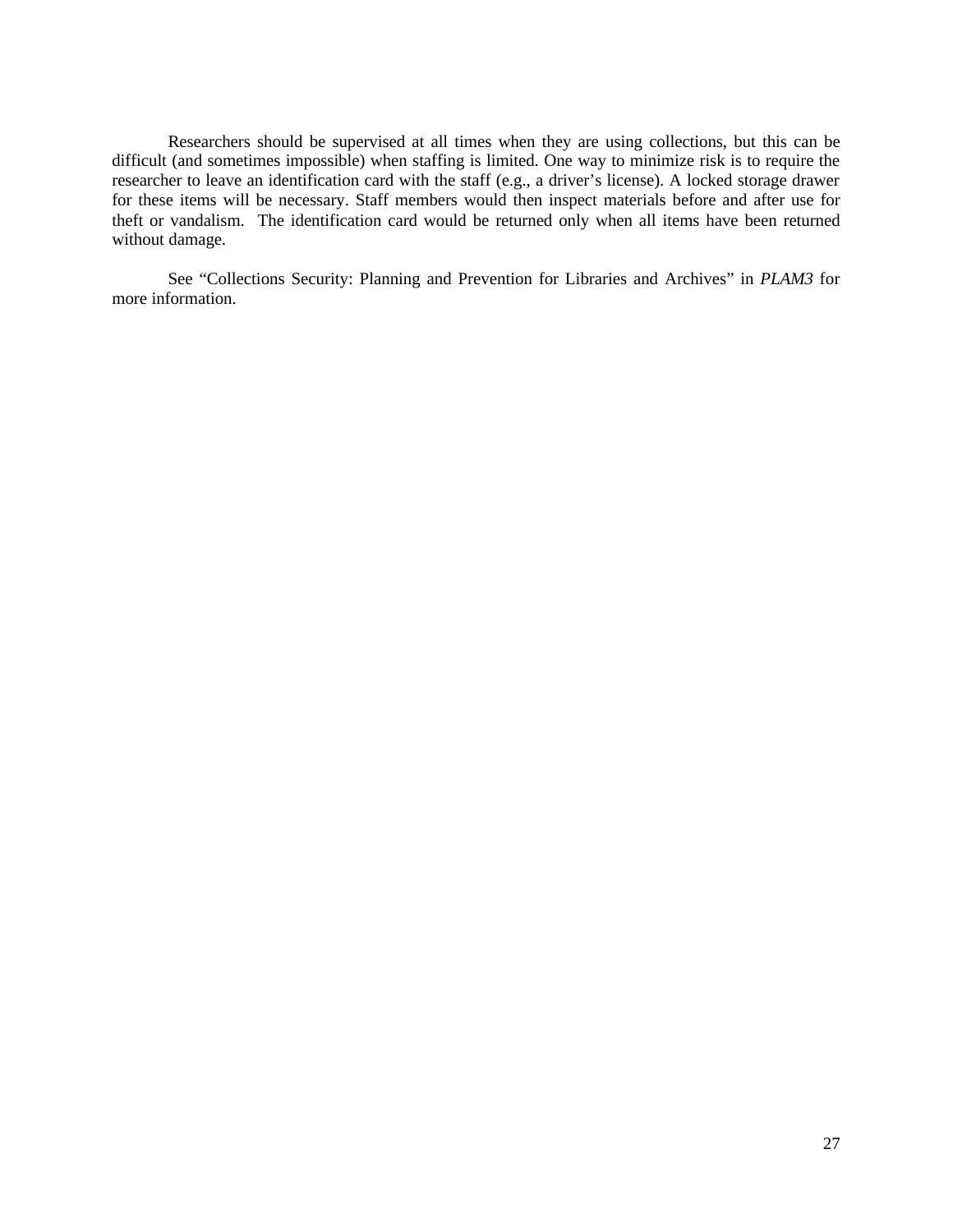# *External Threats and Water Protection Worksheet*

### External Threats

- 1. What is the history of natural (e.g., flood, hurricane, fires, earthquake) or man-made (e.g. water main failures, gas leaks, bomb threats) emergencies in the vicinity of the institution?
- 2. Have external events damaged historical collections in the past? How long ago? What was the extent of the damage?
- 3. What external threats would most likely cause damage in the future?

#### Water Hazards

- 1. Have the collections undergone significant damage from water (e.g., flooding, water leaks, mold) within the last five years?
- 2. Where are bathrooms, sinks, kitchens, and other plumbing, and where are collections in relation to them?
- 3. Are there any sources of water within the climate control system (e.g., air conditioners, circulating water)? Where are these in relation to collections?
- 4. How old is climate-control equipment and plumbing? Is it well maintained? Are pipes inspected for signs of corrosion, failed seals, or other damage? Is there any history of leaks?
- 5. If collections must be stored where they are vulnerable to water damage, is there a water alarm system in place that is monitored 24 hours a day?
- 6. Are all collections stored at least 4 inches above floor level in all areas?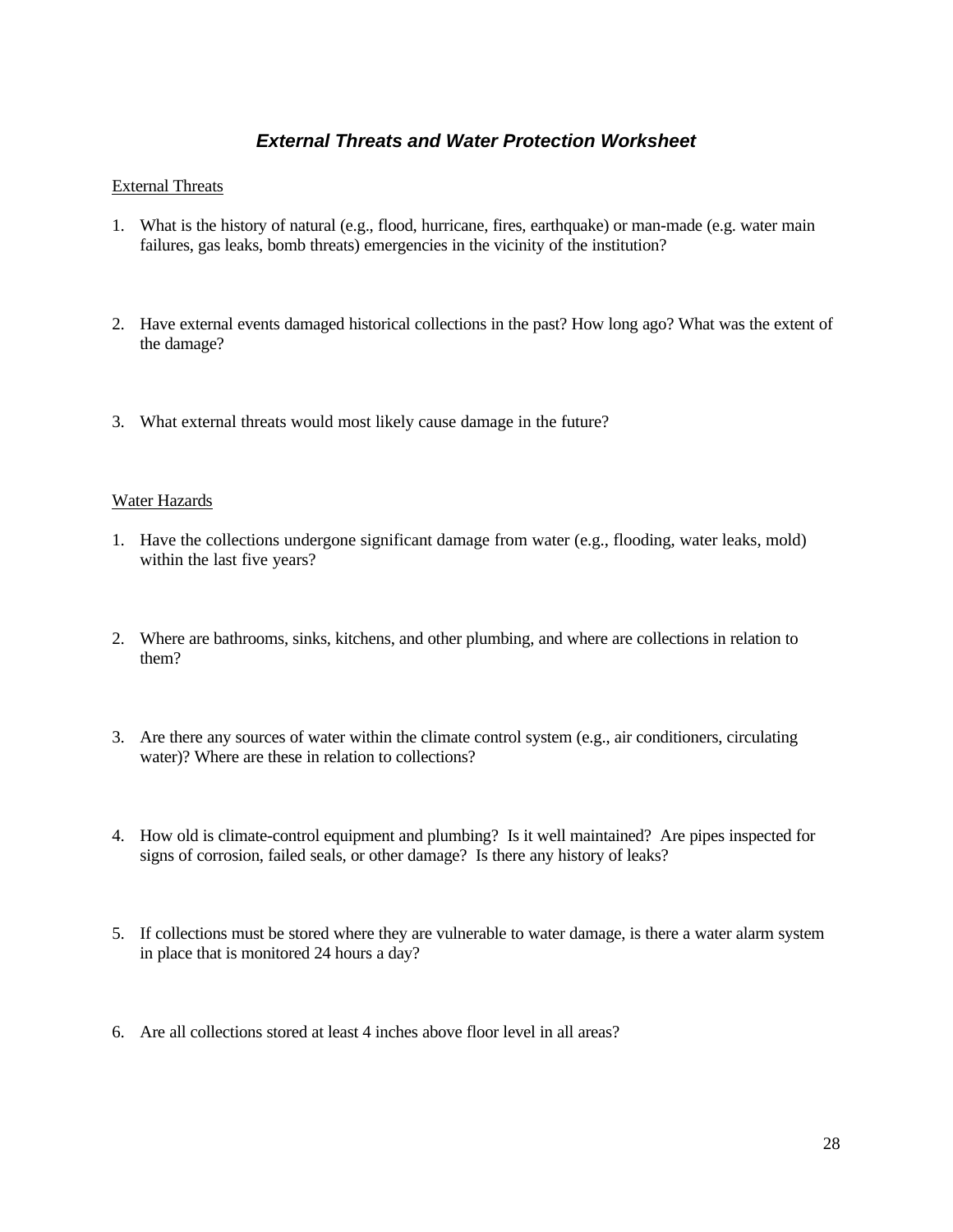# *Fire Protection Worksheet*

- 1. Have the collections undergone significant damage from fire within the last five years? If yes, please describe.
- 2. What types of fire detection devices are installed (e.g., smoke sensors, heat sensors)?
	- a. Is the detection system connected to a 24-hour monitor?
	- b. What and where is that station or agency? What would the speed of response to an alarm be?
	- c. Is the detection system regularly maintained and tested? By whom?
- 3. Is there an automatic fire suppression system? What is the equipment (e.g., Halon, sprinklers, other)? Is the suppression system regularly inspected and tested? By whom?
- 4. If there are sprinklers, are they wet pipe, dry pipe, or pre-action?
	- a. What is the activation temperature for the sprinkler heads?
	- b. Do the heads discharge individually?
	- c. Is there a sensor to automatically stop the water flow when the fire is extinguished?
	- d. How would an accidental discharge be detected and controlled?
- 5. Are portable fire extinguishers available? Where? What type? Are they inspected yearly? Has staff been trained to use them?
- 6. Is there an evacuation plan for the building? Are fire drills held? How frequently?
- 7. Has there been a fire safety inspection of the building by the Fire Department or Fire Marshal within the past year?
- 8. If there is a book drop that opens into the building, how is it secured against vandalism or arson? Is there a smoke/heat detector directly above the opening? Could the book drop be eliminated?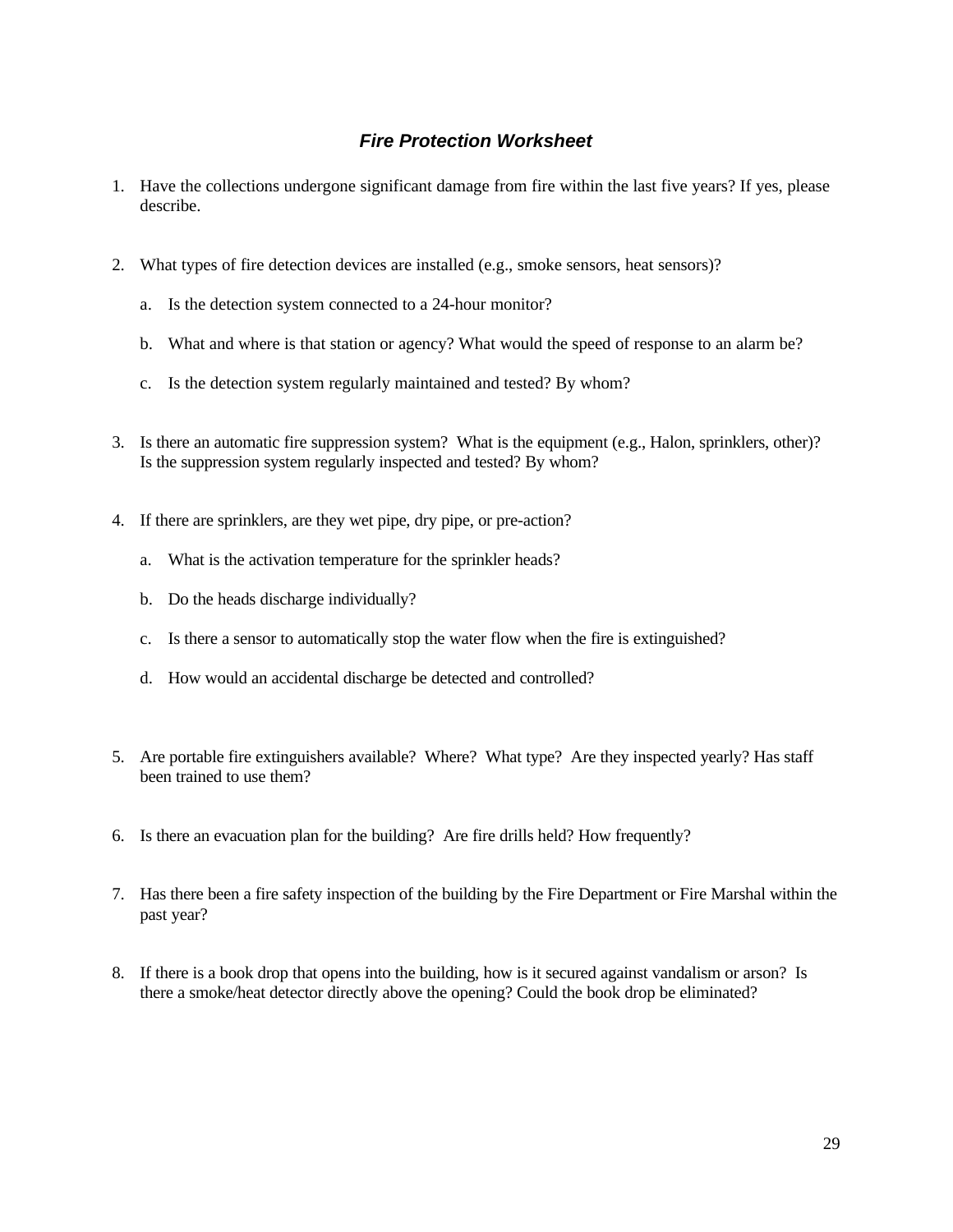## *Disaster Planning Worksheet*

- 1. Does the institution have a written disaster plan? If yes, when was it first prepared?
	- a. Who is responsible for implementing and updating the plan?
	- b. Has it been updated within the last year?
- 2. Have any staff members been trained in disaster planning and/or disaster recovery? How many? What is their position?
- 3. Are basic supplies for emergency response on hand and reserved only for emergencies (see list provided in text)? Where are they stored?
- 4. Is updated contact information available for potential service providers (e.g., local freezer storage space for wet collections, vacuum freeze drying vendors, building dry out vendors)?
- 5. Are duplicate collection records stored off-site?
- 6. Has staff identified salvage priorities for the collections in the event of a disaster? Does the fire department know these priorities?
- 7. Have staff responsibilities for disaster response been assigned, and does everyone know his or her role? Do staff members have a basic familiarity with methods for salvaging wet collections? Are periodic training sessions held?
- 8. Are collections insured against disaster damage? What risks are covered? What costs would the insurance cover (e.g., labor, vacuum freeze drying, conservation, freezer space)?
	- a. Are collection records current and detailed enough to satisfy the insurer? What procedures does the insurer require in the event of a disaster?
	- b. Is special insurance coverage needed for valuable portions of the collection?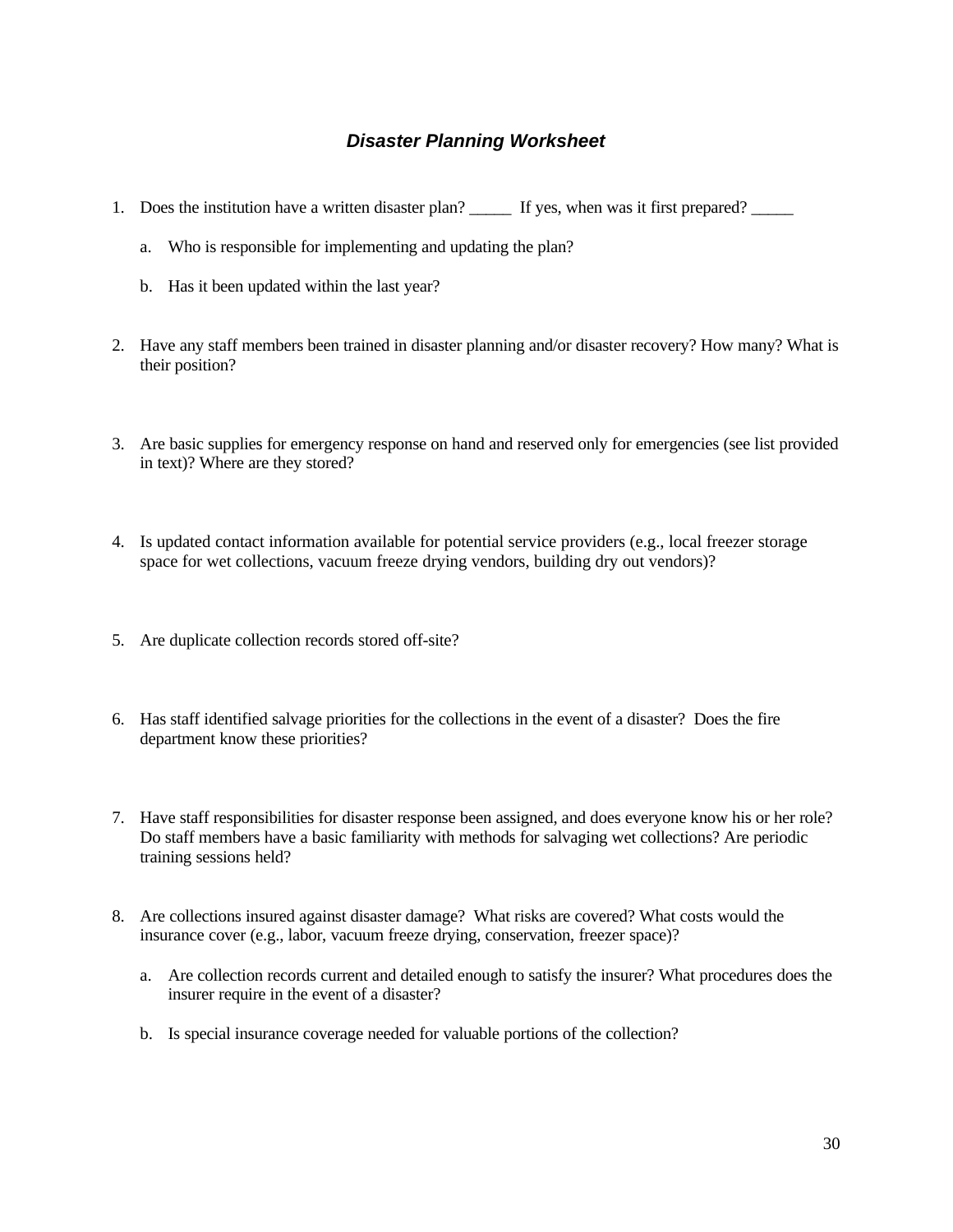# *Security and Access Worksheet*

- 1. Does the building have an automated intrusion alarm system? What types of alarms are provided (e.g., motion detectors)? Is the system monitored 24-hours a day? By whom?
- 2. Does the building have window locks, alarmed doors, or security guards?
- 3. How are use and distribution of keys controlled? Who has keys to the building? Is there a mechanism for distributing and collecting keys for new or terminating employees?
- 4. Where are the historical collections located within the building? Who has a key to this area? Who can access this area during working hours (e.g., all staff, some staff, the general public)?
- 5. Describe the current procedures for access to and use of the historical collections:
	- a. Are researchers asked for positive identification? Are they required to fill out a registration form? Are researchers required to fill out call slips to document which collections they use? Are all forms retained by the institution?
	- b. Are materials of special value counted out for researchers, returned, and checked by staff before additional materials are issued?
	- c. Are all researchers in view of a staff member at all times? Are tables and desks positioned to provide optimum supervision by staff? Are researchers ever left unsupervised when they are using valuable materials?
- 6. Has a staff member been assigned responsibility for security management?
- 7. Are there written rules for use of the historical collections, and are these distributed to researchers?
- 8. Is there a written closing procedure for the building? Who is responsible for checking the building each evening?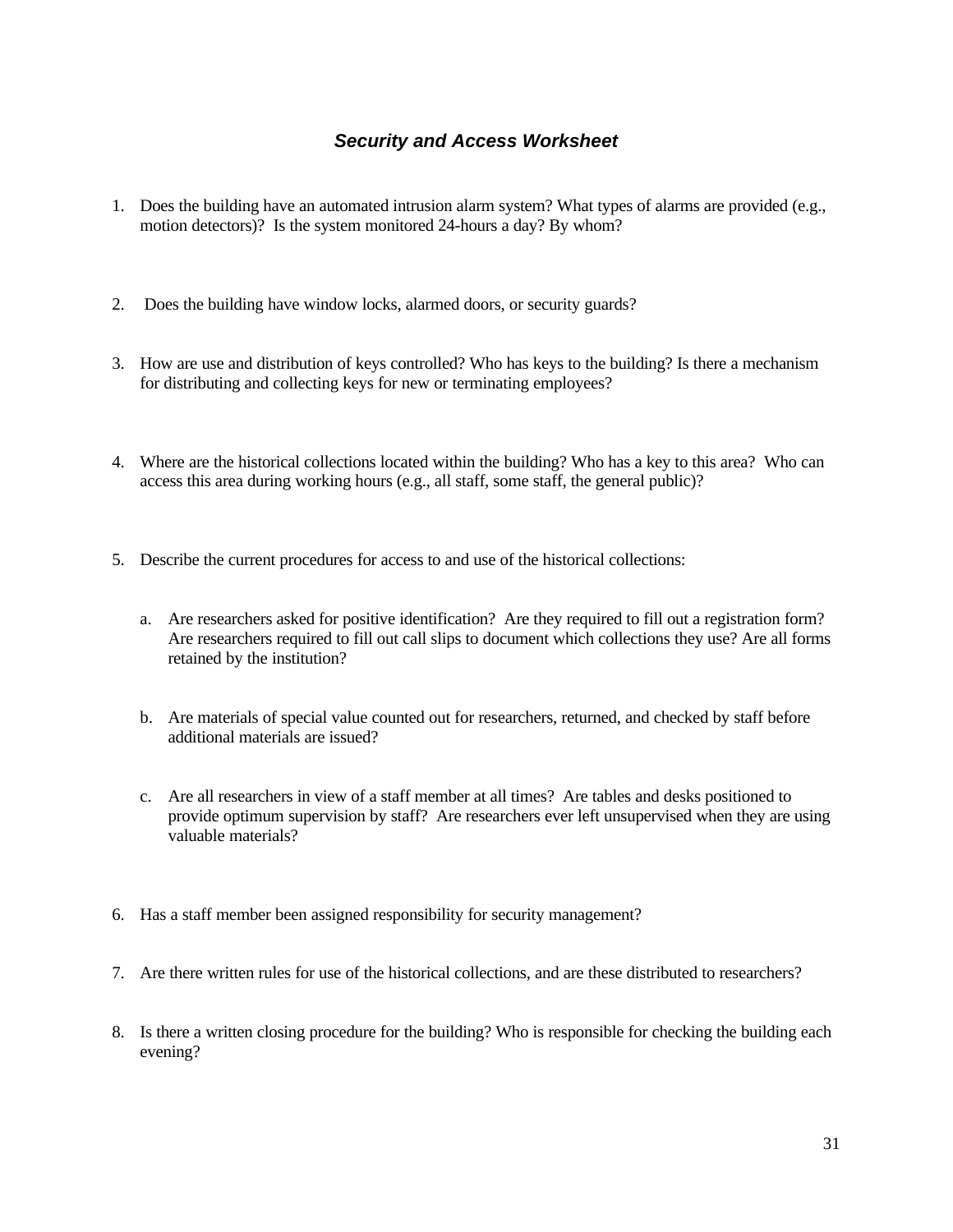### *D. Individual Storage and Exhibition Areas*

Separate photocopies of the following worksheet should be used to evaluate each individual storage and exhibition space. These worksheets can cover only the basic issues. However, they may lead to additional pertinent observations by the surveyor; these should be recorded on a separate sheet.

Many of the questions for the building as a whole also apply here (e.g., climate, light sources, water hazards). Using an individual worksheet for each room will allow the surveyor to record more detailed observations and to describe areas that do not conform to observations of the building as a whole. In many repositories, conditions can vary a great deal from one room to the next.

Each space should be examined carefully. If the surveyor has access to environmental monitoring equipment (such as a min/max thermohygrometer) or to light monitoring equipment (such as a light meter or a UV meter), it will be helpful to take readings in each space, at different times of the day if possible.

Note that this worksheet covers primarily environmental, emergency preparedness, and security issues. It does not cover storage furniture or collections in any detail. There is space at the top of the worksheet to give a brief overview of the furniture and collections in the room, but these subjects will be considered in the next part of the survey.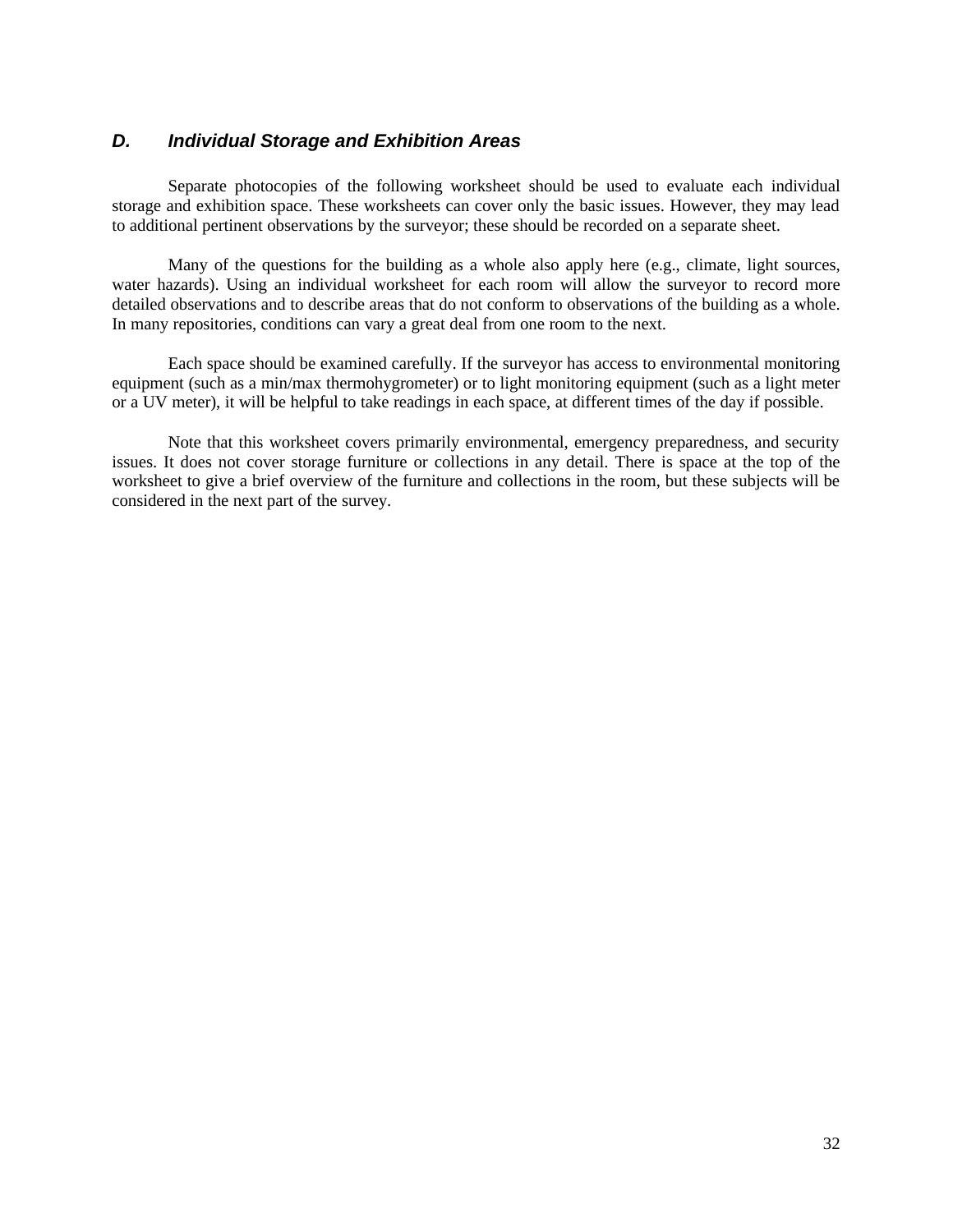# *Worksheet For Individual Storage/Exhibition Areas*

(Use one sheet for each space to be surveyed)

Name of Room: \_\_\_\_\_\_\_\_\_\_\_\_\_\_\_\_\_\_\_\_\_\_\_\_\_ Approximate size of room: \_\_\_\_\_\_\_\_\_\_\_\_\_\_\_

Location in Building:

What historical materials are stored in the room?

What types of storage furniture are in the room? Is there a shortage of storage space?

Temperature and Relative Humidity

- 1. What climate control equipment serves the space? Is there heating? Cooling? Humidity control?
- 2. What are the current temperature and relative humidity (on the day of the survey)?
- 3. What are the normal temperature and relative humidity in the space? Are there fluctuations during the year?
- 4. Are temperature and humidity monitored in the space? How?

### Pollution

1. How are pollutants controlled in the space? Is there a coating of dust in the collections storage areas that might indicate inadequate filtration? Are page edges significantly more discolored or brittle than their centers? This also suggests a high level of pollutants.

### Housekeeping/Pests/Mold

- 1. Is the space clean or dirty? Is it cluttered? What is the housekeeping schedule for the space?
- 2. Are there any indications of pest infestation (e.g., droppings, insect bodies, shredded paper, stains or damage in bindings or paper)? Is there a history of pest infestation in the space?
- 3. Is there evidence of current or past mold on collections? Is there a history of mold in the space? Have the leaks or climate conditions responsible been corrected?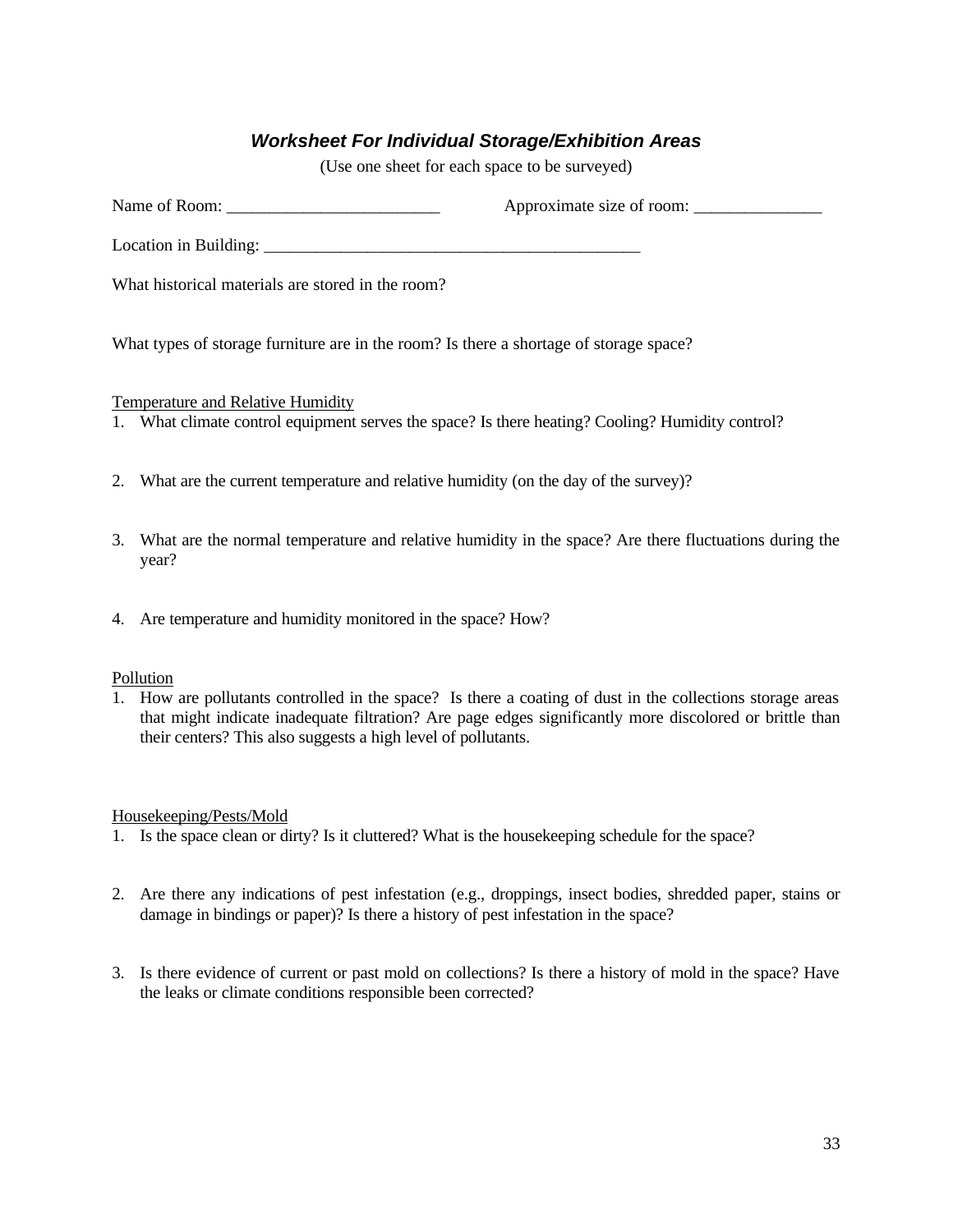### Light

- 1. What artificial lighting is used in the space? If fluorescent, is UV light filtered? What are the light levels?
- 2. What are the number, type, and size of windows in the space? What direction do they face? Do they have shades or drapes? Are these used, and if so, when? Are the windows filtered to remove UV light and reduce the intensity of visible light?
- 3. Is there evidence of light damage to collections (e.g., faded media, yellowed paper, faded bindings or spines)?

### Water Hazards

- 1. Are there water-bearing pipes in the room? Where are they in relation to collections?
- 2. Is there any evidence of current leaks on the walls or ceiling? Is there evidence of previous water damage (e.g., stains, efflorescence, plaster damage, mold), especially in basement and attic areas?
- 3. If there are known water hazards in this space, is an alarm system in place?
- 4. Are all collections in this space at least 4" above floor level?

### Fire Hazards

- 1. What electrical equipment is in use in the space? Is the wiring adequate? Is there any history of blown fuses or electrical failure in this space?
- 2. Is the space equipped with smoke and/or heat detectors? A portable fire extinguisher? Automatic fire suppression?

### **Security**

- 1. Is the space accessible to the public, or to staff only?
- 2. Is the space kept locked? \_\_\_\_\_\_ Is there a security system? \_\_\_\_\_\_ If so, who has a key and/or an access code? Does everyone who has access to the space actually need it?
- 3. If researchers are allowed in the space, are they observed at all times?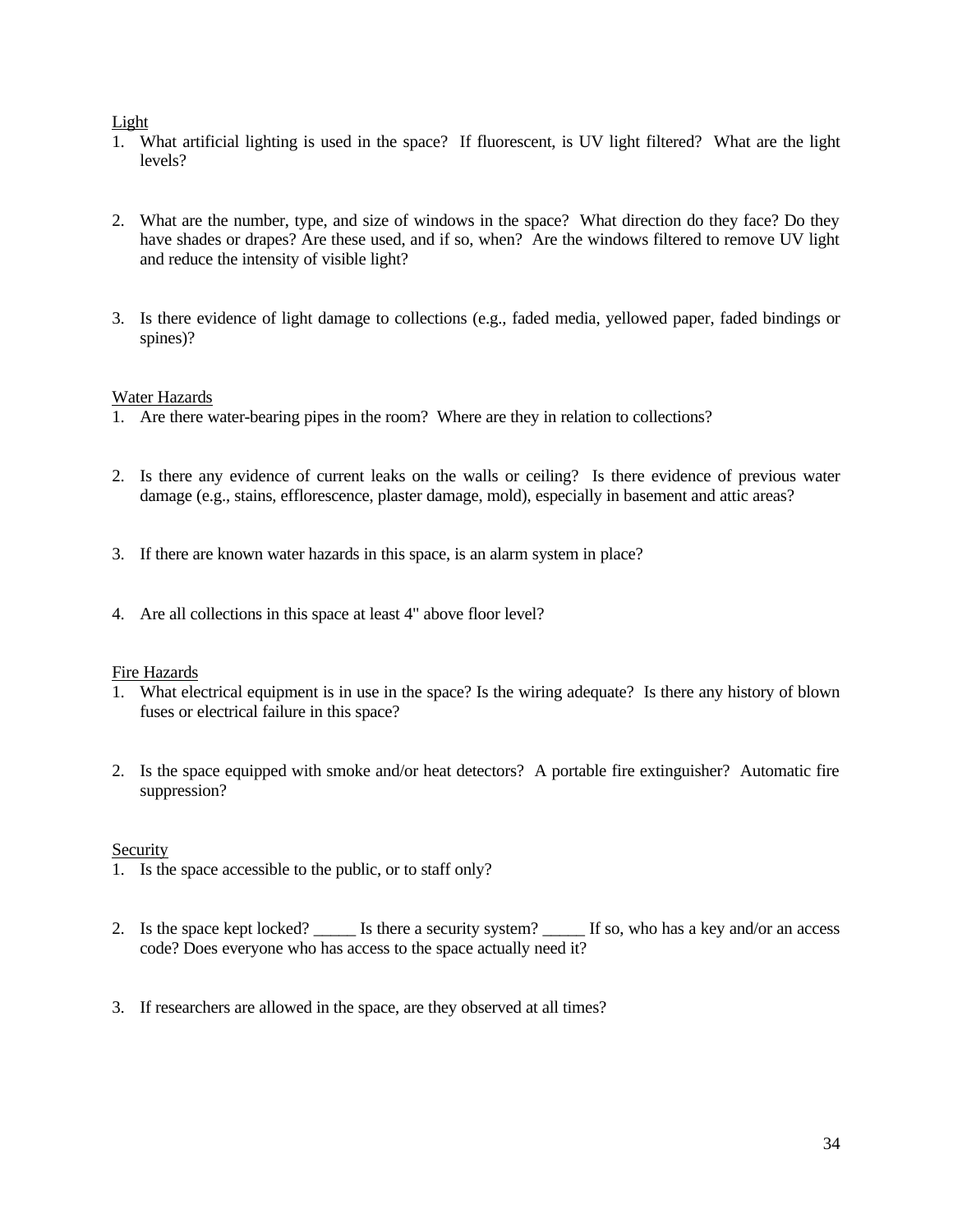# **IV. SURVEYING THE COLLECTIONS**

## *A. General Storage and Handling Practices*

This section assesses the institution's overall storage and handling practices. All storage furniture used to house collections should be evaluated to determine whether it is damaging to collections. The general quality of storage enclosures should also be considered. This information could be gathered in conjunction with the survey of individual collection spaces.

This section also covers handling, initial processing, and periodic cleaning of collections. Gathering this information may require the surveyor to collect information from a number of different sources (e.g., technical services and housekeeping staff) in order to put together a complete picture of current practices.

### 1. Storage Furniture

The choice of shelving materials is important for the preservation of historical collections. Storage furniture can produce by-products that react to form acids and other damaging chemicals in the presence of moisture and oxygen. This can be a serious problem in closed furniture like map cases, file drawers, locked bookcases, or exhibit cases, where pollutants can build up. Historical materials stored in closed cabinets should always be protectively enclosed.

Wood has traditionally been used in the manufacture of furniture, but it emits numerous reactive chemicals that can damage collections. This can also be a problem with wood composites (plywood, particle board), sealants, and adhesives. Emissions are highest when the furniture is new, but some off gassing continues for the life of the furniture. It is best to avoid wood furniture altogether. If wooden shelving, map cases, or file cabinets must be used, the wood must be sealed, and shelves and drawers should be lined with a barrier material as well. These measures will reduce (but not completely prevent) off gassing. See "Storage Furniture: A Brief Review of Current

Options" in *PLAM3* for more information.

Standard open metal library shelving with a baked enamel finish has been recommended for storing unenclosed books or boxed collections. It is possible, however, that baked enamel coatings may give off formaldehyde and other volatiles harmful to collections if the coating has not been baked long enough at high enough temperatures. This is primarily a concern when collections are stored on bookshelves in an area that is enclosed or has poor air circulation or in closed furniture such as map cases, file cabinet drawers, and bookcases with solid doors. The only way to be sure that baked enamel furniture is not harmful is to have it tested.

### **TIPS FOR TAKING ACTION**

- $\triangleright$  Relocate collections from wooden to metal shelving.
- $\triangleright$  Evaluate storage enclosures to determine whether the enclosures currently being used are archival
- $\triangleright$  Purchase a pH pen and use it to spot check archival enclosures, since even reputable vendors can make mistakes

Alternatives that appear to avoid the problems of baked enamel are powder-coated or anodized aluminum furniture. Open chrome-plated steel shelving, made of heavy-gauge, chrome-plated steel wire, can also be used, but only for boxed materials. The wires can leave permanent marks on items that are not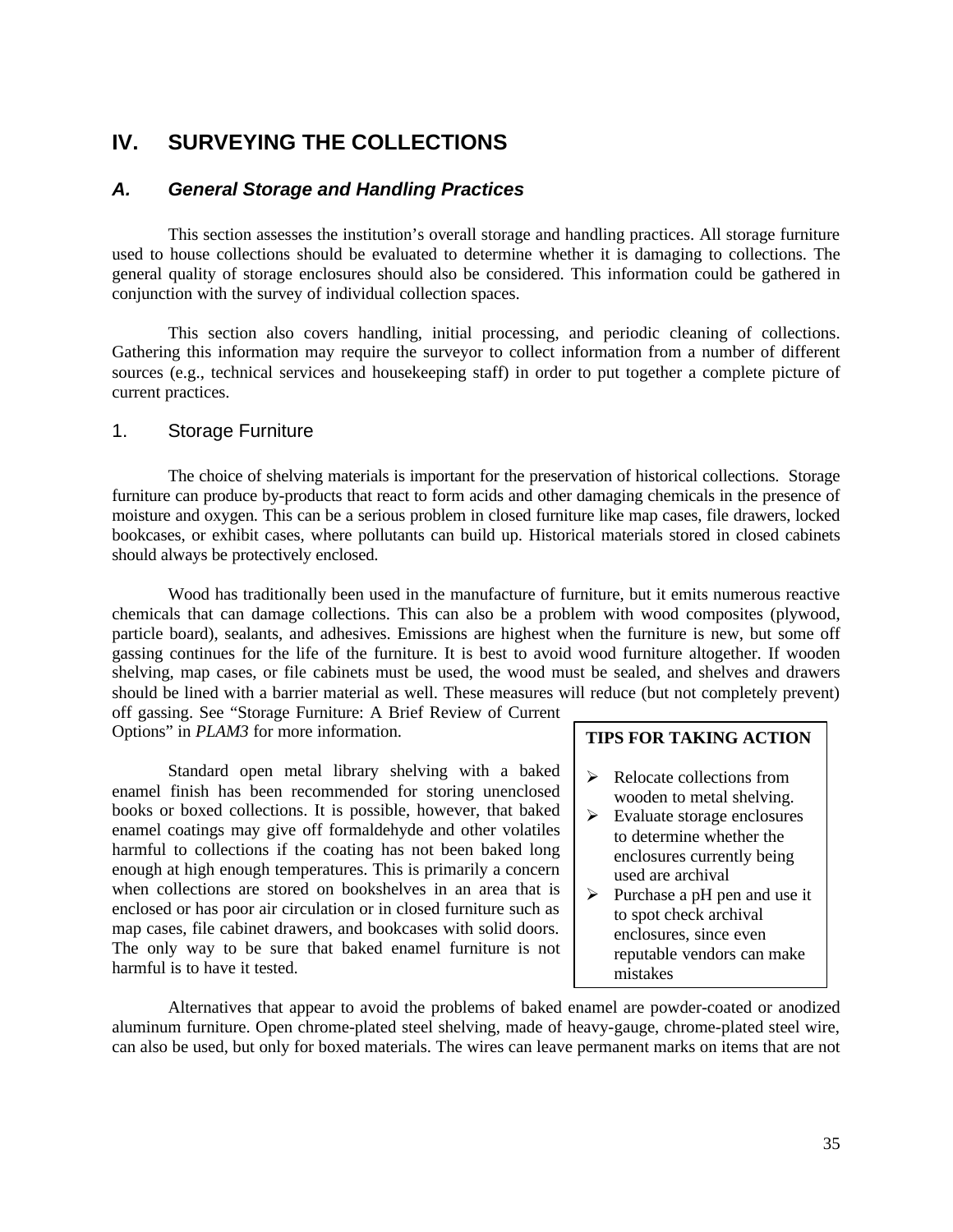protected with boxes. See "Storage Furniture: A Brief Review of Current Options" in *PLAM3* for more information on storage furniture.

## 2. Archival Enclosures

Choosing storage enclosures that protect collections is one of the most important actions that can be taken to extend the life of collections. The term "archival-quality" is used in the preservation field to describe storage enclosures that do not contribute to the long-term deterioration of the materials housed within them and that provide physical and chemical protection for those materials.

Paper storage enclosures that are themselves acidic will increase the deterioration of the materials they hold. "Acid-free" or neutral enclosures (pH 7.0-7.5) absorb a limited amount of acid before they themselves become acidic and begin to decay. "Lignin-free" or low-lignin paper is produced from cotton or linen or other materials from which the lignin (a natural component of wood that darkens when exposed to light) has been chemically removed. "Buffered" or "alkaline buffered" enclosures contain an alkaline substance (the buffer) to raise the pH of the paper so it can absorb and/or neutralize a certain amount of acid. Lignin-free, buffered enclosures (pH 8.5 or above) actively reduce the sources of acid damage, and they are preferred for most paper-based materials. Enclosures for photographic materials should pass the Photographic Activity Test (PAT); see "Photographs and Negatives" (section IV.B.4) below for details. Note that it is also important to use archival paper when reformatting collections; see "Preservation Photocopying" (section IV.D.2) below for more information.

There are no standards governing the use of the terms "archival-quality" and "acid-free"—and they are sometimes misused, so read suppliers' catalogs and product descriptions carefully. If there are questions about a product, ask the supplier for details. If that information is not forthcoming, find another supplier. "Preservation Suppliers and Services", available at NEDCC's web site, http://www.nedcc.org, provides an up to date list of suppliers.

Plastics used for storage enclosures cannot be "acidic' in the way that paper enclosures can, but they do vary greatly in chemical stability. Polyethylene and polypropylene are relatively stable. Conservation grade polyester (Mylar D or equivalent) is very stable. Polyvinyl chloride (PVC) and cellulose acetate are not stable and are not considered suitable for archival enclosures. Note that even when considering the relatively stable plastics, it is important to ensure that they do not contain plasticizers, surface coatings, UV inhibitors, or other materials that may react with collections.

Storage materials should also protect objects physically from the damaging effects of environment and handling. Abrasion, tearing, breakage, and other physical or mechanical damage can be reduced through the use of enclosures that fit properly and provide good support. See "Selection of Suitable Storage Enclosures for Books and Artifacts on Paper" in *PLAM3* for more information.

### 3. Handling and Processing of Collections

Damage to collections through carelessness may be more common than theft or vandalism, but it often goes unrecognized. Careless handling—whether during shelving, retrieval, photocopying, or researcher use—can cause significant damage to collections over the long term.

It is essential to educate staff and users in the proper ways to handle collections. Regular training sessions should be held for staff, student workers, and volunteers—anyone who handles collections regularly. Users must also be instructed in proper handling methods. A combination of written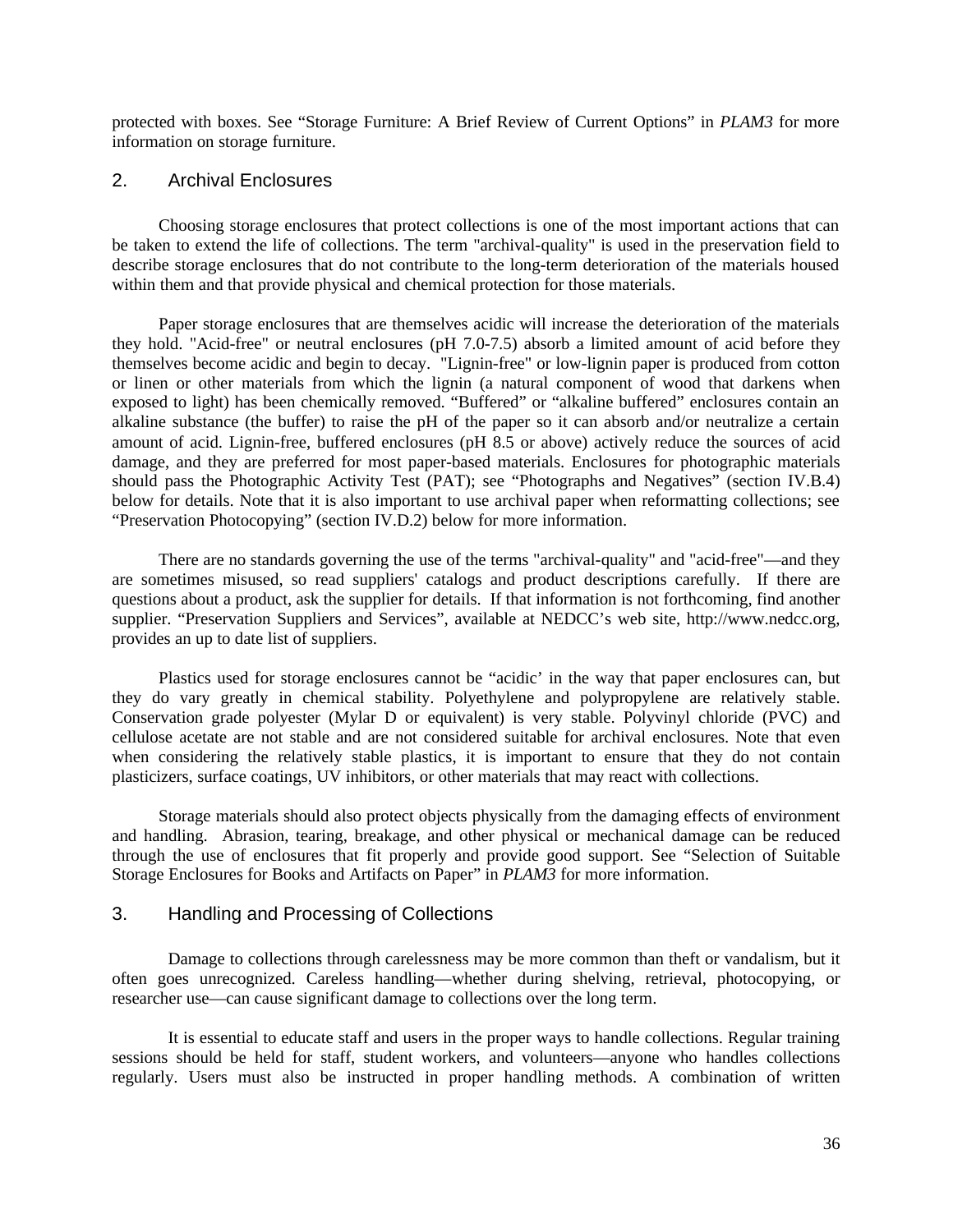instructions (included with the registration form for the researcher) and verbal instruction by the librarian or archivist is usually the most effective. A number of videotapes and other instructional materials are available for staff and user training; see the *Resources* section of this guide.

### Handling

Books should not be pulled off shelves by the headcap, a practice that can tear the headcap and spine. Books on either side of the desired book should be pushed in and the center book pulled out gently with a finger on either side of the spine. Books should not be stacked too high when they are moved or carried, to minimize chances of dropping them.

Books are often unnecessarily damaged during photocopying. Photocopy machines with flat copy platens sometimes necessitate jamming the binding flat in order to get a good image. Machines with edge platens allow a book page to be copied with the book open only to 90 degrees instead of 180 degrees. Such machines are highly desirable for institutions in which historical books must be photocopied frequently. If acquiring such a copier is not possible, careful handling must be substituted for a well-designed machine.

Handle documents carefully to avoid tearing, folding, or accidental marking. Reference photocopies should be made of frequently consulted materials. These should be used for general research purposes to cut down on handling of the originals. Historical materials and volumes with permanent research value should only be photocopied by staff members (not by researchers), and only if it can be done without causing damage to the objects themselves.

Proper handling is also critical to preservation of photographic materials. Dirt and oils from fingers are disastrous to emulsions, so cotton gloves should always be worn. Whenever possible, photocopies or copy prints should be used for general research purposes to cut down on handling of originals.

## **TIPS FOR TAKING ACTION**

- $\triangleright$  Initiate a training session for student workers or volunteers who routinely handle collections
- $\triangleright$  Put up signs near photocopiers to encourage careful handling
- $\triangleright$  Restrict photocopying of fragile materials
- $\triangleright$  Provide cotton gloves for handling photograph collections

Proper workspace is essential to proper handling. Aisles and work surfaces for using oversized materials must be large enough to allow them to be handled without damage. A work surface large enough to support the object should be close to the storage area.

#### Collections Processing

Improper processing of historical collections can also cause unintended damage. During processing, all acidic inserts (bookmarks, scraps of paper, pressed flowers) should be carefully removed from books so that the acid they contain is not transferred to pages. Damaging fasteners and enclosures should be removed from archival collections, and highly acidic paper should be segregated from better quality paper. News clippings and other obviously inferior papers must be removed from direct contact with historical documents and manuscripts. Informational news clippings can be photocopied onto buffered paper.

Adhesive labels, pockets, bookplates, and bar codes are all common in libraries and archives. Pressure-sensitive adhesives should never be applied to materials of enduring value. Backings deteriorate and fall off, leaving a sticky residue; all tested adhesives have shown themselves to be unstable over time.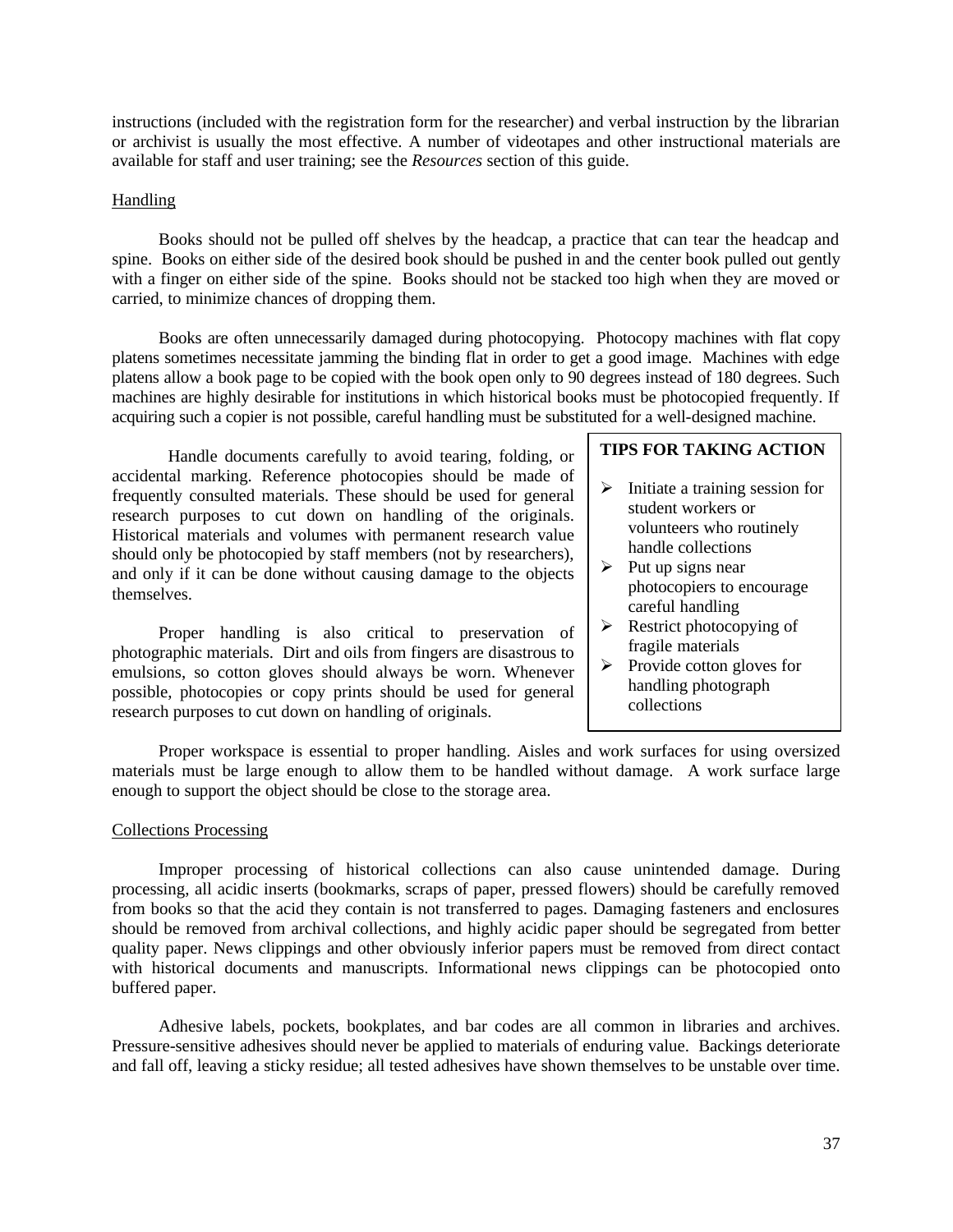Some can be removed with powerful solvents, but in the worst case the adhesive will permeate paper or binding material and become completely unremovable.

Call numbers should not be painted on books that are rare or have special value, nor should they be typed on labels taped to the volumes with pressure sensitive tape. Paint is disfiguring; tape may discolor and stain the binding. Instead, call numbers should be typed onto heavy, buffered paper flags placed inside the volume. These flags should be about 2" wide, and 2-3" longer than the book is high. The commercially available "notched" flags will break brittle paper. As an alternative, polyester jackets can be made for books of special value that do not require boxing (see "Polyester Film Book Jacket," in *PLAM3*). Pressure-sensitive adhesive labels can be attached to the protective jacket.

Unfortunately there is no satisfactory solution to the problem of call numbers and other labels on books of undetermined artifact value, and books with long-term research value fall into this group. One strategy is to use a polyester book jacket fastened with 3M double-sided tape no. 415, and to label the jacket. If bookplates or pockets are used in books of enduring value, they should be made of low-lignin, alkaline paper and attached with a stable, reversible adhesive, preferably wheat starch paste or methyl cellulose.

### 4. Cleaning Collections

A general cleaning of books, archival storage boxes, and shelves at least once a year will extend the life of collections. Collections should be removed from the shelves, and dust and dirt should be carefully vacuumed from books and boxes, preferably with a HEPA filter vacuum to prevent recirculation of dust through the exhaust. The shelves should then be cleaned. Generally this involves vacuuming, then wiping with a clean rag or magnetic wiping cloth, which attracts and holds dust with an electrostatic charge. The materials should then be returned in the proper order. Shelves that are thickly coated with dust may need to be washed with a mild detergent, but take care that shelves are completely dry before reshelving books. To avoid the use of water around collections, heavy accumulations of dust should not be allowed to build up.

Since cleaning has the potential to damage books, volunteers or other personnel with this responsibility must be taught careful handling techniques. If a collection has valuable, damaged, or fragile bindings, these should be cleaned only as necessary, at the discretion of the librarian or curator. Sometimes fragile items can be vacuumed, placing cheesecloth over the vacuum nozzle, but it some cases it may be necessary to have items cleaned by a conservator.

Detailed instructions on cleaning collections can be found in "Cleaning Books and Shelves" in *PLAM3*. For institutions with large collections of books, additional information on managing a stacks cleaning project can be found at the University of California at San Diego (UCSD) Libraries Preservation Department web site, at http://orpheus.ucsd.edu/preservation/iguide.html.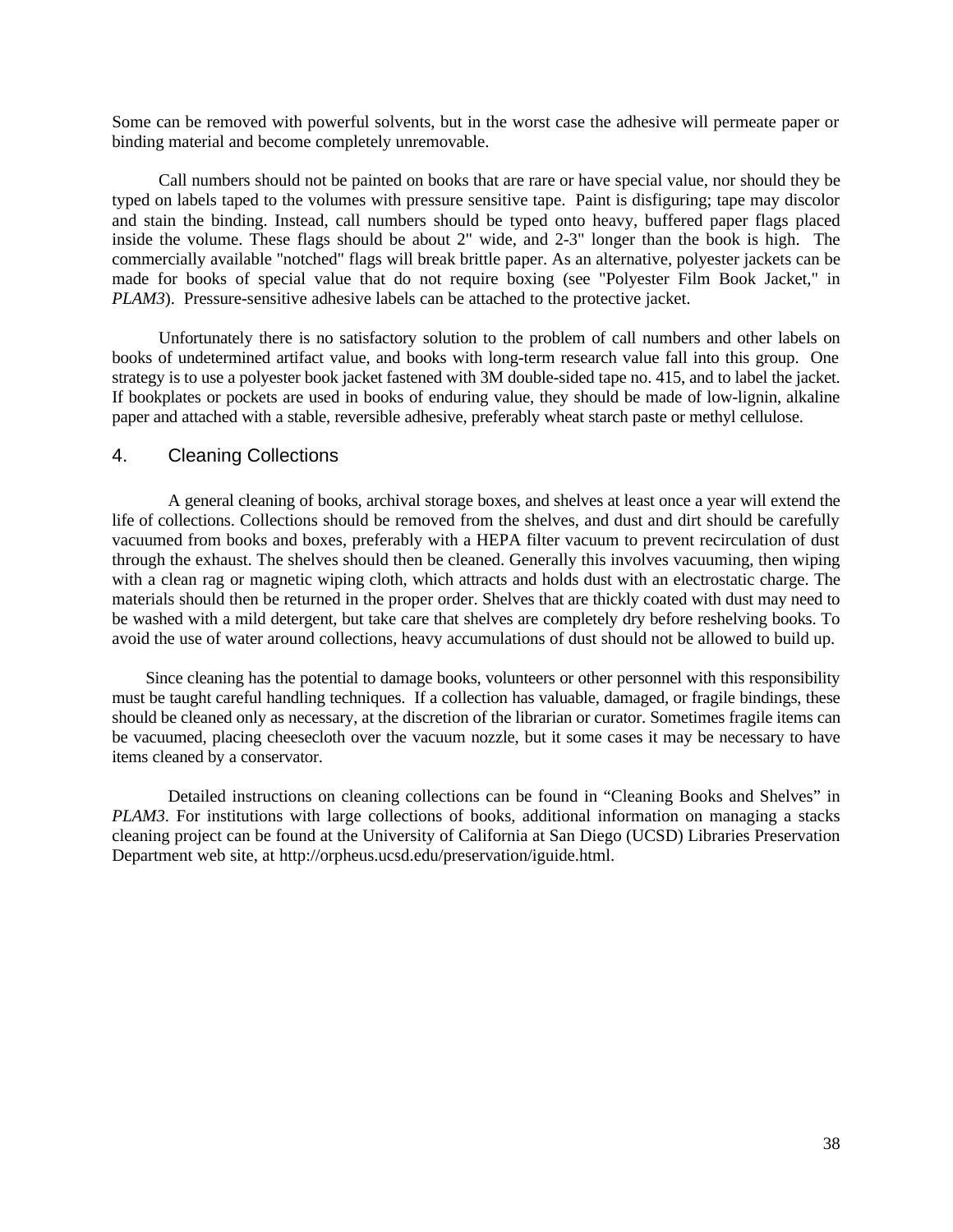## *General Storage Worksheet*

- 1. Who on staff is responsible for choosing shelving units and storage materials?
- 2. What kinds of storage furniture (e.g,. map files, compact shelving, free-standing shelves, file cabinets, microfilm cabinets) are in use?
- 3. Is sufficient furniture available for orderly, uncrowded storage of all collections?
- 4. Are shelves or cabinets large enough to support objects completely?
- 5. Is there good air circulation around collections?
- 6. Are wooden shelving units or cabinets used for storage of historical collections? Where and for what materials?
	- a. What type of wood is used? Are any composite materials used, such as particleboard or plywood?
	- b. Have these storage units been sealed? With what?
	- c. Is there any barrier (e.g., archival box, phase box, metallic laminate, glass, Plexiglas) between collections and wood?
- 7. In general, what types of enclosures are used for collections?
	- a. Are plastic enclosures made from stable plastics?
	- b. Are paper enclosures lignin-free and buffered?
	- c. Do photograph enclosures pass the Photographic Activity Test?
- 8. From what supplier(s) does the institution purchase enclosures?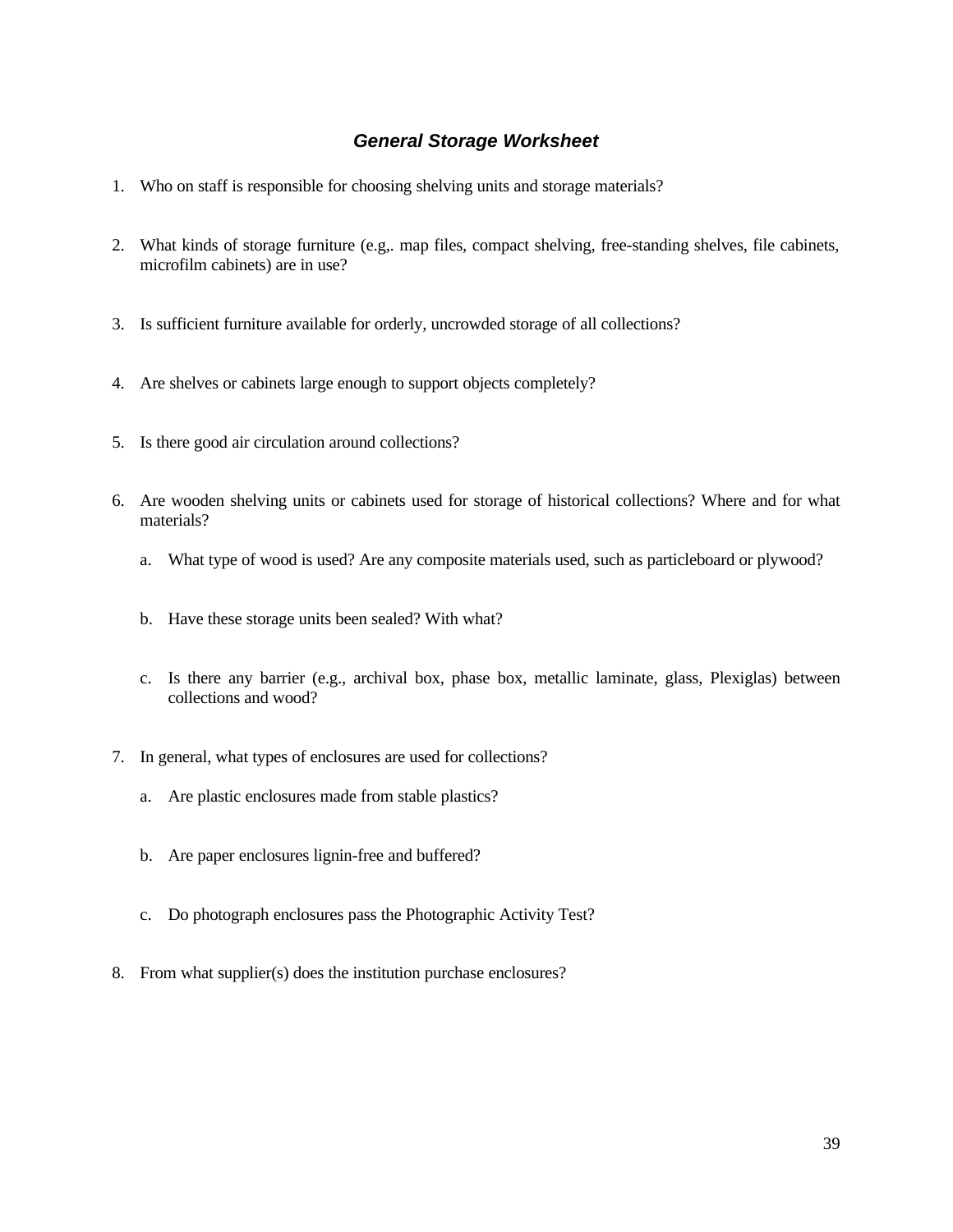# *General Handling Worksheet*

- 1. Are all staff members who handle collections trained in proper handling procedures?
	- a. What does the training consist of?
	- b. Does it cover all types of collections?
	- c. Is a refresher course offered periodically?
- 2. Does the institution have rules governing the use of research materials, including handling (e.g., only pencils may be used, no food and drink in the research rooms), and are these stated for every user? Are they enforced?
	- a. Are instructions given verbally to users, are there written instructions, or both?
	- b. Do handling instructions cover all types of collections?
- 3. Who is allowed to photocopy historical collection materials? Staff, patrons, or both? What may be photocopied? Are there materials that cannot be photocopied due to their fragility and the danger of damaging them? How are these materials identified?
- 4. Is an edge copier available?
- 5. Are original photographic prints and negatives handled only when absolutely necessary, and are gloves used?
- 6. What type of workspace is available for staff and researchers? Is there sufficient flat space within the storage area to remove and set down large boxes or map folders? Is there sufficient table space for users to work with large folders and boxes?
- 7. How are historical books processed? Are labels or other adhesives used to attach call numbers?
- 8. When is the last time the collections and storage furniture were cleaned? How was this done, who did it, and how were they trained?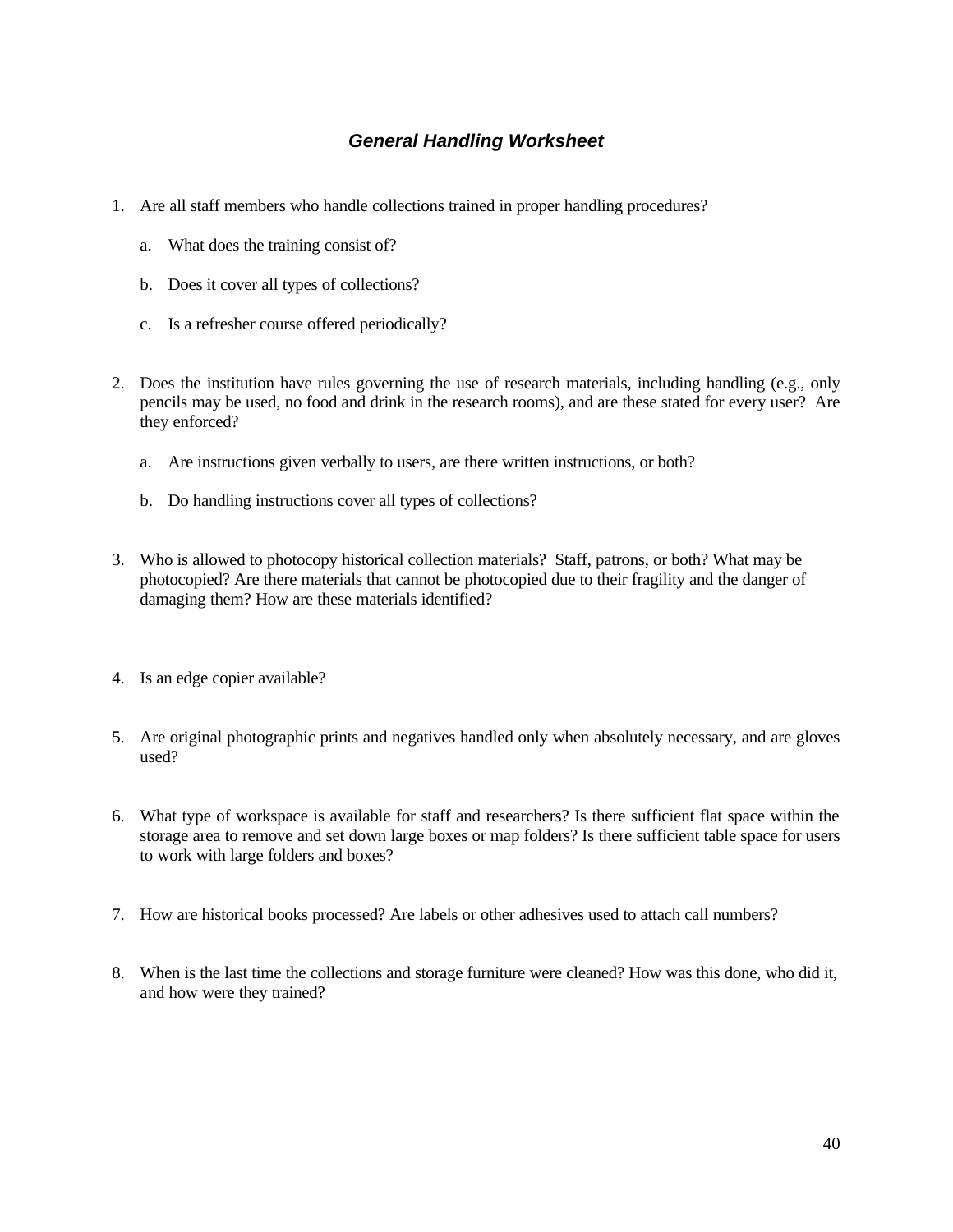## *B. Storage and Condition of Specific Collections*

This part of the survey assesses the institution's storage practices for specific media and identifies the damage most characteristic of an institution's collections. Acid deterioration, fading, and embrittlement point to climate and light problems. Torn or folded documents, damaged hinges and end caps, rust stains from paper clips, and acid migration from poor-quality paper point to a need for improved storage and handling techniques.

The surveyor is looking for existing damage or poor storage practices that are common in the collections (e.g. rubber bands holding covers together, poorly supported books, overstuffed file folders, acidic inserts in books or files). Although this examination may locate individual objects that need repair or other treatment, its primary goal is to identify general needs and areas of the collection in need of remedial actions. These might include instituting a program of phase boxing, enclosing photographs, replacing manila folders with archival-quality folders and boxes, photocopying news clippings, or microfilming brittle books.

This section does not provide an object-by-object evaluation. If important individual objects requiring conservation treatment are identified, a conservator can be asked to evaluate the need for emergency care. A conservator also can conduct a collection condition survey that will examine a quantity of artifacts, making recommendations for treatment and estimating associated costs.

With experience, preservation professionals have identified the storage furniture, enclosures, and supports that provide the best protection for each category of collections (e.g., books, pamphlets, maps, photographs, documents). A surveyor unfamiliar with the basic principles for protective storage of materials common to paper-based historical collections should read the following sections carefully and apply these principles in evaluating the condition of collections.

This section can be approached in two different ways, depending on the situation and the collections. At the end of this section are forms for each different type of collection. These forms can be used to evaluate groups of similar materials (e.g., a rare book collection, a collection of scrapbooks, a group of bound newspapers, a photograph collection). In addition, a form is provided for mixed collections (e.g., an archival collection that contains documents, news clippings, photographs, perhaps a scrapbook or two). This will allow the surveyor to consider mixed collections as a whole when necessary. The surveyor should determine which forms will be most helpful and make copies as appropriate. Note that if certain types of materials (e.g., newspapers or audiovisual materials) are not included in the collection, those forms will not be needed.

### 1. Books

#### Storage

Do not allow books to lean to the side, since this causes unnecessary strain on covers and joints. Shelve them upright, standing on their tails, supported by each other and by bookends. Books that are too tall for their shelf are best shelved horizontally. If this is not practical, shelve them spine down. A buffered flag can be used to make label information readily visible. Books should never be shelved with the spine up, since the weight of the pages will eventually pull the text block out of the cover. Books of enduring value should be shelved by size. Very small volumes do not provide the support that much larger bindings need and can be crushed by the weight of larger books.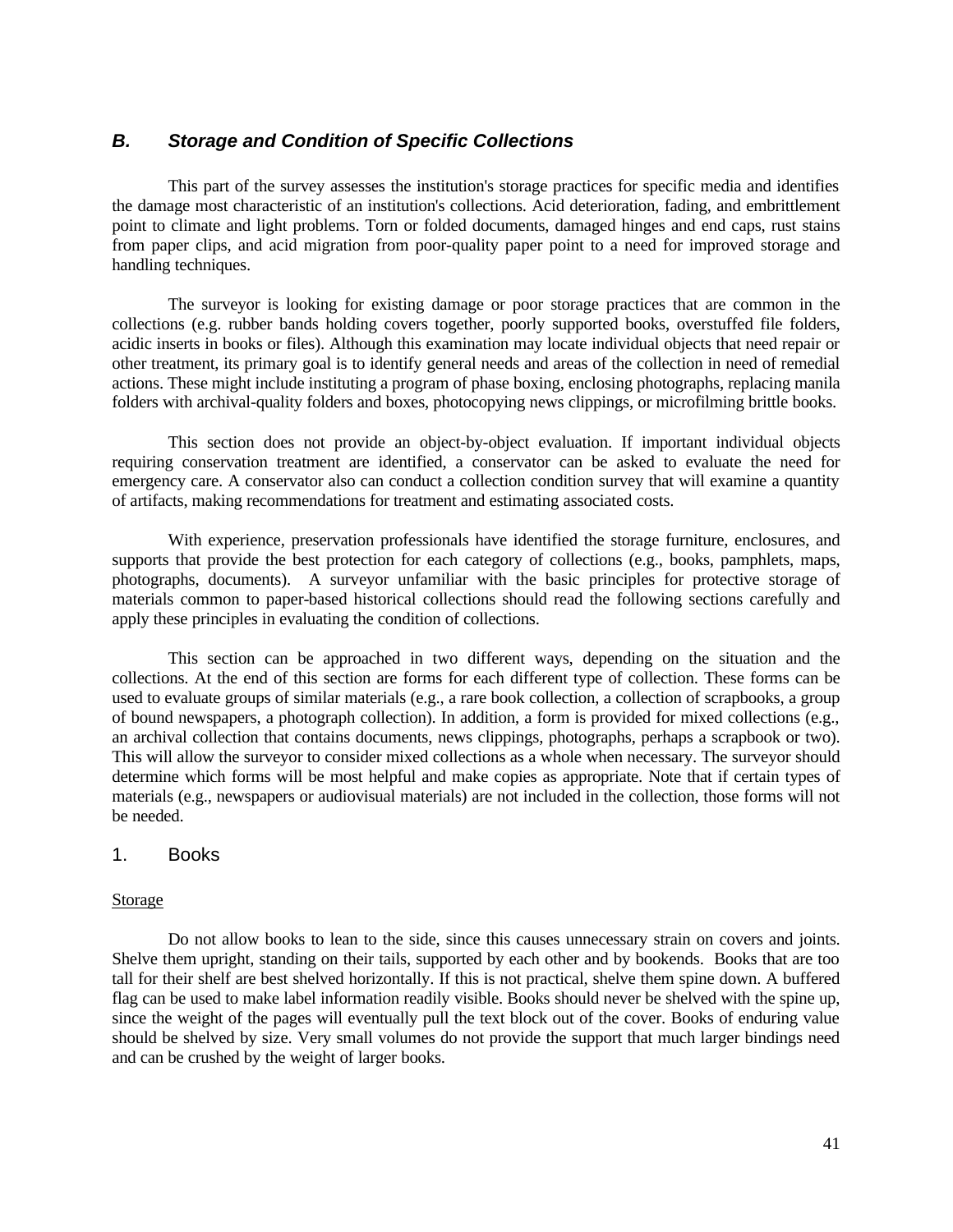The non-knifing variety of bookend, which has a lip, is preferred to the knifing variety, which allows books to be jammed onto its sharp edge. A brick covered with book cloth fastened with PVA adhesive can be a good book support. Another alternative is a piece of acid-free foam-core covered with book cloth and slipped over the upright of a knifing bookend to shield the metal edge.

Heavy, oversized volumes should be stored flat, not vertically, to give them the overall support they require. They should be stacked no more than two or three high to facilitate safe handling. This may require the insertion of additional shelves at narrow intervals. Shelves must be wide enough to support oversized volumes completely, and books must not be allowed to protrude into aisles, where they are subject to bumps and abrasion.

#### **Boxing**

Boxes constructed of archival quality materials can be custom made to fit a book's measurements. They provide support for the volume and protection from dirt, dust, light, and mechanical damage. Volumes with artifactual value, where the fragile binding is to be retained in its present condition, should be boxed. Volumes that have low value or are rarely used and do not warrant treatment for repair of the binding may also be boxed. Boxes can be made inhouse or contracted out. Drop spine boxes provide the most protection. Phase boxes are not as rigid or impervious to light or dust, but they are an acceptable cost-efficient alternative.

### **TIPS FOR TAKING ACTION**

- $\triangleright$  Replace damaging bookends Straighten shelves so that
- books are not leaning
- $\triangleright$  Insure that oversize volumes are stored flat or spine down (not spine up)
- $\triangleright$  Begin a boxing program for valuable books that are damaged but not frequently used

For information on making boxes in-house, see "Card Stock Enclosures for Small Books" in *PLAM3*, which gives instructions for making enclosures for lightweight books and pamphlets. Readymade rare book boxes can be purchased from conservation suppliers, but if they are to provide proper protection they must fit the books closely and the weight of the board or card stock must be appropriate for the size of the books. For information on contracting out for box making, see "Protecting Books with Custom-Fitted Boxes" in *PLAM3*, which lists vendors that provide this service and shows how to measure for custom book boxes. Many vendors make both drop-spine and phase boxes. Deteriorated books of great value should have custom-made drop-spine boxes that fit the book exactly.

Two alternatives to boxing are cheaper, but do not provide as much protection. Deteriorated books that are used very infrequently can be wrapped in buffered paper or fitted with polyester book jackets (see "Polyester Film Book Jacket," in *PLAM3*). Both of these strategies will prevent dispersion of the "dust" from red rot and provide some protection from dust and abrasion. Among the disadvantages: a polyester book jacket does not cover the book completely, the paper and polyester film do not provide as much support as box board, and it can be difficult to replace a paper wrapping properly if it is removed for use.

If detached covers must be tied onto books as a temporary protection, ties should be undyed cotton or linen tape, or undyed polyester ribbon. Any knots should be at the top or foredge of the text block to prevent damage from pressure against other books. Never hold damaged bindings together with rubber bands, which will deteriorate to cause further damage.

#### 2. Pamphlets

Pamphlets and small booklets can be stored in specially made enclosures, in folders and boxes, or in hanging folders in file cabinets. Pamphlets of the same cover size can be stored in drop-spine or phase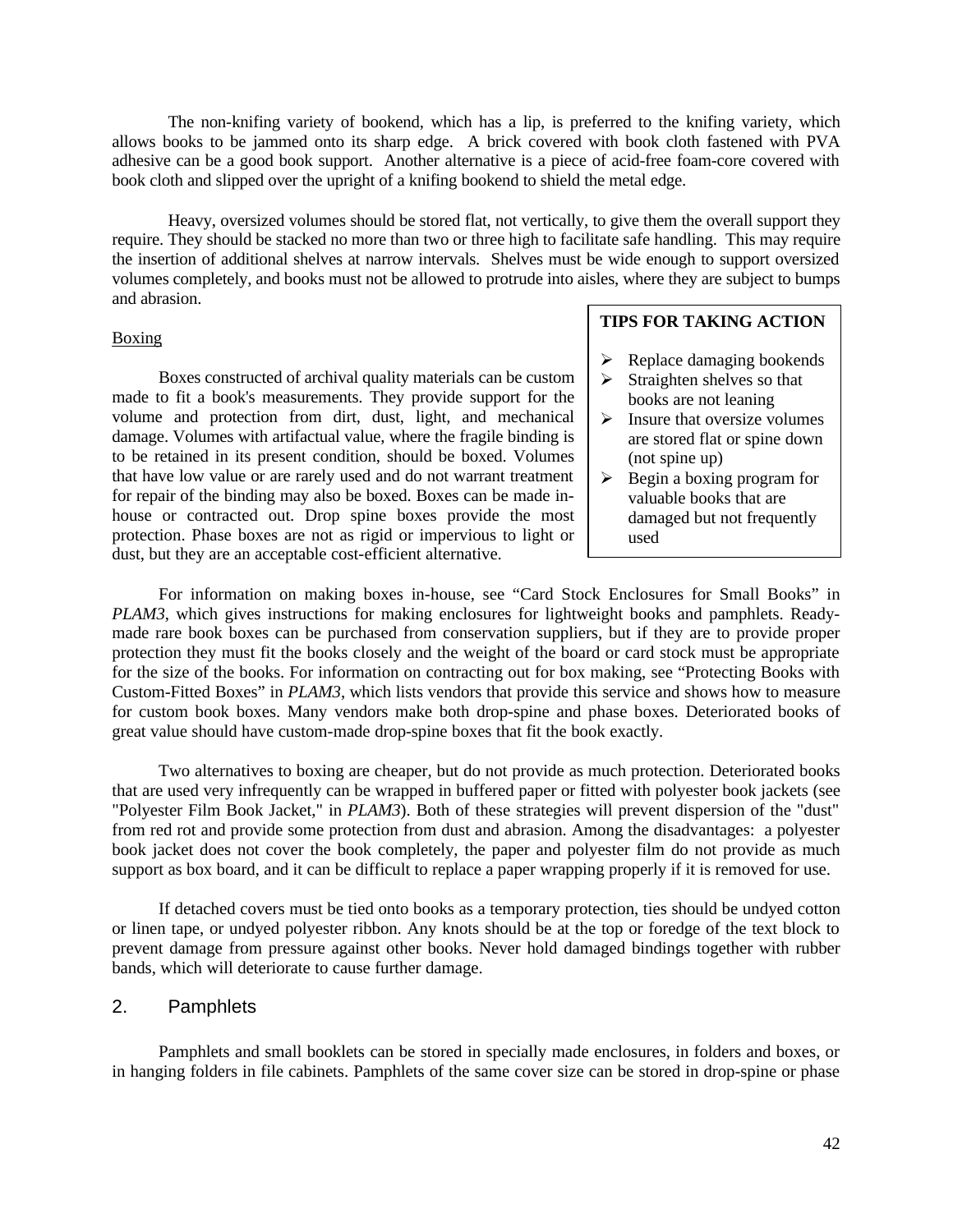boxes. Pamphlets that differ in size may be stored according to guidelines given for manuscripts and documents. Pamphlets more than about 1/4" thick should be stored spine down in individual folders. Pamphlets of very different size should not be stored in the same folder.

If individual pamphlets must be shelved between books, they should be individually boxed. Groups of pamphlets shelved between books can be boxed together if the guidelines above are followed. If pamphlet binders are used, they must be of preservation quality throughout. They should never be glued directly to pamphlets. Where stitching is used to join pamphlet and binder, it should be done through the fold or in original fastener holes where possible.

### 3. Documents and Manuscripts

#### **Storage**

Documents should be stored in low-lignin, buffered file folders; no more than approximately fifteen sheets should be placed in each folder. The folders should then be placed in archival-quality document storage boxes as close to the size of the folders as possible. All folders in each box should be the same size. Boxes should be full enough to prevent slumping of the contents. Partially full boxes can be filled with spacer boards available from conservation suppliers. Do not stuff boxes. This can cause damage when sheets are removed and refiled. See "Archival Enclosures" above (section IV.A.2) for general information on enclosures.

An alternative to boxed storage is a standard baked enamel file cabinet equipped with hanging racks and hanging folders. Archival-quality hanging folders are available, but the conventional hanging folders are acceptable as long as the enclosures within them are buffered.

Store objects of the same size and category together whenever possible. Archivists habitually organize collections by subject group, but objects of differing bulk and weight can cause damage due to uneven pressures in a drawer or box. It is not advisable to store single sheets in the same box with books or

### **TIPS FOR TAKING ACTION**

- $\triangleright$  Switch to archival quality pamphlet binders
- $\triangleright$  Use spacer boards to prevent slumping of folders inside archival boxes
- $\triangleright$  Rehouse collections that are slumping in file cabinets into archival folders inside hanging files

pamphlets unless there are separate enclosures and supports for each category of material. Generally speaking, heavy objects should be stored separately from lighter objects, as should bulky objects.

Parchment and vellum are highly susceptible to damage from fluctuations in relative humidity. They require stringent humidity controls. Such documents should be enclosed for additional protection. Suitable enclosures include encapsulation, folders, matting and framing, and boxing, or a combination of these techniques.

### 4. Photographs and Negatives

Prints and negatives are best stored in individual enclosures. This reduces damage to the photograph by giving it physical support and protection. Acceptable enclosures can be made of paper or plastic. Paper enclosures are opaque, making it necessary to remove the object from the enclosure for examination; plastic enclosures allow a researcher to view the image without handling it, reducing the possibility of scratching or abrasion.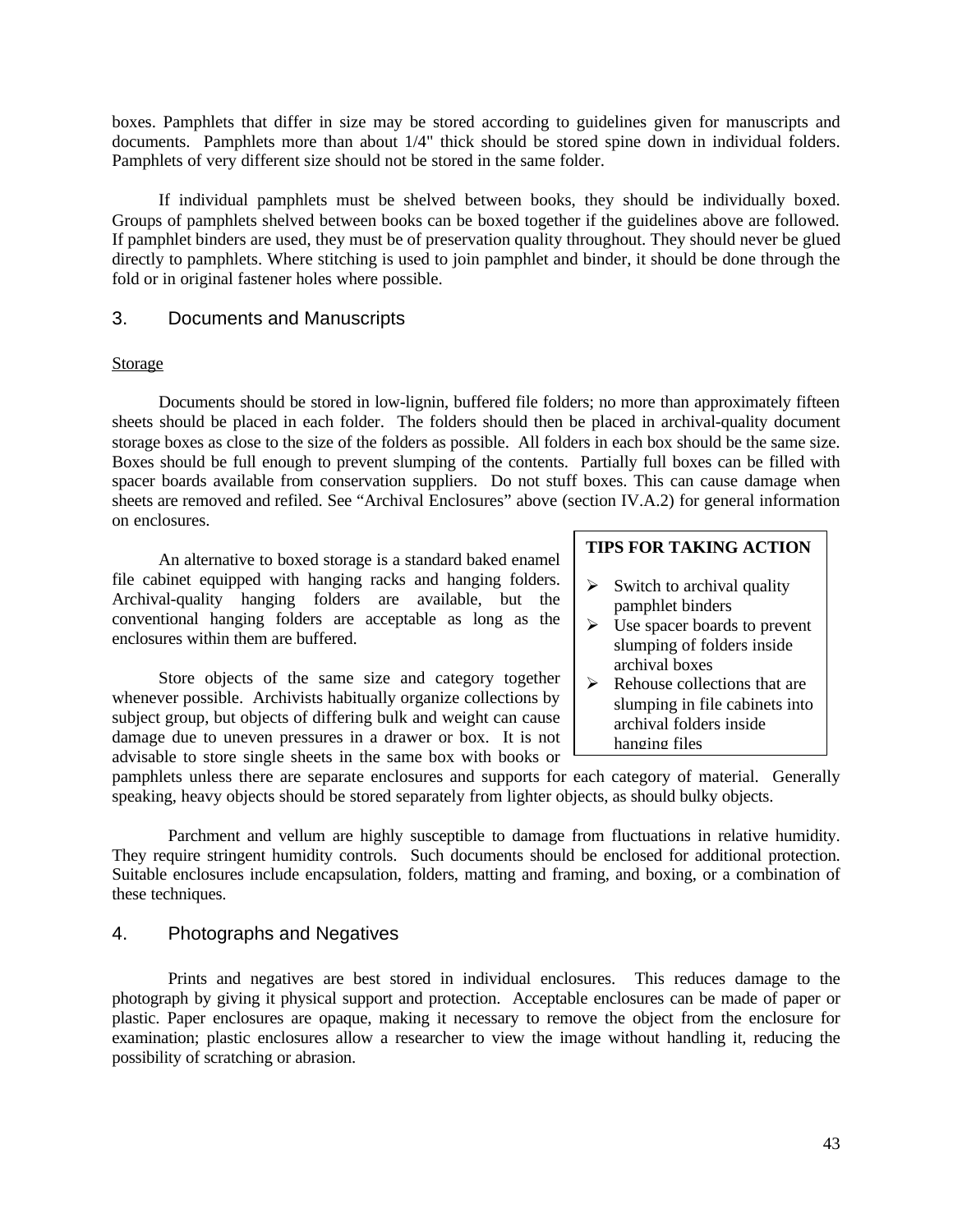Plastic materials suitable for photographic storage are polyester (either DuPont Mylar D or ICI Melinex #516), polypropylene, and polyethylene. The plastic should be uncoated and free of plasticizers or other additives. Polyester is the most stable of the three and the most expensive. Enclosures made from polyvinyl chloride (PVC) are unstable and damaging, and they should not be used for long-term storage of photographs. Cellulose acetate enclosures are also not recommended. Plastic enclosures come in a variety of shapes and sizes, and usually have heat-sealed seams.

When using paper enclosures for photographic storage, conservators previously recommended that photographs be housed in low-lignin neutral paper enclosures, rather than in alkaline enclosures, since it was thought that color images, cyanotypes, and albumen prints would be damaged by the alkalinity in buffered enclosures. However, recent research indicates that this is not the case. Rather than choosing enclosures according their pH level, paper enclosures should be chosen based on whether they pass the Photographic Activity Test (PAT). This test indicates whether the enclosures contain harmful chemicals that will cause image fading or staining. If envelopes with adhesive seams are used, the adhesive must be stable, pH neutral, and it must not react with silver; the seams should be on the sides or the bottom; and the emulsion of the photograph should face away from the seams. See "Storage Enclosures for Photographic Materials" in *PLAM3* for more information on enclosures.

Once they have been individually enclosed in paper or plastic, photographs must be placed in archival quality boxes. Where possible, items of similar size should be stored together; the mixing of different sizes can cause abrasion and breakage and can increase the risk of misplacing smaller items.

Horizontal storage of photographs is usually preferable to vertical storage, since it provides overall support and avoids mechanical damage such as bending or slumping. The photographs should be stored flat in drop front boxes of archival quality housed on shelves or in metal cabinets. All enclosures within a box should be the same size, fitting the size of the box. Neutral or buffered file folders may be used to help organize photographs within the box.

Vertical storage can be successfully used if necessary. Small photographs of uniform size can be individually enclosed and placed vertically in boxes the same size as the photographs. Boxes of various sizes and types are available from conservation suppliers. For vertical storage in a filing cabinet, protected photographs should be placed in archival folders that are themselves placed in hanging file folders. Several photographs may be stored in each folder, and several folders may be placed in each hanging file. Lightly filled hanging file folders will prevent photographs from sliding down under each other in the drawer and will facilitate their handling. Alternatively, place folders in archival document boxes, but take care that the folders do not slump and the photographs are well supported.

Give special care to the storage of oversized photographic

## **TIPS FOR TAKING ACTION**

- $\triangleright$  Inventory existing photograph albums, noting their condition and whether or not the photographs could be removed without causing damage, as well as identifying any albums that must be retained "as is" due to their value as artifacts
- $\triangleright$  Sort loose photographs by size and purchase appropriate enclosures and boxes
- $\blacktriangleright$  Identify any nitrate and/or acetate negatives in the collection. Rehouse and segregate them from each other, and from other collections

prints mounted on cardboard. This cardboard is often acidic, causing the mounts to become brittle with age. Embrittlement of the support can endanger the image itself if the cardboard breaks in storage or during handling. Such prints must be carefully stored; they should be placed in individual folders in archival quality boxes of appropriate size and stored flat on shelves. They require careful handling.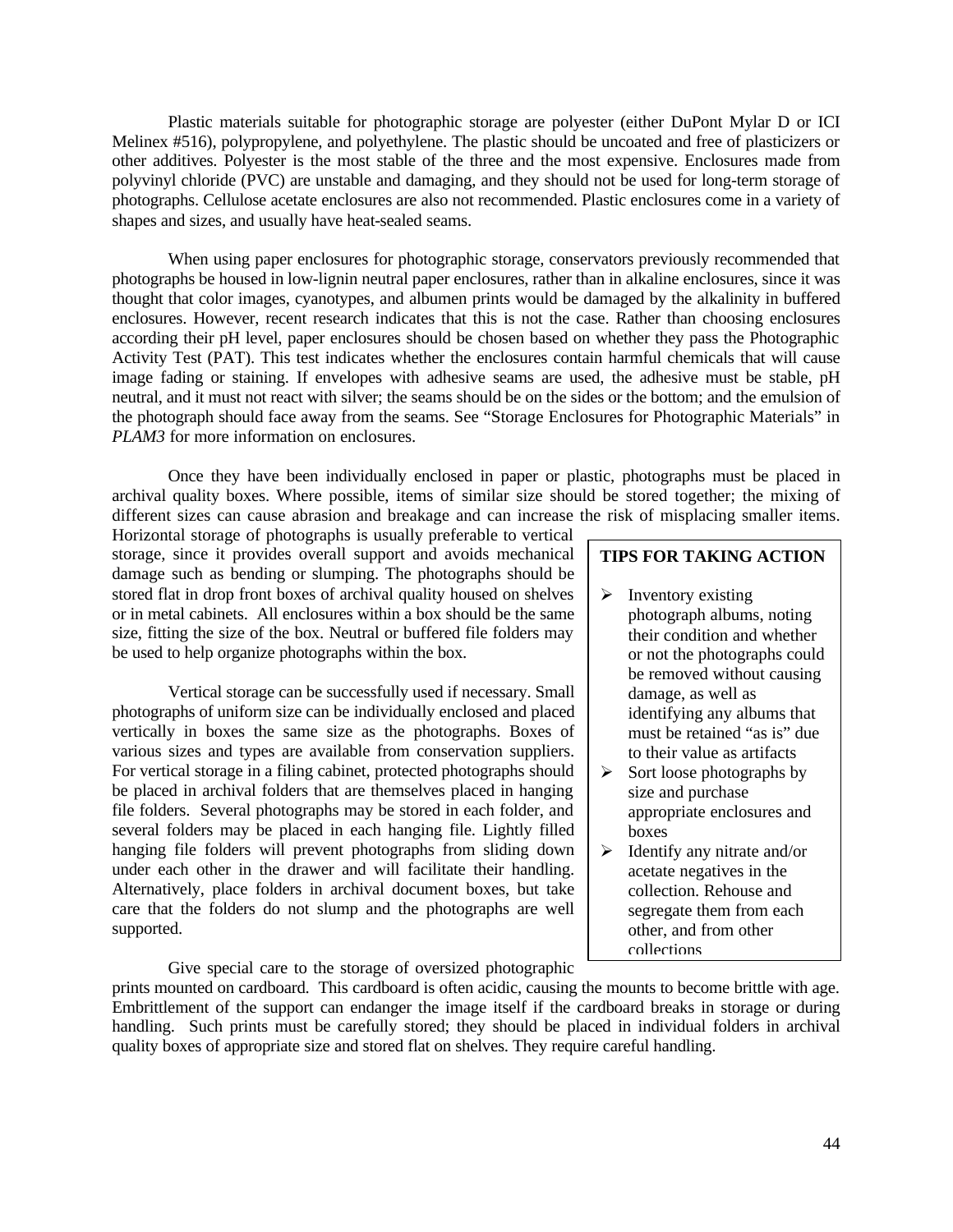Cellulose nitrate and cellulose acetate film negatives can pose particular preservation problems. Unlike modern polyester film, they are both unstable, and their deterioration is autocatalytic, meaning that the products produced as they deteriorate in turn cause further deterioration. Nitrate film is also very flammable and poses a serious fire hazard, particularly once it has begun to deteriorate. However, the hazard is less for sheet film than for roll film such as motion pictures.

To provide proper storage and treatment, it is essential to properly identify the film bases in the collection. "Guidelines for Care and Identification of Film-Base Photographic Materials," by Monique Fischer and Andrew Robb (Art Conservation Program, University of Delaware, Winterthur Museum, 1993), at Conservation Online (http://palimpsest.stanford.edu/byauth/fischer/fischer1.html), can assist in identifying cellulose nitrate and cellulose acetate film-based negatives.

Each type of film base should be stored separately, in a well-ventilated area, apart from other types of collections. This is particularly important for nitrate negatives. Nitrate and acetate negatives should be stored in paper envelopes that pass the Photo Activity Test. Both nitrate and acetate negatives should be monitored on a regular basis so that any deterioration can be identified early. If deterioration is discovered, the deteriorating materials should be isolated from those that are still in good condition. Nitrate and acetate negatives should be duplicated onto polyester film whenever possible, as this will provide a stable copy. See "Reformatting Photographs and Audiovisual Materials" (section IV.D.3 below) and "Duplication of Historical Negatives" in *PLAM3* for information on duplication.

### 5. Oversized or Framed materials

Prints, maps, broadsides, and other oversized objects are best stored flat in map drawers or in large covered boxes of preservation quality available from conservation suppliers. It is acceptable to store documents legal-sized or smaller in upright archival boxes, but anything larger than  $15$ " x 9" should be stored flat. Sheets smaller than 30" x 40" will fit into archival boxes, which come in various sizes and are cheaper than map cases. Objects should be protected in neutral or buffered folders cut to fit the size of the drawer or box, since smaller folders tend to shift position as the drawers open and close and get jammed at the back of the drawers. Several objects may be placed in a folder. Items of special value should be interleaved with buffered or neutral tissue paper. It was traditionally recommended that some items (such as blueprints) should not be stored in alkaline-buffered folders because they are sensitive to alkaline materials and might be damaged by contact with the folders. However, recent research has indicated that as long as the relative humidity in the storage area is kept moderate (between 30% and 55%), this is not necessary. If desired, however, lignin-free, neutral folders can be used for these materials.

If map drawers or boxes are not available, or if objects are too large to fit in map drawers, oversize objects can be rolled on tubes, as long as the paper is not too brittle to withstand unrolling. If rolling the object on a tube, use a tube longer than the rolled object and at least 4" in diameter (larger diameters are preferred). If the tube is not archival quality, it must be wrapped in neutral or buffered paper. Carefully roll the object onto the tube, and wrap the assembly with neutral or buffered paper to protect it from abrasion. This assembly can then be stored inside a larger tube for added protection. Tubes should be stored horizontally. Alternatively, oversize objects can be rolled within a polyester folder. See "Storage Solutions for Oversized Paper Artifacts" in *PLAM3* for instructions for making a rolled polyester folder.

Any prints, drawings or other objects that have been matted or backed with acidic materials or wood should be removed from those mounts. They may be reframed in their original frames using museum-quality materials. These objects may also be safely stored unframed, matted or unmatted, in folders inside boxes or drawers, as described above. Frames should not use eye screws or other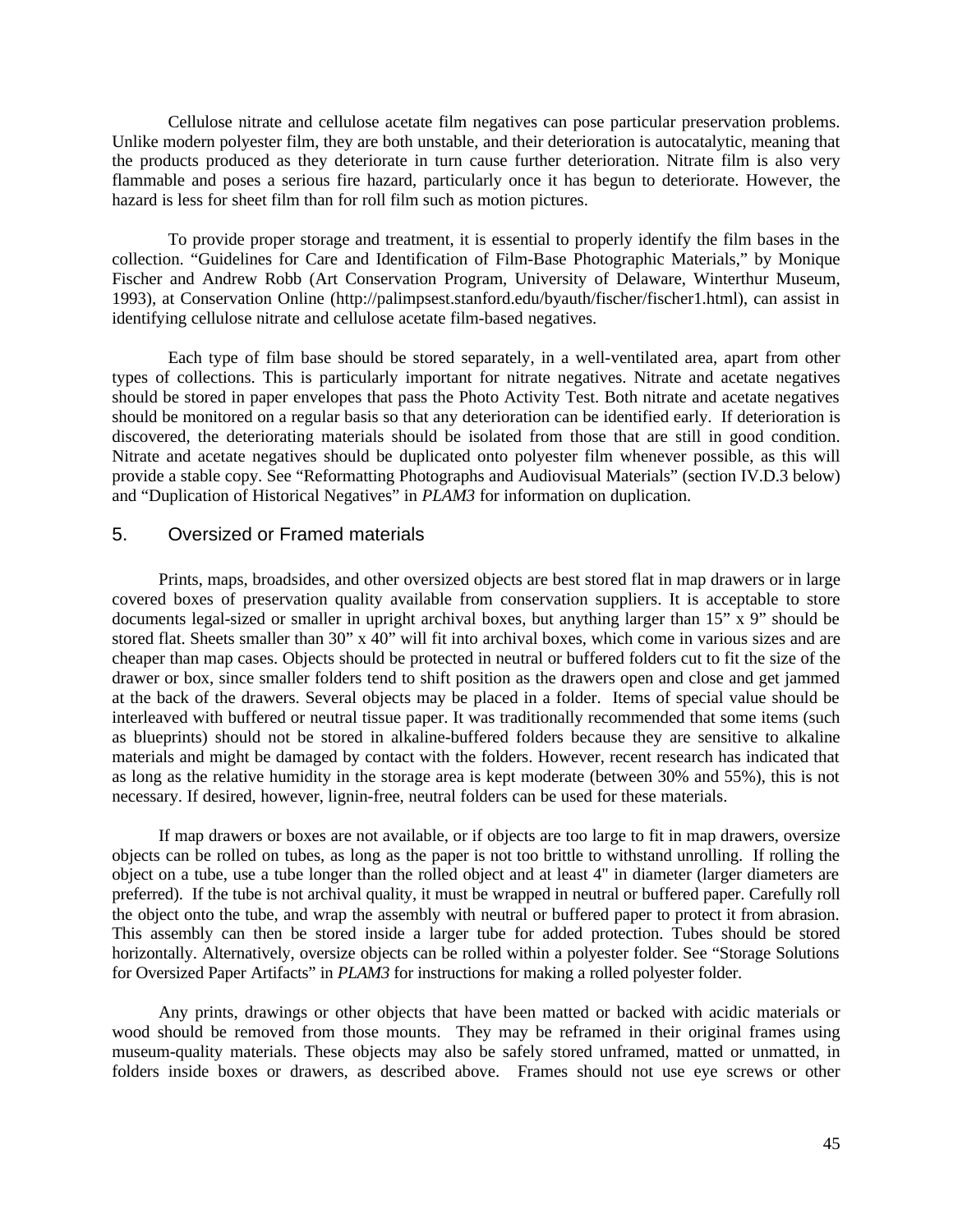protruding hardware for hanging. They can cause damage to other frames or glazing. These should be replaced with D-rings on brackets, available from framers. See "Storage Solutions for Oversized Paper Artifacts," "Matting and Framing for Art and Artifacts on Paper," and "How to Do Your Own Matting and Hinging," all in *PLAM3*, for more information.

#### 6. Newsprint

Because groundwood papers were commercially produced after about 1840, newsprint after that date may be highly acidic. Long-term preservation of this paper is difficult at best. It is possible to treat newsprint by deacidification to retard its deterioration, but this treatment is usually economically impractical. Deacidification after paper has become yellow and brittle will not make the paper white and flexible again. Microfilming is usually the preservation option of choice for newspaper collections.

Most news clippings are important because of their information, not for the value of the clippings themselves. For this reason, photocopying or microfilming are considered the most practical preservation options. All photocopying should be done on archival quality paper; originals can then be deaccessioned at the discretion of the librarian or curator. News clippings with photographs that do not photocopy well may be physically separated from other papers in a folder by placing them inside an enclosure made of polyester. News clippings to be retained in their original form should be deacidified and stored in buffered enclosures.

### 7. Scrapbooks and Ephemera

Many historical collections include scrapbooks and ephemera (e.g., trade cards, valentines, patterns, paper dolls). These objects pose challenging preservation problems because they often contain a variety of components and media. They may have raised surfaces or three-dimensional decoration. They are frequently unique, fragile, damaged, or of significant associational value. They should never be interfiled with other categories of library and archives material because significant chemical and mechanical damage can result from the different sizes, shapes, weights, adhesives, and media.

Most scrapbooks and ephemera can be handled according to general guidelines for similar artifacts. Objects that have informational value alone (for instance, some clippings scrapbooks) can be photocopied onto archival-quality paper and boxed, bound, or foldered. The originals can be retired from use, and copies made available to researchers. Scrapbooks that have enduring value in their original form should be individually boxed in custom-fitted boxes. Valuable scrapbooks may have a high priority for evaluation by a conservator. See "Preservation of Scrapbooks and Albums" on the Library of Congress web site at http://lcweb.loc.gov/preserv/care/scrapbk.html for more information.

Other artifacts should be grouped by size and type (e.g., postcards, printed material, documents), enclosed to protect them from chemical migration and mechanical damage, and stored to support the structure of the artifact (encapsulated, boxed, stored flat or in hanging files). Some vendors of archival supplies offer custom sized storage boxes and sleeves for common ephemera such as postcards and stereo views. Some can produce custom-sized boxes in quantity to meet special needs.

### 8. Audiovisual Materials

In addition to photographs and negatives, even small historical collections sometimes include other audiovisual collections. These types of collections present unique challenges for preservation.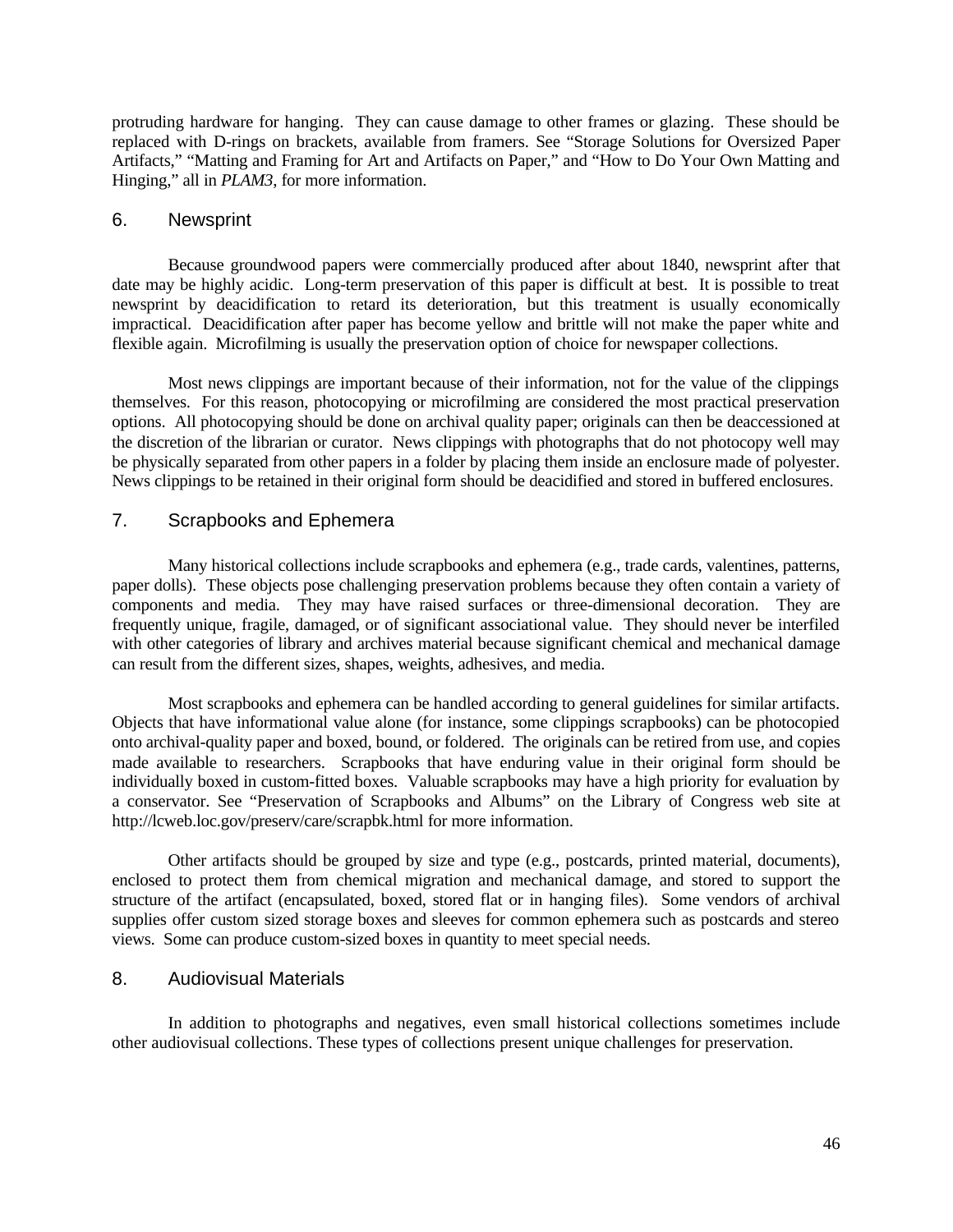Unfortunately, magnetic media such as audio and video recordings have inherent chemical instabilities. The binders used to couple magnetic media to their film base break down quickly in the presence of moisture. Audio and video recordings are also "machine-dependent;" that is, they must be placed in a machine to be heard or viewed. This means that the proper equipment must be available and in good working order. In addition, it means that wear and tear on the materials is inevitable. The best estimates of the lifespan of magnetic media do not exceed 30 years, and the estimate is considerably less if the materials are played routinely. Refreshment, or copying, of the recordings can extend the lifespan of the information. In many cases, however, format obsolescence may become a problem even before physical deterioration occurs. A large number of recording formats are found in audiovisual collections (some of them already obsolete), and new formats

#### **TIPS FOR TAKING ACTION**

- $\triangleright$  Photocopy news clippings onto archival quality paper
- $\triangleright$  Store valuable scrapbooks flat in archival boxes (tissue can be used to keep the volume from sliding within the box if the exact size box cannot be used)
- $\triangleright$  Store audiovisual collections in the coolest and driest environment possible

continue to be developed. Either recording and playback systems need to be maintained indefinitely for all of them (not practical or even possible in most cases), or the information must be migrated to new formats periodically (see "Reformatting Photographs and Audiovisual Materials, section IV.D.3 below).

Environmental control is crucial for audiovisual and any other magnetic media collections. Maximum temperature of 65°F to 70°F and stable relative humidity of about 30% are recommended. Since the hydrolysis that causes deterioration of magnetic media depends on the level of moisture, low humidity is especially important for magnetic media. Cold storage can significantly increase the life expectancy of color photographs and collections on cellulose acetate or nitrate base, but for small institutions this is usually impractical. In general, audiovisual materials should be stored in an area with the coolest possible temperatures and the most tightly controlled conditions. As with paper, fluctuations in climate should be avoided as much as possible. Archival enclosures are available from conservation suppliers and should be used for all audiovisual collections with long-term value.

 Careful handling and use are also extremely important, as audiovisual media are vulnerable to the smallest amount of dirt and dust. Cotton gloves must be used for handling, and the storage and use areas must be kept as dust free as possible. The provision of service copies is an excellent strategy for reducing handling of originals.

Some historical collections contain motion pictures. Many motion pictures are on cellulose acetate or nitrate bases, which pose significant problems. It is extremely dangerous to retain original motion picture films on cellulose nitrate base, since they are very flammable. Cellulose acetate base films are not a fire hazard, but they deteriorate over time. Acetate films should be stored in suitable plastic, rather than metal, containers, as the plastic allows the acetic acid vapor produced as a byproduct of deterioration to dissipate. Acetate base and color films greatly benefit from storage at cold temperatures, but again, this is generally not practical for small institutions with only a few films. The best solution may be to have service copies made onto videotape (duplication onto film is very expensive) and find a commercial facility or larger institution to provide cold storage for the originals.

Some collections may contain a variety of older sound recordings (ranging from cylinder recordings to vinyl LPs). In general, these older materials are not as vulnerable, provided they are stored and handled properly. Like other media, they require careful handling and a stable moderate environment. Disks should be stored vertically, and special shelving may be required due to the weight of these materials. See the *Resources* section of this guide for references to additional information.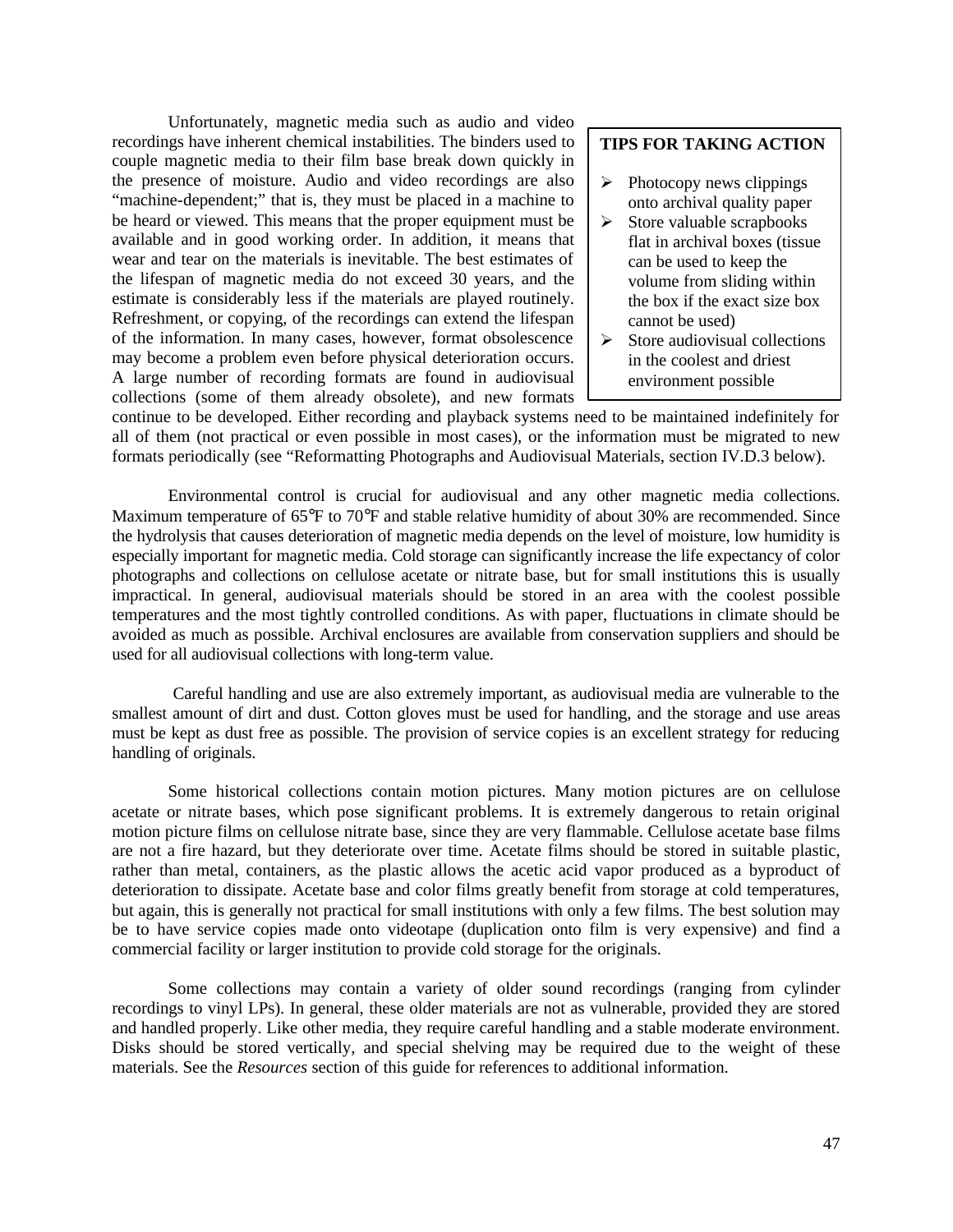# *Worksheet For Mixed Collections*

| Briefly describe the environmental conditions where the collection is stored:<br>1.                                                        |  |
|--------------------------------------------------------------------------------------------------------------------------------------------|--|
| What types of objects are in the collection (check all that apply, and indicate amounts and general<br>2.<br>condition for each category)? |  |
| Rare books                                                                                                                                 |  |
| Historical reference books                                                                                                                 |  |
| Oversize books                                                                                                                             |  |
| Record/ledger books                                                                                                                        |  |
| $S$ crapbooks                                                                                                                              |  |
| Pamphlets                                                                                                                                  |  |
| _Manuscripts                                                                                                                               |  |
| Documents                                                                                                                                  |  |
| _Photocopied documents                                                                                                                     |  |
| _Photographs                                                                                                                               |  |
| Negatives                                                                                                                                  |  |
| Newspapers                                                                                                                                 |  |
| <b>Maps</b>                                                                                                                                |  |
| <b>Architectural drawings</b>                                                                                                              |  |
| _Art on paper                                                                                                                              |  |
| Other:                                                                                                                                     |  |
|                                                                                                                                            |  |

3. What type of furniture is the collection stored in/on?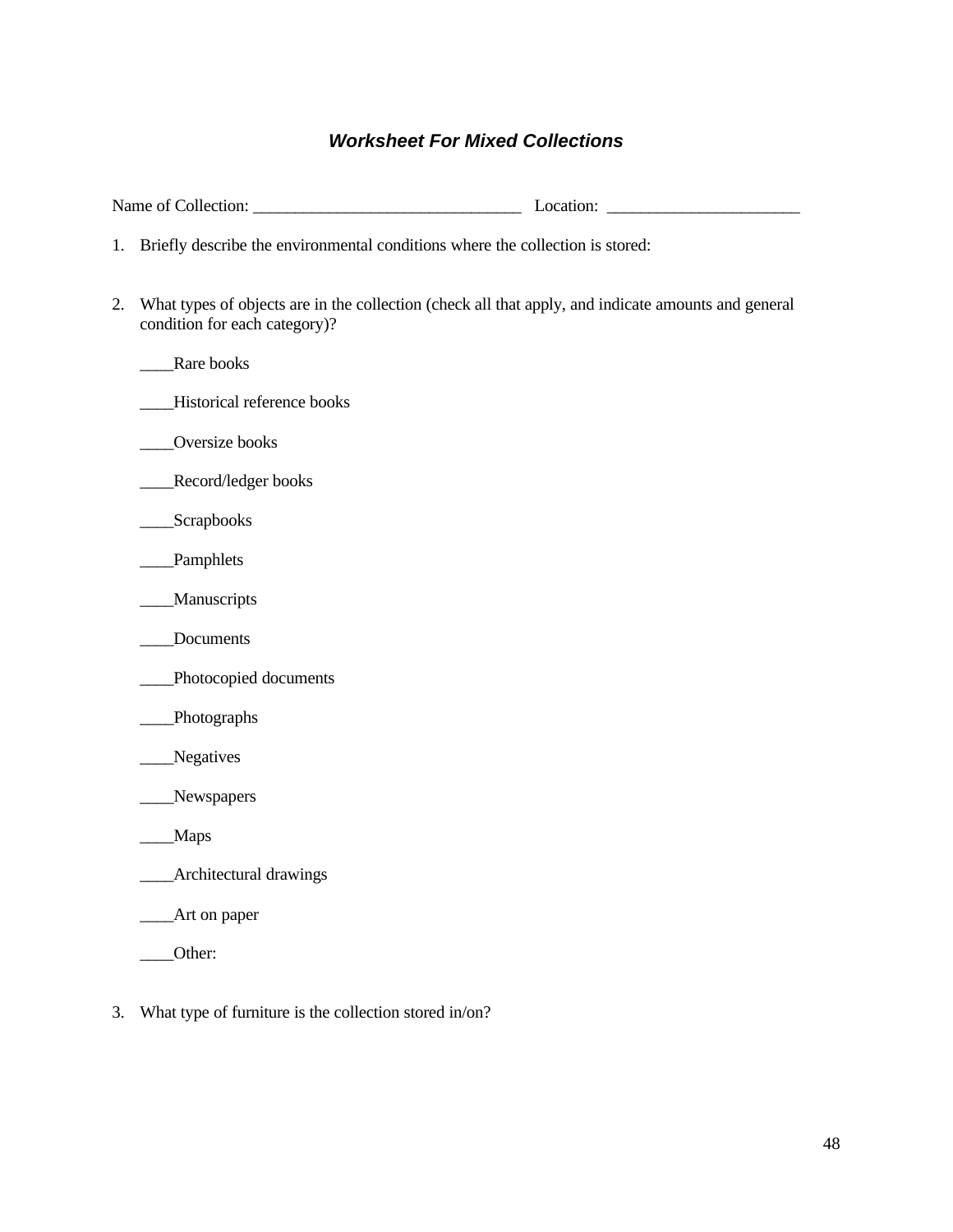- 4. Are the books/boxes/objects in the collection generally well supported? Are the materials crowded on the shelves, are boxes filled too full?
- 5. What types of enclosures are in the collection (e.g., type of boxes, neutral/buffered enclosures, manila envelopes, manila folders)?
- 6. Are damaging fasteners (e.g., rubber bands, paperclips) used in the collection? Where?
- 7. What is the general condition of the collection? Indicate any specific objects that appear to be particularly important and fragile/damaged)

\_\_\_\_Wear and tear

\_\_\_\_Soil and surface dirt

\_\_\_\_Water stains

\_\_\_\_Acid damage (e.g., yellowing, browning, embrittlement, deteriorated ink)

\_\_\_\_Light damage (e.g., fading, discoloration, embrittlement)

\_\_\_\_Damage to book covers or bindings (e.g., red rot, damaged spines, abraded edges or corners, detached boards, loose or broken hinges, damaged stitching or other attachment structure, deteriorated adhesive)

\_\_\_\_Evidence of mold, rodent, or insect damage

\_\_\_\_Evidence of poor handling or vandalism (e.g., torn endcaps, torn or missing pages, graffiti,)

\_\_\_\_Other damage: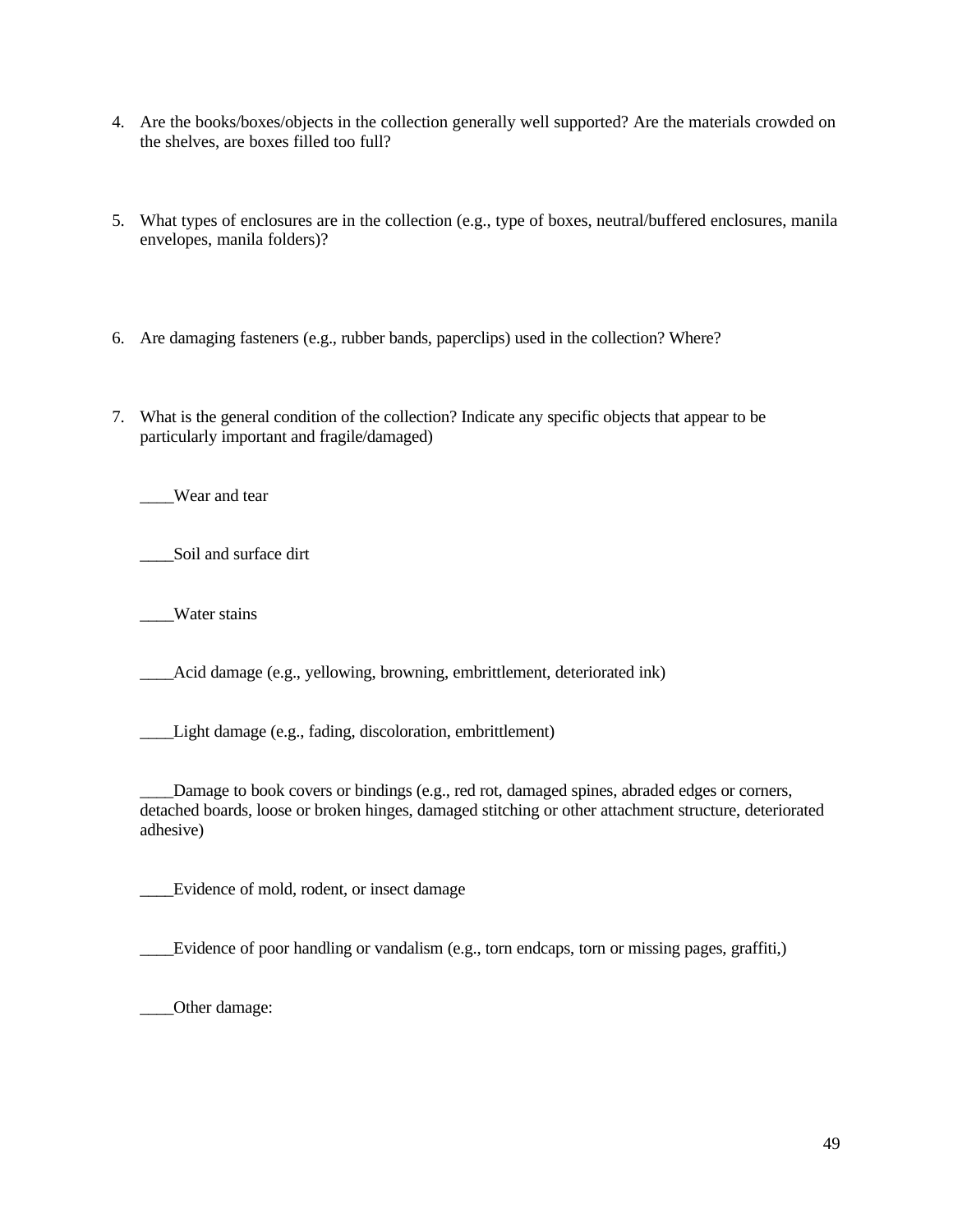8. How frequently is this collection used? Will it be used more frequently in future?

\_\_\_\_Heavy (frequent exhibit, research, or education use) \_\_\_\_Medium (occasional exhibit or research use) \_\_\_\_Low (permanent storage, handled infrequently)

- 9. Will objects or areas of the collection be severely damaged by further handling? Should these be removed from public use or reformatted for research use?
- 10. Recommendations for preservation:
	- \_\_\_\_Move collection or modify environment
	- \_\_\_\_Rehouse into archival enclosures
	- \_\_\_\_Phase box/book box
	- \_\_\_\_Reformat
	- \_\_\_\_Conservator evaluation needed
	- Other: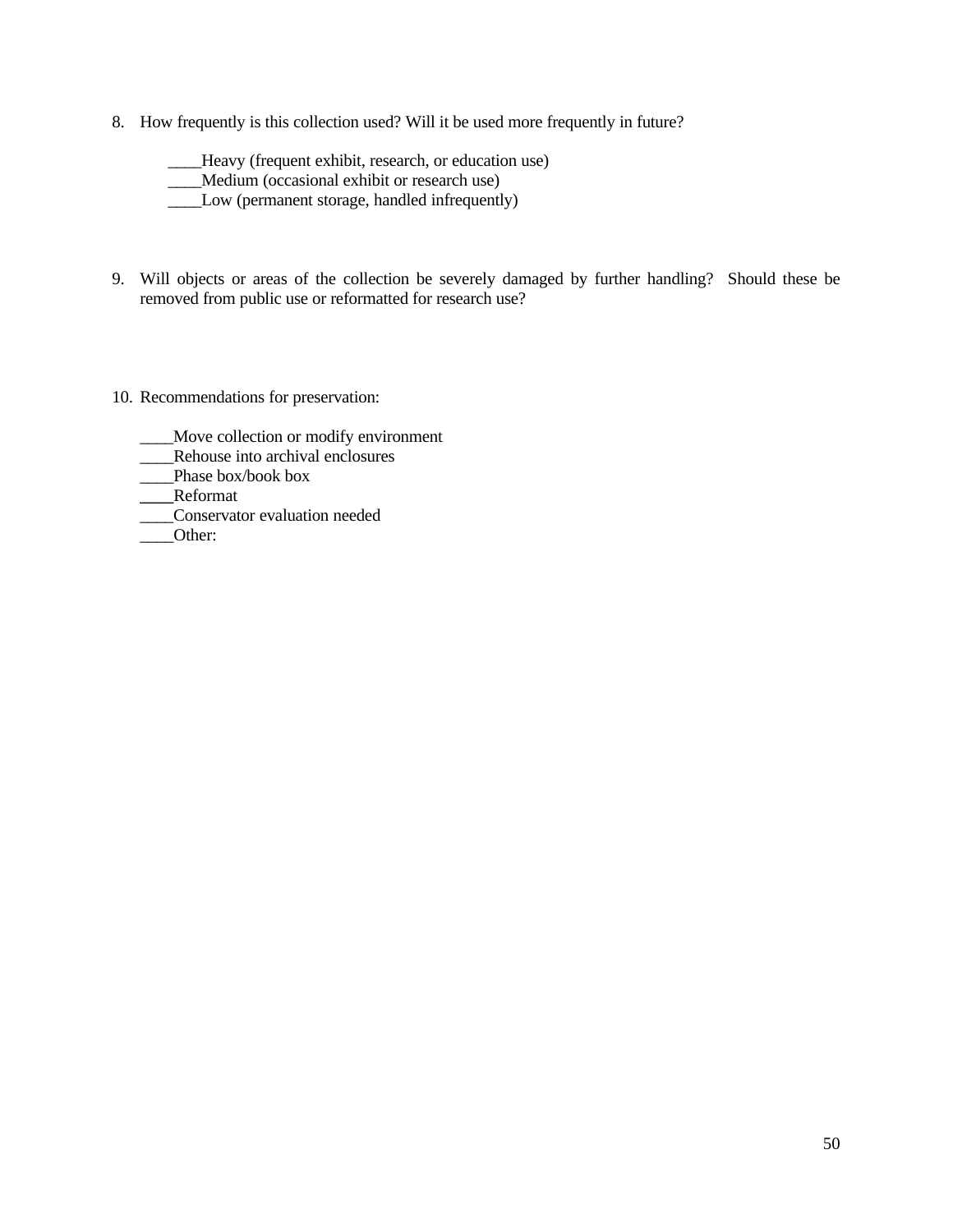## *Worksheets For Specific Formats: Bound Volumes and Pamphlets*

### Storage of bound volumes

- 1. Describe the types of historical books held by the institution:
	- a. Does the historical collection include printed books that are considered rare, special, or valuable (e.g., associational value, value as artifacts, monetary value)?
	- b. Does the historical collection contain printed volumes that are valuable for the information they contain, but not as artifacts (these might include regional history or genealogy volumes available elsewhere)?
	- c. Does the historical collection include bound manuscript volumes (e.g., ledgers, account books, diaries)?
- 2. Are book supports (bookends) systematically used, and are books held upright on shelves? What types of bookends are used?
- 3. Are books of special value shelved by size to provide support?
- 4. If the collection contains oversized books, are they shelved horizontally in stacks of no more than 2 or 3 volumes? If they are shelved vertically, are they spine up or spine down?
- 5. Do any books extend beyond the shelf that holds them?
- 6. Is there a program to create custom-fit boxes for damaged books? What types of boxes are made and who makes them?
- 7. Do books contain news clippings, place markers, or other potentially damaging inserts?
- 8. Are damaged bindings held together by rubber bands or other potentially damaging techniques?
- 9. What bookplates, pockets, labels, identifying marks, or circulation controls are in use? For which categories of the book collection? Are the labels and other materials stable?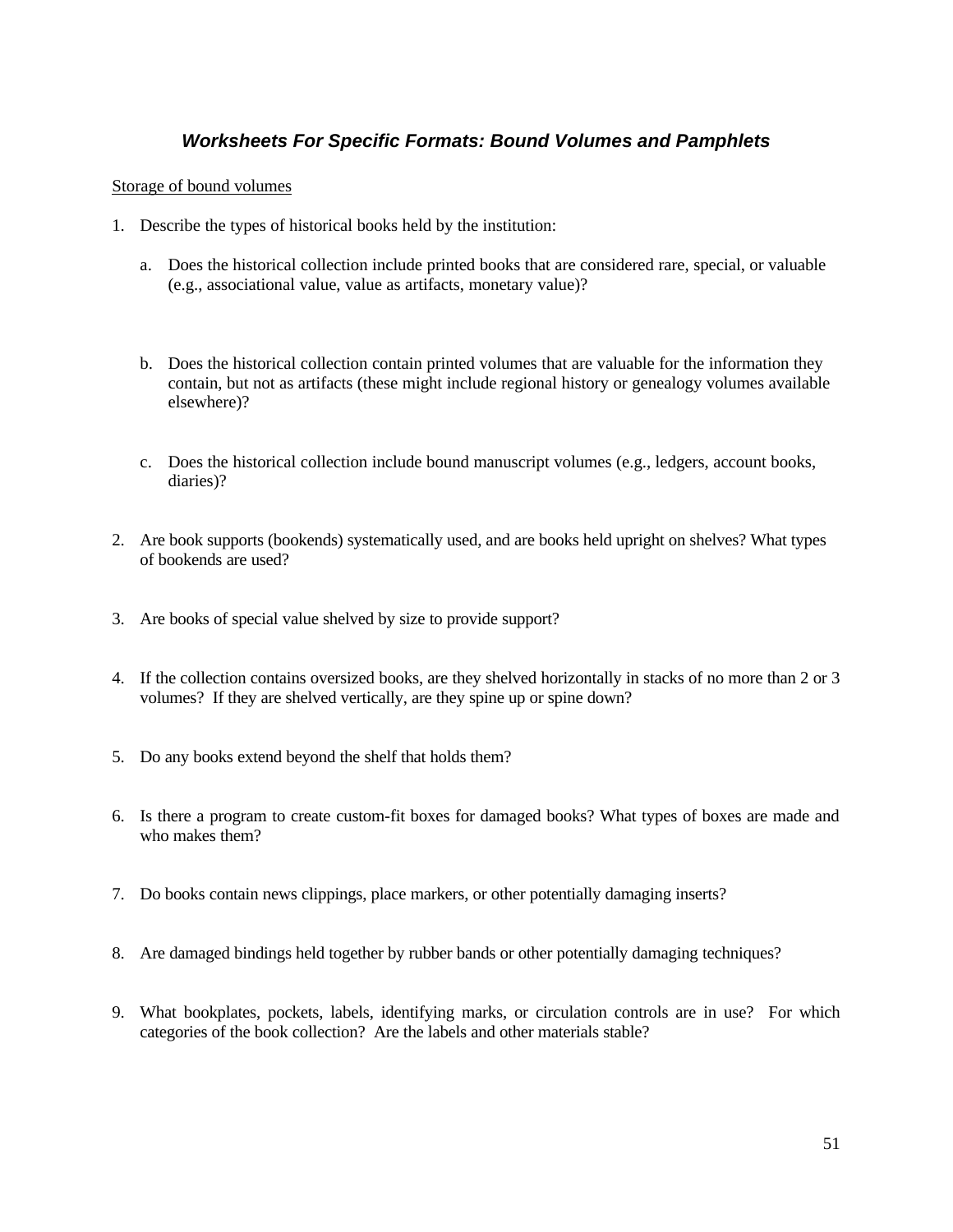### Storage of pamphlets

- 1. Describe the types of pamphlets held by the institution.
- 2. How are the pamphlets stored (e.g., pamphlet binders, four-flap enclosures, folders)? Are they shelved with books? Stored in boxes?
- 3. If they are stored in pamphlet binders, are the binders archival-quality? How are the pamphlets attached to the binders?

- 1. What is the general condition of pamphlets and book pages? Damage might include wear and tear, soil and surface dirt, water stains, yellowing, embrittlement, deteriorated ink, evidence of mold or insects, or evidence of poor handling. Indicate any specific objects that appear to be particularly important, fragile and/or damaged.
- 2. Is there damage to book covers or bindings (e.g., red rot, damaged spines, abraded edges or corners, detached boards, loose or broken hinges, damaged stitching or other attachment structure, deteriorated adhesive)?
- 3. Is there damage to pamphlets from poor quality binders used in the past (e.g., adhesives, acidic covers)?
- 4. What is the current and projected future use of these materials? Would further handling damage any of them? Should these be removed from public use or reformatted for research?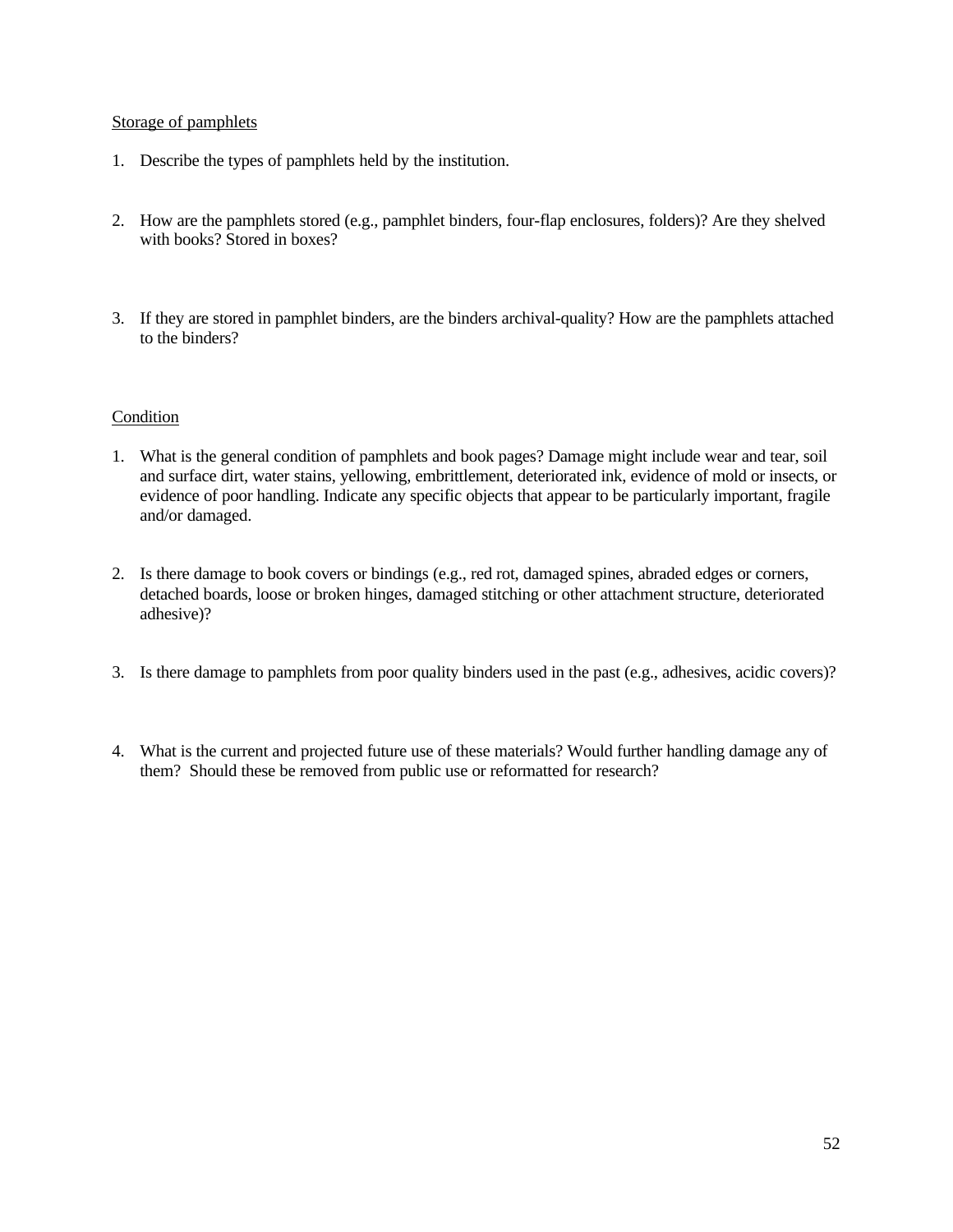## *Worksheets for Specific Formats: Documents and Manuscripts*

Provide a general description of the types of documents and manuscripts held by the institution.

### Storage

- 1. Are documents stored in limited quantities in archival-quality folders and in hanging files or archival-quality boxes?
- 2. Have all fasteners and insertions been removed from archival and manuscript collections?
- 3. Are folded documents filed or boxed? Can they be unfolded without damage?
- 4. If the collection contains parchment or vellum documents (or bindings), are they adequately protected from humidity changes?

- 1. What is the general condition of documents and manuscripts? Damage might include wear and tear, soil and surface dirt, water stains, yellowing, embrittlement, deteriorated ink, evidence of mold or insects, or evidence of poor handling. Indicate any specific items that appear to be particularly important, fragile and/or damaged.
- 2. What is the current and projected future use of these materials? Would further handling damage any of these materials? Should these be removed from public use or reformatted for research?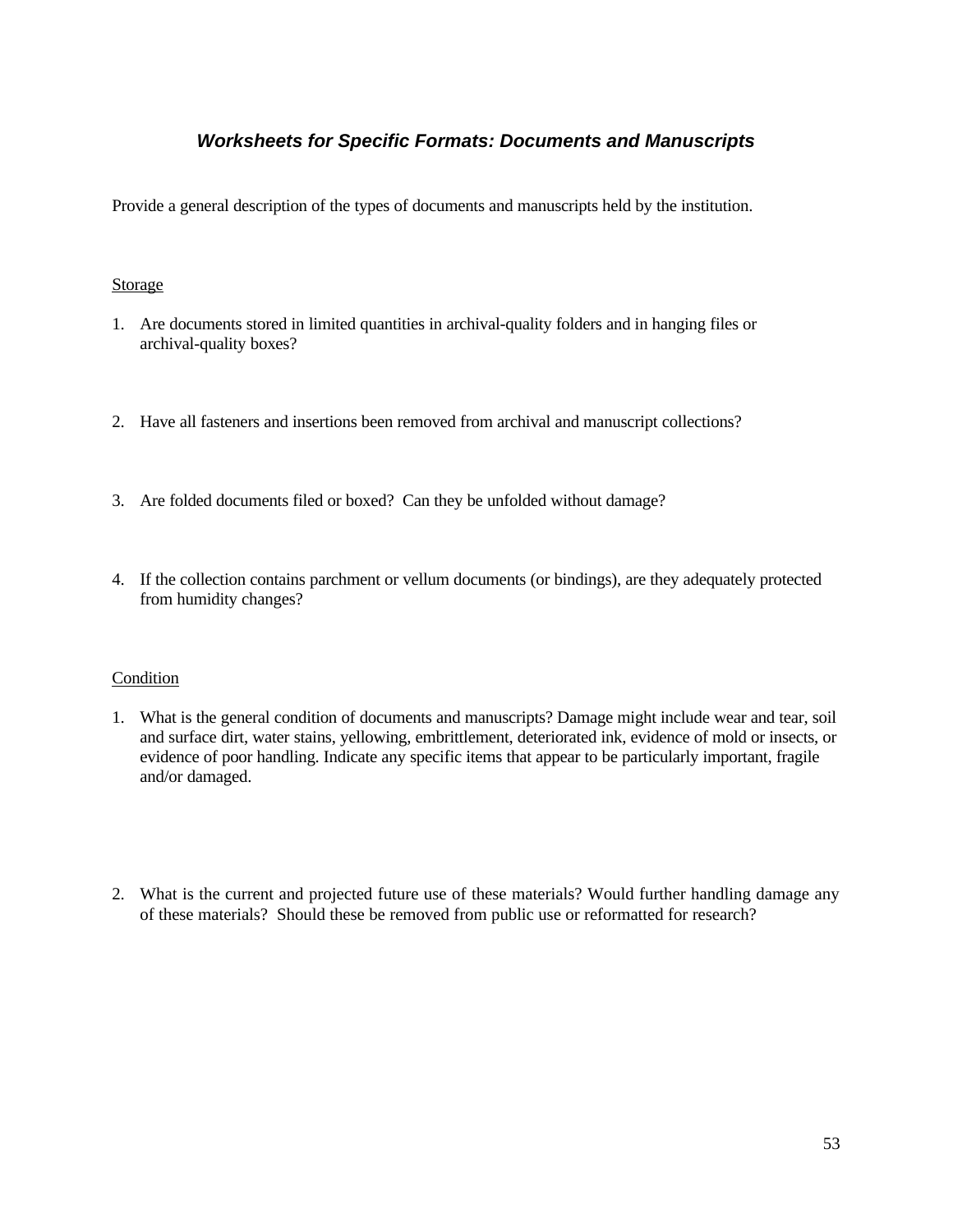# *Worksheets for Specific Formats: Photographs and Negatives*

Provide a general description of the types of photographs and negatives held by the institution.

### **Storage**

- 1. Are prints and negatives individually enclosed, and filed or boxed in archival-quality enclosures?
- 2. Are photographs in different formats and sizes (e.g., glass plate negatives, stereo views, mounted prints, cased photographs) grouped and stored by size and format?
- 3. Are there any nitrate or early safety film negatives in the collection? Are these negatives stored in paper enclosures that pass the Photographic Activity Test, and are they isolated from the rest of the collections? Have arrangements been made to duplicate and discard nitrate film? Early safety film?
- 4. Have photocopies or duplicate prints been made for first access to photograph collections, so originals need not be handled?
- 5. Are photographs protected from light and climate extremes?

- 1. What is the general condition of photographic prints? Damage might include surface dirt or stains, yellowing or fading, evidence of mold or insect damage, abrasion of the emulsion, loss of part of the image, embrittlement of prints and/or mounting boards, curling of prints, and tarnishing or discoloration of encased photographs. Indicate any specific items that appear to be particularly important, fragile and/or damaged.
- 2. Is there any evidence of deterioration of nitrate negatives or of early safety film (cellulose acetate) negatives (bubbling of emulsion, discoloration, odor)? If the collection includes glass plate negatives, are any cracked or dirty?
- 3. What is the current and projected future use of these materials? Would further handling damage any of them? Should these be removed from public use or reformatted for research?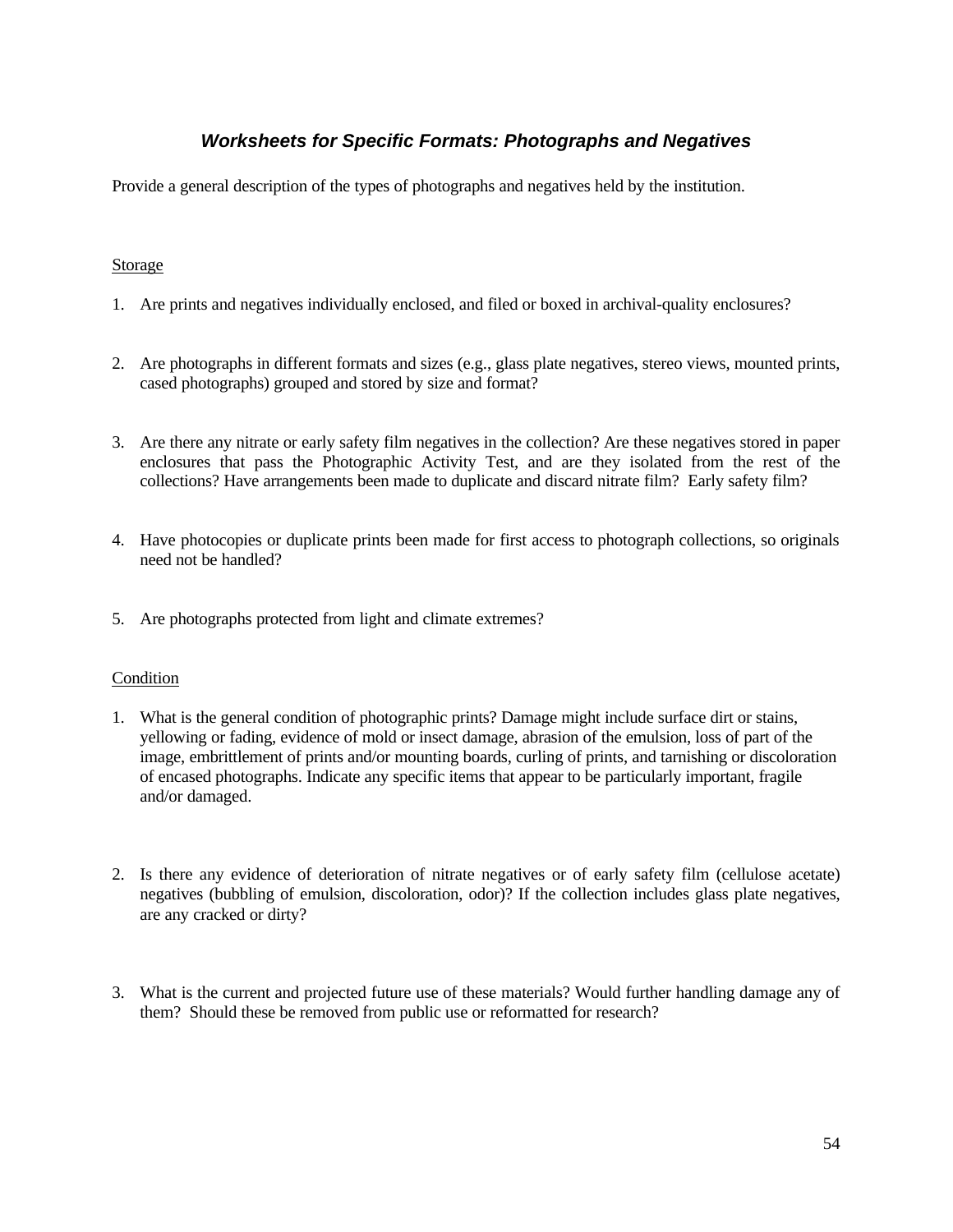# *Worksheets for Specific Formats: Oversized and Framed Materials*

Provide a general description of the types of oversized and framed materials held by the institution (e.g., maps, broadsides, architectural drawings, framed prints).

### Storage

- 1. Are oversized objects stored flat? Are there map cases or other large-scale storage units for necessary protection and support?
- 2. Are archival-quality folders, tissue, and other materials used for oversized objects?
- 3. Do aisles and work surfaces provide enough room to protect oversized objects from abraded edges and accidental folding?
- 4. If oversized objects must be rolled, are large-diameter tubes used? Are the tubes neutral or covered with neutral or buffered paper, and are objects rolled around the outside of the tube? Is the assembly wrapped with neutral or buffered paper?
- 5. Are framed objects matted or backed with acidic materials? Are any frames backed with wood?
- 6. How are framed objects stored?

### **Condition**

1. What is the general condition of framed items? Damage might include: yellowing, darkening, or fading of the paper support where it has been exposed to light; fading or alteration of colors in artwork; stains from adhesive or tape used to attach the item; mat burn (discoloration of the object at the edge of the mat); discoloration of the object from acidic backing board or wooden slats used in the frame; soil and surface dirt; water stains or cockling of paper; foxing spots; or evidence of mold or insects. Indicate any specific items that appear to be particularly important, fragile and/or damaged.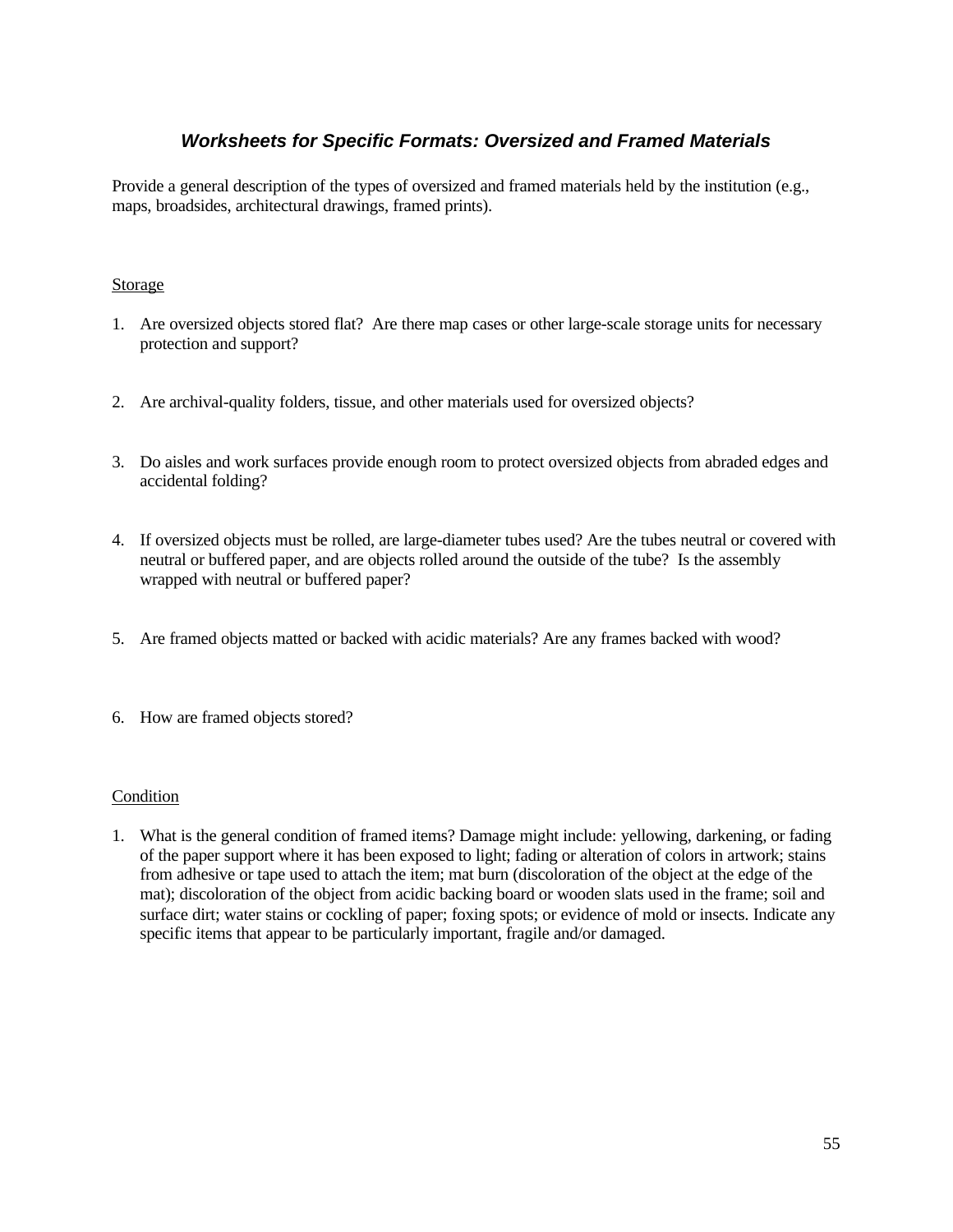- 2. What is the general condition of oversized items? Damage might include soil and surface dirt, water stains, yellowing, rolled items that are too brittle to unroll easily, torn edges, deteriorated ink, evidence of mold or insects, or evidence of poor handling.
- 3. What is the current and projected future use of these materials? Would further handling damage any of them? Should these be removed from public use or reformatted for research?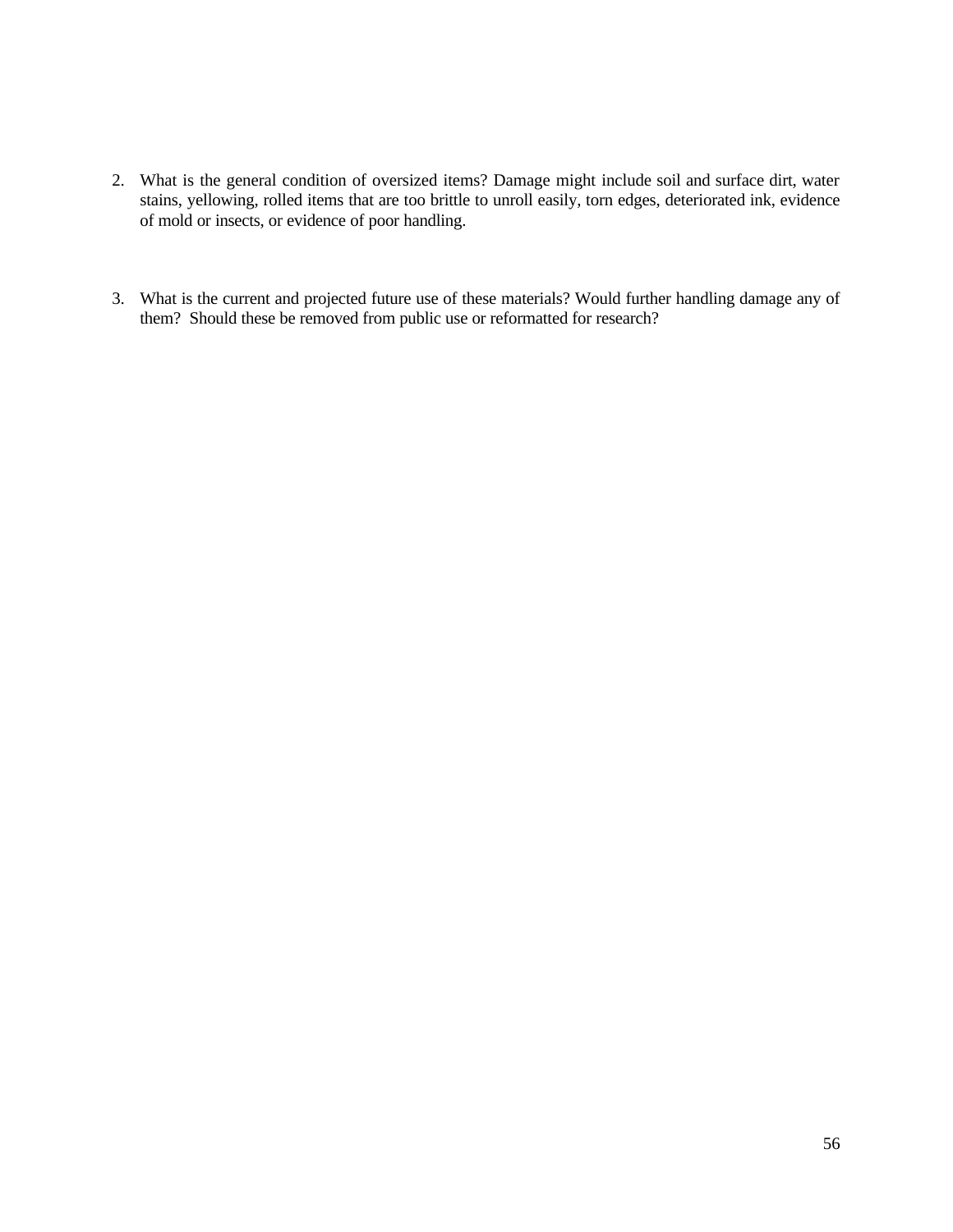# *Worksheets for Specific Collections: Newsprint*

Provide a general description of the types of newsprint held by the institution (e.g., bound newspapers, loose issues of newspapers, news clippings).

### **Storage**

- 1. Are news clippings photocopied onto permanent paper or otherwise reproduced for preservation purposes?
- 2. If original news clippings are retained, are they stored according to the principles for documents and in buffered enclosures? Are they separated from higher-quality paper?
- 3. Have bound newspapers been reformatted onto microfilm? Is it necessary to retain the originals?
- 4. If original bound newspapers must be retained, are they stored flat according to the guidelines for oversized bound volumes?
- 5. Are original loose newspaper issues stored in buffered folders and boxes? Is it necessary to retain the originals or could they be reformatted?

- 1. What is the general condition of newsprint? Damage might include yellowing and embrittlement of clippings or bound newspapers, soil and surface dirt, water stains, damage to the bindings of bound newspapers, evidence of mold or insects, or evidence of poor handling. Indicate any specific items that appear to be particularly important, fragile and/or damaged.
- 2. What is the current and projected future use of these materials? Would further handling damage any of them? Should these be removed from public use or reformatted for research?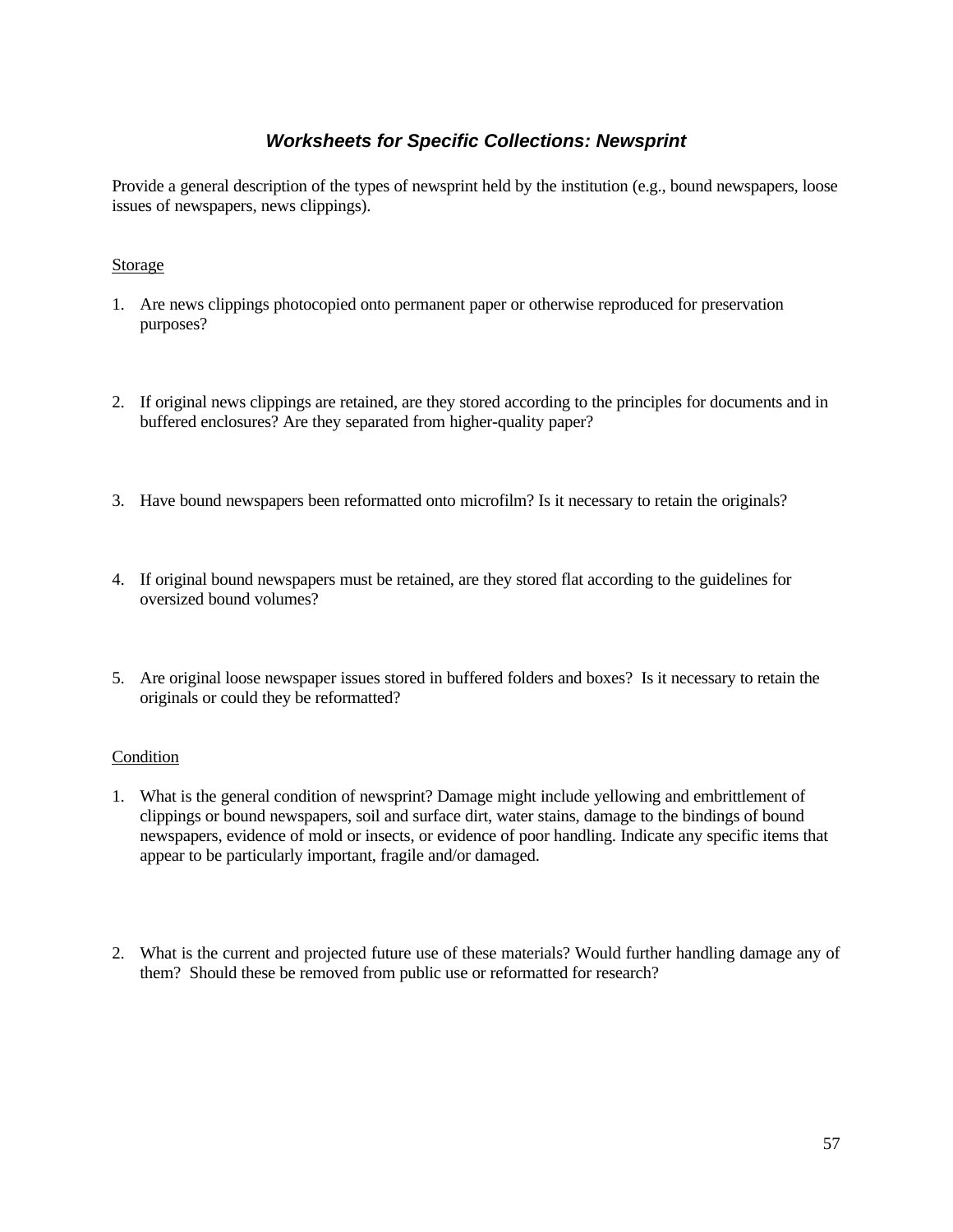## *Worksheets for Specific Collections: Scrapbooks and Ephemera*

Provide a general description of the types of scrapbooks and ephemera held by the institution (e.g., clipping scrapbooks, mixed media scrapbooks, postcards). Are some scrapbooks valuable only for the information within them? Do others have artifactual value?

### Storage

- 1. Are scrapbooks individually boxed and stored flat? Are original scrapbooks accessible to patrons? Are copies available for research use?
- 2. Are ephemeral materials sorted and stored by size and type? Are they housed in individual enclosures inside appropriately sized boxes? If not, are these objects of sufficient value to warrant reorganization by size or category?

- 1. What is the general condition of scrapbooks? Damage might include acidic and brittle pages, strained or damaged bindings, unstable plastic sleeves covering pages, stains from tape or adhesive, deteriorated or damaged items within the scrapbook(s) (e.g., news clippings, photographs, documents, and other artifacts), water stains, evidence of mold or insects, or evidence of poor handling. Indicate any specific items that appear to be particularly important, fragile and/or damaged.
- 2. What is the general condition of ephemera? Damage might include yellowing, embrittlement, soil and surface dirt, water stains, evidence of mold or insects, or evidence of poor handling. Indicate any specific items that appear to be particularly important, fragile and/or damaged.
- 3. What is the current and projected future use of these materials? Would further handling damage any of them? Are there vulnerable materials that should be removed from public use or reformatted for research?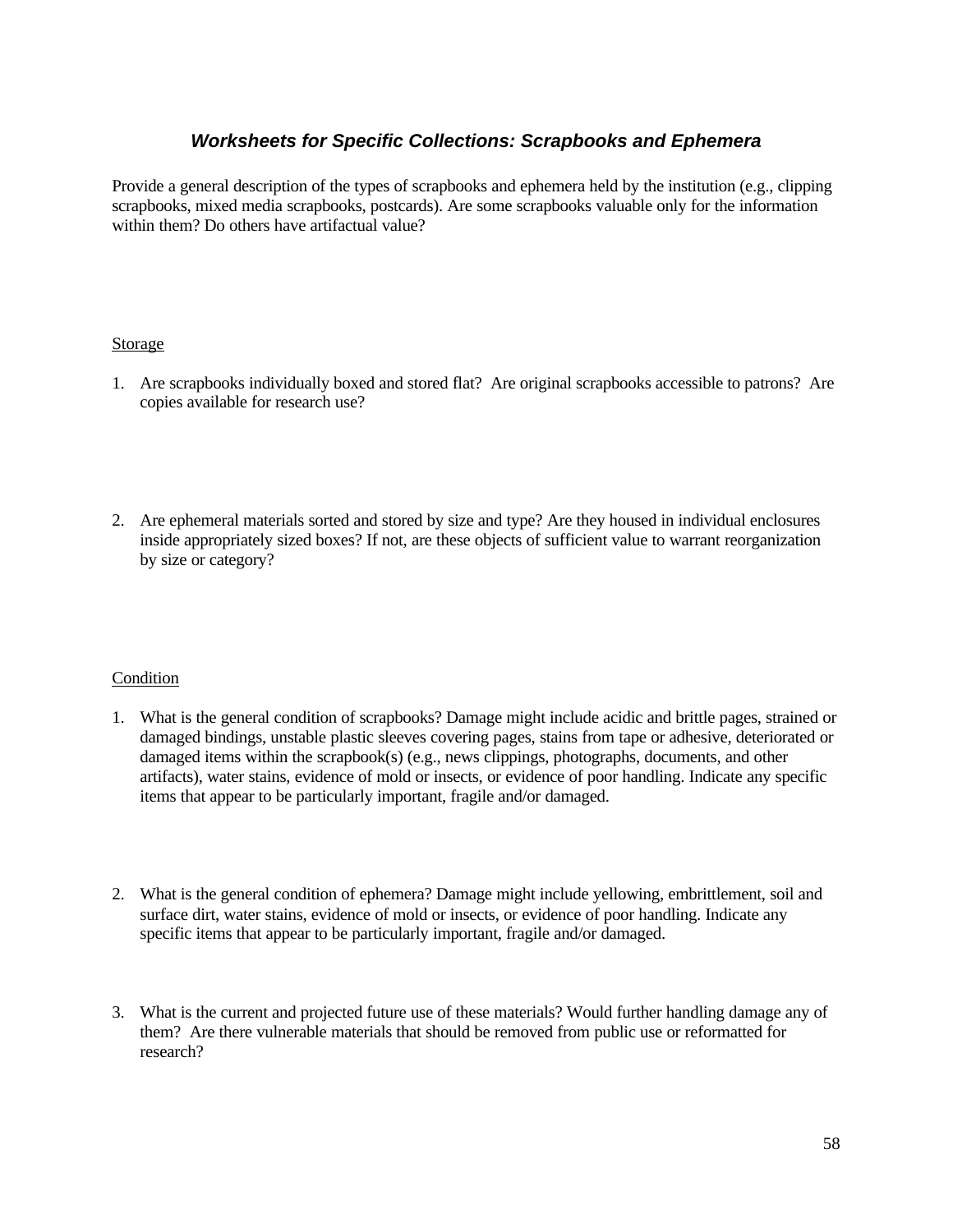# *Worksheets for Specific Collections: Audiovisual Materials*

Provide a general description of the types of audiovisual materials held by the institution (e.g., audiotapes, videotapes, motion pictures, vinyl LPs).

### Storage and Use

- 1. What are the environmental conditions in the area(s) where audiovisual collections are stored?
- 2. What types of storage enclosures are used for audiovisual materials? Are motion pictures on acetate base stored in archival plastic containers? Are vinyl LPs stored upright?
- 3. Does the collection include any motion picture film on nitrate base?
- 4. Are copies of audio and video recordings available for research? Are originals handled only by staff? Are cotton gloves worn when handling audiovisual collections?
- 5. Is playback equipment in good condition and maintained routinely?

- 1. What is the general condition of these materials? For magnetic media, is there evidence of sticking due to binder hydrolysis, or distortion of tape packs? For motion picture film, is there evidence of vinegar syndrome (e.g., a vinegar smell)? Indicate any specific items that appear to be particularly important, fragile, and/or damaged.
- 2. What is the current and projected future use of these materials? Are there vulnerable materials that should be removed from public use or reformatted for research?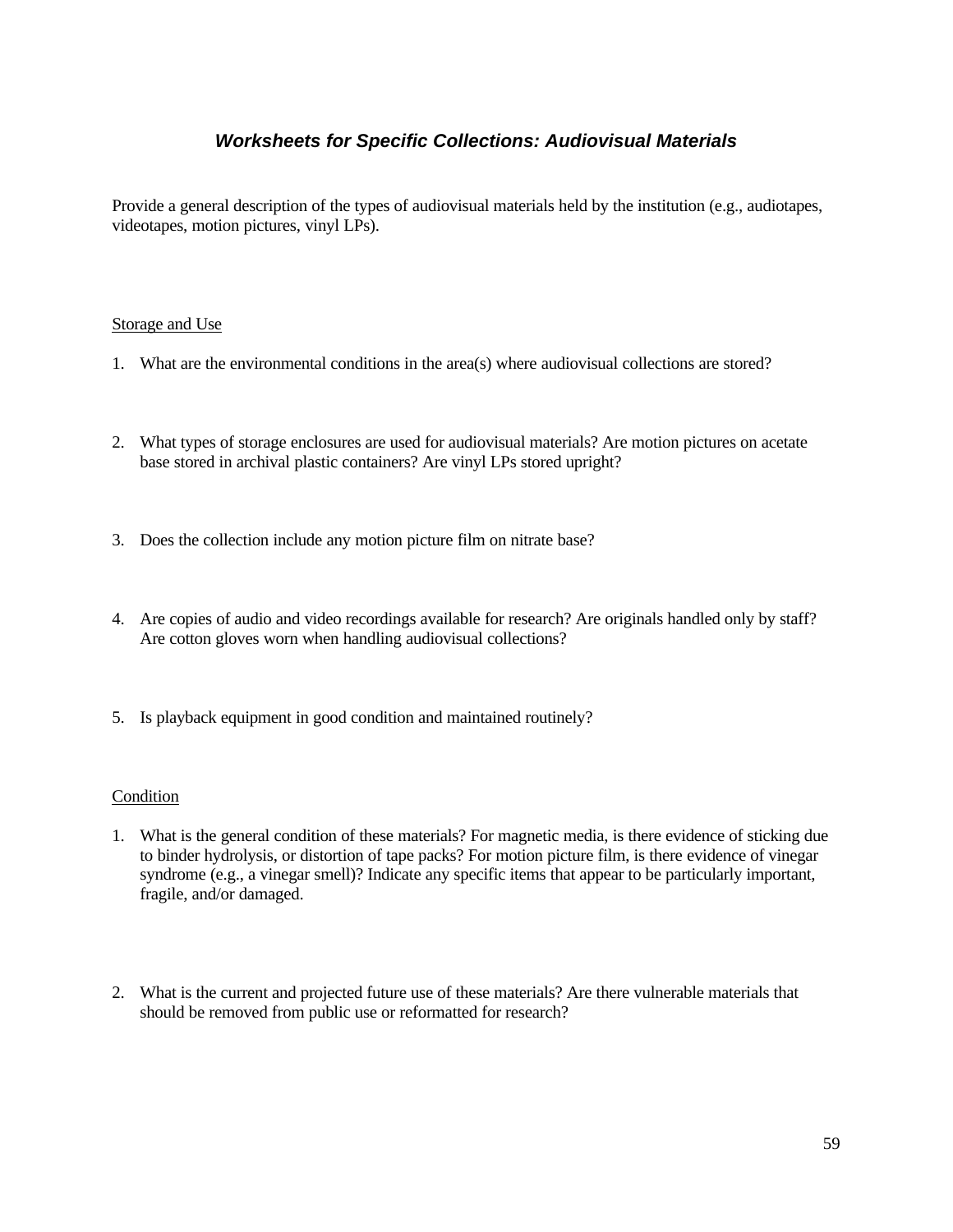# *C. Exhibition of Collections*

The need to exhibit books and paper artifacts complicates the goal of preservation. The display environment is often more difficult to control than the storage environment. The materials displayed have, almost by definition, special value; and preservation is often secondary to an exhibit designer. At the very least, exhibited objects are exposed to higher light levels than they would normally experience in storage.

Valuable paper collections should never be exhibited permanently, since this can cause irreversible fading and accelerate acidic deterioration. Whenever possible, exhibit duplicates or facsimiles of photographs and other paper-based materials. If originals must be exhibited, light levels should be no higher than 50 lux, and exhibit length should be limited to 2-3 months. Climate conditions inside exhibit cases should be monitored to ensure that they are not damaging. A min/max thermohygrometer will give a general indication of conditions.

Exhibit cases should be built of stable, pollutant-free materials and coatings. Mounts, supports, and other exhibit materials should be made from inert materials like Plexiglas and polyester, or from neutral paper. Exhibit cases should not contain lights, since these cause significant changes in temperature and relative humidity within the case. Fiber-optic lighting is acceptable, since it does not produce heat.

Documents should be completely supported by mats and museum-quality framing and hinging techniques, or by polyester slings, bands, or coversheets. See "Matting and Framing for Art and Artifacts on Paper" and "How to Do Your Own Matting and

### **TIPS FOR TAKING ACTION**

- $\triangleright$  Remove original paperbased materials from permanent exhibit
- $\triangleright$  Make copies of original materials to use for exhibit purposes
- $\triangleright$  Place a min/max thermohygrometer in the exhibit case to evaluate environmental conditions

Hinging" in *PLAM3* for instructions for matting, hinging, and framing. Additional sources are Ann Clapp's *Curatorial Care of Works of Art on Paper* and Margaret Holben Ellis's *The Care of Prints and Drawings*, both referenced in the *Resources* section.

Books must be well supported to protect their bindings from strain. Supports can be made from neutral mat board or Plexiglas. A stand or mount should support the entire cover(s) of a book as well as the spine. Reasonably good Plexiglas supports are available from conservation suppliers. Most books, and all oversized books, should be exhibited at no more than a gentle angle. If the book will not remain open naturally, a polyester band closed with 3M double-sided tape no. 415 can be used to hold the book open. Books can be structurally damaged by long-term exhibition in an open position, so exhibit periods must be limited.

The standard for exhibition of paper-based collections—ANSI/NISO Z39.79-2001 *Environmental Conditions for Exhibiting Library and Archival Materials*—provides guidelines for light; temperature; relative humidity; pollutants; exhibit case materials, design, and construction; and techniques for display. Appendices provide lists of recommended materials for constructing exhibit cases or supports. A free .pdf version of the standard can be downloaded from NISO's web site, at http://www.niso.org. Also see "Protecting Book and Paper Collections During Exhibition" in *PLAM3*.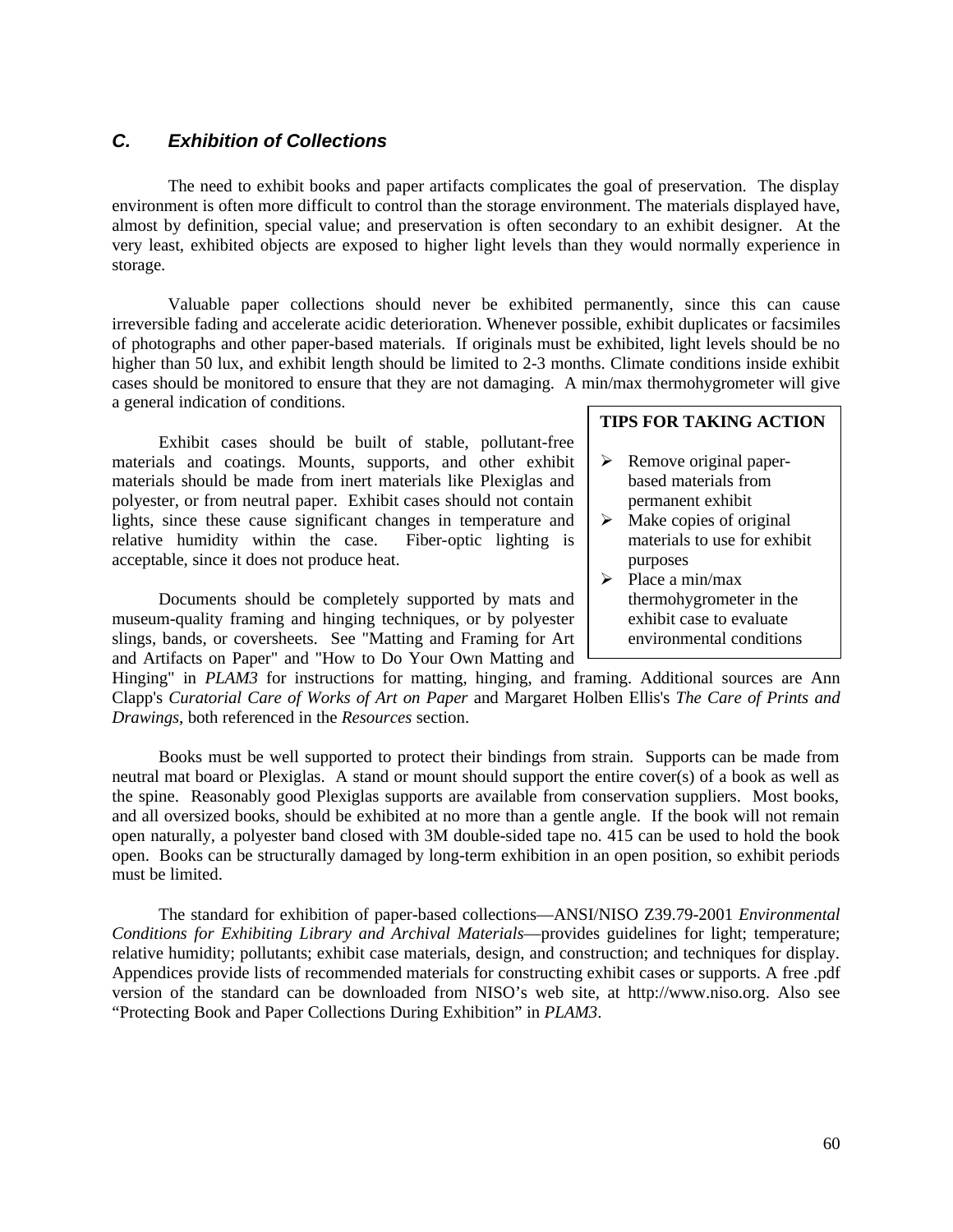# *Exhibition Worksheet*

(use one copy for each exhibition area)

- 1. Does the institution exhibit books, documents, or other artifacts? What types of materials are exhibited, and how often are exhibits changed or objects rotated? Are any artifacts in the collection permanently displayed?
- 2. Describe the exhibit cases. What are they made of? Do they have interior lighting? Is there air circulation? Is the climate within the cases monitored?
- 3. What are the overall light levels in exhibit spaces? Are any exhibit areas lit by windows or other natural light? Are shades and/or ultraviolet filters used to reduce light exposure?
- 4. Does the institution have written guidelines for what may or may not be exhibited and for how exhibits should be prepared?
- 5. Who has responsibility for preparing materials for exhibit? Is this person knowledgeable about the preservation requirements?
- 6. Are facsimiles or duplicates exhibited whenever possible?
- 7. Are exhibited items fully and safely supported with stable materials?
- 8. What security precautions are taken for exhibited objects?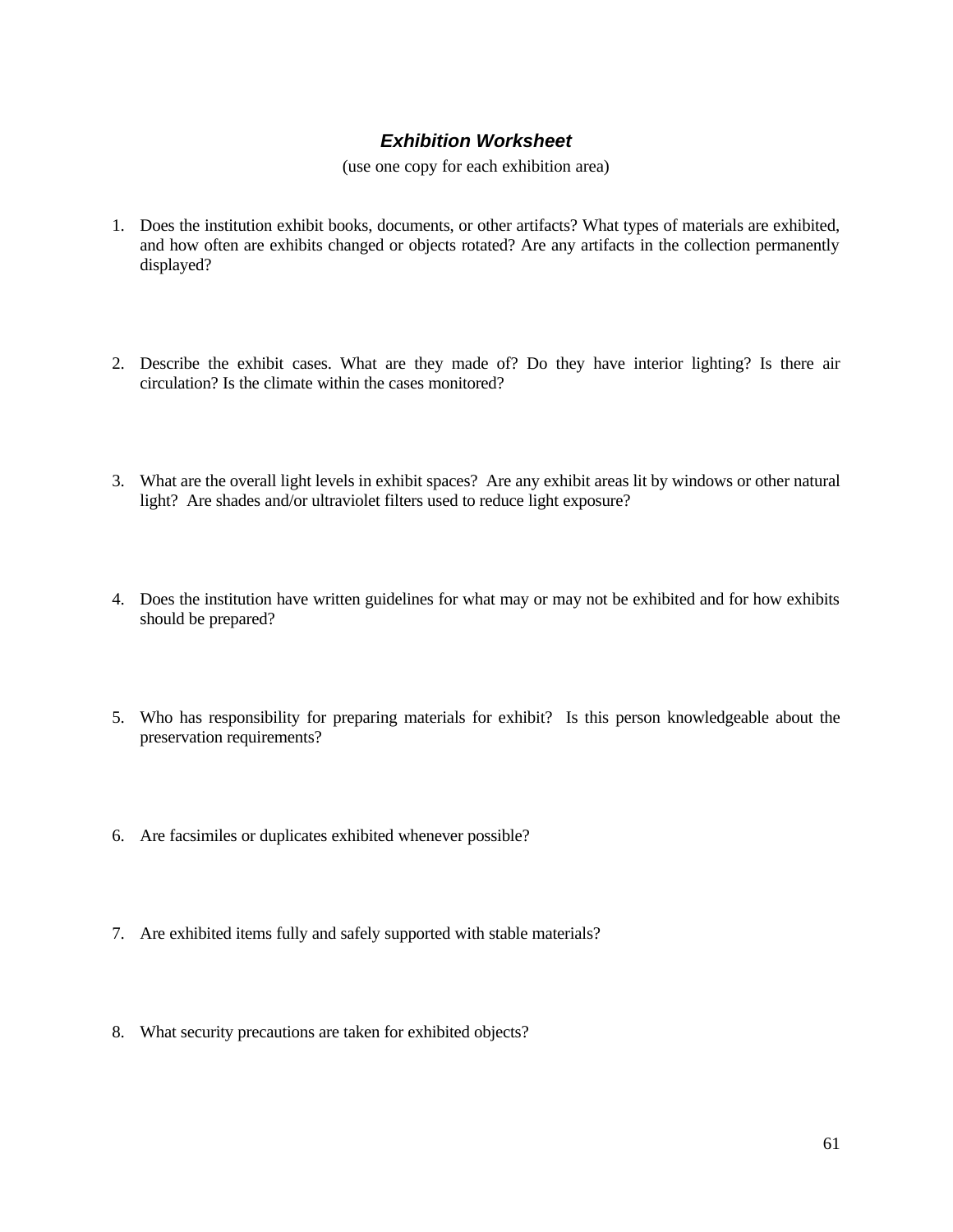## *D. Reformatting*

When materials have informational value only, or when their value and condition makes it necessary to limit handling, a number of preservation reformatting strategies are available. Four strategies are addressed below, to provide guidance for using the worksheets that follow.

### 1. Preservation Microfilming

Despite increasing interest in new technologies, preservation microfilming remains an established and valued strategy. Properly produced and stored preservation microfilm has a lifespan of about 500 years. Microfilm is an important preservation strategy for material that has information value rather than artifact value, or for material that has such great artifact value and/or is so fragile that it should not be routinely handled by researchers.

In most cases, preservation microfilming is contracted out. An institution should develop standards for the production of its preservation microfilm and include them in each contract for services. These should conform to the formal and de facto standards used within the library and archival communities. If possible, visit the filmer to make sure housekeeping and security meet the needs of the collections. This is especially important to prevent damage to original materials that will be returned to the collection. It is also important to house microfilm in archival enclosures, provide off site storage for master microfilms, maintain microfilm readers regularly, and insist that researchers **TIPS FOR TAKING ACTION**

- $\triangleright$  Rehouse existing preservation microfilm into archival enclosures
- $\triangleright$  Evaluate collections to identify those that merit preservation filming
- $\triangleright$  Acquire facsimile reproductions of deteriorated historical volumes

use the microfilm instead of the original materials. "Microfilm and Microfiche" in *PLAM3* provides an overview of film types, film production standards, and storage requirements.

## 2. Preservation Photocopying

In-house photocopying onto permanent durable paper is an excellent way to preserve acidic paper materials such as news clippings. Paper used for preservation photocopying must comply with ANSI/NISO Z39.48 1992(R1997) *Permanence of Paper for Publications and Documents in Libraries and Archives*, and the proper copying machinery and methods must be used. A free .pdf copy of this standard can be downloaded from the NISO web site at http://www.niso.org. A list of papers that meet the standard has been compiled by Abbey Publications; an excerpt from *North American Permanent Papers,*   $3^{rd}$  ed., edited by Ellen McCrady (Austin, TX: Abbey Publications, June 1998) is available at http://palimpsest.stanford.edu/byorg/abbey/napp/. A Library of Congress handout on the Web gives additional guidance on preservation photocopying (see "Preservation Photocopying," Library of Congress Preservation Directorate, revised 9/30/97; at http://www.loc.gov).

For damaged, brittle, and out-of-print local history books that are used frequently, commercial preservation photocopying—also called facsimile reproduction—can provide a use copy. This is not the best choice for a book that is valuable as an artifact, since the photocopying process can be damaging. However, it is a good option for books that are only valuable for their content. A number of facilities specialize in facsimile reproduction of brittle books on buffered paper. Some of them are listed in "Resources for Facsimile Replacement of Out-of-Print and Brittle Books" in *PLAM3*.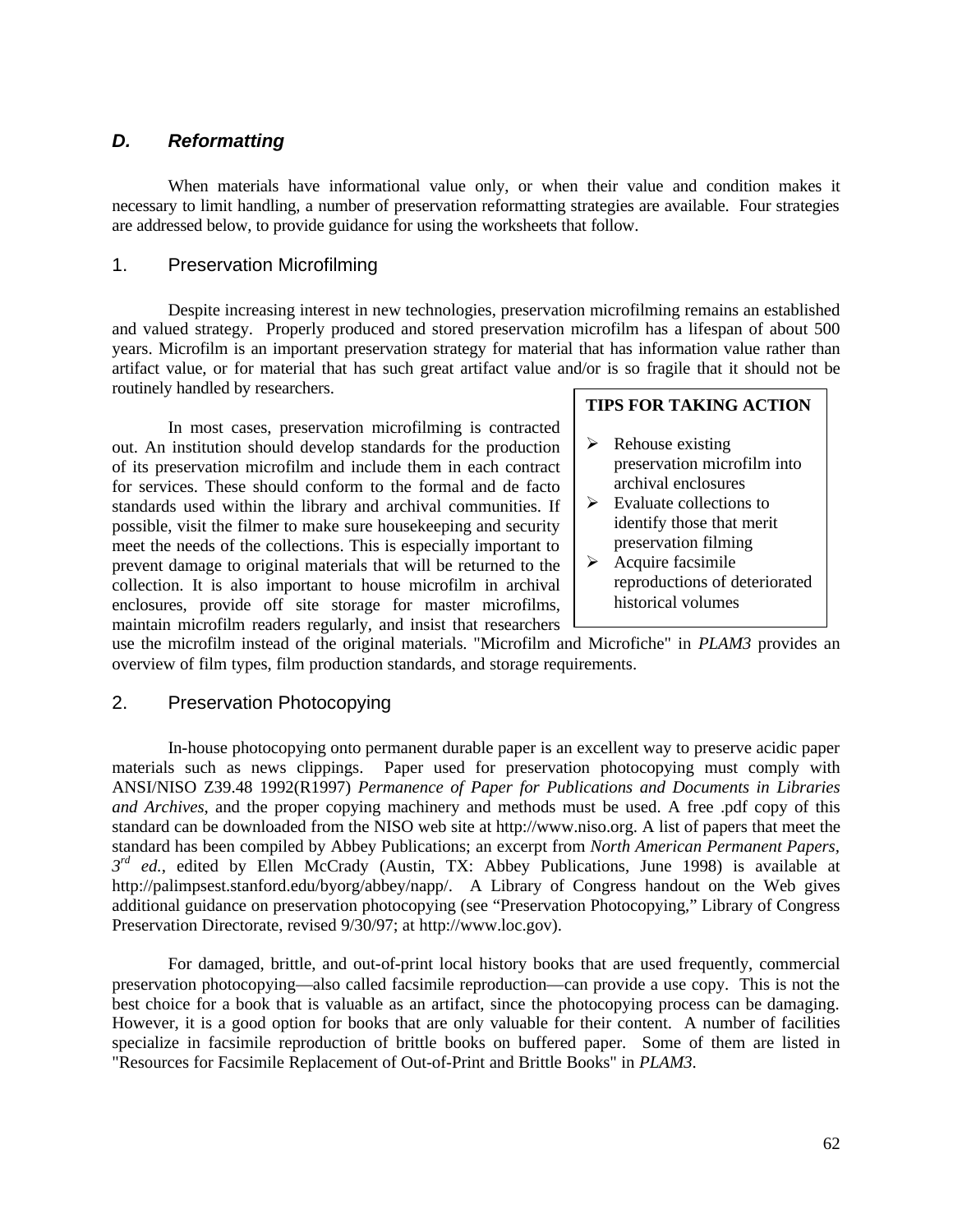## 3. Reformatting Photographs and Audiovisual Materials

Reformatting onto appropriate media is an important preservation activity for photographs and other audiovisual materials. It can provide service copies for deteriorating materials, preservation-quality copies on a more stable medium, and/or preservation masters to replace deteriorating or obsolete formats.

For photographs, service copies cut down on handling of the originals. This is especially important for very deteriorated photographs. There are several options for producing service copies. Duplicate prints can be produced, a microfilm index of photographs can be created, or a database of digital images can be prepared. If photographic prints do not have negatives, it is important to produce a negative in case of loss or damage to the original. Conversely, prints should be made from negatives when an original print does not exist.

Still negatives on a nitrate or acetate base are subject to deterioration and should be duplicated onto a stable polyester base. Priority for duplication will depend on a number of factors. Research has shown that nitrate and acetate films deteriorate at approximately the same rate, so negatives of either type that already show signs of deterioration (e.g., fading, bubbling, warping, odor) should receive first priority. In particular, deterioration of cellulose acetate negatives can proceed very quickly, so frequent monitoring of their condition is essential. Nitrate negatives in good condition should also be duplicated, if possible, due to their flammability (although nitrate still negatives are not as dangerous as nitrate roll film). Priority for duplication may also be given to valuable negatives and negatives that are frequently used, whatever their type. See "Duplication of Historical Negatives" in *PLAM3* for information on specific types of negative duplication.

### **TIPS FOR TAKING ACTION**

- $\triangleright$  Photocopy a much-used photograph collection, use the copies to provide access, and house the originals in archival enclosures
- $\triangleright$  Create preservation masters for deteriorating audio and/or video tapes
- $\triangleright$  Examine a still negative collection to identify any signs of deterioration; if deterioration is found, arrange for duplication of the negatives

Motion picture film on nitrate base is particularly flammable, and it must be kept in a fireproof vault, separate from other collections, and duplicated as soon as possible. Film that is on cellulose acetate base is not flammable but will deteriorate over time, giving off the characteristic vinegar smell and eventually exhibiting bubbling of the emulsion layer. Unfortunately, it is very expensive to copy motion picture film. If an institution holds only a few films on acetate base, it is probably best to have service copies made on videotape and to store the originals in cold storage off site.

For audio and video collections that are deteriorating rapidly or becoming obsolete, a preservation master should be created of each recording. The preservation master should be stored in a stable and moderate environment and restricted from use. One or more service copies should also be made for routine viewing. Preservation masters can be made either in digital or analog format, each of which has advantages and disadvantages. Digital information can be readily transmitted over computer networks and recopied indefinitely without losing information. However, digital systems are much more complex and become obsolete much more quickly than analog systems. They also by definition entail some loss of the original information, since digitization involves sampling the original information, not reproducing it exactly. It is generally recommended that sound recordings be reformatted via analog recording onto quarter-inch polyester standard-play tape with a ferric oxide coating. It is best to produce two copies: a preservation master that reproduces the original as accurately as possible, and at least one service copy, which can be altered to improve the sound quality if desired. Formats recently recommended for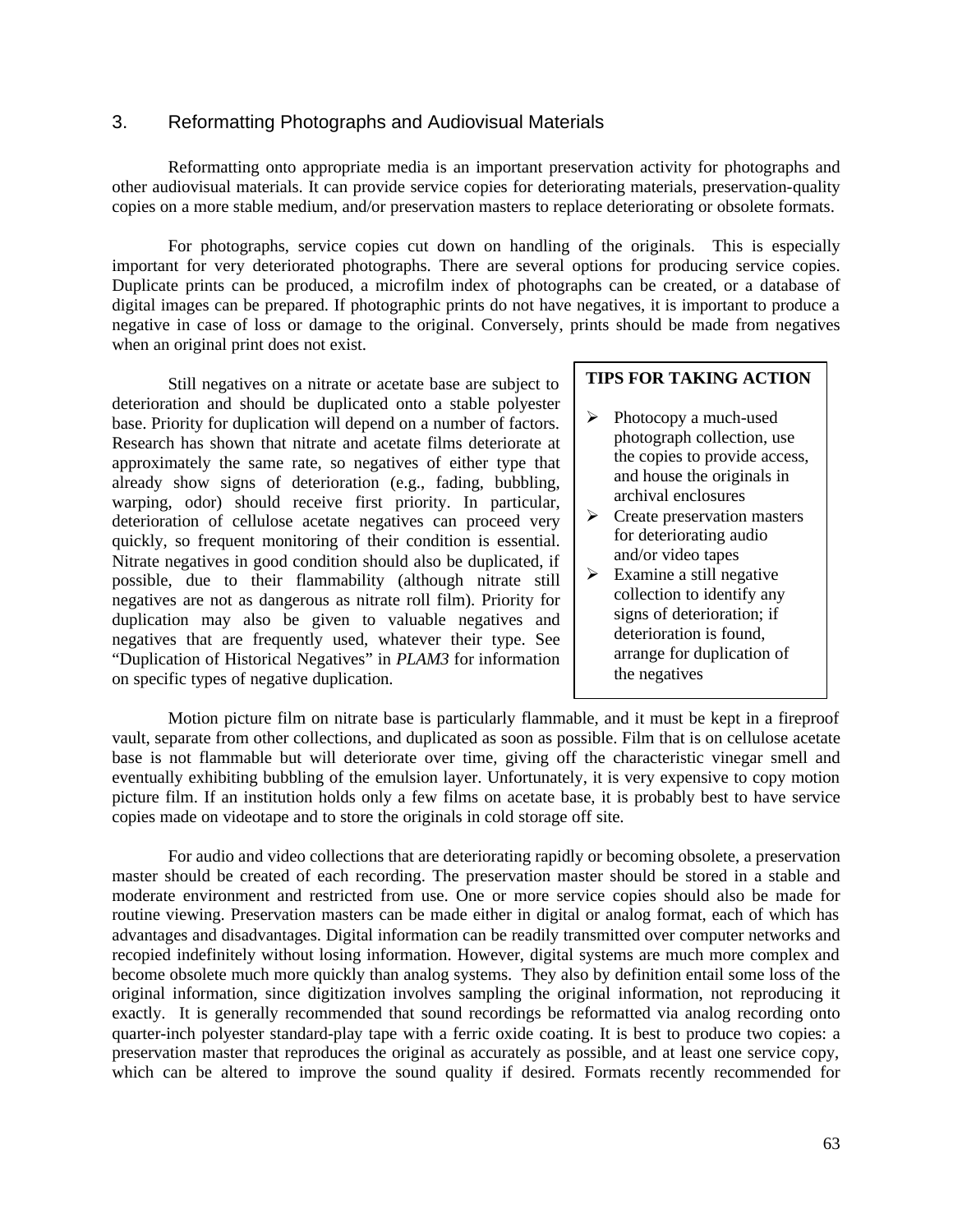preservation masters of videotape are Betacam SP and Digital Beta. See "Preservation of Information in Nonpaper Formats," in *Preservation: Issues and Planning* (Chicago: American Library Association, 2000) for more information.

It is best to have all copies made by an experienced outside vendor. It is also important to set priorities for reformatting, as it can be very expensive and there is rarely enough funding available to reformat everything. Both the importance of the material to the institution and the condition of the material should be considered in making reformatting decisions. Note that it may be difficult to assess the level of deterioration of some media, making it necessary to get the advice of a specialist through a collection survey.

## 4. Digital Imaging

Digitization (i.e., the conversion of analog data into machine-readable binary code) is increasingly used as a reformatting strategy for paper-based collections. Digital scanners and cameras are ubiquitous, and digitization initiatives—on varying scales and with varying goals—occur in cultural heritage institutions across the country and around the world. Despite this remarkable upsurge, serious questions remain about the use of digitization for preservation.

Of course, much of the digital data created today is not worthy of, or intended for, long-term preservation. Significant differences, especially regarding image quality and metadata, will likely exist between digital data planned for short-term use (e.g., digitized course materials on temporary electronic reserve) and digital objects deliberately created to have enduring quality and significance. Indeed, one of the key challenges of digital preservation is to create digital objects worthy of the effort and expense required to preserve them.

Many resources exist to help create high-quality digital objects, including the following:

Bishoff, Liz (et al). "A Framework of Guidance for Building Good Digital Collections." Institute of Museum and Library Services. http://www.imls.gov/pubs/forumframework.htm

Western Trails, "Western States Digital Imaging Best Practices." http://www.cdpheritage.org/westerntrails/wt\_bpscanning.html

Digital Library Federation. "Digital Library Standards and Practices." http://www.diglib.org/standards.htm#endorsed

Kenney, Anne R. and Oya Rieger. *Moving Theory into Practice: Digital Imaging for Libraries and Archives*. Mountain View, CA: Research Libraries Group, 2000.

Kenney, Anne R. and Oya Rieger. "Moving Theory into Practice: Digital Imaging Tutorial."

http://www.library.cornell.edu/preservation/tutorial/index.html

*The NINCH Guide to Good Practice in the Digital Representation and Management of Cultural Heritage Materials*. http://www.nyu.edu/its/humanities//ninchguide/index.html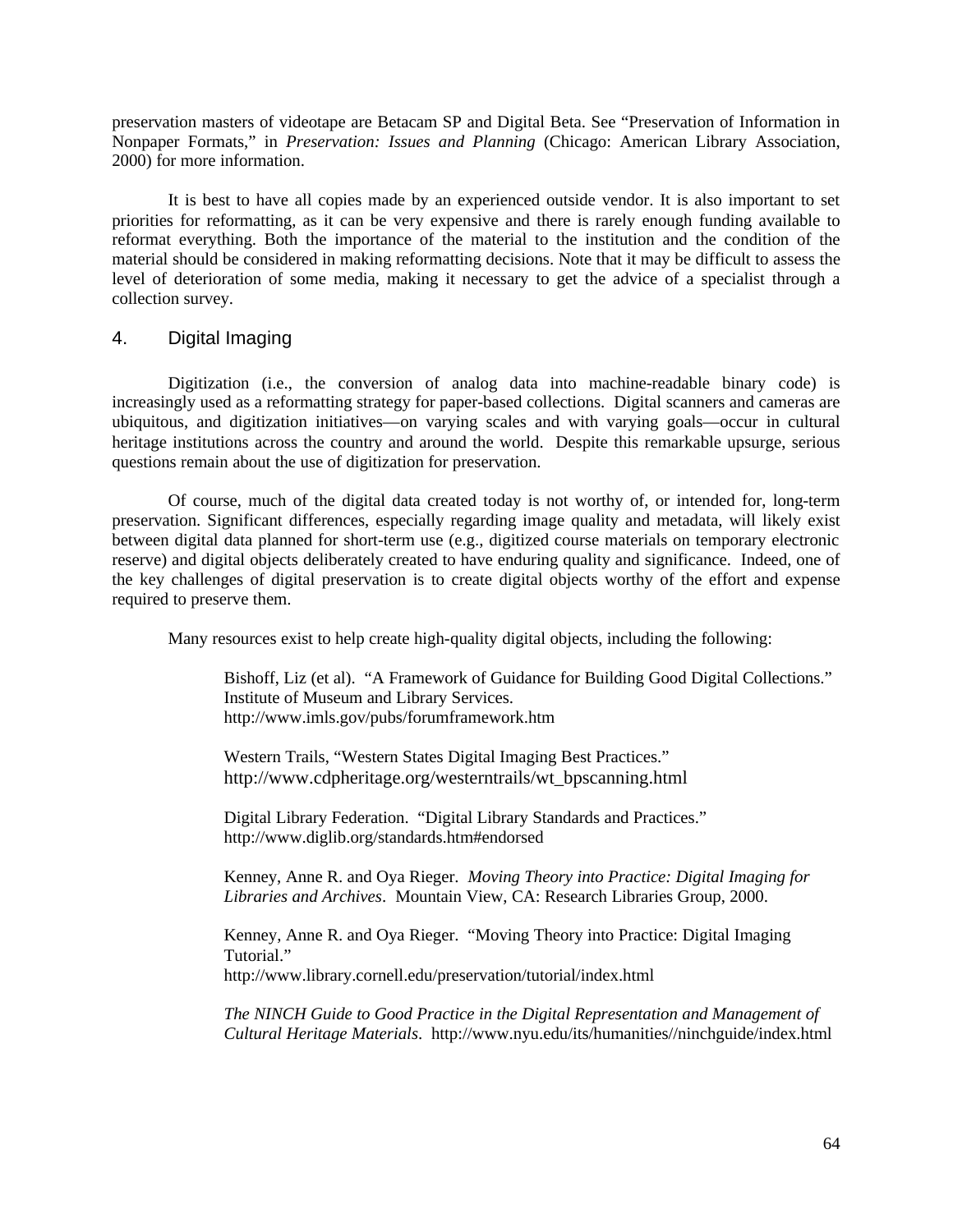Sitts, Maxine K. (editor). *Handbook for Digital Projects: A Management Tool for Preservation and Access.* Andover, MA: Northeast Document Conservation Center, 2000.

http://www.nedcc.org/digital/dighome.htm

Columbia University, Image Quality Working Group of ArchivesCom, a joint Libraries/AcIS**, "**Technical Recommendations for Digital Imaging Projects." http://www.columbia.edu/acis/dl/imagespec2.html

Institutions engaged in digitization initiatives should seriously consider contracting out scanning to a qualified vendor. That vendor should have experience in working with historical materials and should have current equipment and the expertise to use it. If the work is contracted out, the institution must be able to communicate its requirements to the vendor clearly, e.g., specify the desired image quality and undertake appropriate quality control checks.

Creation of metadata is another critical component of digital preservation. Sometimes defined as "data about data," metadata describes, documents, and provides access to digital images. There are various types of metadata, including *descriptive*, *structural*, and *administrative*. A table explaining each of these types can be found within Cornell University's excellent online digital imaging tutorial at http://www.library.cornell.edu/preservation/tutorial/metadata/table5-1.html.

After digital objects are created and appropriately indexed and described, they must be stored online, near-line, and/or off-line. The Website of the University Archives and Records Program (UARP) of the University of Michigan http://www.umich.edu/~bhl/bhl/uarphome/storage.htm) provides an explanation of these storage options. If off-line storage is chosen, various storage media may be used, e.g., magnetic tape or CD-ROM. Maintaining physical stability of the selected storage media is an important short-term preservation concern. Over time, however, obsolescence of hardware and software, i.e., the technology chain used to access digital objects, becomes a far greater concern. For example, it matters little if a CD-ROM survives intact for 50 or even 100 years if, after that same time period, no device exists capable of retrieving the data on the disk. And so, another major challenge of digital preservation involves maintaining the integrity and functionality of the technology chain. At present, there are significant obstacles to achieving this goal, mainly cost.

Upgrading to new hardware and software platforms may prove prohibitively expensive over time. To further complicate matters, a practical, universally reliable way of migrating existing digital data to any newly established hardware and software platforms has yet to be developed. Backward systems compatibility can help in this regard, but that is offered at the discretion of vendor(s) and is not usually maintained beyond two or three generational changes. Of course, file integrity is the major concern in migrating data. Many data complications can arise due to incompatible file formats, compression problems, and so forth. Even if migration procedures were more standardized, they would necessarily involve a significant commitment of time and resources, making them challenging to implement.

Doing digital preservation well is no easy task. The best approach is to craft a carefully coordinated digital information management program, including:

- Institutional (or consortial) commitment to maintaining the infrastructure (e.g., hardware, software, and highly skilled personnel) necessary to support digital preservation
- Image quality benchmarks appropriate for creating digital assets worth preserving
- Inclusion of sufficiently detailed metadata (descriptive, structural, and administrative)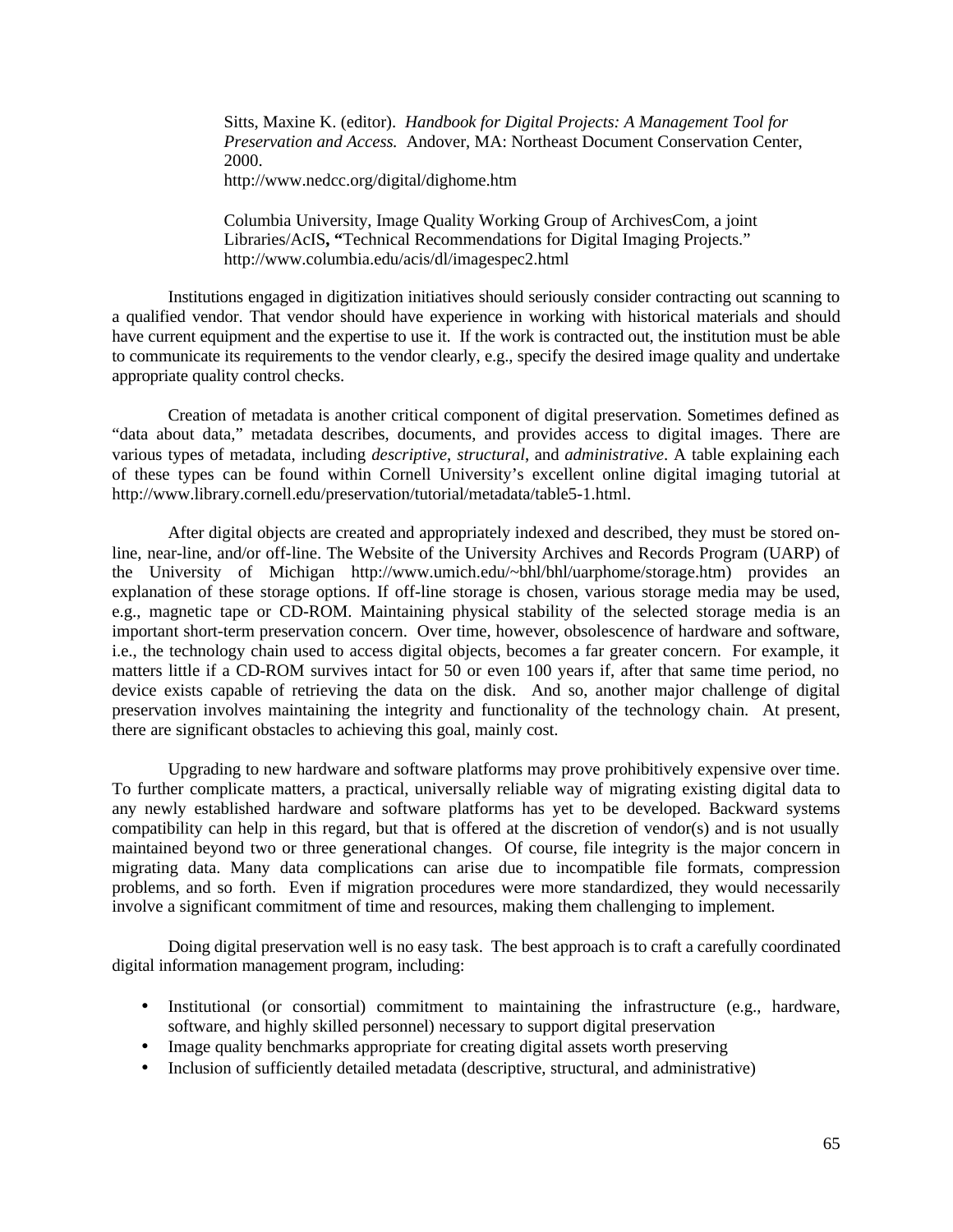- An appropriate digital archiving strategy, providing security and ensuring integrity and quality of digital assets, which may involve establishment or contracted use of a trusted digital repository. See http://www.rlg.org/longterm/attributes01.pdf.
- Effective risk management

Currently, it makes sense for most institutions to use digital imaging as an access tool while, simultaneously, relying on more traditional approaches for preservation. For example, a collection might be microfilmed for preservation and a scanned copy produced for access purposes.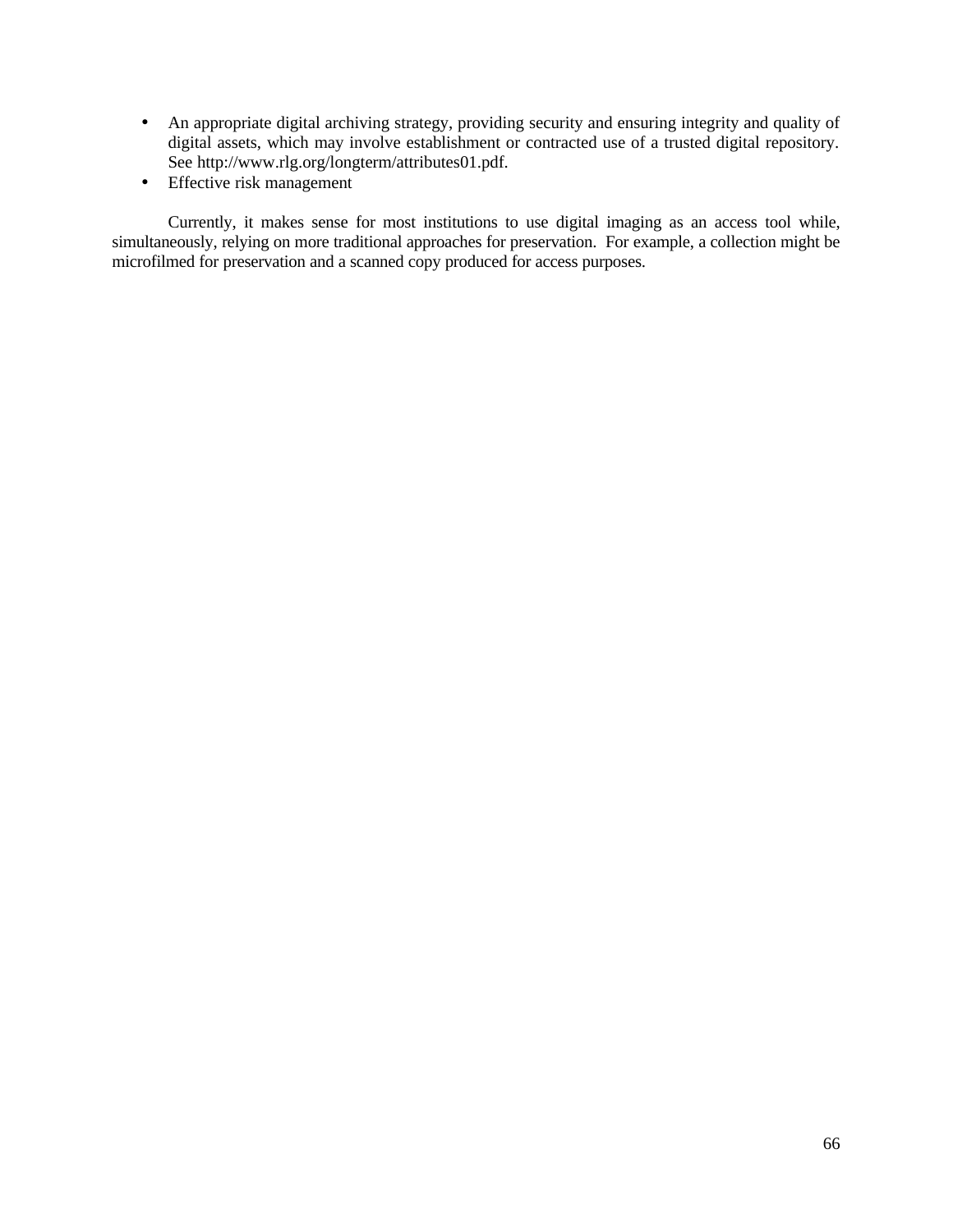# *Preservation Microfilming and Photocopying Worksheet*

### **Photocopying**

- 1. Does the institution use photocopying as a preservation tool? What types of materials have been preservation photocopied?
- 2. Is the work done in-house or contracted out? If it is contracted out, who is the vendor and what standards and procedures does the vendor follow? If it is done in house, is the copying done with an electrostatic copier on paper that meets the ANSI/NISO standard for permanence?

### **Preservation Microfilming**

- 1. Have historical materials been microfilmed for preservation? If yes, describe what has been filmed, when it was filmed, who filmed it, and what standards were followed in the filming and duplication process.
- 2. If a commercial vendor provides microfilming, does the institution have a contract that specifies preservation standards for filming, processing, and storage? Is the film inspected to make sure it meets quality standards? What inspection methods are used?
- 3. Are archival enclosures used for storage of microfilm negatives and positive use copies?
- 4. Are master negatives of all microfilm stored at an off site location? Does this site meet environmental standards for microfilm preservation?
- 5. Are microfilm readers cleaned and maintained on a regular basis? By whom, and how often? Are staff and users instructed in the use of microfilm equipment? Are users well supervised?
- 6. Are there breaks, scratches, spots, or other damage in the microfilm collection?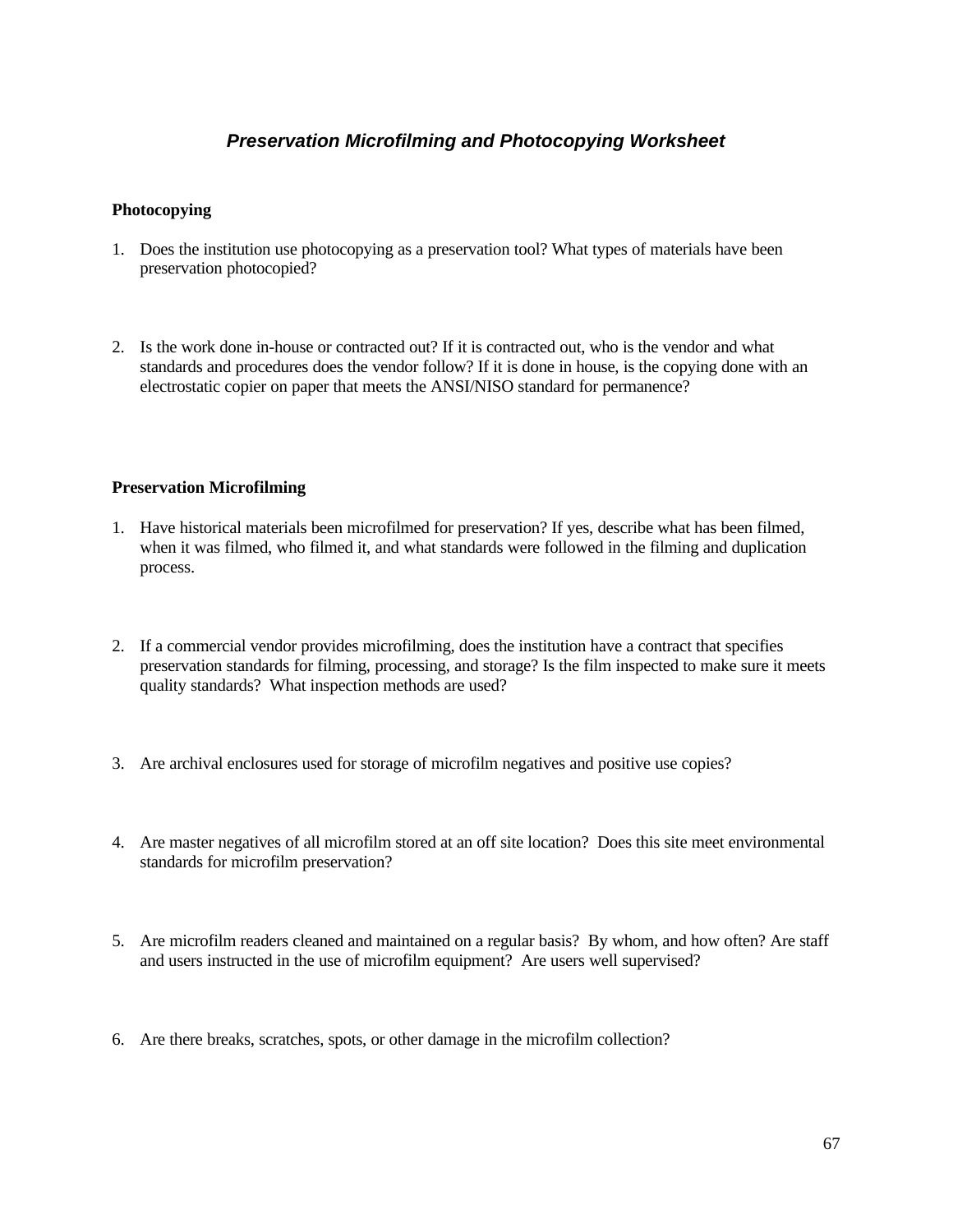# *Reformatting Photographs and Audiovisual Materials Worksheet*

- 1. Have service copies been made so that original deteriorated photographs are not handled routinely?
- 2. Do all photographic prints have negatives? If not, is there a program to produce copy negatives? Are there original negatives in the collection that do not have corresponding prints?
- 3. Are there any nitrate or early safety film negatives in the collection? Is there any evidence of deterioration (bubbling of emulsion, discoloration, odor) that would indicate duplication is needed soon? Have arrangements been made to duplicate and discard any nitrate film?
- 4. Is there any motion picture film on nitrate base in the collection? Is it stored in a fireproof room, apart from other collections? Have arrangements been made to duplicate it as soon as possible and discard the original film?
- 5. Have preservation masters and service copies been made of audiotapes and videotapes that are actively deteriorating or are in formats that are becoming obsolete? Are the masters in digital or analog format?
- 6. What vendor(s) provide duplication services for the collections? Are they experienced in working with historical collections?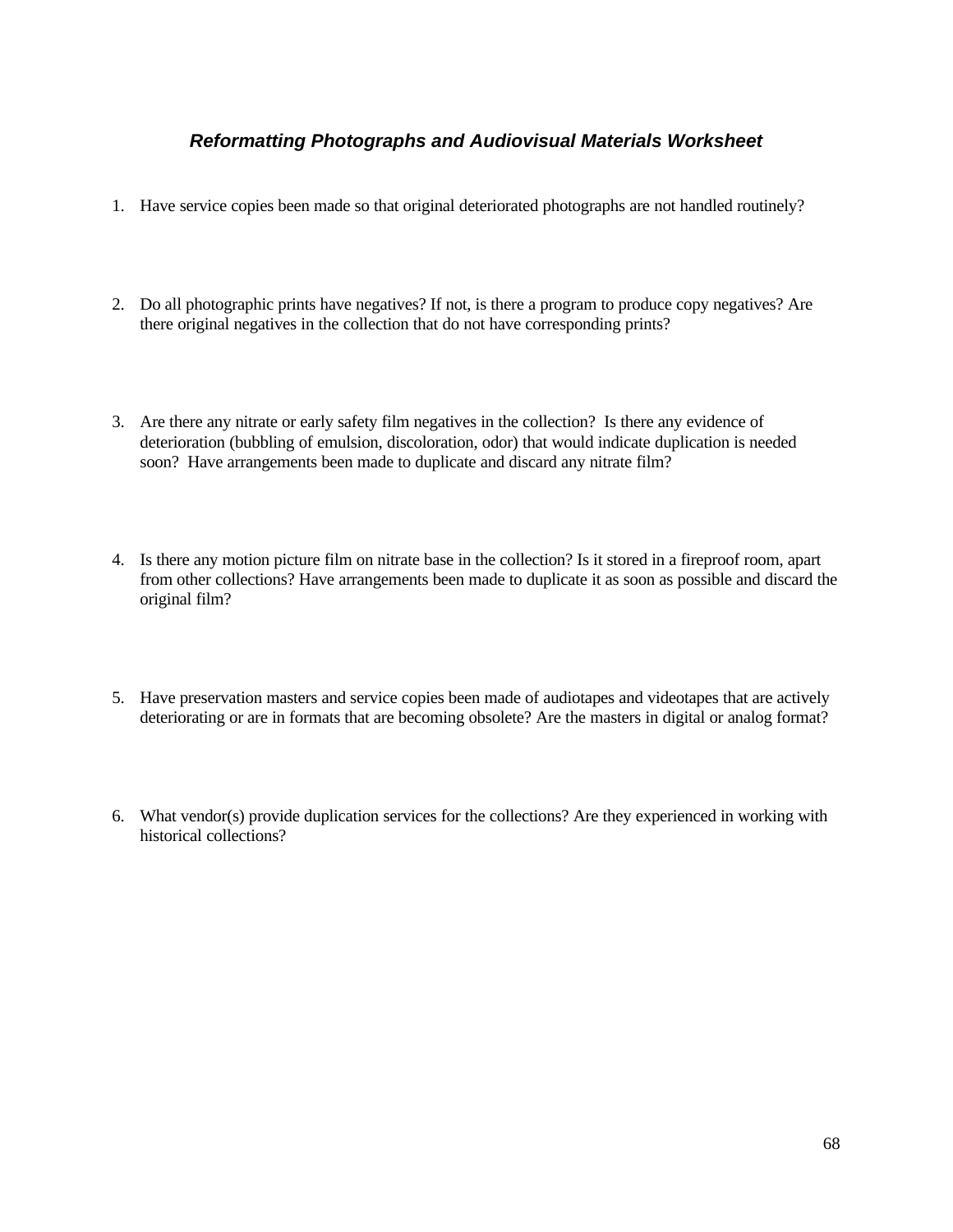# *Digital Imaging Worksheet*

- 1. Have any of the institution's collections been digitized? Which collections? What was the goal of the project (e.g., to provide short-term or medium-term access, to create digital data that will be preserved over the long term)?
	- a. Was the work contracted out? To whom?
	- b. What procedures were used? Was care taken to minimize handling damage to collections being scanned?
	- c. Are the resulting images of sufficient quality to be successfully used as surrogates for the originals (e.g., are they detailed enough to convey all the pertinent information in the original)?
	- d. How are the resulting digital objects indexed and described? How are they stored? Has the issue of migrating data to new hardware and software over time been considered?
	- e. Have the scanned collections been preserved using traditional preservation methods (e.g., housing in archival boxes/folders, preservation microfilming)? How?
- 2. If scanning has not been undertaken, is there interest in digital imaging in the future? Are the institution's administrators and governing board familiar with the limitations of digital imaging as a preservation medium?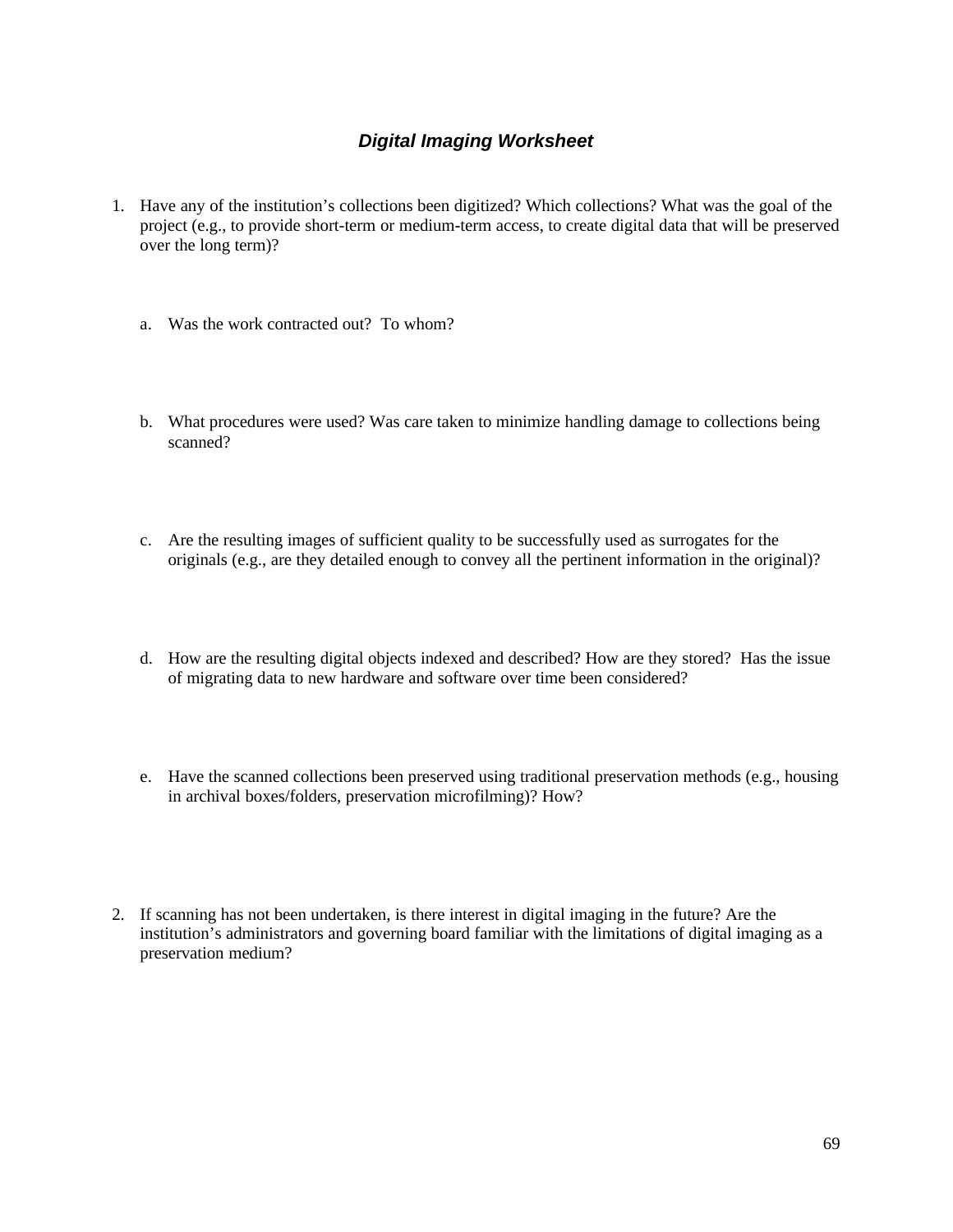# *E. Library Binding*

Although library binding is primarily a strategy for general collections, it can be employed for some damaged historical books. Library binding may be appropriate for historical volumes that have informational rather than artifactual value, such as some genealogy or local/regional history volumes. Any volumes to be bound must have paper that is not too brittle and is strong enough to withstand the binding process. Commercial library binding should never be used for any volumes that have value as artifacts.

The long-term preservation and usability of rebound volumes has increasingly become a concern in library binding. When binding any library materials, it is important to ensure that the binding alters the text block as little as possible, that the binding itself is as non-damaging as possible, and that the rebound volume will open easily to 180° and stay open as the researcher is working.

A number of options are available for library binding, and they can be confusing to those with little experience. Options include recasing, sewing through the fold, double-fan adhesive binding, and oversewing. In the context of historical collections, however, there are some general guidelines.

Whenever possible, original signatures and sewing should be preserved. If the original sewing is intact, the volume should receive a new case. If the sewing is deteriorated, the book should be resewn through the original sewing holes if possible. Be aware that this is an expensive option, however. The less expensive option of double-fan adhesive binding is used a great deal for general collections, and it can be a durable binding. In double-fan adhesive binding, the spine is milled and a machine applies adhesive to the leaves as they are fanned back and forth. Oversewn volumes, on the other hand, often do not open well, and the pages can tear easily if they become brittle in future. This option should be avoided whenever possible.

When rebinding materials from historical collections, there are some additional issues to consider. A "no-trim" policy (do not trim the edges of the text block) should be specified unless the page edges are damaged or the pages are uncut, so that any images or text that extend to the edges of the pages will not be lost. If paper repairs are to be undertaken, a paper-based pressure-sensitive tape with acrylic adhesive should be used (document repair tape, available from conservation suppliers). All materials used in the binding should be archival quality. If the book has value as an artifact and would merit page repairs done with Japanese paper, it should not be library bound.

The institution should have a contract, or at least an informal agreement, with its library binder that specifies the institution's preferences for leaf attachment and the other binding issues noted above. Books returned by the binder should be individually inspected for quality of work and adherence to these specifications.

Binders used for research materials should be members of the Library Binding Institute (LBI, at http://www.lbibinders.org), the library binding professional organization. The binding industry has adopted formal standards for library binding. At present, ANSI/NISO/LBI Z39.78–2000 *Library Binding* (Bethesda, MD: National Information Standards Organization, January 2000) is the library-binding standard of record. A free .pdf copy can be downloaded from the NISO web site at http://www.niso.org.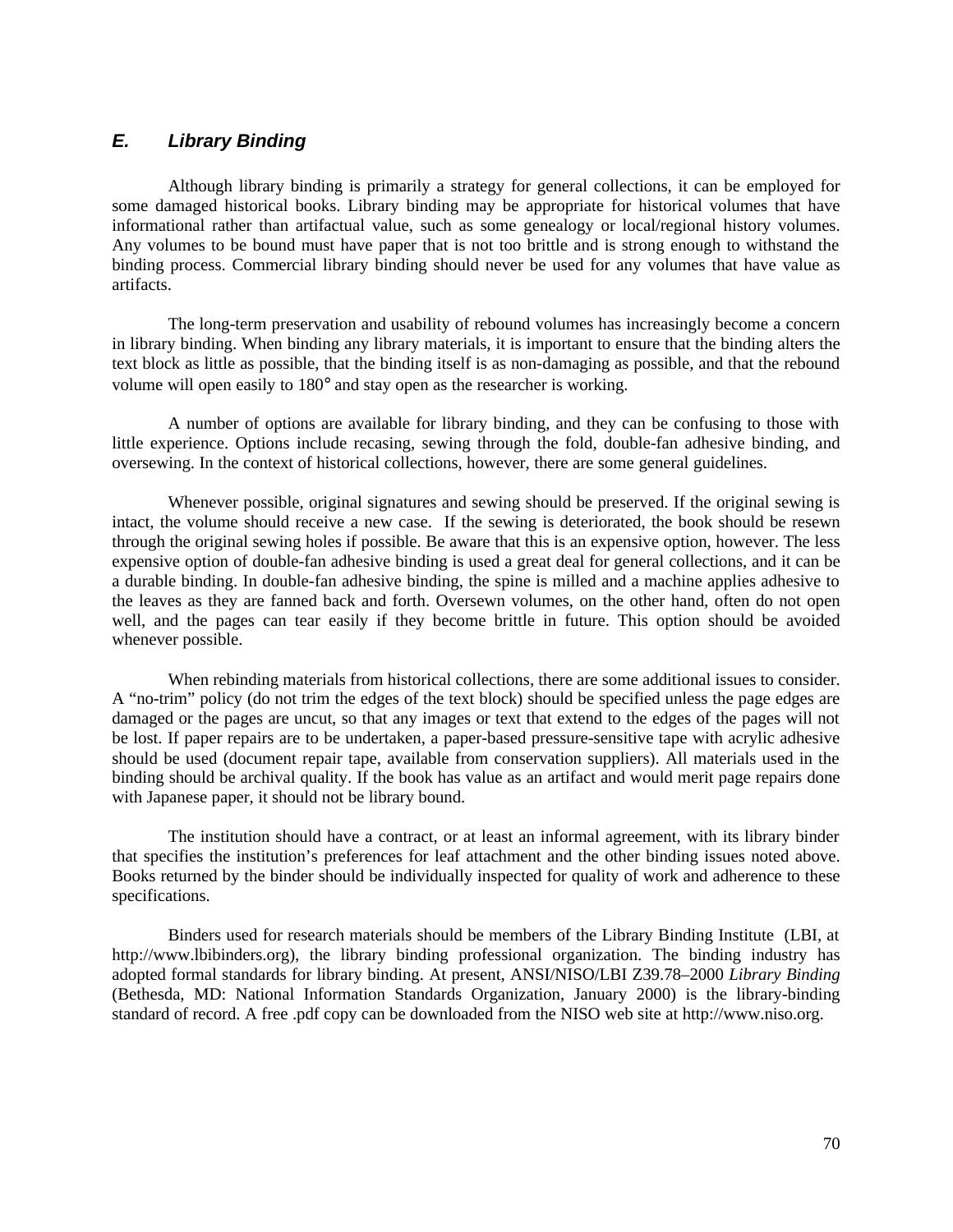# *Library Binding Worksheet*

- 1. Does the institution use a library binder for binding or rebinding of monographs or serials in the historical collection? If yes, what binder does the institution use? Is the binder a member of the Library Binding Institute?
- 2. Does the institution have a written contract or specifications with the binder, beyond a product/price list? If so, attach a copy to the survey, or describe the terms and specifications included.
- 3. What items from the historical collection have been rebound? How are decisions made about which items should or should not be rebound?
- 4. Does the institution specify the method of leaf attachment to be used, or is that decision left to the binder? Is there a no-trim policy?
- 5. What type of quality control inspection(s) is performed by staff for items that have been returned from the bindery? Does the inspection consist only of checking to insure that labeling is correct, or is the structure of the book inspected as well (e.g., are the spine and joints shaped properly, are the covering material and endpapers attached properly)?
- 6. Does the work done by the current binder appear to be satisfactory?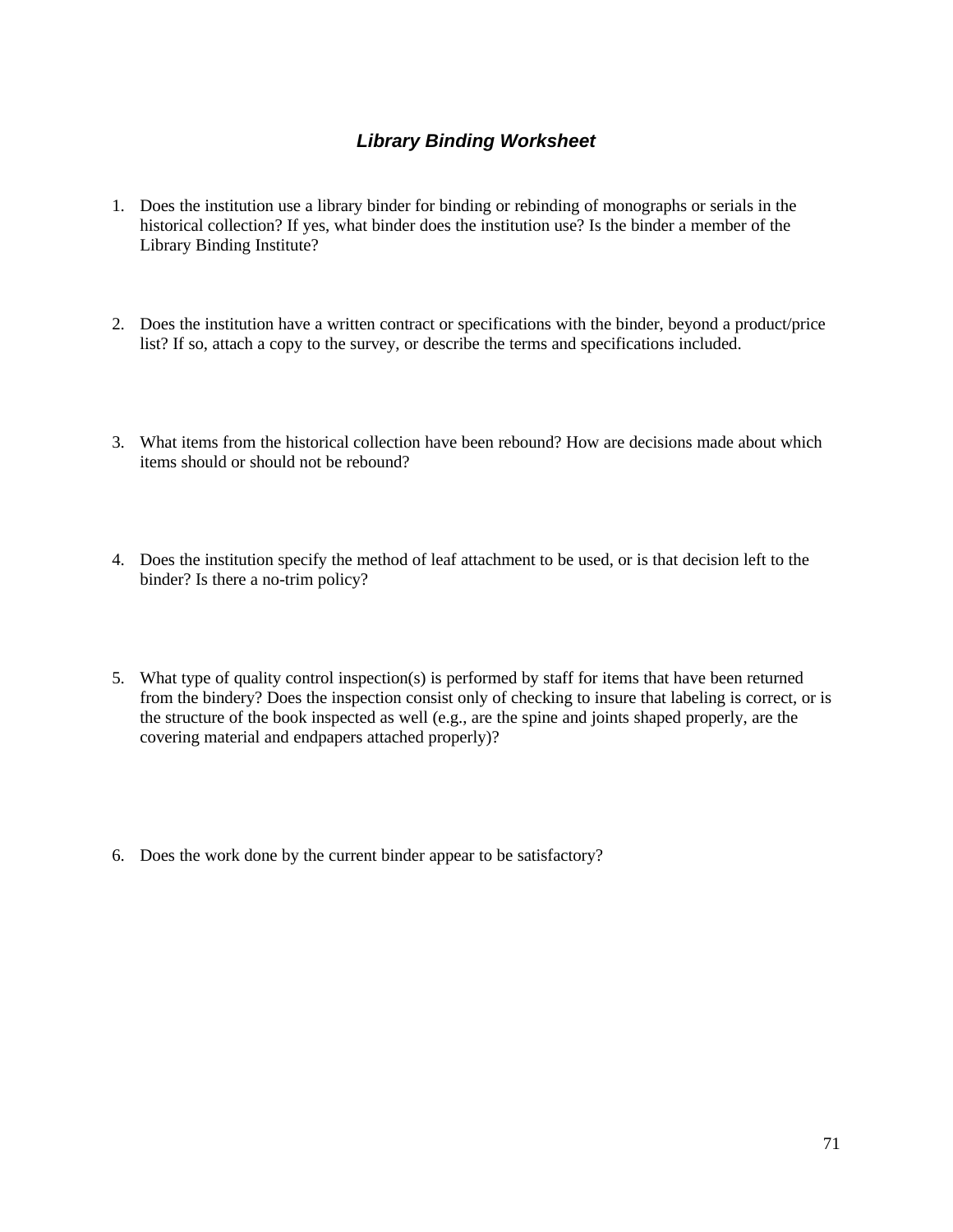## *F. Repair and Treatment*

### 1. In-house Treatments

Book repair procedures for general circulating collections should never be used on historical volumes with artifactual or permanent research value. Paper collections with artifactual or permanent historical value also should not be treated in-house. To determine if an object is appropriate for in-house treatment, consult a conservator before proceeding. Sometimes the best treatment is no treatment at all.

In the context of historical collections, "safe" in-house techniques include rehousing objects in archivally appropriate enclosures, simple cleaning of books and some paper using archivally sound procedures and materials, simple repairs of book pages or documents, and polyester film encapsulation of documents. The latter is usually reserved for materials that are handled frequently. Guidelines for rehousing various types of collections (e.g., boxing books, using pamphlet binders, placing documents and manuscripts in archival folders and boxes) are in previous sections of this guide. Instructions for simple page repairs, cleaning, and polyester encapsulation are provided in *PLAM3*, but these activities should be undertaken only when absolutely necessary, and only after training and extensive practice on unimportant items. In practice, most small to medium-sized institutions have other preservation needs of higher priority than repair of individual items.

### **TIPS FOR TAKING ACTION**

- $\triangleright$  Attend a workshop on proper repair techniques for historical collections
- $\blacktriangleright$  Identify any important objects that are badly deteriorated and have a conservator evaluate them
- $\triangleright$  Gather records of conservation treatments performed on collection items and create a permanent file for them

All other treatments should be done by professional conservators, bookbinders, or technicians working under the supervision of an experienced professional. Paper that has artifactual or permanent research value should only be mended using conservation-approved methods and materials. Pressure-sensitive tapes and many other adhesives have proven unstable over the long term, and many will cause permanent damage.

## 2. Professional Conservation

Treatment of individual books or other objects by a conservator should be determined by their value to the collections and the availability of funds for conservation. Setting relative priorities among the collections held by the institution should be the first step: criteria to be considered include condition; monetary, historical, or artifactual value; importance for research; and expected use. The choice of a treatment for any specific object or group of objects will depend on the value of the object in its original form, the importance of the information it contains, the condition of the object, and the need to provide access to the original artifact itself. For example, it is more important to treat books that are in fragile condition and must be handled by researchers than it is to treat books that are in poor condition but are never handled. Keep good records of all treatments, in case any further work needs to be done. Conservators usually provide a treatment report, which should always be retained by the institution.

"Conservation Treatment Options for Works of Art and Artifacts on Paper" and "Conservation Treatment Options for Bound Materials of Value," and "Choosing and Working With a Conservator", all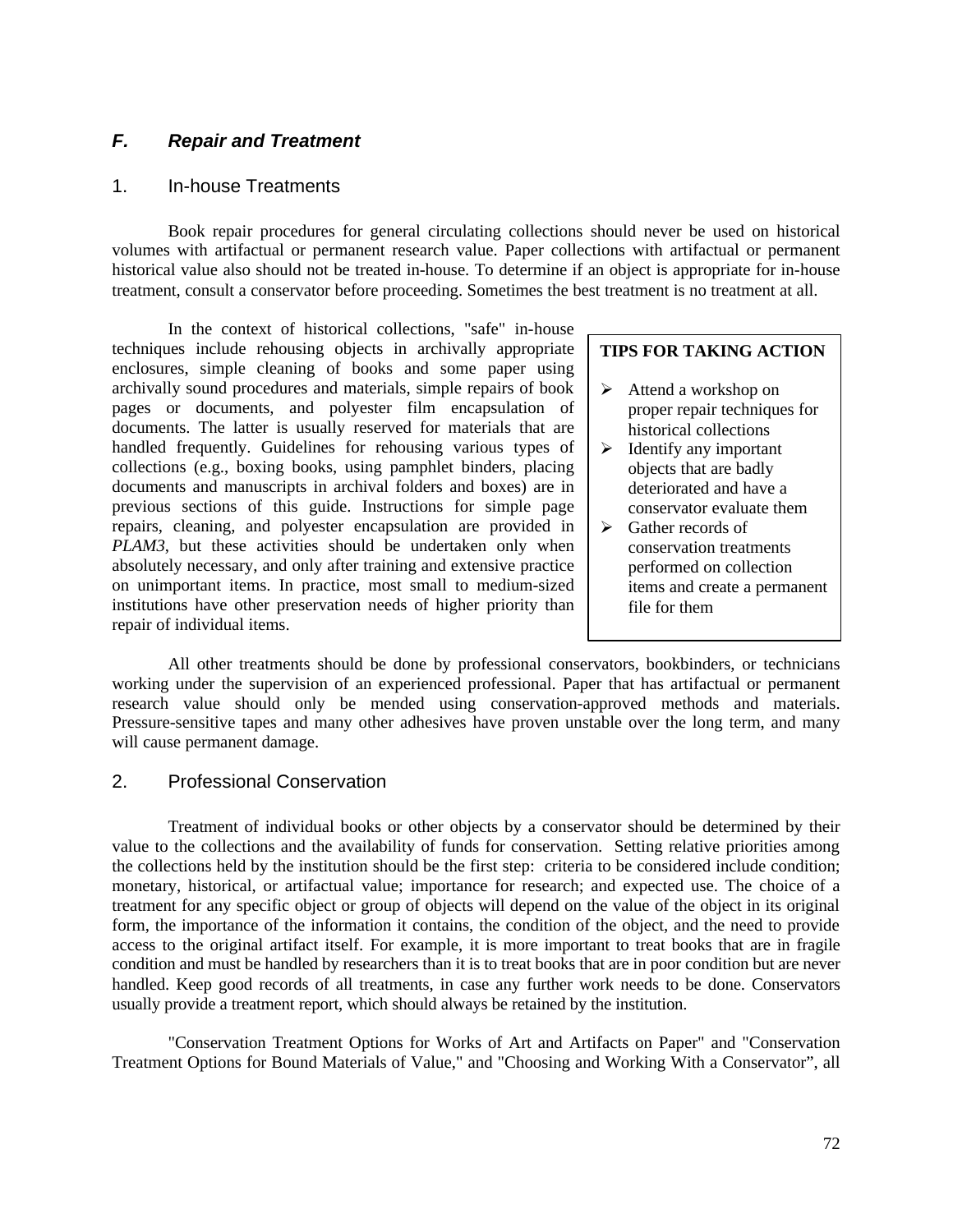found in *PLAM3*, provide additional information on choosing appropriate conservation treatments and working with a conservator. To find a local conservator, consult the American Institute for Conservation's online guide to conservation services at http://aic.stanford.edu/faic/refer.html.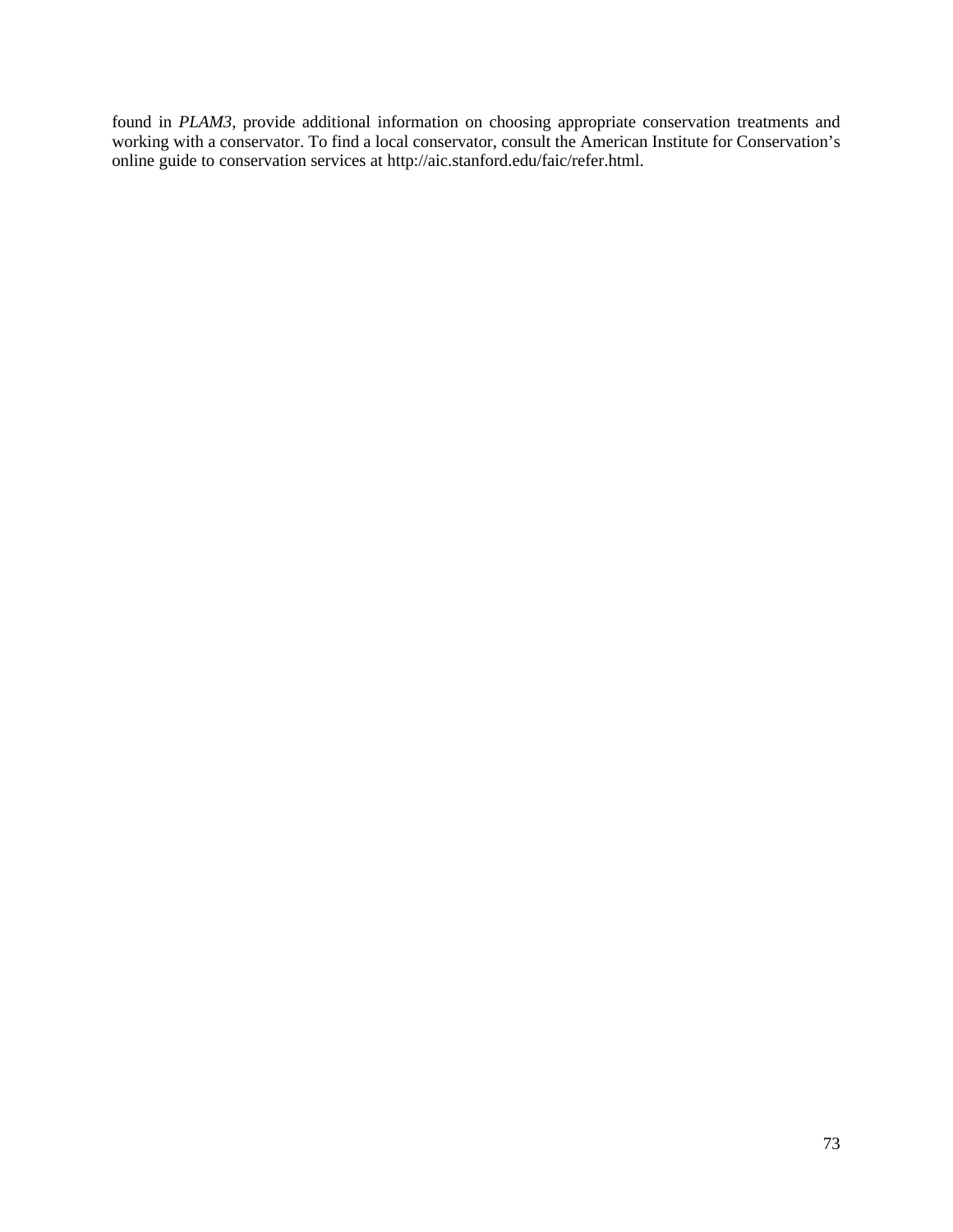## *Repair and Treatment Worksheet*

### In-house treatment

- 1. Have historical materials been repaired in-house in the past? What was repaired, by whom, and what supplies and procedures were used?
- 2. Are items from the historical collection currently repaired in-house? What is repaired, and by whom? Are archival quality supplies and proper procedures used? What training has the person performing repairs received?
- 3. How are items in need of repair identified? Is there an established procedure for periodic examination of collections? Are value for research and level of use taken into account when making repair decisions?
- 4. Are permanent records kept of all repairs made to collection items?

### Conservation Treatment

- 1. Have items from the historical collection received conservation treatment? What are they, and who treated them?
- 2. How are materials in need of conservation treatment identified?
- 3. Are there standard procedures for making decisions to send items for conservation treatment? Do they consider artifactual value, monetary value, informational value, condition, and level of use?
- 4. Are permanent records kept of all conservation treatments that are carried out?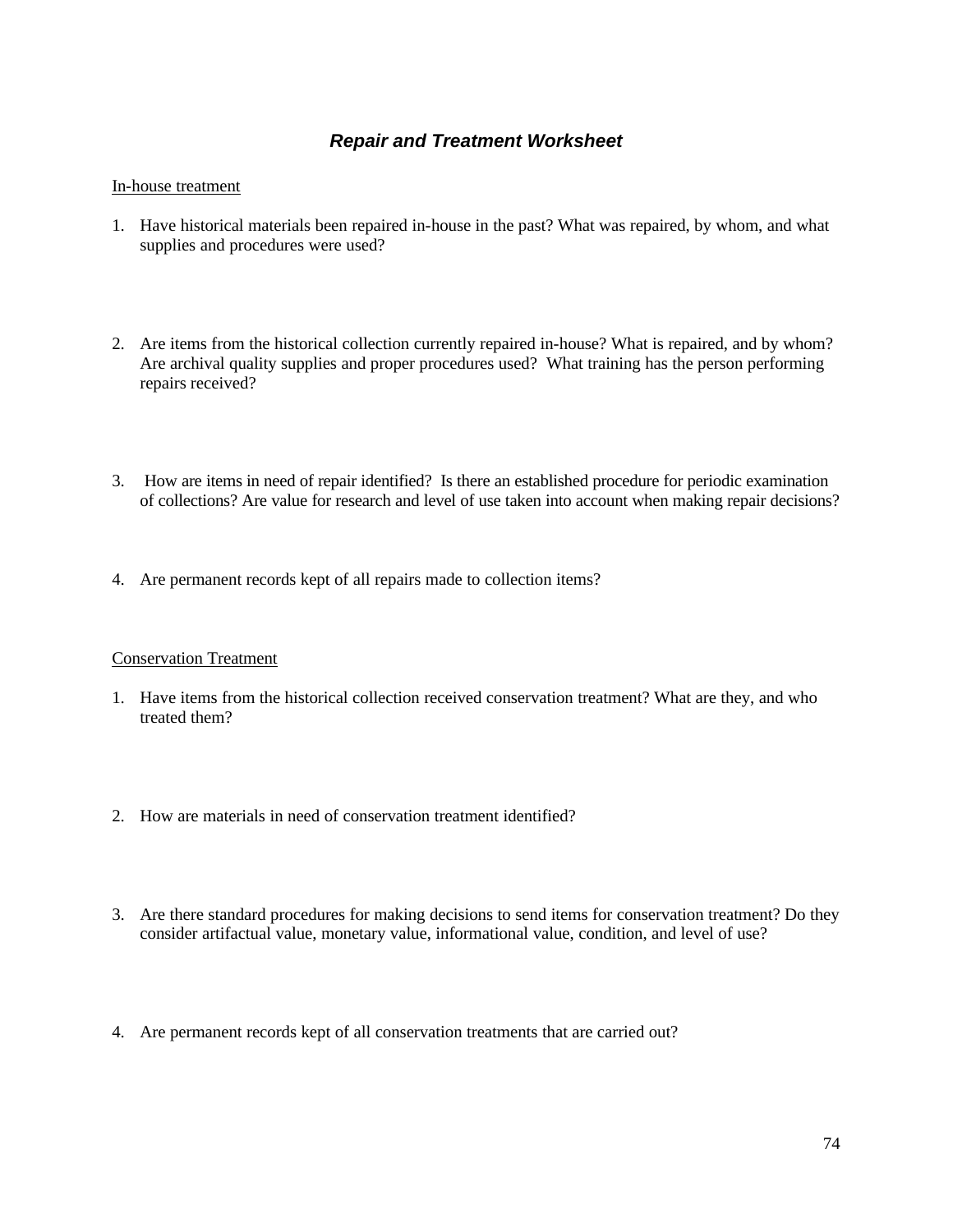# **V. WHAT'S NEXT? PRESERVATION PLANNING**

Preservation planning surveys focus primarily on the physical conditions in a repository, but this is only one aspect of preservation decision-making. Other elements include the intrinsic value of artifacts, their importance to a collection, legal and historic value, the ease and cost of replacement, and other factors that can only be identified by the collections' custodians. Wise preservation decisions can only be made when the collections are under good intellectual control (that is, when they are fully catalogued or inventoried) and when their relative value to the institution has been established.

Preservation is expensive and time-consuming; priorities must be set. Good environmental control is difficult to achieve and costly to maintain; the smaller the quantity of materials that require narrowly controlled conditions, the more manageable the problem becomes. Items of no long-term importance to the collections must be identified so that resources are not wasted on them. Items that do have significance need to be identified for special storage requirements or immediate care.

## *A. Summarizing preservation needs*

Once the survey has been completed, it is essential to summarize the preservation needs that have been identified by preparing a survey report. This report can follow the same (or similar) structure as the survey guide, noting observations and recommendations for each section.

Sample observations/recommendations for a section on emergency preparedness for a local history collection within a public library follow:

# Emergency Preparedness

### **Observations**

The building's roof is pitched, with asphalt shingles. Drainage is by gutters and downspouts. There have been some isolated problems with leakage from the roof, but these have been addressed. Staff reports that there has been occasional seepage of water into the basement storage room, and two small boxes of historical materials were damaged by water on the floor a few months ago. Otherwise there do not appear to be any serious water hazards that affect the local history collection. There are no water detectors installed in the building. The exterior of the building appears to be in generally good repair, although there is some peeling paint inside and out. There is no written building maintenance schedule or log of building maintenance and problems.

The building is equipped with a partial system for smoke and fire detection. The system is monitored 24 hours a day by a security company. There appears to be only one smoke detector in the local history room, which is fairly large. There appears to be one heat detector (which has been painted over) in the basement storage room. The security company inspects its systems monthly, and the detection system is inspected annually. There is no fire suppression system in the building, although the fire marshal has recommended one. There is an annual inspection of the building by the fire department. Fire drills are not held. Portable fire extinguishers are available throughout the building and they are inspected yearly. Staff members have been trained in their use. The library has one book drop, which does not open into the building—this is excellent, since unfortunately some libraries have been damaged as a result of incendiary devices placed into book drops.

The library has a written disaster plan that was prepared several years ago, using a template. The local history librarian is responsible for updating it. She has recently attended a workshop on disaster planning.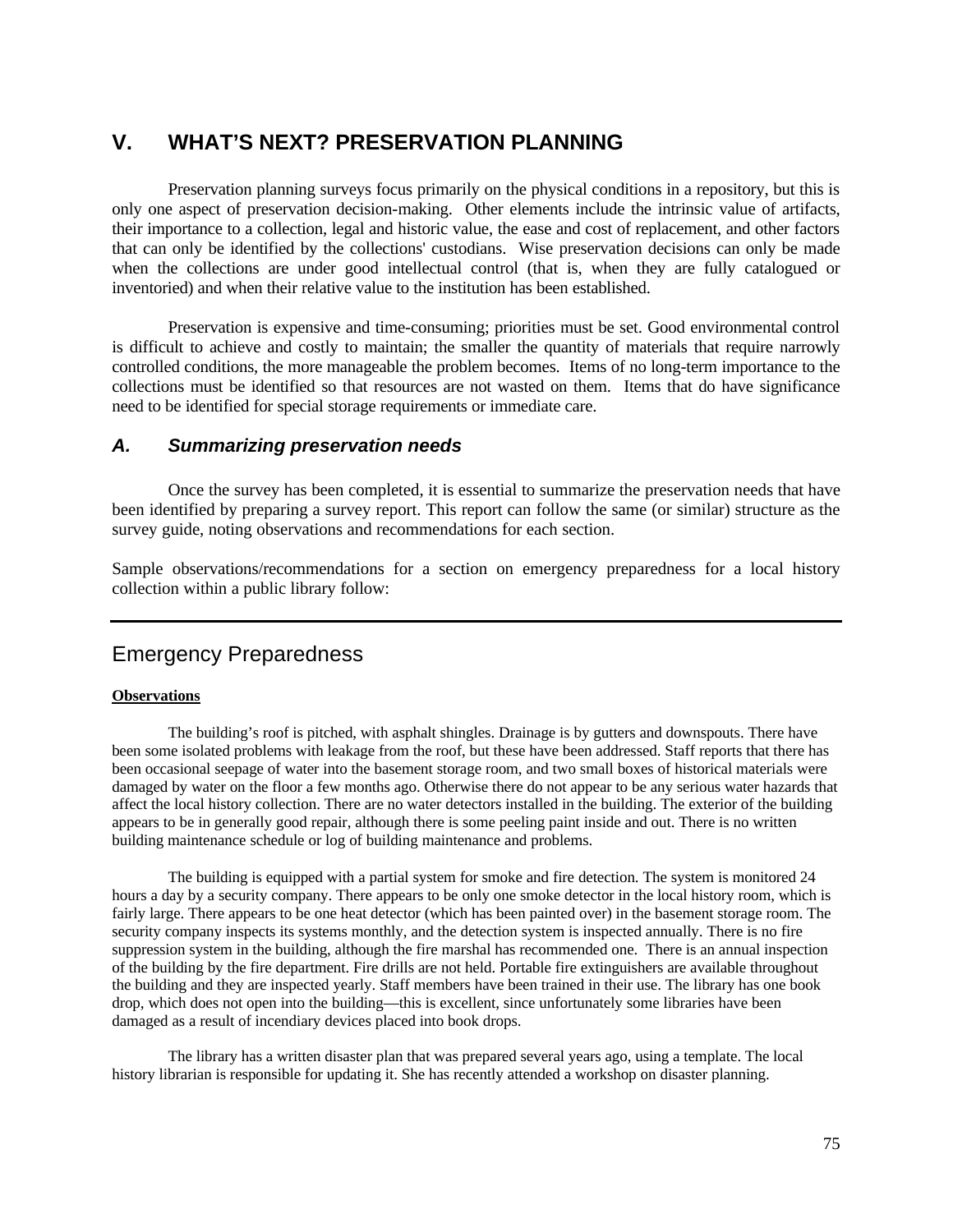#### **Recommendations:**

- ÿ **Establish a written building maintenance schedule and begin to keep a log of building problems and actions taken to solve them.** A written schedule will help to make inspections and maintenance routine, and a written log of problems eliminates the need to rely on staff memory of past problems with the building.
- $\triangleright$  **Have the fire detection system for the building inspected by a professional, to ensure that all areas, particularly those that house local history materials, are up to code.** All of these areas should have a combination of heat and smoke sensors that are connected to the monitoring company 24 hours a day.
- $\triangleright$  **Test the fire detectors quarterly, to ensure that the system would work properly if it were needed.** This is crucial, as the detection system is the building's primary protection against fire. It is excellent that the security company tests its monitoring equipment monthly.
- $\triangleright$  **Hold periodic fire drills to ensure that everyone knows how to exit the building safely.** There is a written fire drill plan in the existing disaster plan.
- $\triangleright$  If collections must be stored in the basement storage area, insure that they are stored at least four inches **off the floor, and install one or more water detectors (available from conservation suppliers).** The detector(s) should be connected into the fire detection system so that they can be monitored 24 hours a day. As noted elsewhere in this report, historical materials should be removed from the basement if possible.
- $\triangleright$  As a precaution, map out the locations of water sources in the building (including water pipes, HVAC **equipment, restrooms, etc.) and note their proximity to collections, particularly the local history collection.** This information should be included in the disaster plan, and steps should be taken to relocate or otherwise protect any important collections that might be vulnerable.
- ÿ **Update the library's disaster plan.** See the Emergency Management section of *PLAM3* (at http://www.nedcc.org) for salvage guidelines, and Conservation OnLine (http://palimpsest.stanford.edu) for sample plans. Specific changes I would suggest include:
	- o **Place the plan into a tabbed notebook to make it easier to locate important information in the event of an emergency.** At a minimum, each chapter should have its own tabbed divider.
	- o **Update resources, phone numbers, and contact people.** If possible, this should be done on an ongoing basis, as some types of information change frequently. Certainly all information should be checked once a year. I noticed at least one resource that is no longer available.
	- o **Provide information on how to access the local history room and the locked cabinets inside the room if there is an emergency and the local history librarian is not available.**
	- o **Provide detailed collection priorities for the local history collection (so that other staff members could rescue materials if the local history librarian were not available).** Which materials are the most important to rescue in case of disaster and where are they? It will be helpful to include a floor plan indicating the location of important collections, but for security reasons, this might be included only in one or two copies of the plan.
	- o **Provide a listing of volunteers** who might assist in a large disaster.
	- o **Provide a list of local freezer storage space that would be available in the event of a large water**  disaster. A local university food service or a local grocery store might be able to help, but they need to be contacted ahead of time. Vacuum freeze drying services are helpful once conditions have been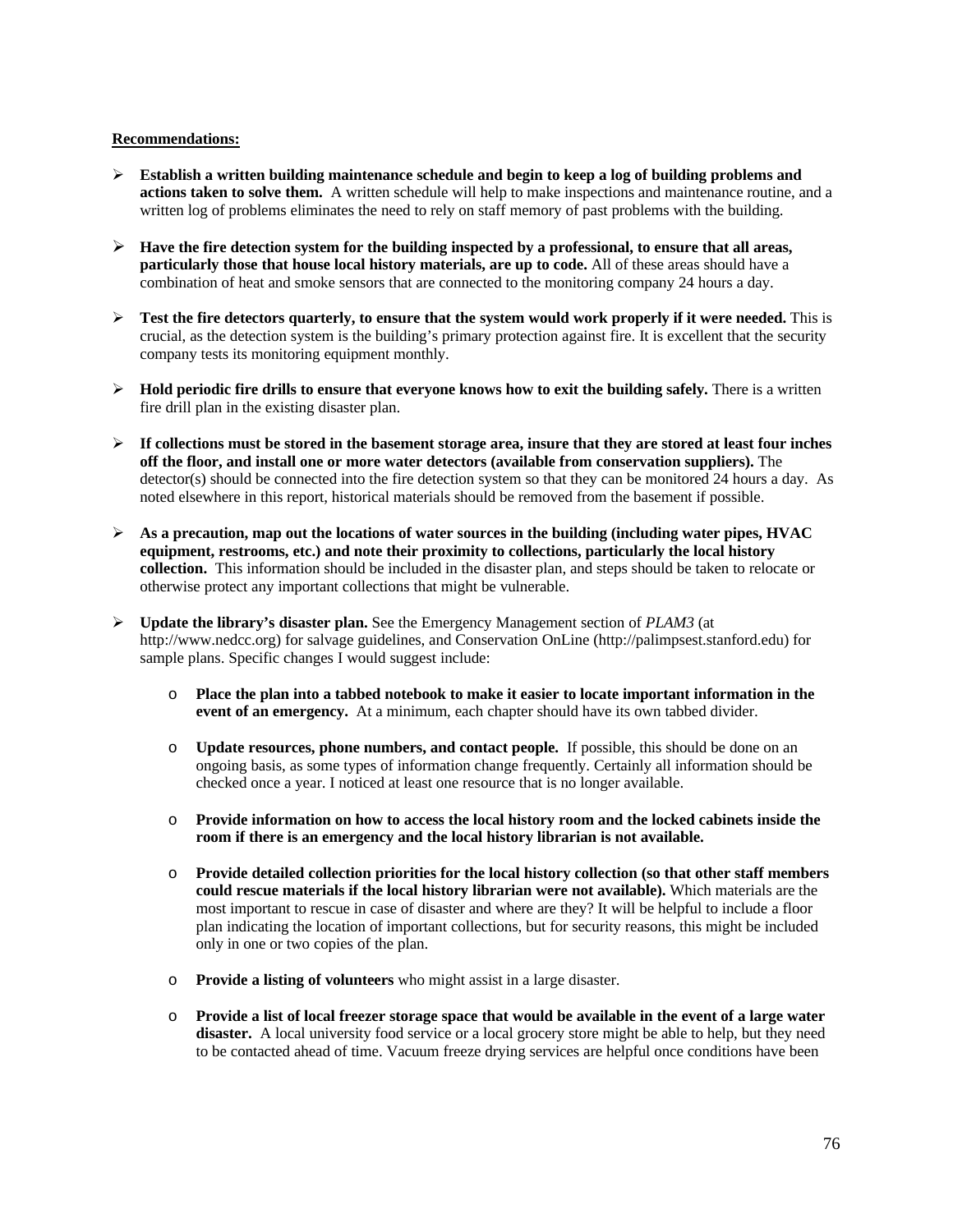stabilized and decisions can be made about how to treat damaged collections, but wet collections need to be frozen locally as quickly as possible (to minimize damage and prevent mold growth).

- ÿ **Other actions that should be taken to improve emergency preparedness include:**
	- o **Keep copies of the disaster plan off-site, in case the building is inaccessible in an emergency.** Some institutions have senior staff members keep copies at home or in their cars, so that the plan will always be available.
	- o **Hold a yearly training session for staff members to familiarize them with the disaster plan and with the recovery measures recommended therein.** The purpose of such a session is to ensure that staff members are not reading the plan for the first time during an emergency; instead, they will have a basic understanding of response and recovery procedures beforehand. They should be familiar with general salvage procedures for collections and use the plan for reference to confirm instructions or provide additional details such as phone numbers or procedures for specific media.
- ÿ **Over the long term, install a wet-pipe sprinkler system throughout the library.** As noted above, preservation professionals currently consider this the best protection for library and archival collections.

It may also be useful to prepare an executive summary for the survey report that sets forth shortterm, medium-term, and long-term preservation priorities. Short-term priorities would be problems requiring immediate action and/or projects that can be undertaken with existing staffing and funding. Medium-term priorities would be projects that will require additional funding, planning, and/or staff time. Long-term priorities would include steps to be taken once short- and medium-term goals have been accomplished, as well as large-scale activities (e.g., new environmental systems, installation of sprinklers) that must be planned for over the long term.

## *B. Setting priorities for preservation action*

When resources are limited (as they almost always are), choices will have to be made. Every institution with collections of enduring value should have a preservation plan that weighs the needs of the collections against institutional resources and provides a list of priority preservation actions.

Although a survey should be the first step in putting together a preservation plan, the survey report in itself should not be considered a plan. A survey report assesses the overall condition of the building and collections, and it describes preservation needs, but it cannot provide a complete analysis of the many additional factors that must be considered when setting priorities for actual preservation action. Some factors—such as available funding for preservation, staff time and expertise, and user demand for collections—change as institutional circumstances change. Other factors that affect preservation priorities require an in-depth understanding of the institution and its collections that only staff members possess, such as the relative value of collections to the institution and political considerations.

There is consensus regarding the issues to consider when prioritizing potential preservation actions. The following criteria are taken from *Preservation Planning: Guidelines for Writing a Long-Range Plan*, referenced in the *Resources* section:

### Collection-specific

1) Use—materials that are used frequently, whether consulted by researchers or exhibited routinely, may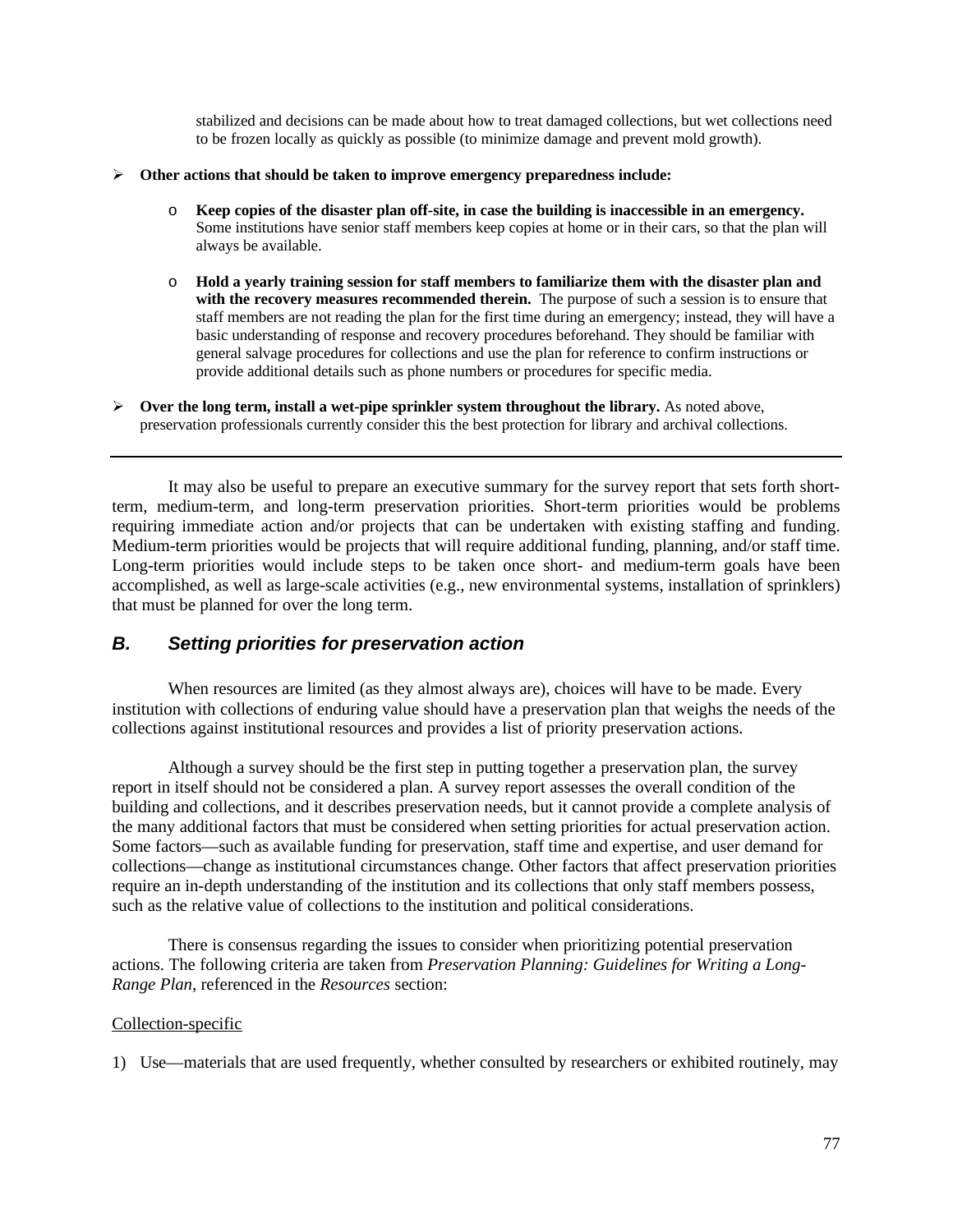be at higher risk than other collections.

- 2) Storage—collections that are stored under adverse conditions, whether environmental or in damaging enclosures, may require prompt preservation action.
- 3) Condition—items or collections in fragile condition may be at risk of loss unless they receive attention quickly.
- 4) Value—either absolute value (rarity, monetary worth, intrinsic or associational value) and/or relative value of collections to an institution may influence preservation priorities. Whether collections have long- or short-term value to an institution will also influence decision-making.
- 5) Format—whether materials need to be preserved in their original format will also influence priorities.

### **Overall**

- 1) Impact—those actions that will result in dramatic improvement in current conditions or a slowing of deterioration, or that will affect the greatest number of items, will often be the highest priority.
- 2) Feasibility—this factor is essential; it includes staffing levels and expertise, financial considerations (outside funding, operating costs, expenses for materials and services), policy and procedural changes required, and political considerations. Even if the impact of a preservation action is high, it may be given a low priority if implementation is not feasible.
- 3) Urgency—there will always be some activities that require immediate action; collections may be damaged or lost, or an opportunity to act on a particular project may be lost if action is not taken.

In general, preservation activities that will have high impact (e.g., improved climate control, rehousing of a collection, or microfilming) and are highly feasible (e.g., the staffing, time, and money is available to carry them out in the near future) will be the highest priority. Activities with high impact but low feasibility (e.g., replacing the HVAC system) may be given a lower priority until circumstances make them more feasible, while actions that are feasible but have only minimal impact (such as installing UV sleeves on fluorescent lights) may or may not be undertaken, depending on such factors as cost, visibility within the institution, and collection value. Even if it is only possible to begin with small projects, a written preservation plan will allow the institution to act when the opportunity arises to address more ambitious preservation projects.

## **VI. CONCLUSION**

This self-survey guide assesses an institution's preservation needs—how well does the institution's building protect its collections, what is the general condition of its collections, and what are its policies and procedures for preservation management? A self-survey is a solid first step toward building a systematic preservation program. Once the survey is complete, trouble spots should be obvious, and necessary remedial action will probably be apparent. The institution will have concrete information that will allow it to develop a preservation plan and begin to undertake appropriate preservation activities. It can then join the growing number of institutions that are effectively allocating preservation resources to ensure that their historical collections will survive into the future.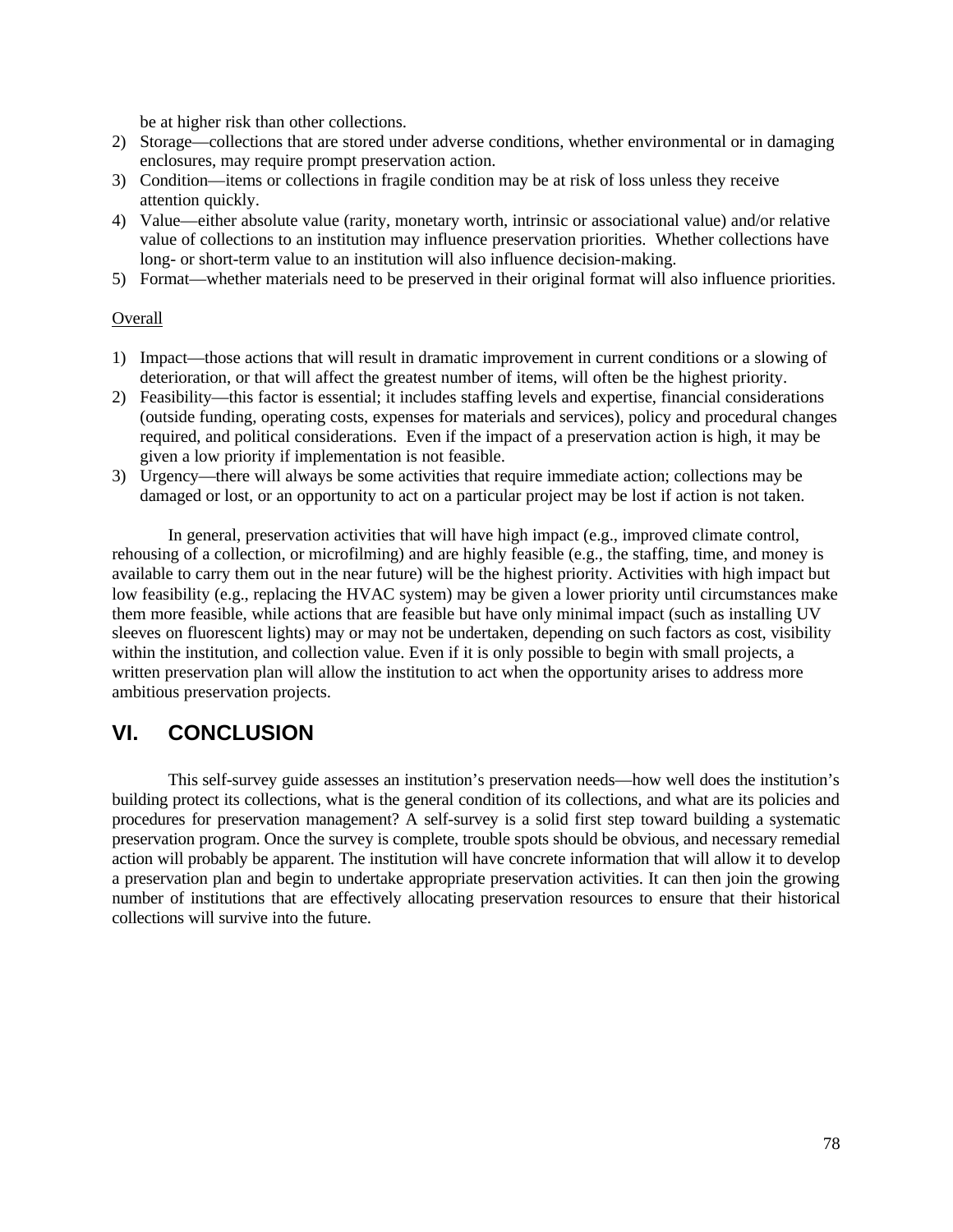# **VII. RESOURCES**

### *Preservation Surveys and Preservation Planning*

Dalley, Jane. *The Conservation Assessment Guide for Archives*. Ottawa, ON: Canadian Council of Archives, 1995.

Green, Sara Wold, ed. *The Conservation Assessment: A Tool for Planning, Implementing, and Fundraising*. Washington, DC: The National Institute for the Conservation of Cultural Property and the Getty Conservation Institute, 1990.

Ogden, Sherelyn. *Preservation Planning: Guidelines for Writing a Long-Range Plan*. Washington, DC: American Association of Museums and Northeast Document Conservation Center, 1997.

### *Finding a Surveyor*

The Regional Alliance for Preservation, at http://www.rap-arcc.org. A cooperative group of 14 regional conservation centers and other preservation organizations. Many of them provide survey services.

The American Institute for Conservation (AIC) *Guide to Conservation Services*, at http://aic.stanford.edu/faic/refer.html, or AIC, 1717 K Street NW, Suite 200, Washington, DC 20006; Phone: (202) 452-9545, ext. 1. AIC is the professional association for conservators and has a referral service that provides a list of conservators in the desired geographical area.

### *Funding Sources*

Institute for Museum and Library Services, at http://www.imls.gov. Provides grants for preservation surveys for museums, through the Conservation Project Support program and the Conservation Assessment Program.

National Endowment for the Humanities, Preservation Assistance Grants, at http://www.neh.fed.us/grants/guidelines/presassistance.html. This program provides grants to smaller institutions for preservation planning surveys.

Some state grant programs fund preservation surveys, such as the New York State Conservation/Preservation Grant Program and the Massachusetts Board of Library Commissioners preservation grants. Check with the state library or state archives to find out about programs.

### *General Preservation*

ANSI/NISO Z39.79—2001 *Environmental Conditions for Exhibiting Library and Archival Materials*. Bethesda, MD: National Information Standards Organization, March 2001. Available at http://www.niso.org.

ANSI/NISO/LBI Z39.78–2000 *Library Binding.* Bethesda, MD: National Information Standards Organization, January 2000. Available at http://www.niso.org.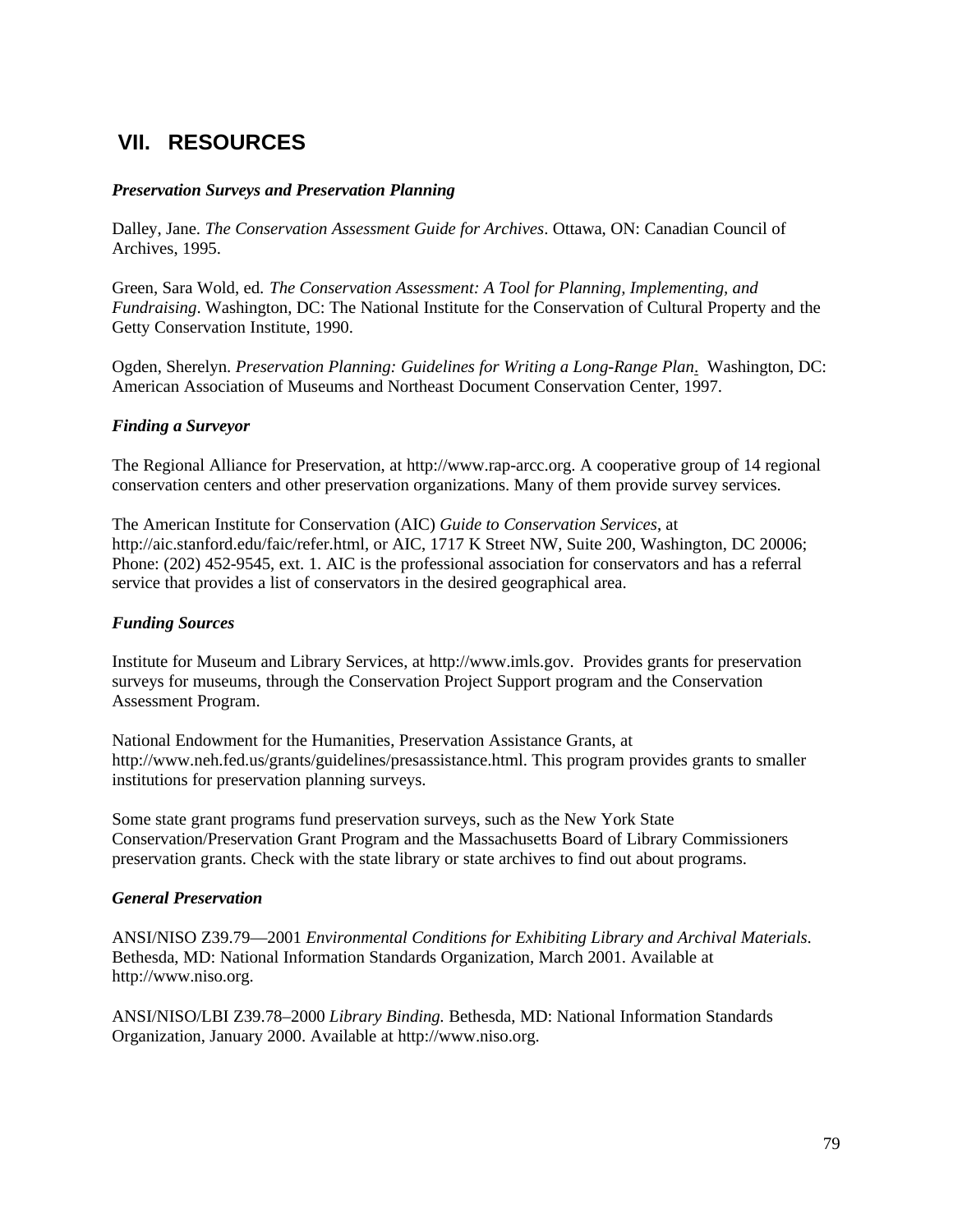Banks, Paul N. and Roberta Pilette, editors. *Preservation: Issues and Planning*. Chicago: American Library Association, 2000.

Conservation OnLine (CoOL), at http://palimpsest.stanford.edu. The online clearinghouse for resources on collections preservation. Contains information on preservation topics and provides links to numerous preservation organizations.

Fennelly, Lawrence J. *Effective Physical Security*. 2nd ed. Boston: Butterworth-Heinemann, 1997.

Ogden, Sherelyn. *Preservation of Library and Archival Materials: A Manual*. Andover, MA: Northeast Document Conservation Center, 1999. Also available online at http://www.nedcc.org.

Schnare, Robert E. *Bibliography of Preservation Literature*, 1983-1996. Lanham, MD: The Scarecrow Press, Inc., 2001.

Trinkaus-Randall, Gregor. *Protecting Your Collections: A Manual of Archival Security*. Chicago: Society of American Archivists, 1995.

### *Environment*

Appelbaum, Barbara. *Guide to Environmental Protection of Collections*. Madison, WI: Sound View Press, 1991.

Lull, William P., and Paul N. Banks. *Conservation Environmental Guidelines for Libraries and Archives*. Ottawa, ON: Canadian Council of Archives, 1995. This excellent resource is out of print, but it is worth trying to obtain through interlibrary loan.

Wilson, William K. *Environmental Guidelines for the Storage of Paper Records*. NISO Technical Report (NISO-TR01-1995). Bethesda, MD: NISO Press, 1995. Available from NISO Press, P.O. Box 338, Oxon Hill, MD, 20750-0338; 1-800-282-NISO; or at http://www.niso.org.

### *Disaster Planning*

Dorge, Valerie, and Sharon L. Jones, comps. *Building an Emergency Plan: A Guide for Museums and Other Cultural Institutions.* Los Angeles, CA: The Getty Conservation Institute, 1999.

Fortson, Judith. *Disaster Planning and Recovery: A How-To-Do-It Manual for Librarians and Archivists.* New York: Neal-Schuman Publishers, Inc., 1992.

National Task Force on Emergency Response. *Emergency Response and Salvage Wheel*. Washington, D.C.: The Task Force, 1997. A compact reference tool to assist in immediate response procedures in the event of disaster. Ordering and other information at http://www.heritagepreservation.org.

Walsh, Betty. "Salvage at a Glance" and "Salvage Operations for Water Damaged Archival Records." *WAAC Newsletter* 19.2 (May 1997). Available at http://palimpsest.stanford.edu/waac.

Wellheiser, Johanna, and Jude Scott. *An Ounce of Prevention: Integrated Disaster Planning for Archives, Libraries, and Records Centres, 2nd ed.* Lanham, MD: Scarecrow Press, 2002.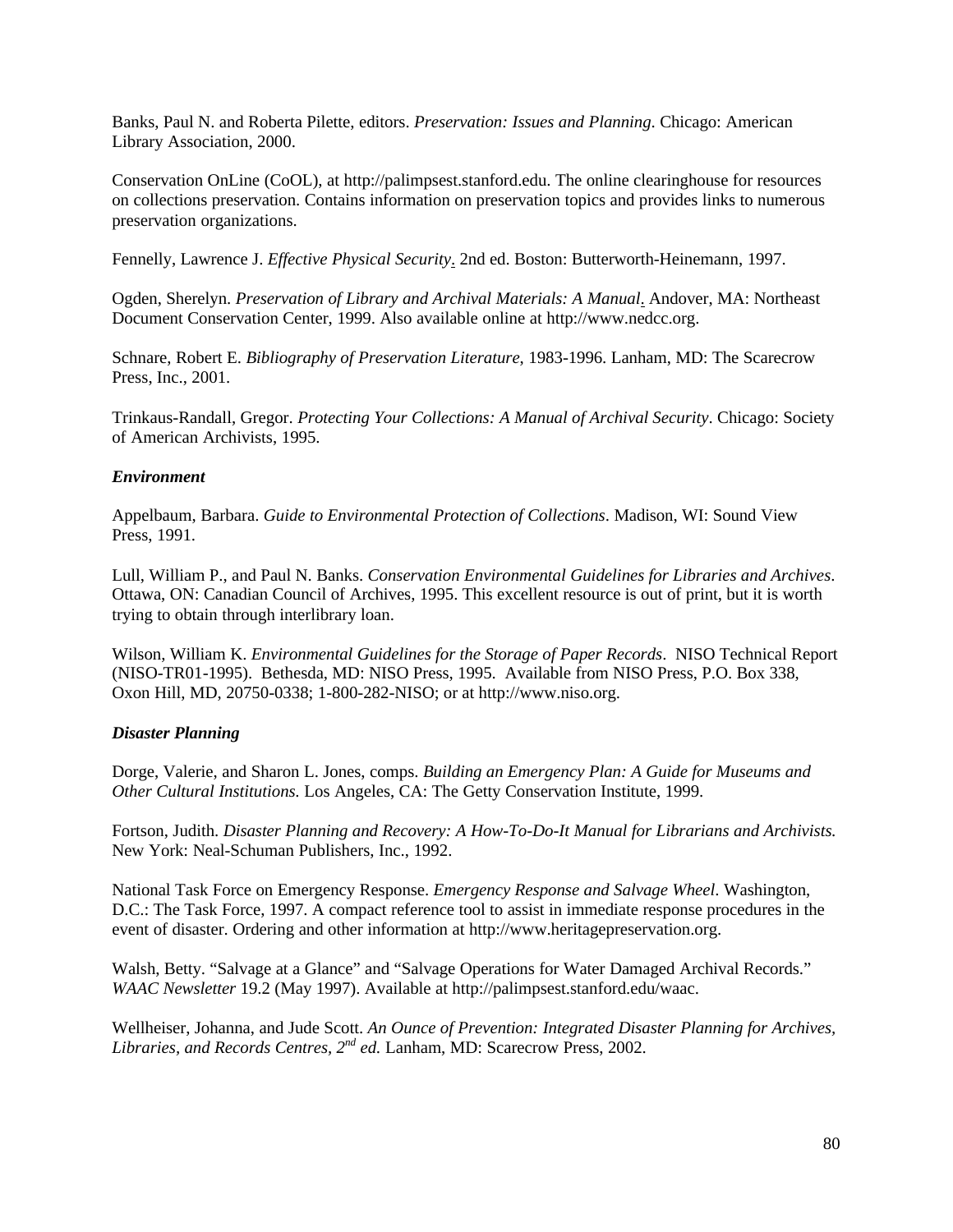### *Specific Types of Collections*

Bachmann, Konstanze, ed. *Conservation Concerns: A Guide for Collectors and Curators*. Washington, D.C.: Smithsonian Institution Press, 1992.

Clapp, Anne F. *Curatorial Care of Works of Art on Paper: Basic Procedures for Paper Preservation*. New York: Nick Lyons Books, 1987.

Ellis, Judith. *Keeping Archives*. 2nd. ed. Australia: D.W. Thorpe in Association with the Australian Society of Archivists, 1993.

Ellis, Margaret Holben. *The Care of Prints and Drawings*. Nashville, TN: American Association for State and Local History, 1987.

Fischer Monique, and Andrew Robb, "Guidelines for Care and Identification of Film-Base Photographic Materials." Art Conservation Program, University of Delaware/Winterthur Museum, 1993. Available at Conservation OnLine at http://palimpsest.stanford.edu/byauth/fischer/fischer1.html.

Fox, Michael J., and Peter L. Wilkerson. *Introduction to Archival Organization and Description: Access to Cultural Heritage*. The Getty Information Institute, 1998. Available online at http://www.schistory.org/getty.

Greenfield, Jane. *The Care of Fine Books*. New York: Lyons and Burford, 1988.

Phillips, Faye. *Local History Collections in Libraries*. Englewood, CO: Libraries Unlimited, Inc., 1995.

"Preservation of Scrapbooks and Albums" at the Library of Congress Web site at http://lcweb.loc.gov/preserv/care/scrapbk.html

Reilly, James M. *IPI Storage Guide for Acetate Film.* Rochester, NY: Image Permanence Institute, Rochester Institute of Technology, 1993.

Reilly, James M. *Storage Guide for Color Photographic Materials*. Rochester, NY: Image Permanence Institute, 1998.

Ritzenthaler, Mary Lynn, Gerald Munoff, and Margery S. Long. *Archives and Manuscripts: Administration of Photographic Collections.* SAA Basic Manual Series. Chicago: Society of American Archivists, 1984.

Ritzenthaler, Mary Lynn. *Preserving Archives and Manuscripts*. Chicago: Society of American Archivists, 1993.

SOLINET Audiovisual Loan Service, at http://www.solinet.net/preservation/preservation\_home.cfm. This site provides a number of videotapes for training staff and students to properly handle collections.

St-Laurent, Gilles. *The Care and Handling of Recorded Sound Materials*. Washington, DC: Commission on Preservation and Access, September 1991. An updated version of this report (dated January 1996) is available on Conservation OnLine at http://palimpsest.stanford.edu/byauth/st-laurent/care.html.